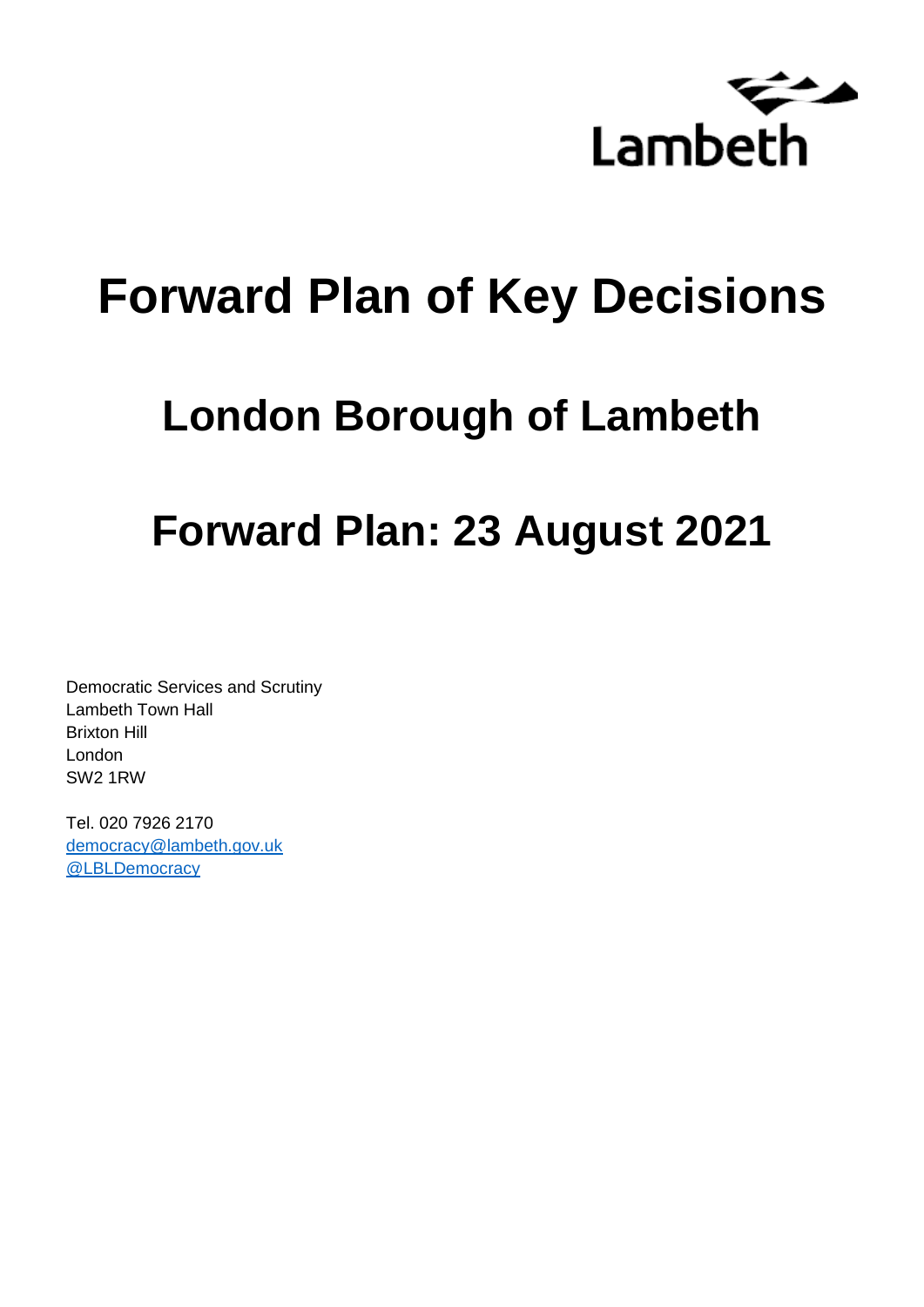#### **Notice of forthcoming Key Decisions**

Local authorities are required by law to give 28 days' notice of any key decisions to be made. The Forward Plan sets out information about the key decisions that Cabinet, individual Cabinet Members, the Health and Wellbeing Board and the Better Places Joint Committee intend to make in forthcoming months. It ensures public notice of all key decisions is provided at least 28 days' in advance of the decision date.

The Forward Plan contains information about each forthcoming key decision and is published to the Council website every week, usually on a Monday.

#### **What is a Key Decision?**

The Lambeth Council Constitution defines a key decision as an executive decision that:

- 1) Requires an amendment to the Community Plan Outcomes Framework or requires a recommendation to Full Council to amend the Budget and Policy Framework;
- 2) Results in the local authority incurring expenditure, raising income or the making of savings in excess of £500,000; or,
- 3) Has a significant impact on:
	- a) communities living or working in an area comprising two or more wards in Lambeth;
	- b) the wellbeing of the community or the quality of service provided to a significant number of people living or working in an area; or,
	- c) Communities of interest.

The majority of key decisions are taken by the Cabinet or individual Cabinet Members (the Executive). Each Key Decision will be communicated via a comprehensive report which must be published at least five clear days before the decision is taken. Published reports can be accessed through Decisions [Online.](http://moderngov.lambeth.gov.uk/mgDelegatedDecisions.aspx?bcr=1&DM=0&DS=2&K=0&DR=&V=0) Cabinet reports will also be available in [Cabinet agenda packs,](https://moderngov.lambeth.gov.uk/ieListMeetings.aspx?CommitteeId=225) which are published five clear days before the meeting.

The Executive cannot consider key decisions that have not been included on the Forward Plan. However, the Council Constitution sets out procedures that can be used if a decision that has not been advertised on the Forward Plan must be taken immediately. Urgency procedures can only be used in exceptional circumstances. For further information on Access to Information procedure rules please see Part 3, Section 2 of the [Council Constitution](http://moderngov.lambeth.gov.uk/ieListMeetings.aspx?CId=738&info=1&MD=Constitution) or contact Democratic Services.

#### **What information is included on the Forward Plan?**

The Forward Plan gives information about:

- key decisions that are likely to be considered in forthcoming months;
- the earliest date a key decision can be taken;
- who will make a decision;
- what consultation will be undertaken;
- whether the forthcoming report is likely to include exempt or confidential information;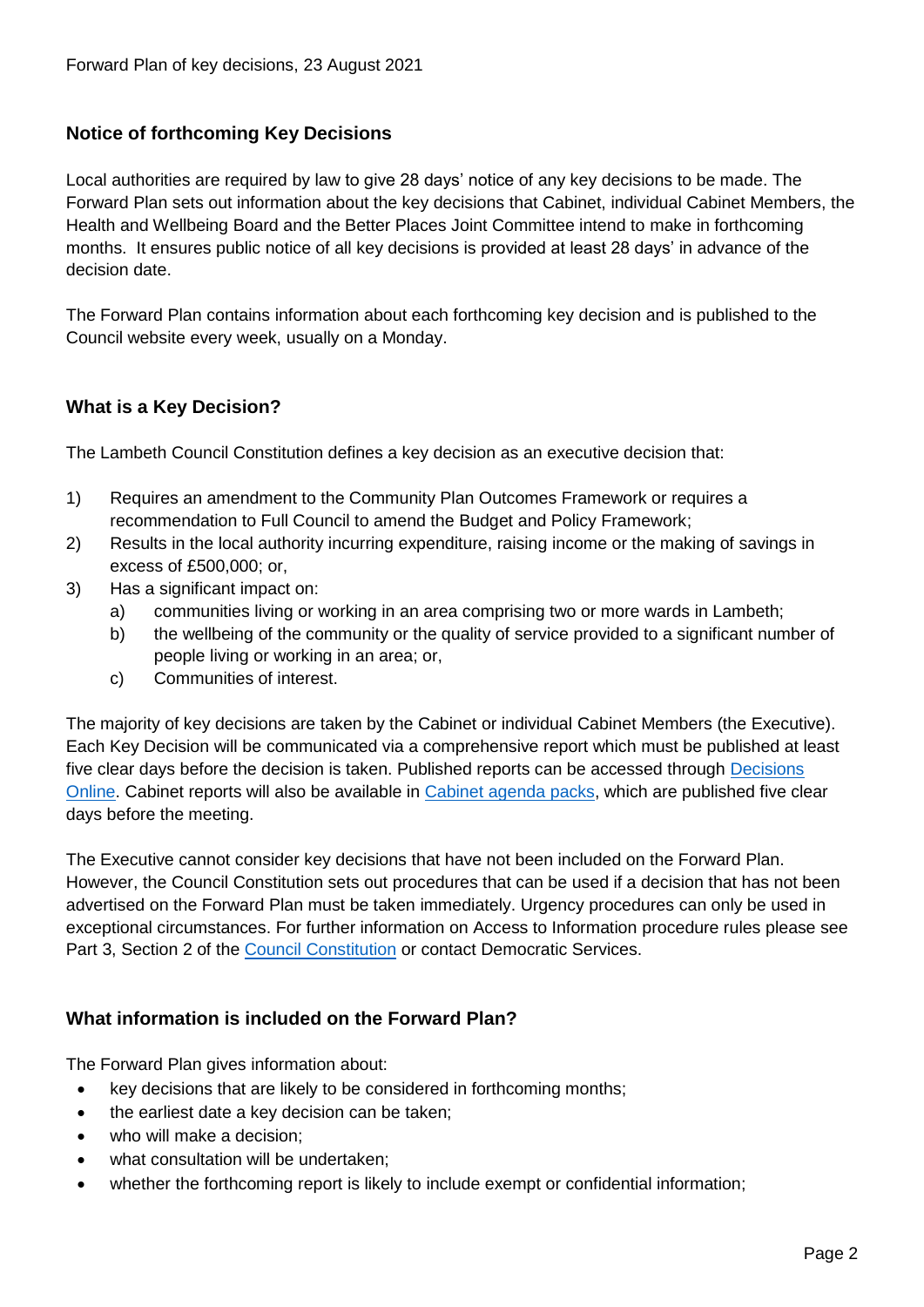- A list of background documents to be submitted to the decision maker for consideration in relation to the forthcoming decision; and,
- who you can contact for further information.

#### **Public representations and further information**

Each Forward Plan entry gives the name of the relevant officer to contact about that particular decision. Where possible, a contact name, e-mail address and telephone number are provided.

Members of the public can make representations about forthcoming decisions by:

- Contacting the Lead Officer responsible for the report;
- Contacting the decision maker or relevant Cabinet Member (details can be found on the council [website\)](http://moderngov.lambeth.gov.uk/mgMemberIndex.aspx?bcr=1); and,
- Contacting Democratic Services.

Any document listed in the Forward Plan can be requested via the Lead Officer or by contacting Democratic Services. The reader is encouraged to access any such documents electronically, however copies or extracts may be made available at the following address on request: Lambeth Town Hall, Brixton Hill, SW2 1RW.

When making representations, members of the public may submit to the decision maker any further documents relevant to the decision.

All decision dates given in the Forward Plan are subject to change. Therefore, please ensure that you always consult the latest version of the Forward Plan for the most up to date information. Any further queries can be directed to Democratic Services.

#### **Notice of decisions likely to contain confidential or exempt information**

Local authorities are required to specify 28 days in advance of a Cabinet meeting all the reports that are likely to contain confidential or exempt information. Should this be the case, a private 'Part 2' report will be produced to accompany the main report but will not be published. The public and press may also be asked to leave the Cabinet meeting for part of the proceedings. Any person is able to make representations if they believe the decision should instead be made in the open part of the meeting.

If you wish to make any such representation please contact Democratic Services. All representations will be documented in the relevant agenda a minimum of five clear days before the Cabinet meeting takes place. This will also include any response to the representations and a statement of the reasons why the meeting is be held in private.

For further information about exempt or confidential information please see the Access to Information Procedure Notes in Part 3, Section 2 of the [Council Constitution](http://moderngov.lambeth.gov.uk/ieListMeetings.aspx?CId=738&info=1&MD=Constitution) or contact Democratic Services.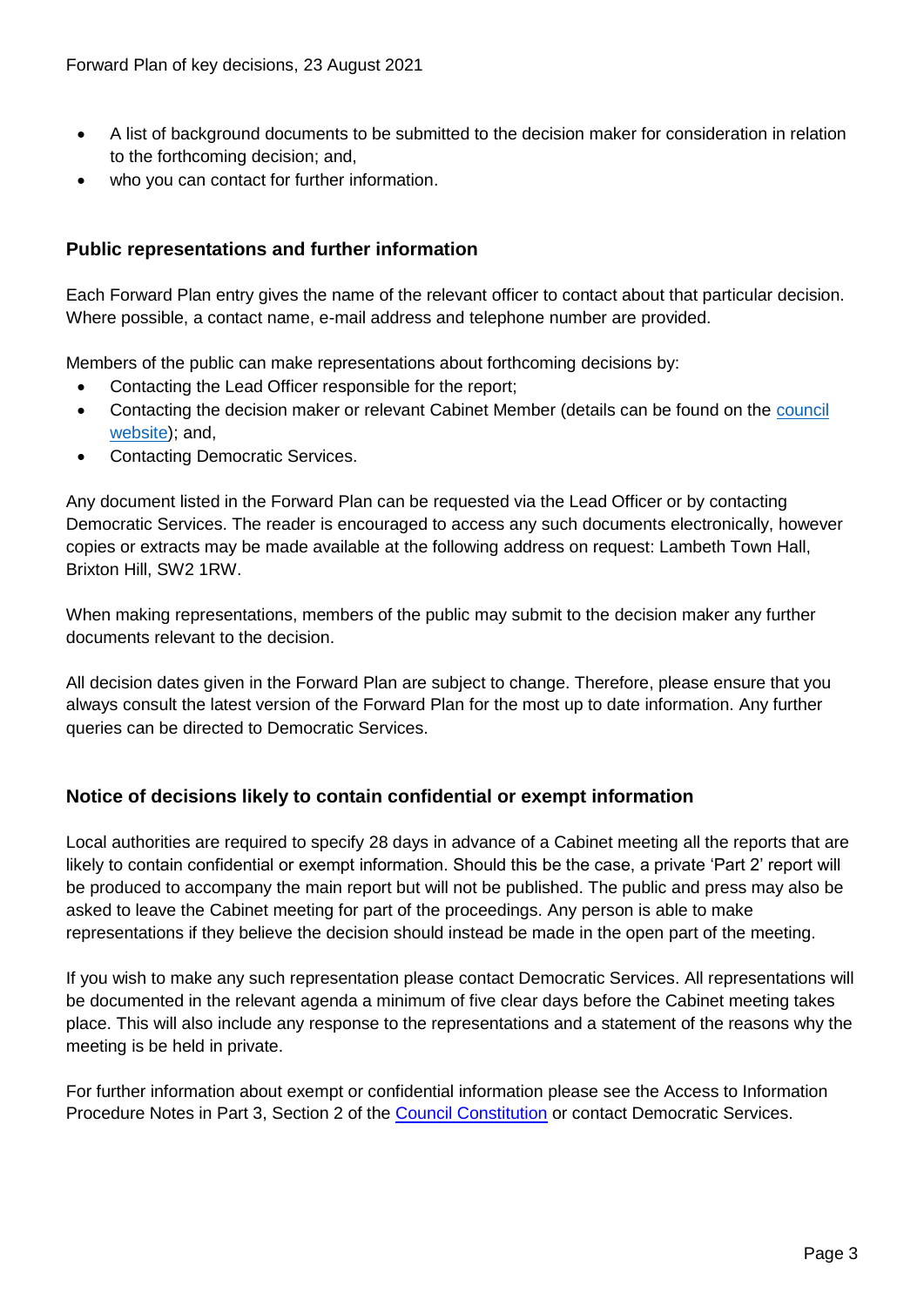| <b>Contents</b>                                                                                                      |                |
|----------------------------------------------------------------------------------------------------------------------|----------------|
| Regulation 18 draft Site Allocations Development Plan Document                                                       | 6              |
| <b>SEND and Inclusion Strategy</b>                                                                                   | $\overline{7}$ |
| Leisure Services Provision from April 2022                                                                           | 8              |
| Adoption of CIL Charging Schedule 2022                                                                               | 8              |
| <b>Revised Lambeth Local Plan</b>                                                                                    | 9              |
| Voluntary and Community Sector (VCS) Asset Strategy                                                                  | 9              |
| The November Financial Planning and Medium Term Strategy Report                                                      | 10             |
| Revenue and Capital Budget 2022-23                                                                                   | 10             |
| Care and support services in Lambeth's extra care housing schemes                                                    | 11             |
| <b>Tenancy Support Service</b>                                                                                       | 11             |
| Construction of Modular Units for Temporary Accommodation                                                            | 12             |
| Delivery of Housing Contracts after 2020                                                                             | 12             |
| Vehicle Leasing for the Direct Labour Organisation                                                                   | 13             |
| Vulnerable Adults' Pathway                                                                                           | 14             |
| National Net Zero Retrofit Accelerator (NNZRA)                                                                       | 14             |
| Leigham Court Road - Amesbury and Barcombe Avenue                                                                    | 15             |
| Purser House - Refurbishment of vacant former community centre to form 3 x 2 bed<br>flats                            | 15             |
| Additional Licensing of Houses in Multiple Occupation and Associated Policies                                        | 16             |
| External Works Programme and Replacement of External Wall Insulation Cladding<br>Systems Procurement - Capital Works | 16             |
| Rough Sleeping Initiative Funding (RSI) year 4                                                                       | 17             |
| Vassall Road Heating Replacement Project                                                                             | 18             |
| Oaklands Estate Lift Refurbishment Project                                                                           | 18             |
| <b>Brixton Road Heating Replacement Project</b>                                                                      | 19             |
| Replacement of Kitchens and Bathrooms                                                                                | 20             |
| <b>Asbestos Removals Contract</b>                                                                                    | 20             |
| Asbestos Surveys and Analytical Works Contract                                                                       | 21             |
| <b>Block Cleaning and Concierge Contract 2021</b>                                                                    | 21             |
| <b>Claremont East Environmental Improvements</b>                                                                     | 22             |
| Total Asset Solution - Strategic Asset Partner                                                                       | 23             |
| <b>Total Asset Solution - Asset Delivery Partners</b>                                                                | 23             |
| Workwise Project - St Mungo's - Extension                                                                            | 24             |
| Advertising and Sponsorship Procurement for 'Out of Home' Advertising in Lambeth                                     | 24             |
| <b>Cycle Storage on Housing Estates</b>                                                                              | 25             |
| Award of a contract for Electric Vehicle Ultra Rapid Charge Points                                                   | 25             |
| Capital Studio, Infrastructure and Capital Delivery Salaries CIL                                                     | 26             |
| Procurement for Highways Professional Services - Traffic Order Making                                                | 27             |
| <b>Fleet Maintenance Contract Procurement</b>                                                                        | 27             |
| Fleet Acquisition for new Recycling, Waste Collection and Street Cleaning Services<br>Contract                       | 28             |
| Retrofitting Lambeth Schools and Corporate Buildings under the Public Sector<br><b>Decarbonisation Scheme</b>        | 28             |
| Transport Strategy Programme - Phase 1 Capital Funding                                                               | 29             |
| Parking Fees and Charges Inflationary uplift 2021/22                                                                 | 29             |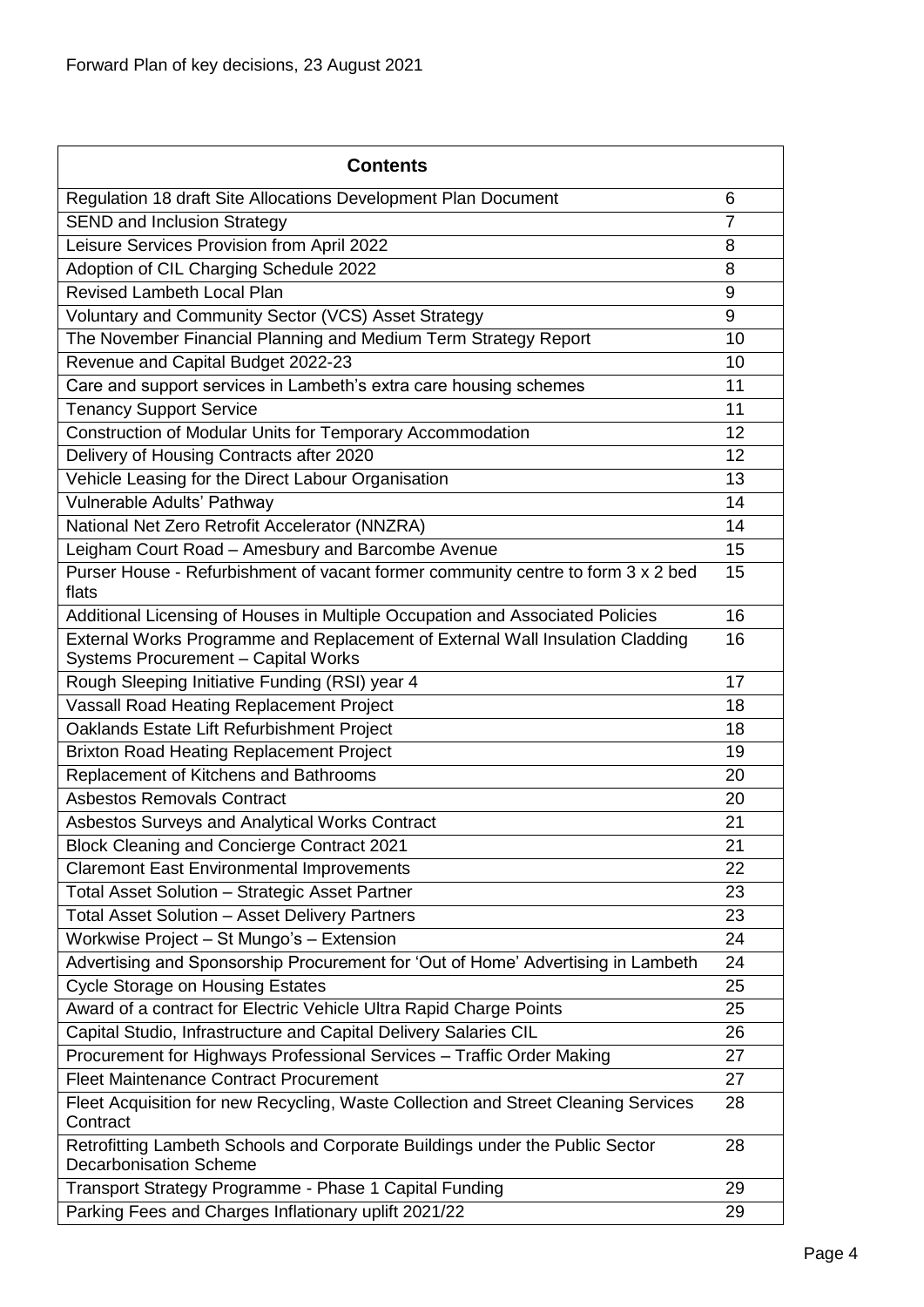| Procurement of electric small mechanical brooms                                                                    | 30 |
|--------------------------------------------------------------------------------------------------------------------|----|
| <b>Upper Norwood Joint Library</b>                                                                                 | 31 |
| Data Network Services - Extension                                                                                  | 31 |
| PSR - External Works and replacement of Town Hall roof                                                             | 32 |
| Mobile Voice and Data Services Procurement                                                                         | 32 |
| Network and Telephony Services Procurement                                                                         | 33 |
| Extension and variation of Canon Digimail contract                                                                 | 33 |
| <b>ITSM Replacement Plan</b>                                                                                       | 34 |
| <b>Procurement - Minor Works Framework</b>                                                                         | 34 |
| Digital Delivery - capital budget allocation                                                                       | 35 |
| <b>Agency Contract Extension</b>                                                                                   | 35 |
| Facilities Management Capital Programme - Capital Budget Allocation                                                | 36 |
| Digital Lambeth Programme - Project capital budget allocations                                                     | 36 |
| Laptops, associated products, and services procurement                                                             | 37 |
| Capital Maintenance - Cuttle Construction Ltd Contract variation and extension                                     | 37 |
| New contract and commissioning arrangements for Youth Services                                                     | 38 |
| <b>Supervised Contact Service</b>                                                                                  | 38 |
| Local Safeguarding Arrangements: changes and key issues                                                            | 39 |
| Semi-independent living for care leavers                                                                           | 40 |
| Capital Funding for field drainage and renovation of Stockport Road Playing fields,                                | 40 |
| <b>Woodmansterne School</b>                                                                                        |    |
| <b>Early Years Commissioning</b>                                                                                   | 41 |
| School admissions policy and arrangements for 2021/22 entry                                                        | 42 |
| <b>Extension of Supervised Contact Services</b>                                                                    | 42 |
| 6 Schools Roofing Works                                                                                            | 43 |
| Re-procurement of community support services                                                                       | 43 |
| Coburg Crescent Learning Disability Resource Centre - Appointment of Providers                                     | 44 |
| Approval of Additional Capital Allocation for the Construction of a Resource Centre                                | 44 |
| for Adults with Learning Difficulties at Coburg Crescent.                                                          |    |
| Implementation of PHE Section 31 Grant - Drug treatment and crime reduction                                        | 45 |
| proposals                                                                                                          |    |
| Public Health England, Rough Sleeping Grant Drugs and Alcohol 21/22                                                | 45 |
| Reprovision of Community Support Approved Provider Spot Contract Arrangements                                      | 46 |
| Stop Smoking Services - Proposed single year extensions to current contracts with<br>GSTT and community pharmacies | 46 |
| Conversion of Brixton Recreation Centre storage space to work space                                                | 47 |
| Oval and Prince's Co-operative Local Investment Plan                                                               | 48 |
| South Lambeth Estate - Enabling Works for the Phase 1 Development                                                  | 48 |
| Westbury estate - Making of Compulsory Purchase Order                                                              | 49 |
| South Lambeth estate - Making of Compulsory Purchase Order                                                         | 49 |
| Funding Allocation for Completion of LJ Works                                                                      | 50 |
| Local Lettings Plan - South Lambeth Estate                                                                         | 50 |
| Local Lettings Plan - Knight's Walk                                                                                | 51 |
| Local Lettings Plan - Fenwick Estate                                                                               | 51 |
| Fenwick South - Variation to the Development Agreement                                                             | 52 |
| Estate Regeneration - Buyback Programme - Dispute Resolution                                                       | 52 |
| Land at 53 Elliott Road - Appropriation for Planning Purposes                                                      | 53 |
| Brixton Townscape Heritage Initiative: Building Contractor Appointment                                             | 53 |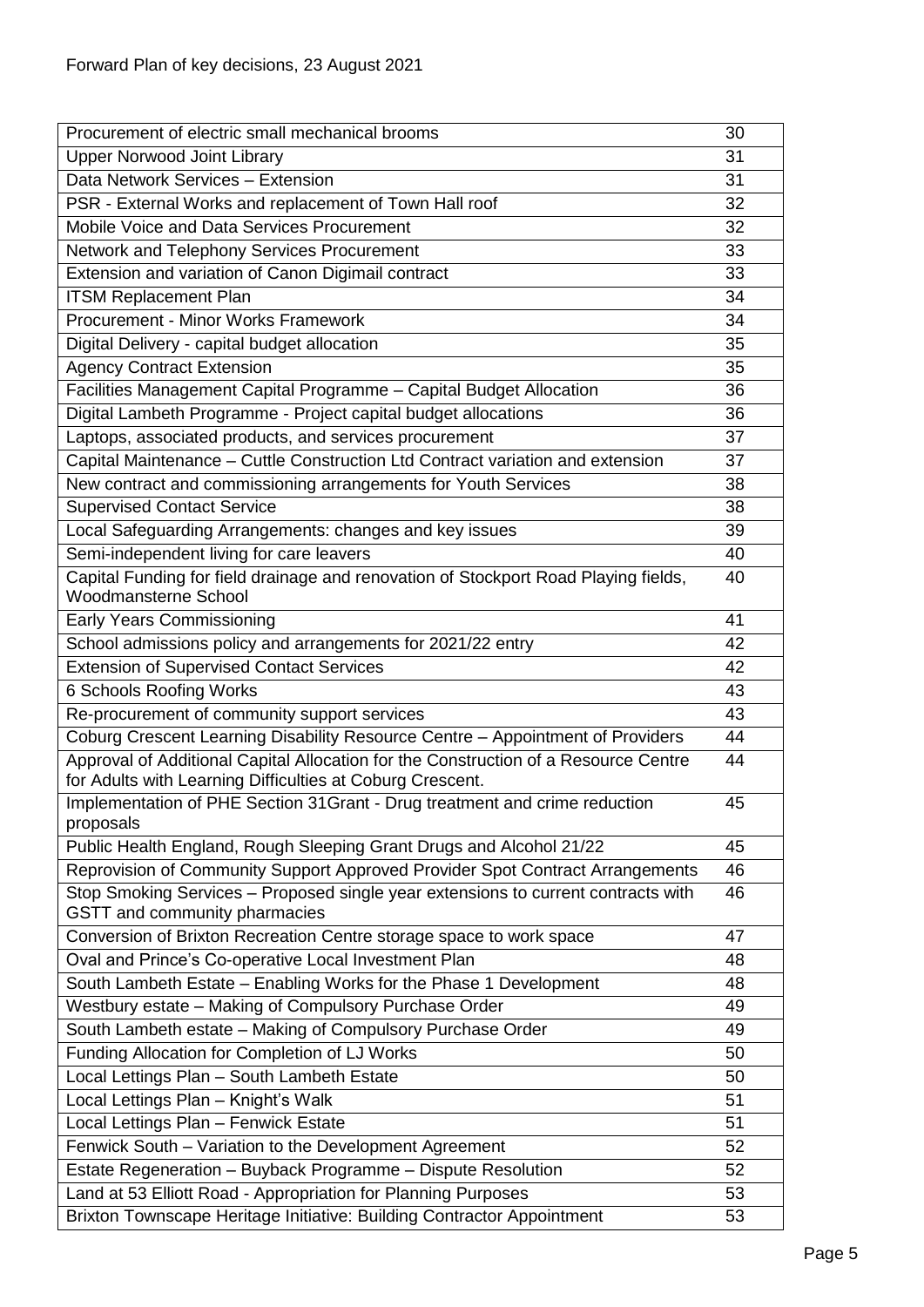<span id="page-5-0"></span>

| Land at 53 Elliott Road - Appropriation for Planning Purposes                                                           | 54 |
|-------------------------------------------------------------------------------------------------------------------------|----|
| Fenwick Place - Appropriation for Planning Purposes                                                                     | 54 |
| Hydethorpe Road - Appropriation for Planning Purposes                                                                   | 55 |
| Land at 2 Roman Rise - Appropriation for Planning Purposes                                                              | 55 |
| Allocation of Neighbourhood CIL to projects within the South Bank and Waterloo<br>Neighbours (SoWN) Neighbourhood area. | 56 |
| Approval of CIL Social Housing Relief for 17/02936/FUL Graphite Square SE11 5EE                                         | 56 |
| Article 4 Direction for change of use from commercial, business and service uses to                                     | 57 |
| residential                                                                                                             |    |
| Appointment of the Principal Contractor for the Redevelopment of 114-118 Lower<br>Marsh                                 | 57 |
| Westbury - Phase 2 - Appropriation for Planning Purposes                                                                | 58 |
| Knights Walk - Phase 2, Appropriation for Planning Purposes                                                             | 58 |
| Somerleyton Road - Block F - Appropriation for Planning Purposes                                                        | 59 |
| Somerleyton Road - Phase 1 - Deed of Variation & Lettings                                                               | 59 |
| Reducing Invalid Planning Applications (RIPA) Project                                                                   | 60 |
| Lambeth Local Development Scheme                                                                                        | 60 |
| Waterloo Undercroft. Agreement for Lease                                                                                | 61 |
| LJ Works Landscaping Contract Award Report                                                                              | 62 |
| Lambeth Annual Infrastructure Funding Statement 2020/21                                                                 | 62 |
| Lambeth Annual Infrastructure Funding Statement 2020/21                                                                 | 63 |
| Proposal regarding the site at the former Clapham Old Library                                                           | 63 |
| Transfer of the Greek Enclosure from the Greek Cathedral trust of St Stephen's<br>Chapel to the Council                 | 64 |
| <b>Events Strategy Review</b>                                                                                           | 64 |
| Appointment of Consultants for Brockwell Hall Restoration                                                               | 65 |
| Approval of purchase of two new cremators                                                                               | 66 |
| ELEVATE Strategic Plan 2020-23                                                                                          | 66 |
| Expenditure Arising from London Eye Section 106 Receipts                                                                | 67 |
| Extension of FMS contract - for Lambeth's cremators                                                                     | 67 |
| Lambeth Country Show 2022 - 2025 - Procurement - Various Lots                                                           | 68 |
| Capital Investment in Parks and Open Spaces                                                                             | 68 |
| Kennington Park Funding Allocation                                                                                      | 69 |
| West Norwood Cemetery National Heritage Lottery (NLHF) Project: procurement and<br>award of works for Package A1        | 69 |
| Brockwell Hall Restoration Decarbonisation Project: procurement and award of<br>works                                   | 70 |
| Brockwell Hall Restoration NLHF Project: procurement and award of works for the<br>Ground maintenance Depot Building    | 71 |
| Business Case - Myatts Fields Depot Redevelopment - Request for Additional<br>Funding                                   | 71 |
| Leisure Services Provision                                                                                              | 72 |
| Leisure Services Contract - Covid-19 Support Payment (Phase 2)                                                          | 72 |
| Vauxhall One Business Improvement District Re-ballot 2021                                                               | 73 |
| Essential Maintenance works at Carnegie Library                                                                         | 73 |
| <b>Kickstart Scheme</b>                                                                                                 | 74 |
| <b>Decision: Regulation 18 draft Site Allocations Development Plan Document</b>                                         |    |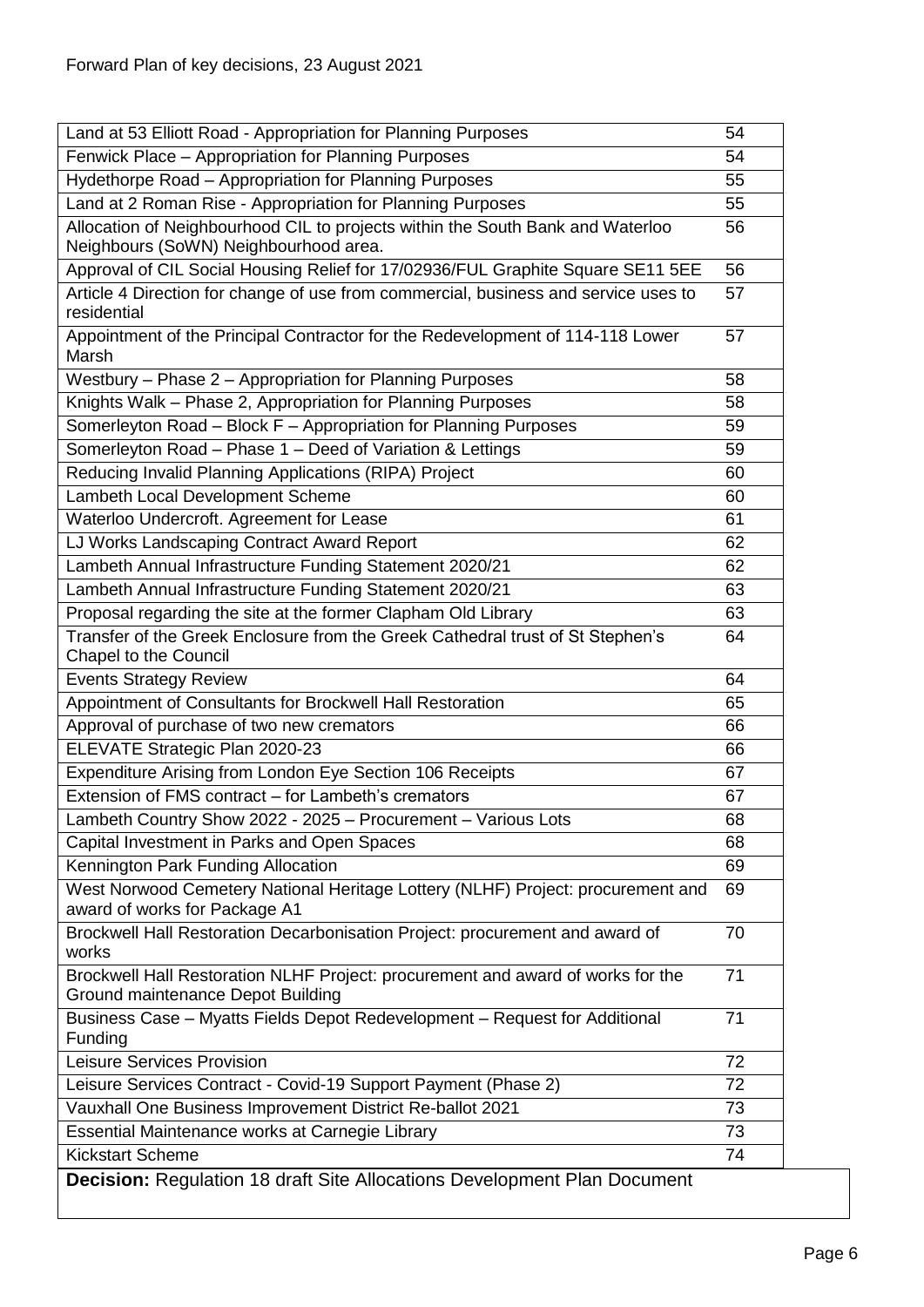To agree to commence consultation on the Regulation 18 draft of the Site Allocations DPD which will eventually, on adoption, form part of the statutory Development Plan for the borough.

#### **Ward(s) affected:** All Wards

| <b>Exempt or confidential information:</b> | <b>Consultation details:</b> |
|--------------------------------------------|------------------------------|
|                                            |                              |
|                                            |                              |
|                                            |                              |
|                                            |                              |
|                                            |                              |
| Decision to be taken by:                   | <b>Decision date:</b>        |
| Cabinet                                    | Not before 23 Dec 2020       |
|                                            |                              |
|                                            |                              |

#### **Background documents:**

Regulation 18 draft Site Allocations Development Plan Document

#### **For further information about this key decision, please contact:**

Catherine Carpenter, Planning Strategy and Policy Manager ccarpenter@lambeth.gov.uk 1st Floor, Phoenix House, 10 Wandsworth Road Tel: 020 7926 1251

#### <span id="page-6-0"></span>**Decision:** SEND and Inclusion Strategy

The SEND and Inclusion strategy informs how Lambeth Council will further develop the SEND and Inclusion offer in Lambeth over the next 3 years (2021 to 2024). This builds on the many strengths in the local area and updates the strategy following the successful Ofsted/ CQC inspection in January 2020.

The strategy has been co-produced over a period of three years with input from young people, parents, carers, service users, stakeholders and service providers across Education, Health and Social Care.

#### **Ward(s) affected:** All Wards

| <b>Exempt or confidential information:</b> | <b>Consultation details:</b> |
|--------------------------------------------|------------------------------|
|                                            |                              |
|                                            |                              |
| Decision to be taken by:                   | <b>Decision date:</b>        |
| Cabinet                                    | 13 Sep 2021                  |
|                                            |                              |
|                                            |                              |
| <b>Background documents:</b>               |                              |
| <b>SEND and Inclusion Strategy</b>         |                              |
|                                            |                              |
|                                            |                              |

**For further information about this key decision, please contact:**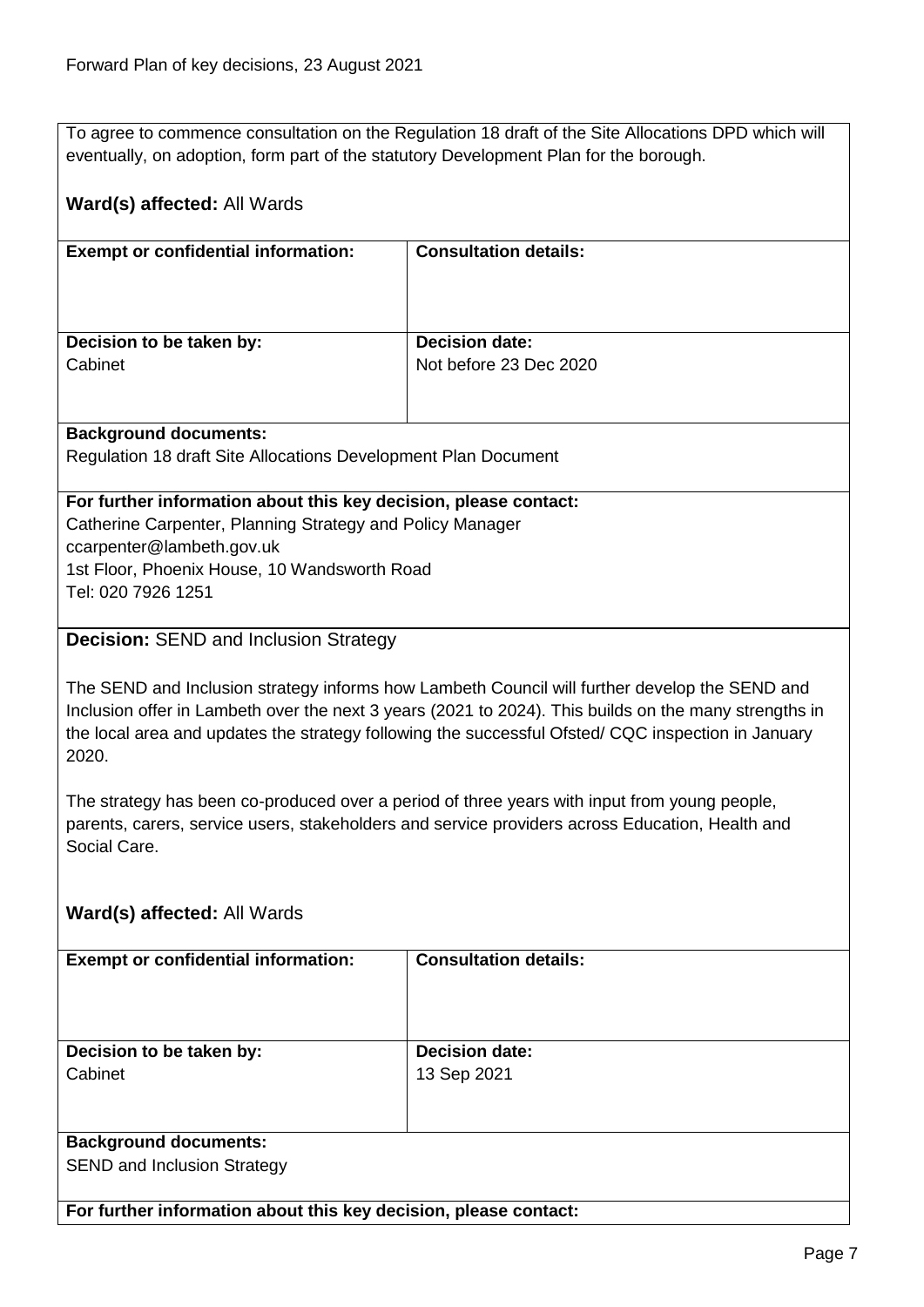Jo Sullivan-Lyons, Assistant Director, Education Strategy, Access and Inclusion jsullivanlyons@lambeth.gov.uk

### <span id="page-7-0"></span>**Decision:** Leisure Services Provision from April 2022

The report will recommend the delivery model for leisure services provision after the current contract with GLL ends on 31 March 2022

<span id="page-7-1"></span>

| <b>Exempt or confidential information:</b>                                                   | <b>Consultation details:</b> |  |
|----------------------------------------------------------------------------------------------|------------------------------|--|
| Part exempt                                                                                  |                              |  |
| Information relating to the financial or                                                     |                              |  |
| business affairs of any particular person                                                    |                              |  |
| (including the authority holding that                                                        |                              |  |
| information)                                                                                 |                              |  |
|                                                                                              |                              |  |
| Decision to be taken by:                                                                     | <b>Decision date:</b>        |  |
| Cabinet                                                                                      | 13 Sep 2021                  |  |
|                                                                                              |                              |  |
|                                                                                              |                              |  |
| <b>Background documents:</b>                                                                 |                              |  |
| Leisure Services Delivery from 2022                                                          |                              |  |
|                                                                                              |                              |  |
| For further information about this key decision, please contact:                             |                              |  |
| Kevin Crook, Assistant Director: Neighbourhoods, Environment and Streetscene                 |                              |  |
| kcrook@lambeth.gov.uk                                                                        |                              |  |
| Blue Star House - 4th Floor                                                                  |                              |  |
| Tel: 020 7926 8973                                                                           |                              |  |
|                                                                                              |                              |  |
| Decision: Adoption of CIL Charging Schedule 2022                                             |                              |  |
|                                                                                              |                              |  |
| To adopt the new CIL Charging Schedule with effect from 1 January 2022. The new CIL Charging |                              |  |
| Schedule will replace Lambeth's current CIL Charging Schedule which was adopted in 2014.     |                              |  |
|                                                                                              |                              |  |
| Ward(s) affected: All Wards                                                                  |                              |  |
|                                                                                              |                              |  |
| <b>Exempt or confidential information:</b>                                                   | <b>Consultation details:</b> |  |
|                                                                                              |                              |  |
|                                                                                              |                              |  |
|                                                                                              |                              |  |
| Decision to be taken by:                                                                     | <b>Decision date:</b>        |  |
| Cabinet                                                                                      | 13 Sep 2021                  |  |
|                                                                                              |                              |  |
|                                                                                              |                              |  |
| <b>Background documents:</b>                                                                 |                              |  |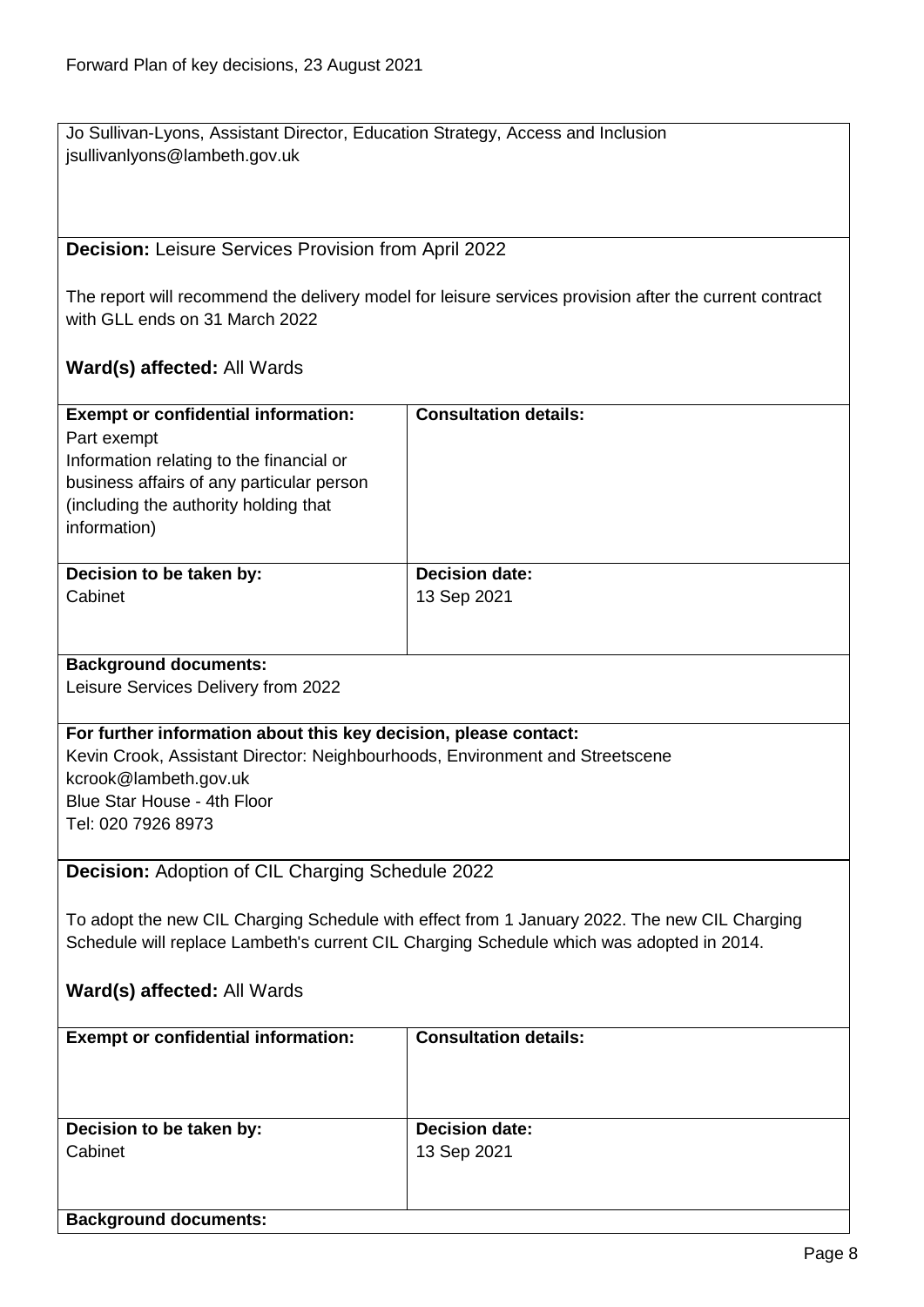| Adoption of CIL Charging Schedule 2022 |
|----------------------------------------|
|                                        |
|                                        |

#### **For further information about this key decision, please contact:** Benny Clutario, CIL/S106 Manager

bclutario1@lambeth.gov.uk

#### <span id="page-8-0"></span>**Decision:** Revised Lambeth Local Plan

To adopt the revised Lambeth Local Plan following the receipt of the Inspector's report.

<span id="page-8-1"></span>

| <b>Exempt or confidential information:</b>                                                          | <b>Consultation details:</b>                                                                        |  |
|-----------------------------------------------------------------------------------------------------|-----------------------------------------------------------------------------------------------------|--|
|                                                                                                     |                                                                                                     |  |
|                                                                                                     |                                                                                                     |  |
|                                                                                                     |                                                                                                     |  |
| Decision to be taken by:                                                                            | Decision date:                                                                                      |  |
| Cabinet                                                                                             | 13 Sep 2021                                                                                         |  |
|                                                                                                     |                                                                                                     |  |
| <b>Background documents:</b>                                                                        |                                                                                                     |  |
| <b>Revised Lambeth Local Plan</b>                                                                   |                                                                                                     |  |
|                                                                                                     |                                                                                                     |  |
| For further information about this key decision, please contact:                                    |                                                                                                     |  |
| Catherine Carpenter, Planning Strategy and Policy Manager                                           |                                                                                                     |  |
| ccarpenter@lambeth.gov.uk                                                                           |                                                                                                     |  |
| 1st Floor, Phoenix House, 10 Wandsworth Road                                                        |                                                                                                     |  |
| Tel: 020 7926 1251                                                                                  |                                                                                                     |  |
|                                                                                                     |                                                                                                     |  |
| <b>Decision:</b> Voluntary and Community Sector (VCS) Asset Strategy                                |                                                                                                     |  |
|                                                                                                     |                                                                                                     |  |
|                                                                                                     | To adopt the Voluntary and Community Sector (VCS) Asset Strategy, including the Letting Policy, VCS |  |
| Rent Matrix model, and Social Value reporting mechanism. And to approve funding of the shortfall in |                                                                                                     |  |
| the rent during the implementation phase.                                                           |                                                                                                     |  |
|                                                                                                     |                                                                                                     |  |
| Ward(s) affected: All Wards                                                                         |                                                                                                     |  |
| <b>Exempt or confidential information:</b>                                                          | <b>Consultation details:</b>                                                                        |  |
| Part exempt                                                                                         |                                                                                                     |  |
| Information relating to the financial or                                                            |                                                                                                     |  |
| business affairs of any particular person                                                           |                                                                                                     |  |
| (including the authority holding that                                                               |                                                                                                     |  |
| information)                                                                                        |                                                                                                     |  |
|                                                                                                     |                                                                                                     |  |
| Decision to be taken by:                                                                            | <b>Decision date:</b>                                                                               |  |
| Cabinet                                                                                             | 4 Oct 2021                                                                                          |  |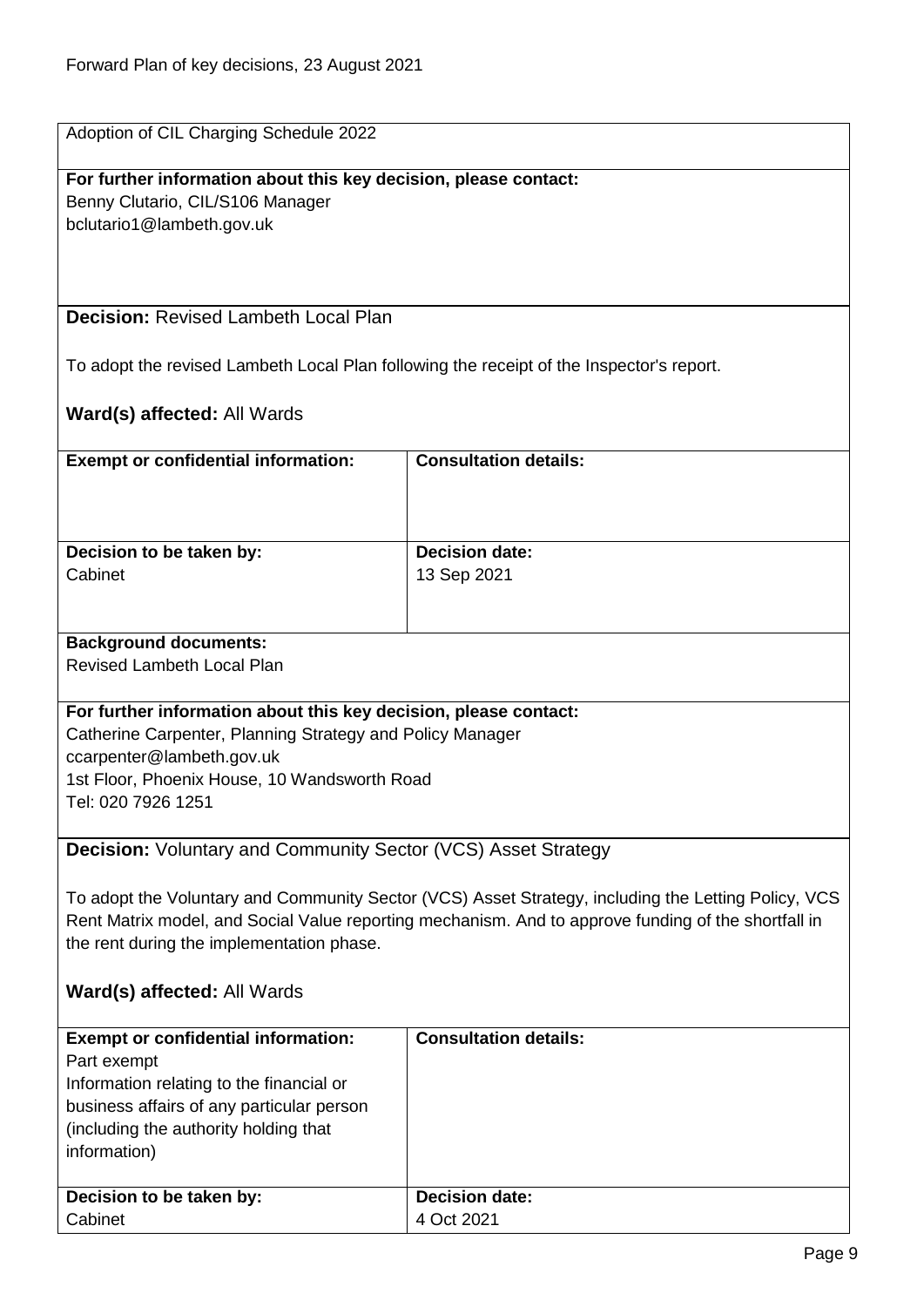<span id="page-9-1"></span><span id="page-9-0"></span>

| <b>Background documents:</b>                                                                                                                                                                                                                                                                                                                      |                              |  |
|---------------------------------------------------------------------------------------------------------------------------------------------------------------------------------------------------------------------------------------------------------------------------------------------------------------------------------------------------|------------------------------|--|
| Voluntary and Community Sector (VCS) Asset Strategy                                                                                                                                                                                                                                                                                               |                              |  |
| For further information about this key decision, please contact:                                                                                                                                                                                                                                                                                  |                              |  |
| Yvonne Hardy, Assistant Head - Directorates, Valuation and Strategic Assets                                                                                                                                                                                                                                                                       |                              |  |
| yhardy@lambeth.gov.uk                                                                                                                                                                                                                                                                                                                             |                              |  |
| Tel: 0207 926 2984                                                                                                                                                                                                                                                                                                                                |                              |  |
| <b>Decision:</b> The November Financial Planning and Medium Term Strategy Report                                                                                                                                                                                                                                                                  |                              |  |
| The November Financial Planning and Medium Term Strategy Report will provide an update on the<br>economic outlook, pressures, risk areas and set out the revenue funding deficit for 2021-26 together<br>with proposals to close the funding gap. Together with a refreshed Medium Term Financial Strategy,<br>and Financial Management Strategy. |                              |  |
| Ward(s) affected: All Wards                                                                                                                                                                                                                                                                                                                       |                              |  |
| <b>Exempt or confidential information:</b>                                                                                                                                                                                                                                                                                                        | <b>Consultation details:</b> |  |
|                                                                                                                                                                                                                                                                                                                                                   |                              |  |
| Decision to be taken by:                                                                                                                                                                                                                                                                                                                          | <b>Decision date:</b>        |  |
| Cabinet                                                                                                                                                                                                                                                                                                                                           | 22 Nov 2021                  |  |
| <b>Background documents:</b>                                                                                                                                                                                                                                                                                                                      |                              |  |
|                                                                                                                                                                                                                                                                                                                                                   |                              |  |
| For further information about this key decision, please contact:<br>Amaris Wong, Group Manager Strategic Finance<br>awong@lambeth.gov.uk                                                                                                                                                                                                          |                              |  |
|                                                                                                                                                                                                                                                                                                                                                   |                              |  |
| Decision: Revenue and Capital Budget 2022-23                                                                                                                                                                                                                                                                                                      |                              |  |
| The Revenue and Capital Budget report will set out the General Fund budget for 2022-23 and<br>Treasury Management Strategy.                                                                                                                                                                                                                       |                              |  |
| Ward(s) affected: All Wards                                                                                                                                                                                                                                                                                                                       |                              |  |
|                                                                                                                                                                                                                                                                                                                                                   |                              |  |
| <b>Exempt or confidential information:</b>                                                                                                                                                                                                                                                                                                        | <b>Consultation details:</b> |  |
|                                                                                                                                                                                                                                                                                                                                                   |                              |  |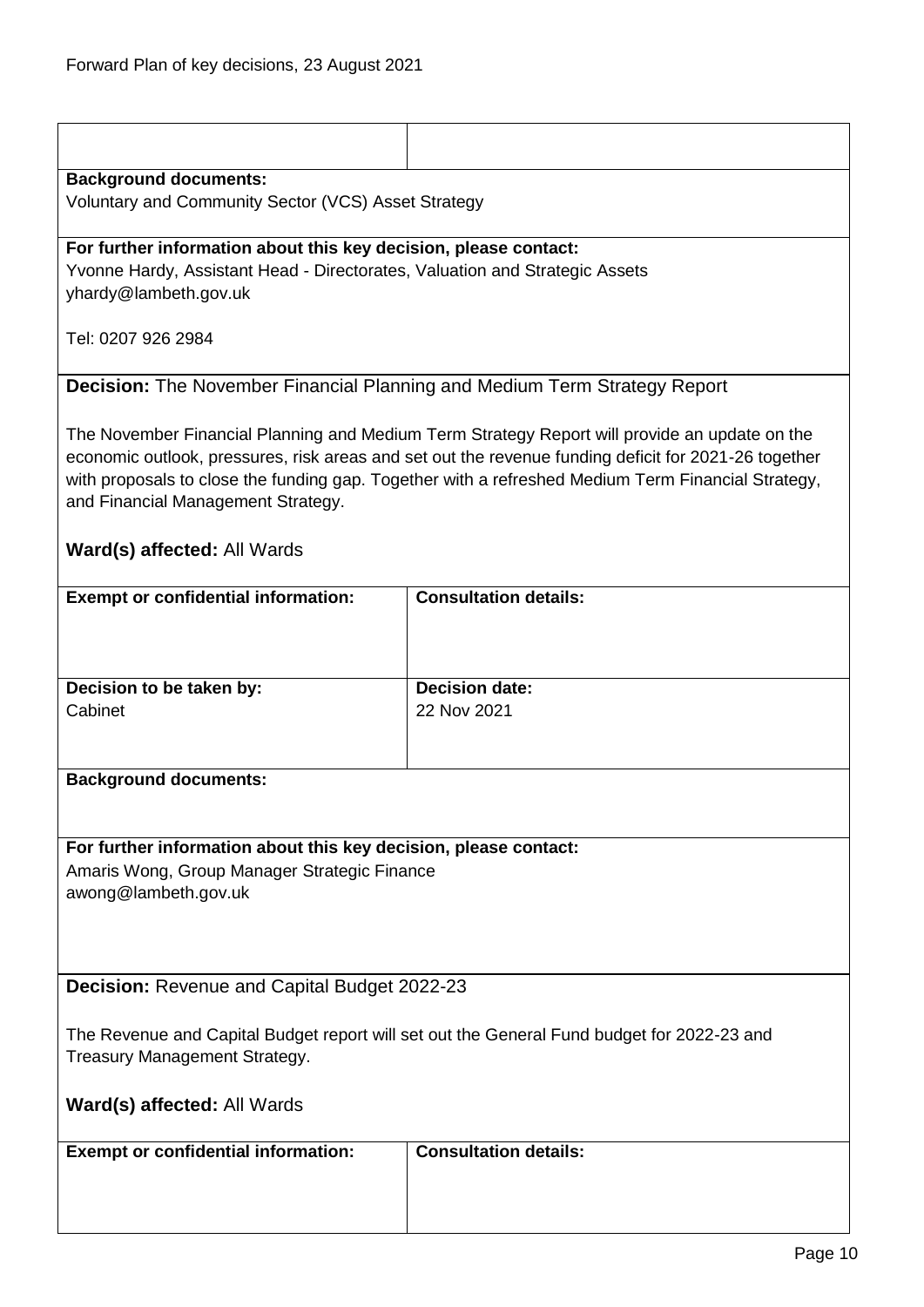<span id="page-10-1"></span><span id="page-10-0"></span>

| Decision to be taken by:                                                                           | <b>Decision date:</b>                                                                           |
|----------------------------------------------------------------------------------------------------|-------------------------------------------------------------------------------------------------|
| Cabinet                                                                                            | 7 Feb 2022                                                                                      |
|                                                                                                    |                                                                                                 |
|                                                                                                    |                                                                                                 |
| <b>Background documents:</b>                                                                       |                                                                                                 |
|                                                                                                    |                                                                                                 |
|                                                                                                    |                                                                                                 |
| For further information about this key decision, please contact:                                   |                                                                                                 |
| Amaris Wong, Group Manager Strategic Finance                                                       |                                                                                                 |
| awong@lambeth.gov.uk                                                                               |                                                                                                 |
|                                                                                                    |                                                                                                 |
|                                                                                                    |                                                                                                 |
| <b>Decision:</b> Care and support services in Lambeth's extra care housing schemes                 |                                                                                                 |
|                                                                                                    |                                                                                                 |
|                                                                                                    | To commence the redesign and procurement of the current Extra Care Housing contracts which all  |
| expire towards the end of June 2022.                                                               |                                                                                                 |
|                                                                                                    |                                                                                                 |
|                                                                                                    | The current contracts provide care and support services, giving older and vulnerable people the |
|                                                                                                    | opportunity to live more independently in the community through the provision of accessible     |
| accommodation, combined with 24-hour, on-site care and support services.                           |                                                                                                 |
|                                                                                                    |                                                                                                 |
|                                                                                                    |                                                                                                 |
| Ward(s) affected: All Wards                                                                        |                                                                                                 |
|                                                                                                    |                                                                                                 |
| <b>Exempt or confidential information:</b>                                                         | <b>Consultation details:</b>                                                                    |
|                                                                                                    |                                                                                                 |
|                                                                                                    |                                                                                                 |
| Decision to be taken by:                                                                           | <b>Decision date:</b>                                                                           |
| Cabinet                                                                                            | 21 Mar 2022                                                                                     |
|                                                                                                    |                                                                                                 |
|                                                                                                    |                                                                                                 |
| <b>Background documents:</b>                                                                       |                                                                                                 |
| Care and support services in Lambeth's extra care housing schemes                                  |                                                                                                 |
|                                                                                                    |                                                                                                 |
| For further information about this key decision, please contact:                                   |                                                                                                 |
| Ramone Nurse                                                                                       |                                                                                                 |
| rnurse@lambeth.gov.uk                                                                              |                                                                                                 |
|                                                                                                    |                                                                                                 |
|                                                                                                    |                                                                                                 |
|                                                                                                    |                                                                                                 |
| <b>Decision: Tenancy Support Service</b>                                                           |                                                                                                 |
|                                                                                                    |                                                                                                 |
| The decision to extend the current contract will enable the Council to continue to provide tenancy |                                                                                                 |
| support to residents while Housing colleagues plan the future structure of the service.            |                                                                                                 |
|                                                                                                    |                                                                                                 |
| Ward(s) affected: All Wards                                                                        |                                                                                                 |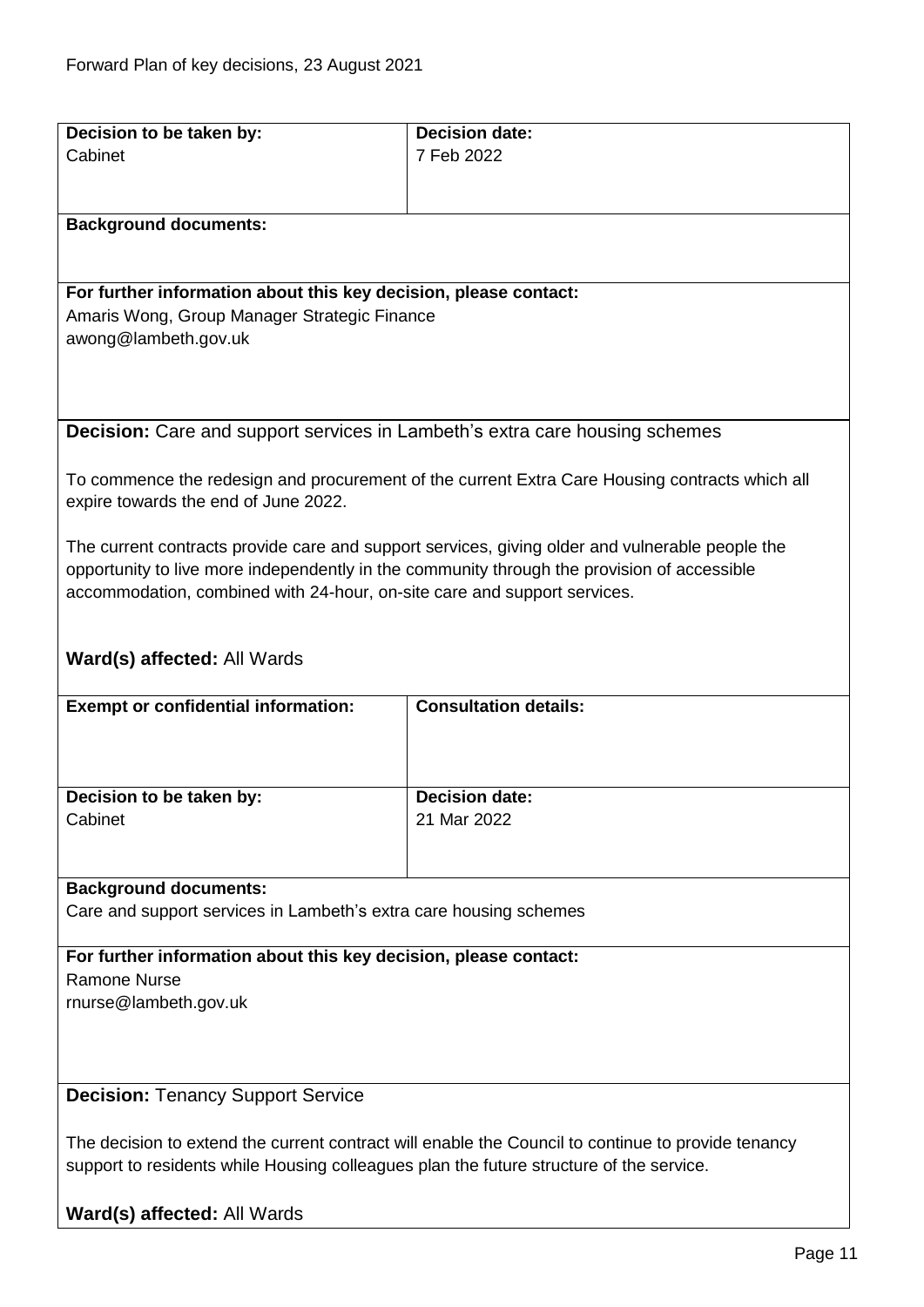<span id="page-11-1"></span><span id="page-11-0"></span>

| <b>Exempt or confidential information:</b>                                                       | <b>Consultation details:</b>                                                                        |  |
|--------------------------------------------------------------------------------------------------|-----------------------------------------------------------------------------------------------------|--|
|                                                                                                  |                                                                                                     |  |
|                                                                                                  |                                                                                                     |  |
| Decision to be taken by:                                                                         | <b>Decision date:</b>                                                                               |  |
| Cabinet Member for Housing and                                                                   | Not before 19 Feb 2018                                                                              |  |
| Homelessness                                                                                     |                                                                                                     |  |
| <b>Background documents:</b>                                                                     |                                                                                                     |  |
|                                                                                                  |                                                                                                     |  |
|                                                                                                  |                                                                                                     |  |
| For further information about this key decision, please contact:                                 |                                                                                                     |  |
| Andy Radice, Social Housing Liaison Manager                                                      |                                                                                                     |  |
| aradice@lambeth.gov.uk                                                                           |                                                                                                     |  |
| <b>Hambrook House</b>                                                                            |                                                                                                     |  |
| Tel: 020 7926 3611                                                                               |                                                                                                     |  |
| <b>Decision:</b> Construction of Modular Units for Temporary Accommodation                       |                                                                                                     |  |
|                                                                                                  |                                                                                                     |  |
|                                                                                                  | To approve capital funding for the construction of modular units for use as Temporary Accommodation |  |
| for homeless households.                                                                         |                                                                                                     |  |
|                                                                                                  |                                                                                                     |  |
| <b>Ward(s) affected: Streatham Hill</b>                                                          |                                                                                                     |  |
|                                                                                                  |                                                                                                     |  |
| <b>Exempt or confidential information:</b>                                                       | <b>Consultation details:</b>                                                                        |  |
|                                                                                                  |                                                                                                     |  |
|                                                                                                  |                                                                                                     |  |
| Decision to be taken by:                                                                         | <b>Decision date:</b>                                                                               |  |
| Cabinet Member for Housing and                                                                   | Not before 12 Nov 2019                                                                              |  |
| Homelessness                                                                                     |                                                                                                     |  |
|                                                                                                  |                                                                                                     |  |
| <b>Background documents:</b>                                                                     |                                                                                                     |  |
|                                                                                                  |                                                                                                     |  |
|                                                                                                  |                                                                                                     |  |
| For further information about this key decision, please contact:                                 |                                                                                                     |  |
| Andy Radice, Social Housing Liaison Manager                                                      |                                                                                                     |  |
| aradice@lambeth.gov.uk                                                                           |                                                                                                     |  |
| Hambrook House                                                                                   |                                                                                                     |  |
| Tel: 020 7926 3611                                                                               |                                                                                                     |  |
| Decision: Delivery of Housing Contracts after 2020                                               |                                                                                                     |  |
|                                                                                                  |                                                                                                     |  |
| To commence the redesign and reprocurement of all of the current housing repair, maintenance and |                                                                                                     |  |
| capital work contracts which all expire towards the end of 2020.                                 |                                                                                                     |  |
|                                                                                                  |                                                                                                     |  |
|                                                                                                  | These soon-to-expire contracts include: major works, housing repairs, estate and grounds            |  |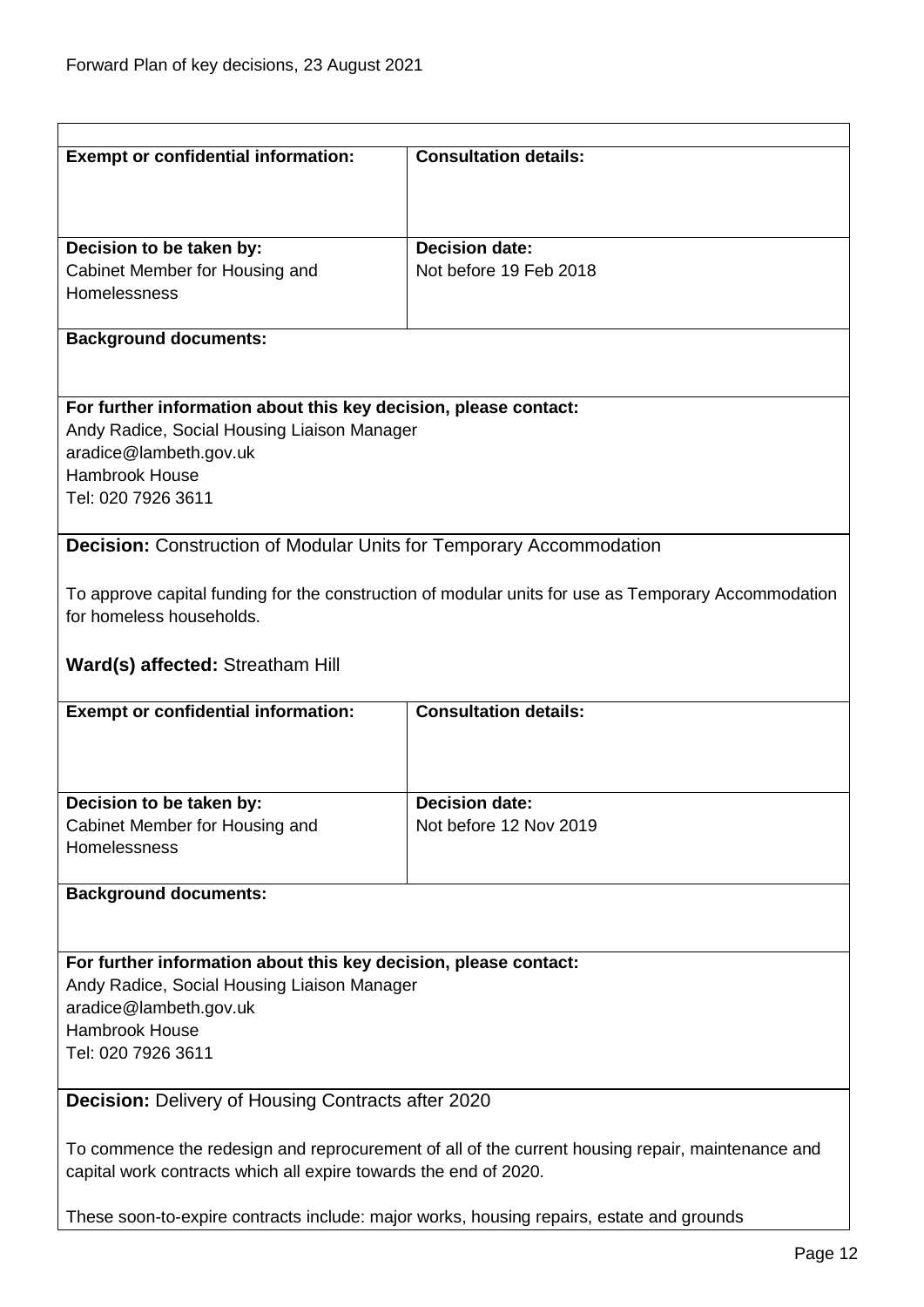maintenance, estate block cleaning, voids, gas servicing, electrical/water supplies, door entry systems and other housing based services.

#### **Ward(s) affected:** All Wards

| <b>Exempt or confidential information:</b>                                        | <b>Consultation details:</b>                    |
|-----------------------------------------------------------------------------------|-------------------------------------------------|
| Decision to be taken by:<br>Cabinet Member for Housing and<br><b>Homelessness</b> | <b>Decision date:</b><br>Not before 13 Dec 2019 |

#### **Background documents:**

**For further information about this key decision, please contact:** Andrew Jacques, Head of Contract Scrutiny and Cost Management AJacques@lambeth.gov.uk

#### <span id="page-12-0"></span>**Decision:** Vehicle Leasing for the Direct Labour Organisation

Agree to the procurement of the vehicle leasing of 35 vehicles via the councils existing Fleet Management Framework for the necessary hybrid/electric vehicles

DLO staff will require vehicles to move around the borough to transport materials and tools to carry out their repairing or inspecting duties. The vehicles will be consistent with the Council's commitment to being Zero Carbon by 2030. All vehicles leased from the leasing company will be Cat 6 compliant(EU Standard) the hybrid vehicles will emit less than 75g/km CO2, or will be ultra-low emission. This is ensuring the DLO only leases vehicle which are meeting the Lambeth carbon reduction standard.

#### **Ward(s) affected:** All Wards

| <b>Exempt or confidential information:</b>                                        | <b>Consultation details:</b>                   |
|-----------------------------------------------------------------------------------|------------------------------------------------|
| Decision to be taken by:<br>Cabinet Member for Housing and<br><b>Homelessness</b> | <b>Decision date:</b><br>Not before 1 Sep 2020 |
| <b>Background documents:</b>                                                      |                                                |

**For further information about this key decision, please contact:**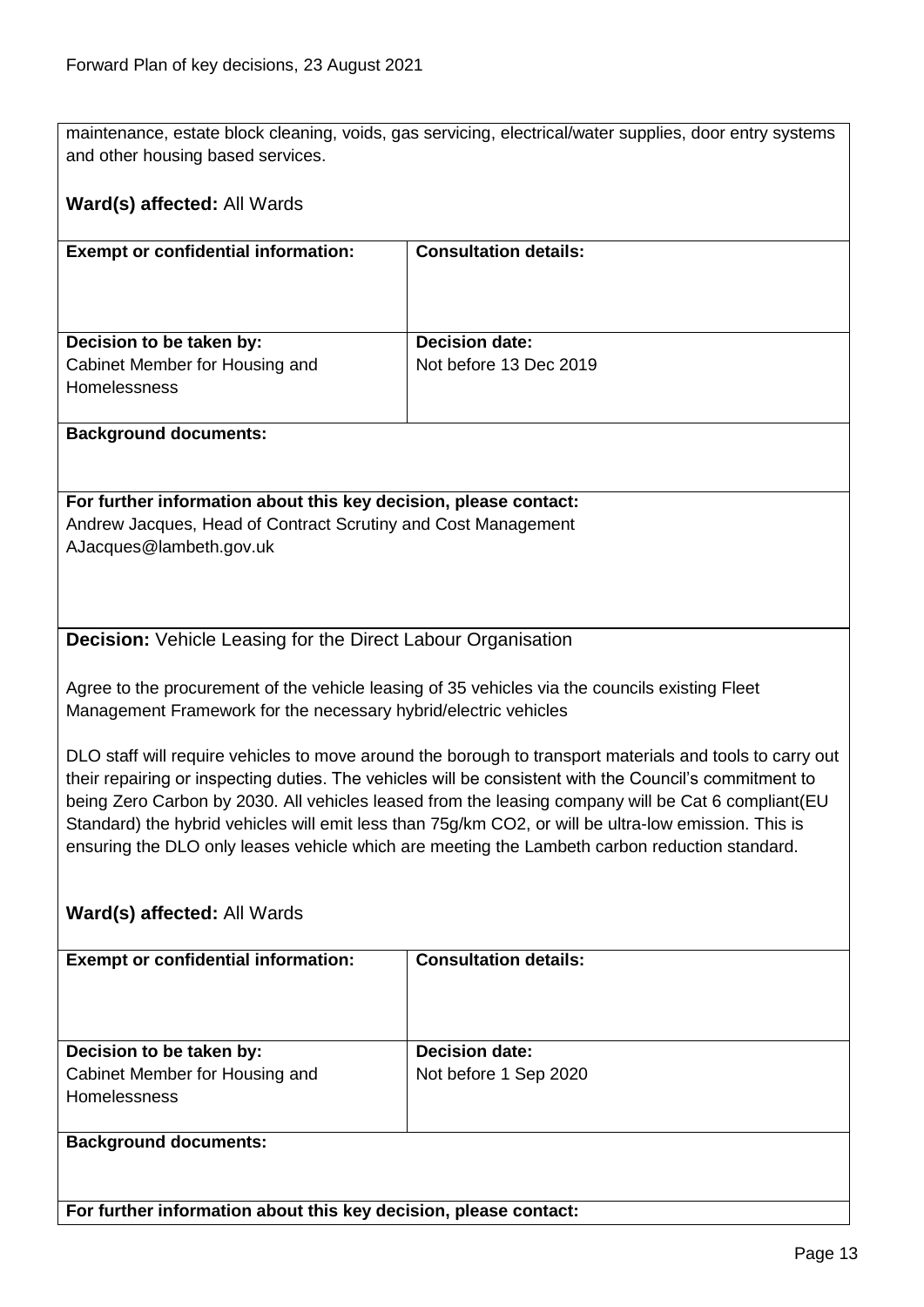Andrew Jacques, Head of Contract Scrutiny and Cost Management AJacques@lambeth.gov.uk

#### <span id="page-13-0"></span>**Decision:** Vulnerable Adults' Pathway

The decision to extend the current contracts will enable the Council to continue to provide supported housing to vulnerable rough sleepers and single homeless people in Lambeth.

#### **Ward(s) affected:** All Wards

| <b>Exempt or confidential information:</b>            | <b>Consultation details:</b> |
|-------------------------------------------------------|------------------------------|
| Decision to be taken by:                              | <b>Decision date:</b>        |
| Cabinet Member for Housing and<br><b>Homelessness</b> | Not before 9 Mar 2021        |

#### **Background documents:**

#### **For further information about this key decision, please contact:**

Laura Stoker, Commissioning Officer lstoker@lambeth.gov.uk

#### <span id="page-13-1"></span>**Decision:** National Net Zero Retrofit Accelerator (NNZRA)

The council was invited to bid and was successful in November 2020 for funding to decarbonise 40 homes as part of stage two National Net Zero Retrofit Accelerator (NNZRA). The funding was agreed with the Greater London Authority (GLA) and monitored by Business, Energy and Industrial Strategy (BEIS). NNZRA is a major step towards goal of delivering self-financing, performance guaranteed, net zero retrofit at scale across the UK and to reach our net zero target by 2030.

| <b>Exempt or confidential information:</b> | <b>Consultation details:</b> |
|--------------------------------------------|------------------------------|
|                                            |                              |
|                                            |                              |
|                                            |                              |
|                                            |                              |
|                                            |                              |
| Decision to be taken by:                   | <b>Decision date:</b>        |
|                                            |                              |
| Cabinet Member for Housing and             | Not before 13 Apr 2021       |
| <b>Homelessness</b>                        |                              |
|                                            |                              |
|                                            |                              |
| <b>Background documents:</b>               |                              |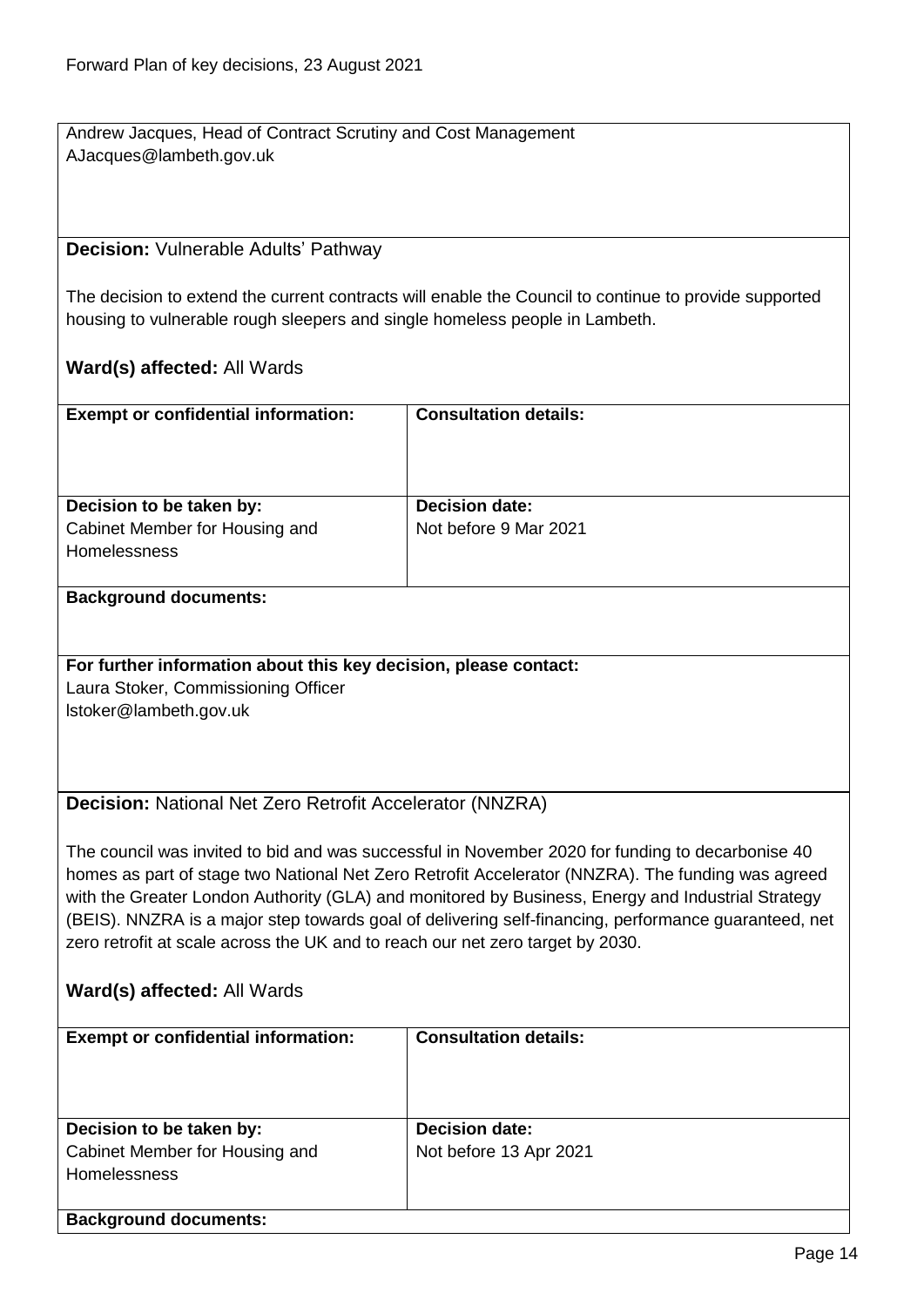#### **For further information about this key decision, please contact:**

Michael Axtell, Water Quality Officer

maxtell@lambethliving.org.uk

Housing Property Services, 10 Somerleyton Road,, LONDON, SW9 8ND Tel: 020 7926 2084

#### <span id="page-14-0"></span>**Decision:** Leigham Court Road – Amesbury and Barcombe Avenue

To award to Engie Regeneration the contract for works consisting of external refurbishment and maintenance items, including roof repairs/ replacement, chimney and parapet repairs, window and main entrance door repairs, fabric repairs including brickwork, concrete, stonework, and external decorations. in the sum of is £2,368,740, for 2021/22

#### **Ward(s) affected:** All Wards

| <b>Exempt or confidential information:</b>                                        | <b>Consultation details:</b>                   |
|-----------------------------------------------------------------------------------|------------------------------------------------|
| Decision to be taken by:<br>Cabinet Member for Housing and<br><b>Homelessness</b> | <b>Decision date:</b><br>Not before 5 May 2021 |

#### **Background documents:**

**For further information about this key decision, please contact:** Paul Ingram, Capital Works Manager PIngram1@lambeth.gov.uk

<span id="page-14-1"></span>**Decision:** Purser House - Refurbishment of vacant former community centre to form 3 x 2 bed flats

This recommendation is for the council to approve the refurbishment of the vacant former community centre into 3 self-contained 2-bedroom flats.

#### **Ward(s) affected:** Tulse Hill

| <b>Exempt or confidential information:</b> | <b>Consultation details:</b> |
|--------------------------------------------|------------------------------|
| Part exempt                                |                              |
| Information relating to the financial or   |                              |
| business affairs of any particular person  |                              |
| (including the authority holding that)     |                              |
| information)                               |                              |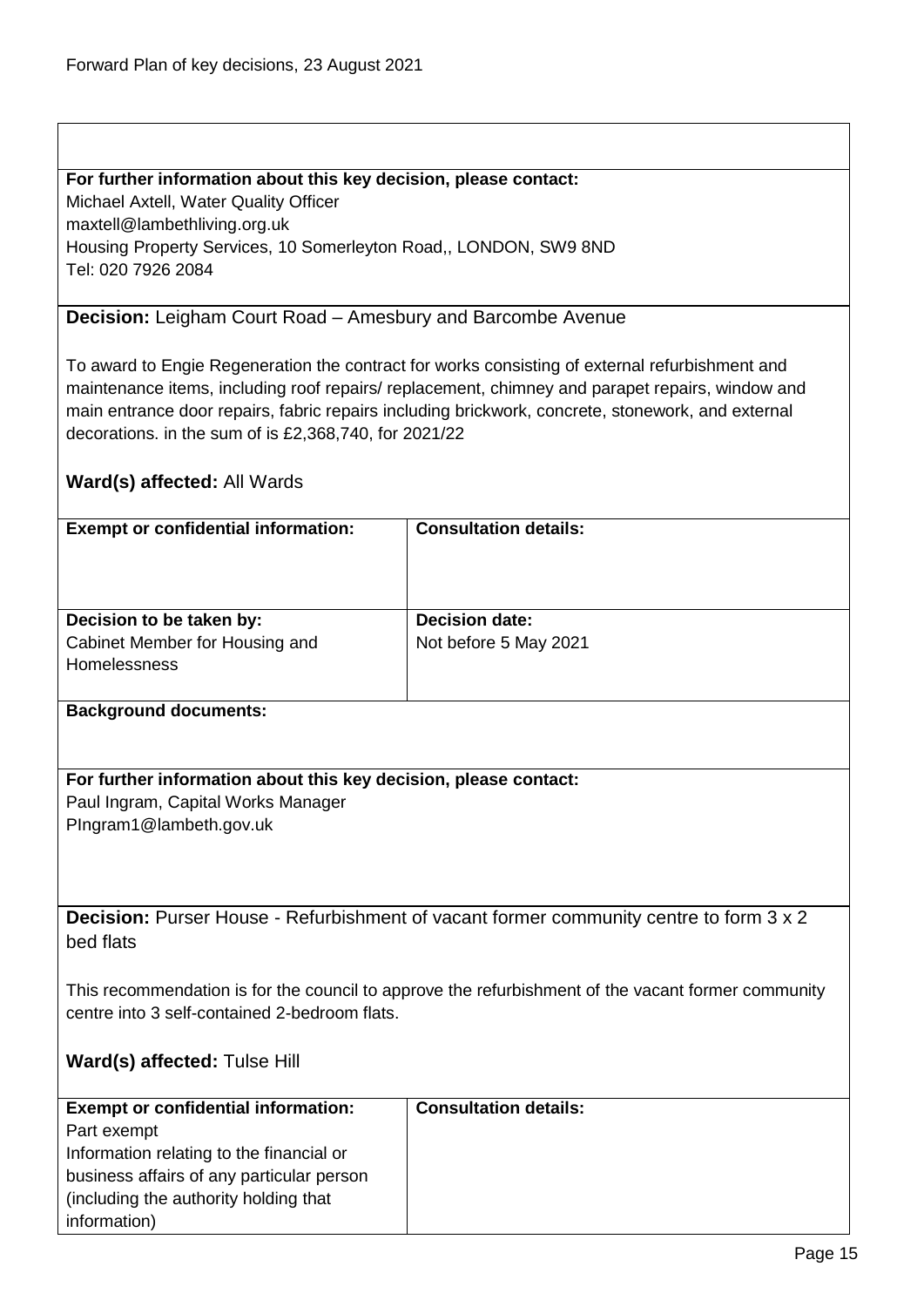<span id="page-15-0"></span>

| Decision to be taken by:                                                                       | <b>Decision date:</b>                                                                          |  |
|------------------------------------------------------------------------------------------------|------------------------------------------------------------------------------------------------|--|
| Cabinet Member for Housing and                                                                 | Not before 22 Jun 2021                                                                         |  |
| Homelessness                                                                                   |                                                                                                |  |
|                                                                                                |                                                                                                |  |
| <b>Background documents:</b>                                                                   |                                                                                                |  |
|                                                                                                |                                                                                                |  |
|                                                                                                |                                                                                                |  |
| For further information about this key decision, please contact:                               |                                                                                                |  |
|                                                                                                |                                                                                                |  |
| Paul Ingram, Capital Works Manager                                                             |                                                                                                |  |
| PIngram1@lambeth.gov.uk                                                                        |                                                                                                |  |
|                                                                                                |                                                                                                |  |
|                                                                                                |                                                                                                |  |
|                                                                                                |                                                                                                |  |
|                                                                                                | <b>Decision:</b> Additional Licensing of Houses in Multiple Occupation and Associated Policies |  |
|                                                                                                |                                                                                                |  |
|                                                                                                |                                                                                                |  |
|                                                                                                | To consider whether to designate the Borough of Lambeth subject to an Additional Licensing of  |  |
|                                                                                                | Houses in Multiple Occupation (HMOs) Scheme that would last 5 years and require all HMOs not   |  |
| subject to mandatory HMO Licensing to be licensed with the Council.                            |                                                                                                |  |
|                                                                                                |                                                                                                |  |
|                                                                                                | To consider associated polices covering HMO Amenity Standards, Conditions to be attached to    |  |
| Licences and the Enforcement Policy of the service.                                            |                                                                                                |  |
|                                                                                                |                                                                                                |  |
|                                                                                                |                                                                                                |  |
| <b>Ward(s) affected: All Wards</b>                                                             |                                                                                                |  |
|                                                                                                |                                                                                                |  |
|                                                                                                |                                                                                                |  |
| <b>Exempt or confidential information:</b>                                                     | <b>Consultation details:</b>                                                                   |  |
|                                                                                                |                                                                                                |  |
|                                                                                                |                                                                                                |  |
|                                                                                                |                                                                                                |  |
| Decision to be taken by:                                                                       | <b>Decision date:</b>                                                                          |  |
| Cabinet Member for Housing and                                                                 | Not before 6 Jul 2021                                                                          |  |
| Homelessness                                                                                   |                                                                                                |  |
|                                                                                                |                                                                                                |  |
| <b>Background documents:</b>                                                                   |                                                                                                |  |
|                                                                                                |                                                                                                |  |
| Additional Licensing of Houses in Multiple Occupation and Associated Policies                  |                                                                                                |  |
|                                                                                                |                                                                                                |  |
| For further information about this key decision, please contact:                               |                                                                                                |  |
| Mark Preston, Interim Private Sector Enforcement and Regulation Team Manager                   |                                                                                                |  |
| mpreston@lambeth.gov.uk                                                                        |                                                                                                |  |
|                                                                                                |                                                                                                |  |
|                                                                                                |                                                                                                |  |
|                                                                                                |                                                                                                |  |
|                                                                                                |                                                                                                |  |
| <b>Decision:</b> External Works Programme and Replacement of External Wall Insulation Cladding |                                                                                                |  |
|                                                                                                |                                                                                                |  |
| <b>Systems Procurement - Capital Works</b>                                                     |                                                                                                |  |
|                                                                                                |                                                                                                |  |

<span id="page-15-1"></span>of external wall insulation cladding systems intended to be delivered within 2021/22 financial year. The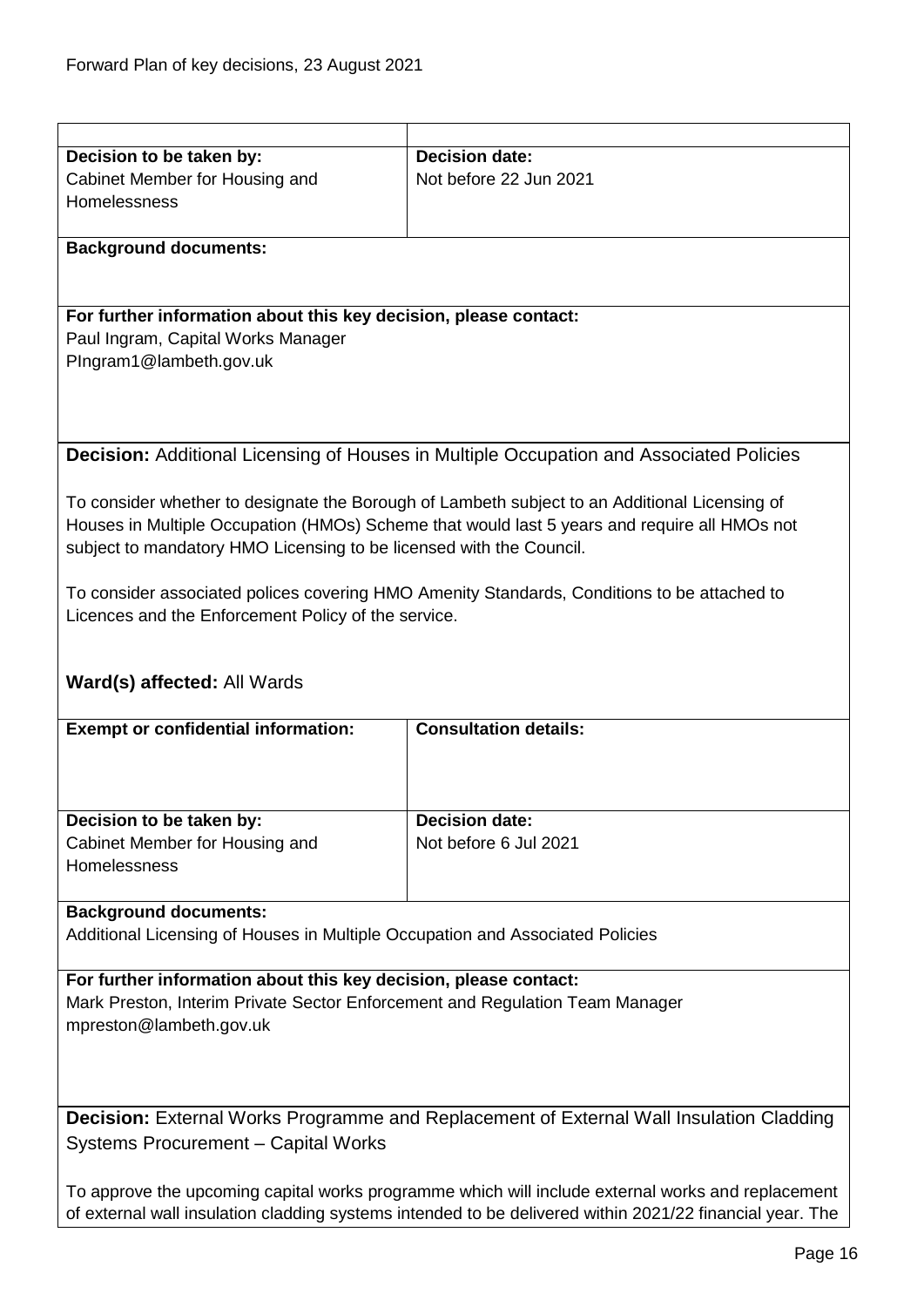|                                                                         | proposed method of obtaining mini tenders is primarily via Construction Line, whilst utilising the route<br>of Gold Membership of suppliers. Competition to obtain value for money will be a consistent thread. |  |
|-------------------------------------------------------------------------|-----------------------------------------------------------------------------------------------------------------------------------------------------------------------------------------------------------------|--|
| The works will include but not limited to the following:                |                                                                                                                                                                                                                 |  |
|                                                                         |                                                                                                                                                                                                                 |  |
| • external fabric repairs                                               |                                                                                                                                                                                                                 |  |
| • communal electrics                                                    |                                                                                                                                                                                                                 |  |
| • lift renewal                                                          |                                                                                                                                                                                                                 |  |
| • door entry installation<br>• heating & hot water upgrade              |                                                                                                                                                                                                                 |  |
| • communal electric upgrade                                             |                                                                                                                                                                                                                 |  |
| • cold water tank renewal                                               |                                                                                                                                                                                                                 |  |
| • boiler room upgrades                                                  |                                                                                                                                                                                                                 |  |
| • new fire doors to tenanted properties                                 |                                                                                                                                                                                                                 |  |
| • sprinklers to sheltered blocks                                        |                                                                                                                                                                                                                 |  |
| • Kitchen & Bathroom Installations plus associated electrical re-wires  |                                                                                                                                                                                                                 |  |
| • Residential and communal fire doors replacements                      |                                                                                                                                                                                                                 |  |
|                                                                         |                                                                                                                                                                                                                 |  |
| The works will be funded from the £35m Lambeth Housing Standard budget. |                                                                                                                                                                                                                 |  |
|                                                                         |                                                                                                                                                                                                                 |  |
| Ward(s) affected: All Wards                                             |                                                                                                                                                                                                                 |  |
|                                                                         |                                                                                                                                                                                                                 |  |
| <b>Exempt or confidential information:</b>                              | <b>Consultation details:</b>                                                                                                                                                                                    |  |
|                                                                         |                                                                                                                                                                                                                 |  |
|                                                                         |                                                                                                                                                                                                                 |  |
|                                                                         |                                                                                                                                                                                                                 |  |
| Decision to be taken by:                                                | <b>Decision date:</b>                                                                                                                                                                                           |  |
| Cabinet Member for Housing and<br>Homelessness                          | Not before 13 Jul 2021                                                                                                                                                                                          |  |
|                                                                         |                                                                                                                                                                                                                 |  |
| <b>Background documents:</b>                                            |                                                                                                                                                                                                                 |  |
|                                                                         |                                                                                                                                                                                                                 |  |
|                                                                         |                                                                                                                                                                                                                 |  |
| For further information about this key decision, please contact:        |                                                                                                                                                                                                                 |  |
| Adelle Pobee                                                            |                                                                                                                                                                                                                 |  |
| apobee@lambeth.gov.uk                                                   |                                                                                                                                                                                                                 |  |
| 2nd Floor, Hambrook House, Porden Road, London SW2 5RW                  |                                                                                                                                                                                                                 |  |
|                                                                         |                                                                                                                                                                                                                 |  |
|                                                                         |                                                                                                                                                                                                                 |  |
|                                                                         |                                                                                                                                                                                                                 |  |
| Decision: Rough Sleeping Initiative Funding (RSI) year 4                |                                                                                                                                                                                                                 |  |

<span id="page-16-0"></span>**Ward(s) affected:** All Wards

**Exempt or confidential information:** Consultation details:

٦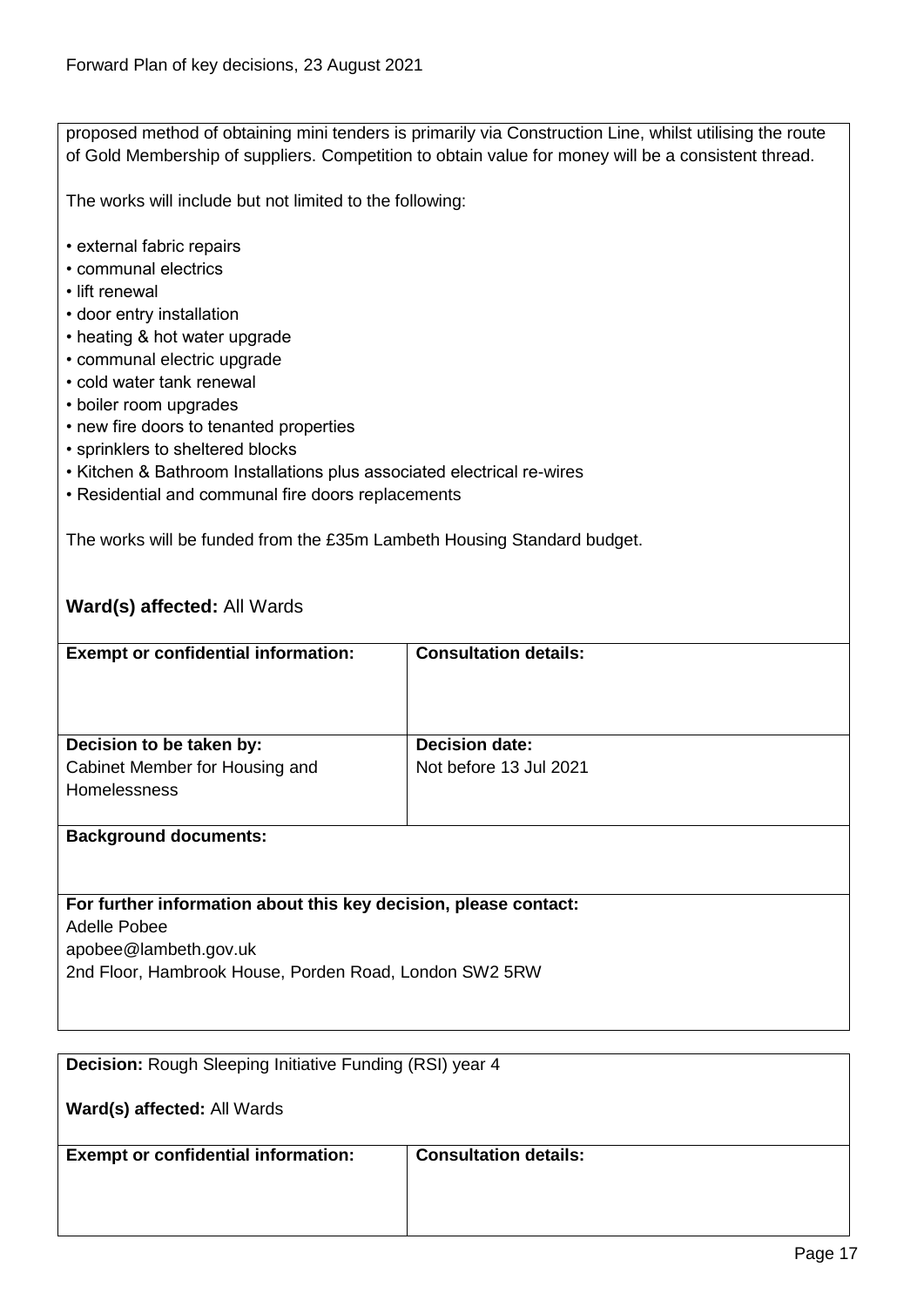<span id="page-17-0"></span>

| Decision to be taken by:                                                                               | <b>Decision date:</b>                                                                            |  |
|--------------------------------------------------------------------------------------------------------|--------------------------------------------------------------------------------------------------|--|
| Cabinet Member for Housing and                                                                         | Not before 13 Jul 2021                                                                           |  |
| Homelessness                                                                                           |                                                                                                  |  |
|                                                                                                        |                                                                                                  |  |
| <b>Background documents:</b>                                                                           |                                                                                                  |  |
|                                                                                                        |                                                                                                  |  |
|                                                                                                        |                                                                                                  |  |
| For further information about this key decision, please contact:                                       |                                                                                                  |  |
| Emma Casey, Commissioning Officer                                                                      |                                                                                                  |  |
| ecasey@lambeth.gov.uk                                                                                  |                                                                                                  |  |
|                                                                                                        |                                                                                                  |  |
| Tel: 0207 9267539                                                                                      |                                                                                                  |  |
| <b>Decision: Vassall Road Heating Replacement Project</b>                                              |                                                                                                  |  |
|                                                                                                        |                                                                                                  |  |
|                                                                                                        | To instruct Regen (UK) Construction Ltd to undertake the replacement of the Communal Heating     |  |
|                                                                                                        | system with Individual Combi Boilers in the sum of £917,020.24. Works to be completed in the new |  |
|                                                                                                        |                                                                                                  |  |
| financial year 1 April 2021.                                                                           |                                                                                                  |  |
| Ward(s) affected: Vassall                                                                              |                                                                                                  |  |
|                                                                                                        |                                                                                                  |  |
| <b>Exempt or confidential information:</b>                                                             | <b>Consultation details:</b>                                                                     |  |
| Part exempt                                                                                            |                                                                                                  |  |
| Information relating to the financial or                                                               |                                                                                                  |  |
| business affairs of any particular person                                                              |                                                                                                  |  |
| (including the authority holding that                                                                  |                                                                                                  |  |
| information)                                                                                           |                                                                                                  |  |
|                                                                                                        |                                                                                                  |  |
| Decision to be taken by:                                                                               | <b>Decision date:</b>                                                                            |  |
| Cabinet Member for Housing and                                                                         | Not before 20 Jul 2021                                                                           |  |
| Homelessness                                                                                           |                                                                                                  |  |
|                                                                                                        |                                                                                                  |  |
| <b>Background documents:</b>                                                                           |                                                                                                  |  |
|                                                                                                        |                                                                                                  |  |
|                                                                                                        |                                                                                                  |  |
| For further information about this key decision, please contact:                                       |                                                                                                  |  |
| Darren Bradford, Technical Services Electrical Project Manager                                         |                                                                                                  |  |
| dbradford@lambeth.gov.uk                                                                               |                                                                                                  |  |
|                                                                                                        |                                                                                                  |  |
|                                                                                                        |                                                                                                  |  |
|                                                                                                        |                                                                                                  |  |
| <b>Decision:</b> Oaklands Estate Lift Refurbishment Project                                            |                                                                                                  |  |
| To instruct Precision Lifts Ltd to undertake the refurbishment of the lifts in the sum of £629,253.88. |                                                                                                  |  |
| Works to be completed in the new financial year 1 April 2021                                           |                                                                                                  |  |
|                                                                                                        |                                                                                                  |  |
| Ward(s) affected: Clapham Common                                                                       |                                                                                                  |  |

<span id="page-17-1"></span>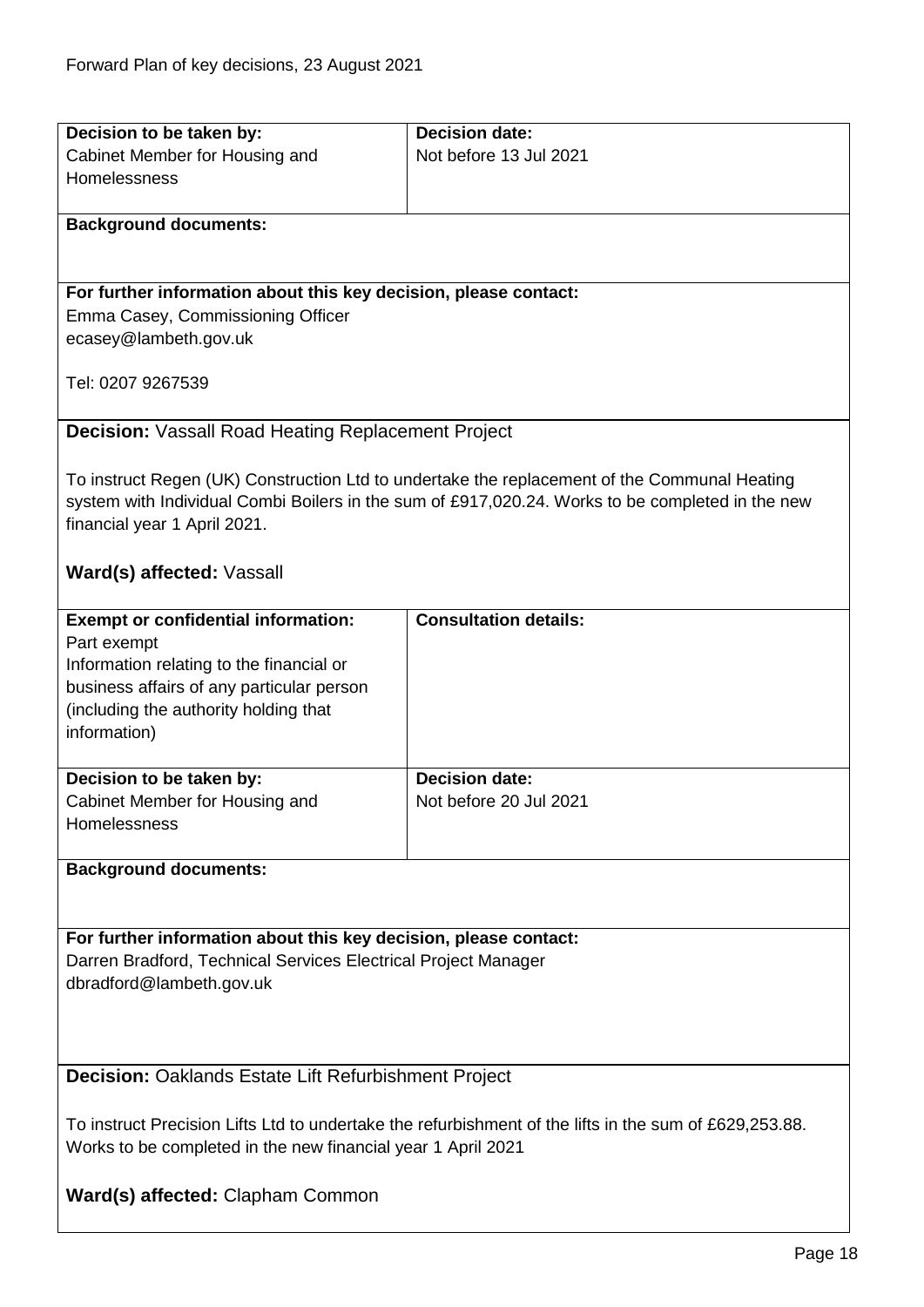<span id="page-18-0"></span>

| <b>Exempt or confidential information:</b>                       | <b>Consultation details:</b>                                                                          |
|------------------------------------------------------------------|-------------------------------------------------------------------------------------------------------|
| Part exempt                                                      |                                                                                                       |
| Information relating to the financial or                         |                                                                                                       |
| business affairs of any particular person                        |                                                                                                       |
|                                                                  |                                                                                                       |
| (including the authority holding that                            |                                                                                                       |
| information)                                                     |                                                                                                       |
|                                                                  |                                                                                                       |
| Decision to be taken by:                                         | <b>Decision date:</b>                                                                                 |
|                                                                  |                                                                                                       |
| Cabinet Member for Housing and                                   | Not before 20 Jul 2021                                                                                |
| Homelessness                                                     |                                                                                                       |
|                                                                  |                                                                                                       |
| <b>Background documents:</b>                                     |                                                                                                       |
|                                                                  |                                                                                                       |
|                                                                  |                                                                                                       |
|                                                                  |                                                                                                       |
| For further information about this key decision, please contact: |                                                                                                       |
| Paul Ingram, Capital Works Manager                               |                                                                                                       |
| PIngram1@lambeth.gov.uk                                          |                                                                                                       |
|                                                                  |                                                                                                       |
|                                                                  |                                                                                                       |
|                                                                  |                                                                                                       |
|                                                                  |                                                                                                       |
| <b>Decision: Brixton Road Heating Replacement Project</b>        |                                                                                                       |
|                                                                  |                                                                                                       |
|                                                                  |                                                                                                       |
|                                                                  | To instruct TBrown Group Ltd to undertake the replacement of the Communal Heating system with         |
|                                                                  | individual Combi Boilers in the sum of £903,100.00. Works to be completed in the new financial year 1 |
| April 2021                                                       |                                                                                                       |
|                                                                  |                                                                                                       |
|                                                                  |                                                                                                       |
| Ward(s) affected: Vassall                                        |                                                                                                       |
|                                                                  |                                                                                                       |
| <b>Exempt or confidential information:</b>                       | <b>Consultation details:</b>                                                                          |
|                                                                  |                                                                                                       |
| Part exempt                                                      |                                                                                                       |
|                                                                  |                                                                                                       |
| Information relating to the financial or                         |                                                                                                       |
|                                                                  |                                                                                                       |
| business affairs of any particular person                        |                                                                                                       |
| (including the authority holding that                            |                                                                                                       |
| information)                                                     |                                                                                                       |
|                                                                  |                                                                                                       |
| Decision to be taken by:                                         | <b>Decision date:</b>                                                                                 |
|                                                                  |                                                                                                       |
| Cabinet Member for Housing and                                   | Not before 20 Jul 2021                                                                                |
| <b>Homelessness</b>                                              |                                                                                                       |
|                                                                  |                                                                                                       |
| <b>Background documents:</b>                                     |                                                                                                       |
|                                                                  |                                                                                                       |
|                                                                  |                                                                                                       |
|                                                                  |                                                                                                       |
| For further information about this key decision, please contact: |                                                                                                       |
| Darren Bradford, Technical Services Electrical Project Manager   |                                                                                                       |
|                                                                  |                                                                                                       |
| dbradford@lambeth.gov.uk                                         |                                                                                                       |
|                                                                  |                                                                                                       |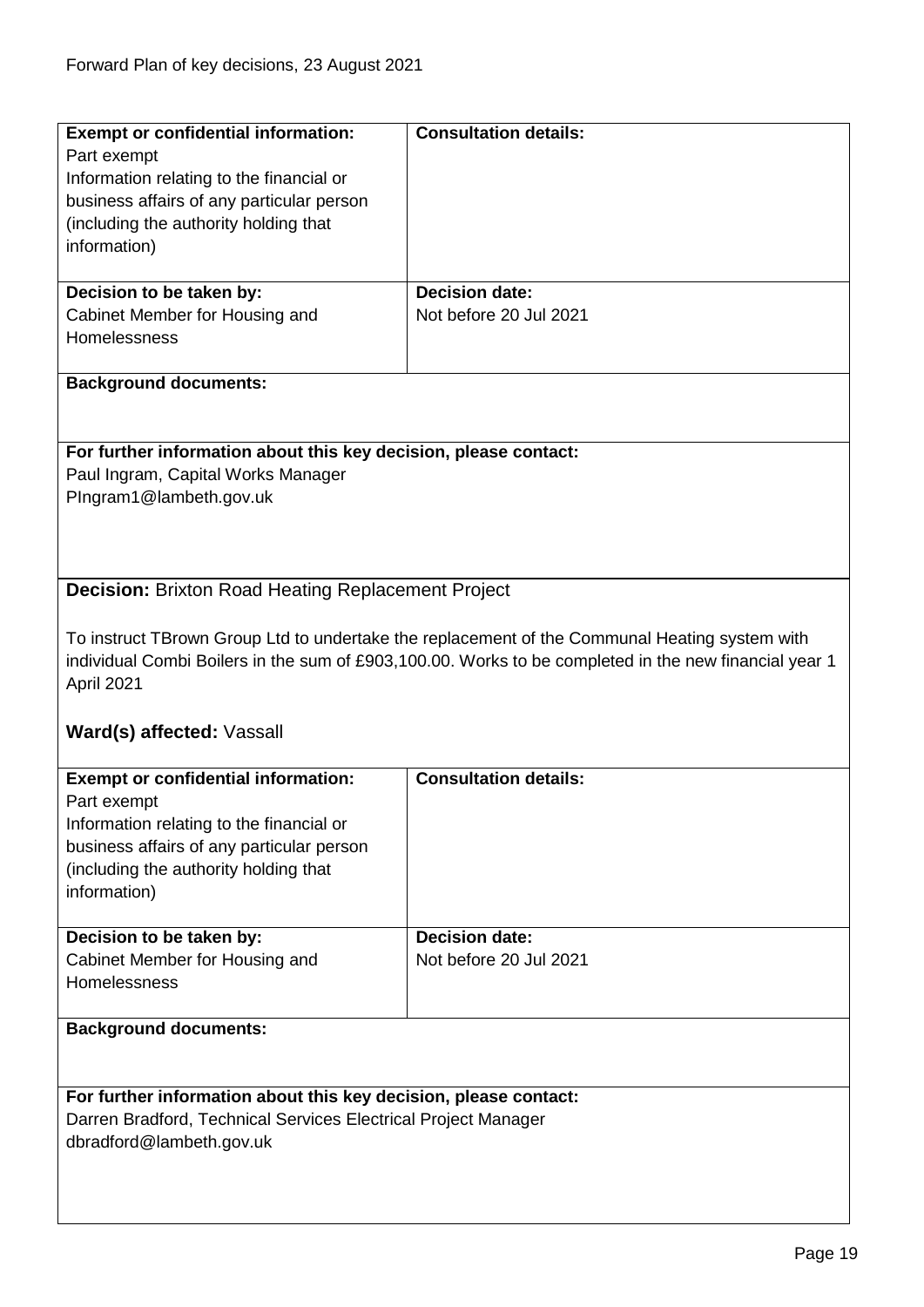#### <span id="page-19-0"></span>**Decision:** Replacement of Kitchens and Bathrooms

The report recommends the Council proceeds with a direct award to SER contractor from an existing framework, LHC 46581 and is accessing WH2, Workstream 1, Lot 2 (K&Bs) for the replacement of various kitchens and bathrooms in tenanted homes, up to a value of £2m.

#### **Ward(s) affected:** All Wards

| <b>Exempt or confidential information:</b> | <b>Consultation details:</b> |
|--------------------------------------------|------------------------------|
|                                            |                              |
|                                            |                              |
|                                            |                              |
|                                            |                              |
|                                            |                              |
| Decision to be taken by:                   | <b>Decision date:</b>        |
| Cabinet Member for Housing and             | Not before 27 Jul 2021       |
| Homelessness                               |                              |
|                                            |                              |
|                                            |                              |

#### **Background documents:**

### **For further information about this key decision, please contact:** Paul Ingram, Capital Works Manager

PIngram1@lambeth.gov.uk

#### <span id="page-19-1"></span>**Decision:** Asbestos Removals Contract

To approve the procurement and awarding of a new contract to undertake Asbestos Removal Works to communal areas of Lambeth structures including hostels, sheltered accommodation and community centres.

| <b>Exempt or confidential information:</b>                       | <b>Consultation details:</b> |
|------------------------------------------------------------------|------------------------------|
|                                                                  |                              |
|                                                                  |                              |
| Decision to be taken by:                                         | <b>Decision date:</b>        |
| Cabinet Member for Housing and                                   | Not before 17 Aug 2021       |
| Homelessness                                                     |                              |
|                                                                  |                              |
| <b>Background documents:</b>                                     |                              |
| Asbestos Removals Contract                                       |                              |
|                                                                  |                              |
| For further information about this key decision, please contact: |                              |
| Jamie Sud, Asbestos Advisor                                      |                              |
| jsud@lambeth.gov.uk                                              |                              |
|                                                                  |                              |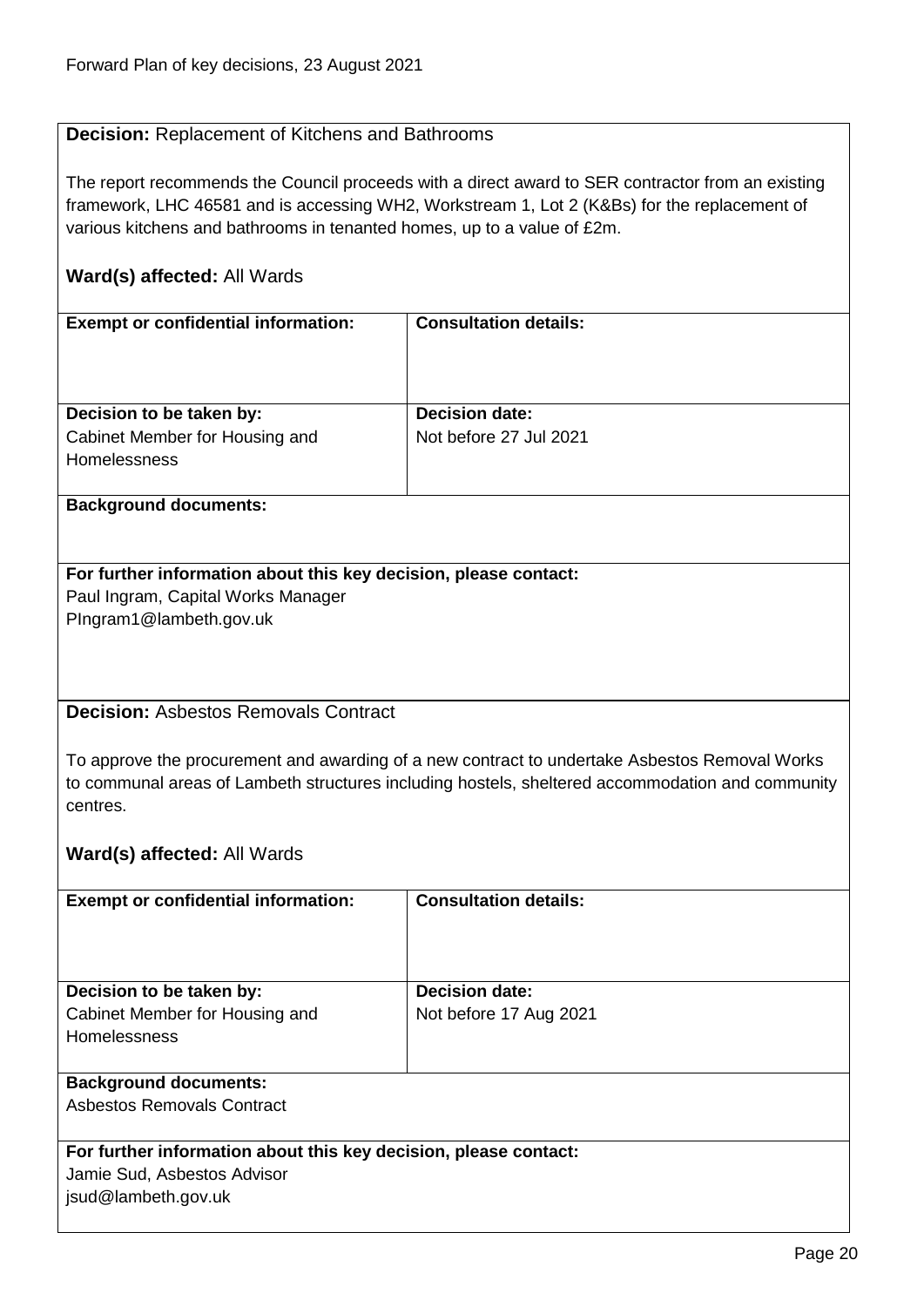#### <span id="page-20-0"></span>**Decision:** Asbestos Surveys and Analytical Works Contract

To approve the procurement and award of a new contract to undertake Asbestos Surveys and Analytical Works to the communal areas of Lambeth structures including hostels, sheltered accommodation and community centres.

#### **Ward(s) affected:** All Wards

| <b>Exempt or confidential information:</b>            | <b>Consultation details:</b> |
|-------------------------------------------------------|------------------------------|
| Decision to be taken by:                              | <b>Decision date:</b>        |
| Cabinet Member for Housing and<br><b>Homelessness</b> | Not before 17 Aug 2021       |

#### **Background documents:**

Procurement for an Asbestos Removals Contract

#### **For further information about this key decision, please contact:** Jamie Sud, Asbestos Advisor

jsud@lambeth.gov.uk

<span id="page-20-1"></span>**Decision:** Block Cleaning and Concierge Contract 2021

Resident Services has radically redesigned its repair and maintenance services which, amongst Block Cleaning and Concierge other things, will see the current estate cleaning service split in two:

a) External estate-based cleaning will be subsumed into Environment's new Waste Collection and Street Cleansing contract commencing 1 October 2021.

b) Block-based cleaning and concierge (including hostels) will be delivered under a borough-wide long-term contract - again commencing 1 October 2021. This report considers the procurement routes for procuring this contract

To approve an OJEU-compliant restricted procurement of a borough-wide block cleaning and concierge contract for 6 years with two allowable extensions of 4 years (6 + 4 + 4): - 01 October 2021 to 30 September 2027 (extendable to 2035) - to achieve service continuity after expiry of the interim contract. This aligns with the date that the external cleaning elements are being subsumed into the new Waste Collection and Street Cleansing Contract (which also have a term of 6 + 4 + 4).

The estimated contract cost is £6,317,500 per year based on current contract costs.

The purpose of the procurement is to secure a borough wide block cleaning and concierge contract to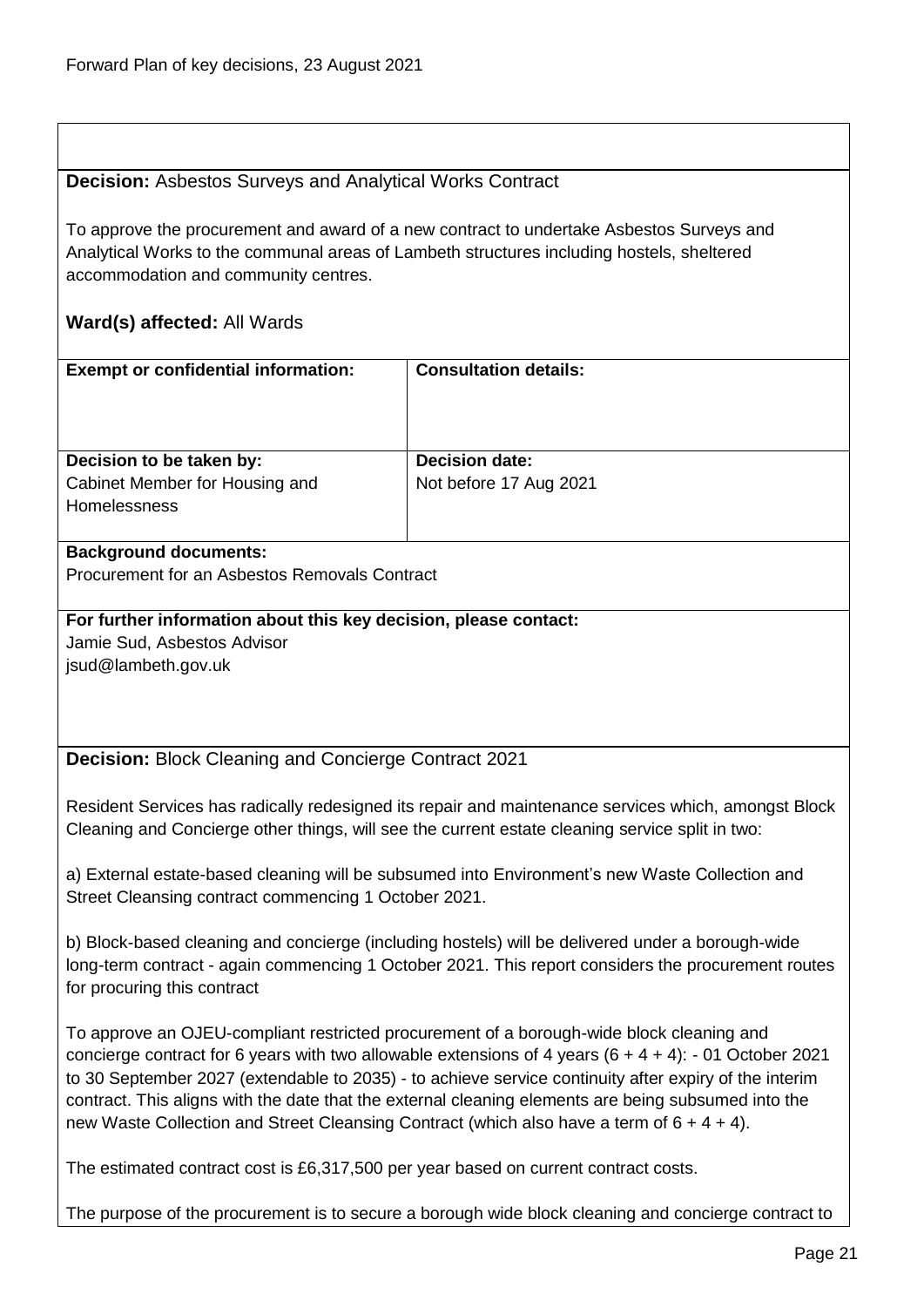maintain service continuity; and which will run alongside the Waste and Street Cleaning contract commencing 1 October 2021.

## <span id="page-21-0"></span>**Ward(s) affected:** All Wards **Exempt or confidential information: Consultation details: Decision to be taken by:** Cabinet Member for Housing and **Homelessness Decision date:** Not before 24 Aug 2021 **Background documents: For further information about this key decision, please contact:** Andrew Jacques, Head of Contract Scrutiny and Cost Management AJacques@lambeth.gov.uk **Decision:** Claremont East Environmental Improvements It is proposed to carry out environmental improvements to Claremont Estate East with funds totalling £504,226.56 received via a signed deed of release from the sale of land to Nottingham Hill Housing Association in July 2017. If approved a procurement exercise will be carried out in accordance with the Council's procurement rules, and relevant legislation, to appoint a contractor to complete the proposed work. **Ward(s) affected:** Streatham Hill **Exempt or confidential information: Consultation details: Decision to be taken by:** Cabinet Member for Housing and Homelessness **Decision date:** Not before 8 Sep 2021 **Background documents: For further information about this key decision, please contact:** Lesley Ambler, Housing Project Coordinator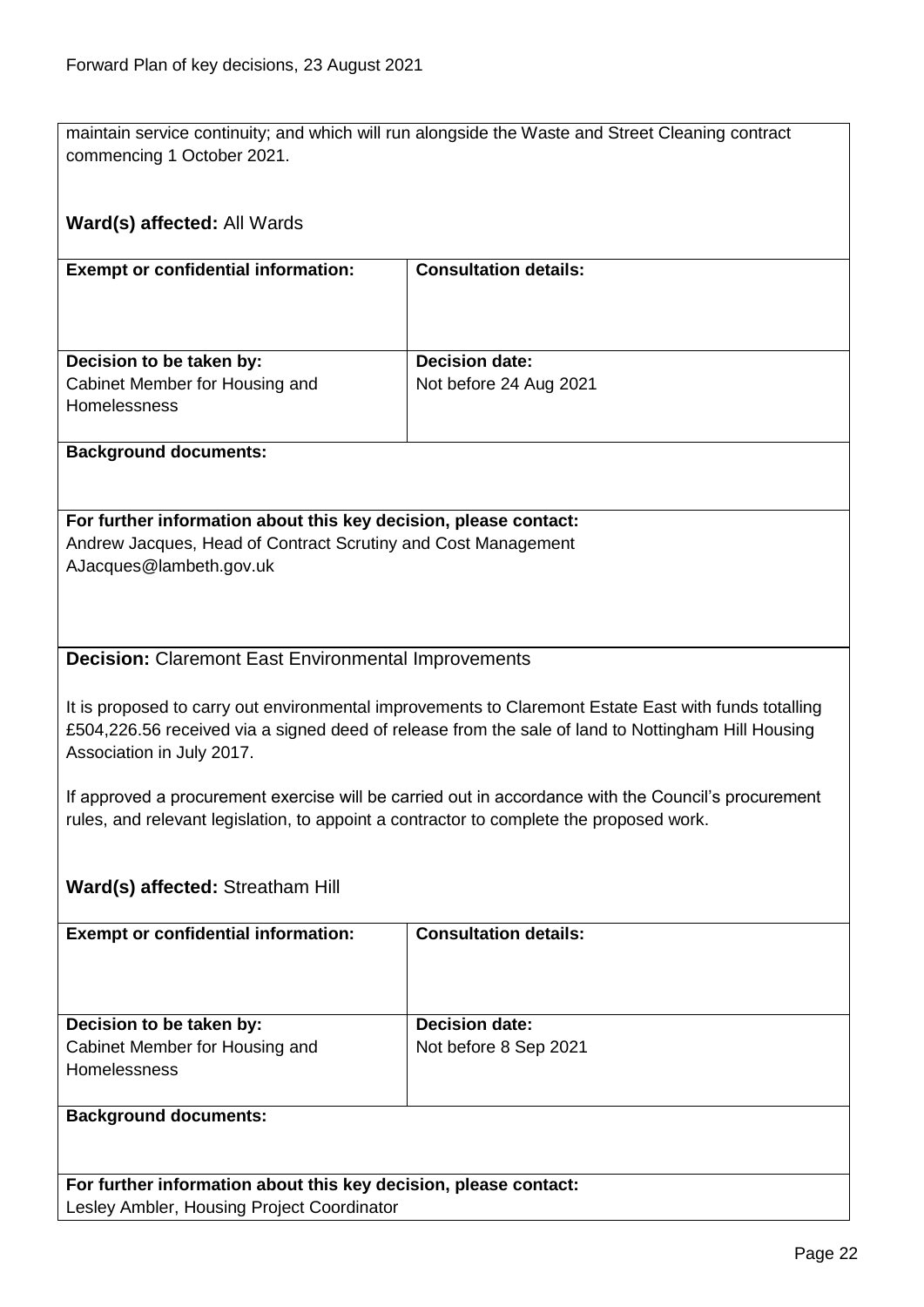lambler@lambeth.gov.uk

#### <span id="page-22-0"></span>**Decision:** Total Asset Solution – Strategic Asset Partner

To approve the strategic direction to procure a Strategic Asset Partner that will join up strategic asset management, stock condition surveying, investment planning, social and economic equality, carbon reduction, compliance, disrepair and procurement.

<span id="page-22-1"></span>

| <b>Exempt or confidential information:</b>                                                                                   | <b>Consultation details:</b>                                                                     |  |
|------------------------------------------------------------------------------------------------------------------------------|--------------------------------------------------------------------------------------------------|--|
|                                                                                                                              |                                                                                                  |  |
|                                                                                                                              |                                                                                                  |  |
| Decision to be taken by:                                                                                                     | <b>Decision date:</b>                                                                            |  |
| Cabinet Member for Housing and                                                                                               | Not before 11 Sep 2021                                                                           |  |
| Homelessness                                                                                                                 |                                                                                                  |  |
| <b>Background documents:</b>                                                                                                 |                                                                                                  |  |
|                                                                                                                              |                                                                                                  |  |
| For further information about this key decision, please contact:                                                             |                                                                                                  |  |
| Andrew Jacques, Head of Contract Scrutiny and Cost Management                                                                |                                                                                                  |  |
| AJacques@lambeth.gov.uk                                                                                                      |                                                                                                  |  |
|                                                                                                                              |                                                                                                  |  |
|                                                                                                                              |                                                                                                  |  |
| <b>Decision: Total Asset Solution - Asset Delivery Partners</b>                                                              |                                                                                                  |  |
|                                                                                                                              |                                                                                                  |  |
| To approve the strategic direction to procure 2 x Asset Delivery Partners (North and South) that will                        |                                                                                                  |  |
| manage and administer major works and statutory compliance work programmes; and broaden the<br>client technical skills base. |                                                                                                  |  |
| Two technical delivery partnerships (North and South - 3-year duration) with two principal functions:                        |                                                                                                  |  |
| a) Specify and manage major work projects (planned and procured by the strategic asset partner -                             |                                                                                                  |  |
| using the DPS).                                                                                                              |                                                                                                  |  |
|                                                                                                                              | b) Empower and train the client team to self-manage major work projects (removing the continuous |  |
| reliance on third-party consultants).                                                                                        |                                                                                                  |  |
|                                                                                                                              |                                                                                                  |  |
| Ward(s) affected: All Wards                                                                                                  |                                                                                                  |  |
|                                                                                                                              |                                                                                                  |  |
| <b>Exempt or confidential information:</b>                                                                                   | <b>Consultation details:</b>                                                                     |  |
|                                                                                                                              |                                                                                                  |  |
|                                                                                                                              |                                                                                                  |  |
| Decision to be taken by:                                                                                                     | <b>Decision date:</b>                                                                            |  |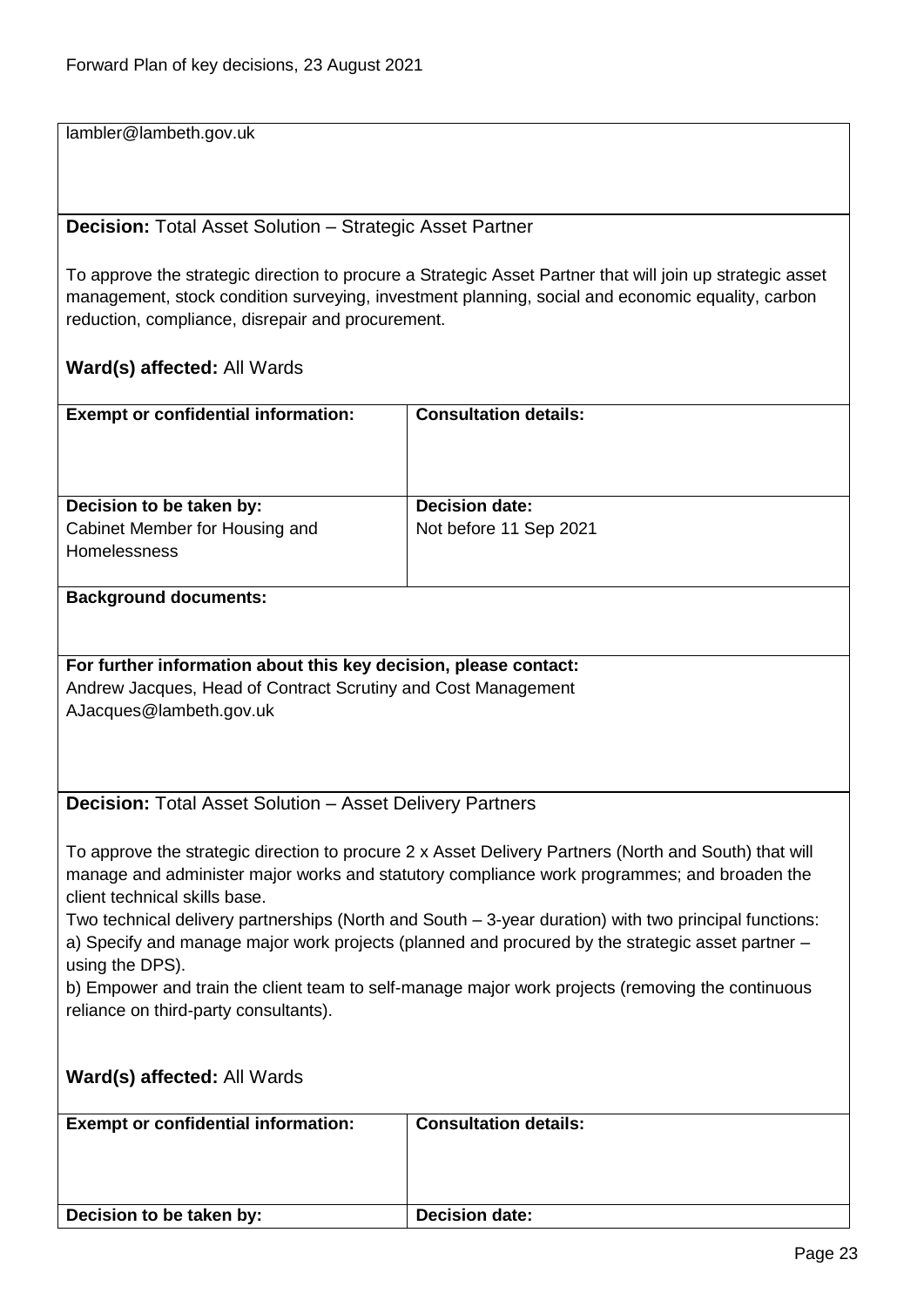<span id="page-23-1"></span><span id="page-23-0"></span>

| Cabinet Member for Housing and<br>Homelessness                                                                                                                                                                                                                                                                                                                                                                                                                                                                                                                                                                                                                                                                                                                                                                                                                                                                                                                                                                   | Not before 11 Sep 2021                                                                     |  |
|------------------------------------------------------------------------------------------------------------------------------------------------------------------------------------------------------------------------------------------------------------------------------------------------------------------------------------------------------------------------------------------------------------------------------------------------------------------------------------------------------------------------------------------------------------------------------------------------------------------------------------------------------------------------------------------------------------------------------------------------------------------------------------------------------------------------------------------------------------------------------------------------------------------------------------------------------------------------------------------------------------------|--------------------------------------------------------------------------------------------|--|
| <b>Background documents:</b>                                                                                                                                                                                                                                                                                                                                                                                                                                                                                                                                                                                                                                                                                                                                                                                                                                                                                                                                                                                     |                                                                                            |  |
|                                                                                                                                                                                                                                                                                                                                                                                                                                                                                                                                                                                                                                                                                                                                                                                                                                                                                                                                                                                                                  |                                                                                            |  |
| For further information about this key decision, please contact:                                                                                                                                                                                                                                                                                                                                                                                                                                                                                                                                                                                                                                                                                                                                                                                                                                                                                                                                                 |                                                                                            |  |
| Andrew Jacques, Head of Contract Scrutiny and Cost Management                                                                                                                                                                                                                                                                                                                                                                                                                                                                                                                                                                                                                                                                                                                                                                                                                                                                                                                                                    |                                                                                            |  |
| AJacques@lambeth.gov.uk                                                                                                                                                                                                                                                                                                                                                                                                                                                                                                                                                                                                                                                                                                                                                                                                                                                                                                                                                                                          |                                                                                            |  |
|                                                                                                                                                                                                                                                                                                                                                                                                                                                                                                                                                                                                                                                                                                                                                                                                                                                                                                                                                                                                                  |                                                                                            |  |
|                                                                                                                                                                                                                                                                                                                                                                                                                                                                                                                                                                                                                                                                                                                                                                                                                                                                                                                                                                                                                  |                                                                                            |  |
|                                                                                                                                                                                                                                                                                                                                                                                                                                                                                                                                                                                                                                                                                                                                                                                                                                                                                                                                                                                                                  |                                                                                            |  |
| <b>Decision:</b> Workwise Project – St Mungo's – Extension                                                                                                                                                                                                                                                                                                                                                                                                                                                                                                                                                                                                                                                                                                                                                                                                                                                                                                                                                       |                                                                                            |  |
| The St Mungo's Workwise service provides employment and training services. The service is primarily<br>targeted at those in rented housing (Council tenants, private sector tenants and homeless in<br>temporary accommodation) who are in receipt of benefits and adversely affected by welfare reforms.<br>Welfare reforms including the Size Criteria, Benefit Cap and Universal Credit. The proposed report is<br>requesting for the service to be extended from 1st of May 2021 to 29th of April 2022. The service has<br>been very successful in supporting Lambeth residents into sustained employment and training<br>opportunities and has been instrumental in assisting Lambeth residents who have been furloughed or<br>lost their jobs due to the Covid-19 pandemic.<br>The cumulative value of the contracts from February 2015 to April 2021 is £560,295.89. A further<br>extension for the 2021/22 financial year will increase that value by a further £100,000.<br>Ward(s) affected: All Wards |                                                                                            |  |
| <b>Exempt or confidential information:</b>                                                                                                                                                                                                                                                                                                                                                                                                                                                                                                                                                                                                                                                                                                                                                                                                                                                                                                                                                                       | <b>Consultation details:</b>                                                               |  |
|                                                                                                                                                                                                                                                                                                                                                                                                                                                                                                                                                                                                                                                                                                                                                                                                                                                                                                                                                                                                                  |                                                                                            |  |
| Decision to be taken by:                                                                                                                                                                                                                                                                                                                                                                                                                                                                                                                                                                                                                                                                                                                                                                                                                                                                                                                                                                                         | <b>Decision date:</b>                                                                      |  |
| Cabinet Member for Housing and                                                                                                                                                                                                                                                                                                                                                                                                                                                                                                                                                                                                                                                                                                                                                                                                                                                                                                                                                                                   | Not before 11 Sep 2021                                                                     |  |
| Homelessness                                                                                                                                                                                                                                                                                                                                                                                                                                                                                                                                                                                                                                                                                                                                                                                                                                                                                                                                                                                                     |                                                                                            |  |
| <b>Background documents:</b>                                                                                                                                                                                                                                                                                                                                                                                                                                                                                                                                                                                                                                                                                                                                                                                                                                                                                                                                                                                     |                                                                                            |  |
|                                                                                                                                                                                                                                                                                                                                                                                                                                                                                                                                                                                                                                                                                                                                                                                                                                                                                                                                                                                                                  |                                                                                            |  |
| For further information about this key decision, please contact:                                                                                                                                                                                                                                                                                                                                                                                                                                                                                                                                                                                                                                                                                                                                                                                                                                                                                                                                                 |                                                                                            |  |
| Lionel Ighodaro, Housing Support Team Manager                                                                                                                                                                                                                                                                                                                                                                                                                                                                                                                                                                                                                                                                                                                                                                                                                                                                                                                                                                    |                                                                                            |  |
| lighodaro@lambeth.gov.uk                                                                                                                                                                                                                                                                                                                                                                                                                                                                                                                                                                                                                                                                                                                                                                                                                                                                                                                                                                                         |                                                                                            |  |
|                                                                                                                                                                                                                                                                                                                                                                                                                                                                                                                                                                                                                                                                                                                                                                                                                                                                                                                                                                                                                  |                                                                                            |  |
|                                                                                                                                                                                                                                                                                                                                                                                                                                                                                                                                                                                                                                                                                                                                                                                                                                                                                                                                                                                                                  |                                                                                            |  |
|                                                                                                                                                                                                                                                                                                                                                                                                                                                                                                                                                                                                                                                                                                                                                                                                                                                                                                                                                                                                                  |                                                                                            |  |
|                                                                                                                                                                                                                                                                                                                                                                                                                                                                                                                                                                                                                                                                                                                                                                                                                                                                                                                                                                                                                  |                                                                                            |  |
|                                                                                                                                                                                                                                                                                                                                                                                                                                                                                                                                                                                                                                                                                                                                                                                                                                                                                                                                                                                                                  | Decision: Advertising and Sponsorship Procurement for 'Out of Home' Advertising in Lambeth |  |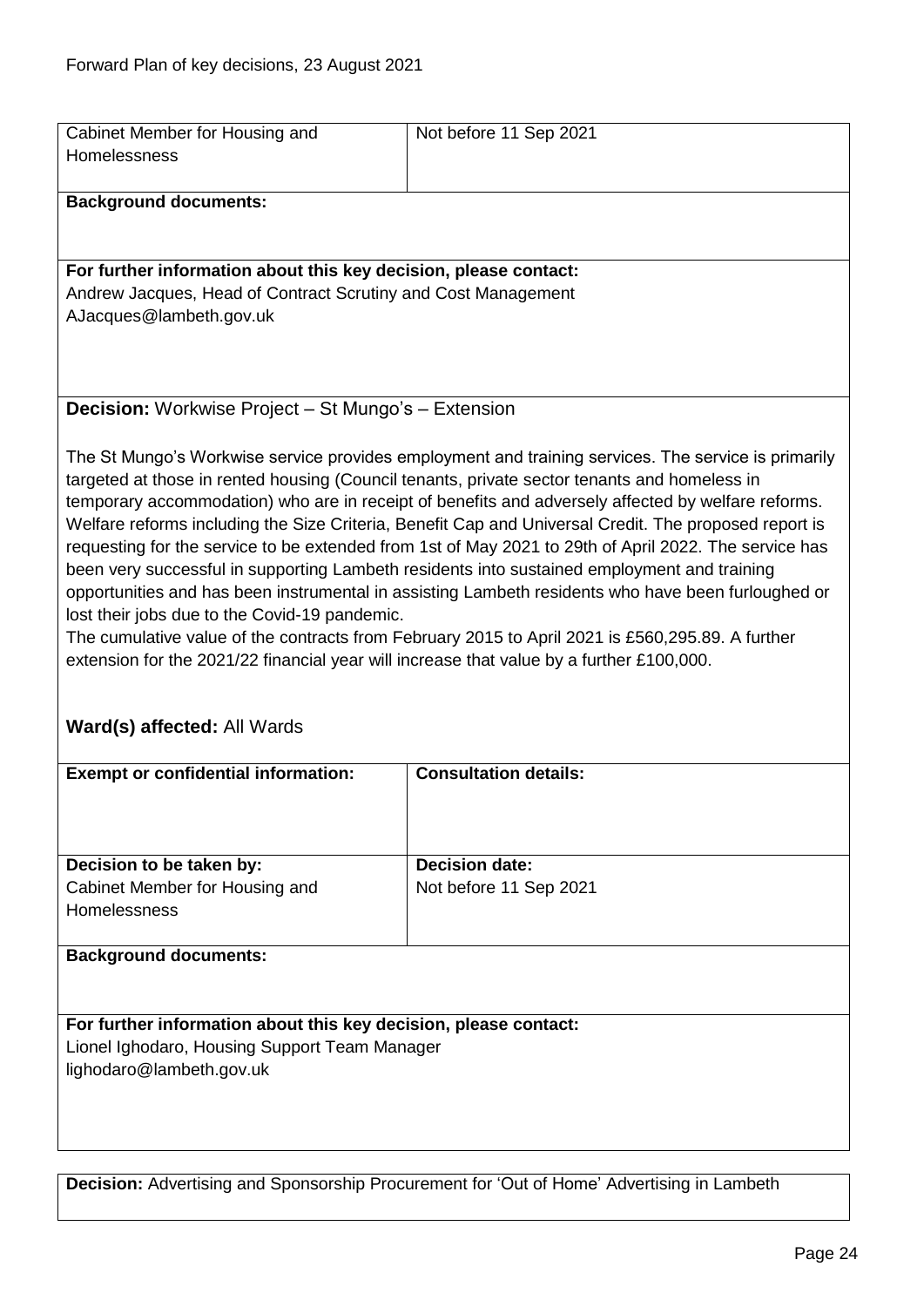| Ward(s) affected: All Wards                                                                                                             |                              |
|-----------------------------------------------------------------------------------------------------------------------------------------|------------------------------|
|                                                                                                                                         |                              |
| <b>Exempt or confidential information:</b>                                                                                              | <b>Consultation details:</b> |
|                                                                                                                                         |                              |
|                                                                                                                                         |                              |
|                                                                                                                                         |                              |
| Decision to be taken by:                                                                                                                | <b>Decision date:</b>        |
| Cabinet Member for Sustainable Transport,                                                                                               | Not before 23 Dec 2020       |
| Environment and Clean Air (job-share)                                                                                                   |                              |
|                                                                                                                                         |                              |
| <b>Background documents:</b>                                                                                                            |                              |
|                                                                                                                                         |                              |
| For further information about this key decision, please contact:                                                                        |                              |
| Gillian Smith, Commercial Development Manager                                                                                           |                              |
| gsmith1@lambeth.gov.uk                                                                                                                  |                              |
|                                                                                                                                         |                              |
|                                                                                                                                         |                              |
|                                                                                                                                         |                              |
|                                                                                                                                         |                              |
| <b>Decision:</b> Cycle Storage on Housing Estates                                                                                       |                              |
|                                                                                                                                         |                              |
| Ward(s) affected: All Wards                                                                                                             |                              |
|                                                                                                                                         |                              |
| <b>Exempt or confidential information:</b>                                                                                              | <b>Consultation details:</b> |
|                                                                                                                                         |                              |
|                                                                                                                                         |                              |
|                                                                                                                                         |                              |
| Decision to be taken by:                                                                                                                | <b>Decision date:</b>        |
| Cabinet Member for Sustainable Transport,                                                                                               | Not before 2 Feb 2021        |
| Environment and Clean Air (job-share)                                                                                                   |                              |
|                                                                                                                                         |                              |
| <b>Background documents:</b>                                                                                                            |                              |
|                                                                                                                                         |                              |
|                                                                                                                                         |                              |
|                                                                                                                                         |                              |
|                                                                                                                                         |                              |
|                                                                                                                                         |                              |
|                                                                                                                                         |                              |
|                                                                                                                                         |                              |
| For further information about this key decision, please contact:<br>Valdrin Rexha, Head of Income Maximisation<br>vrexha@lambeth.gov.uk |                              |
|                                                                                                                                         |                              |

<span id="page-24-1"></span><span id="page-24-0"></span>**Decision:** Award of a contract for Electric Vehicle Ultra Rapid Charge Points

Approval to award a contract for installation of Electric Vehicle Rapid Charge Points

To award a contract for 14 ultra-rapid charge points as part of the development of an effective electric charge point network and meet Council commitments set out in the transportation strategy and climate change agenda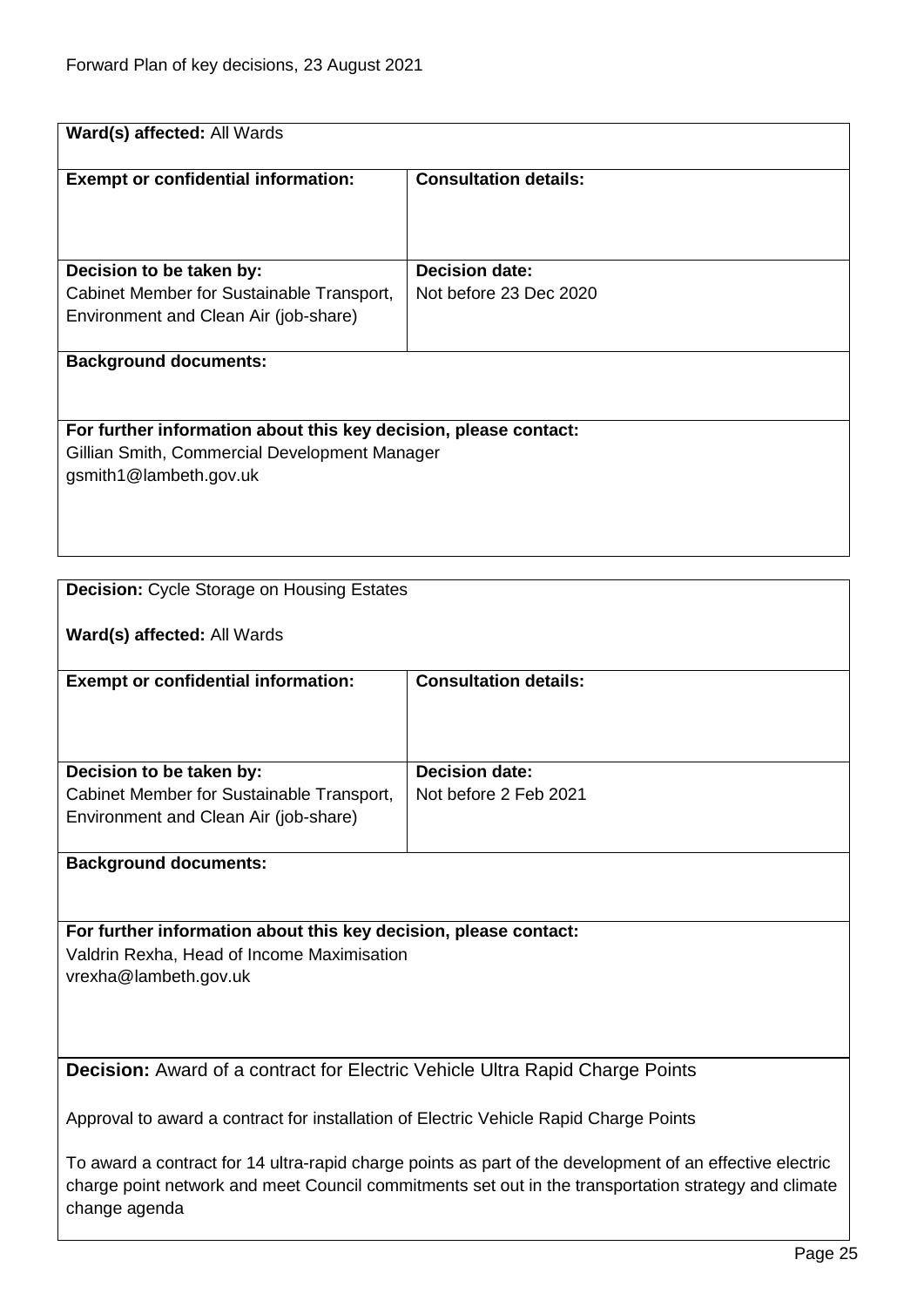$\overline{1}$ 

| Ward(s) affected: All Wards                                                                                                                                                                                                                                                                                                                                                                                                                                                      |                              |  |
|----------------------------------------------------------------------------------------------------------------------------------------------------------------------------------------------------------------------------------------------------------------------------------------------------------------------------------------------------------------------------------------------------------------------------------------------------------------------------------|------------------------------|--|
| <b>Exempt or confidential information:</b><br>Part exempt<br>Information relating to the financial or<br>business affairs of any particular person<br>(including the authority holding that<br>information)                                                                                                                                                                                                                                                                      | <b>Consultation details:</b> |  |
| Decision to be taken by:                                                                                                                                                                                                                                                                                                                                                                                                                                                         | <b>Decision date:</b>        |  |
| Cabinet Member for Sustainable Transport,<br>Environment and Clean Air (job-share)                                                                                                                                                                                                                                                                                                                                                                                               | Not before 9 Feb 2021        |  |
| <b>Background documents:</b>                                                                                                                                                                                                                                                                                                                                                                                                                                                     |                              |  |
|                                                                                                                                                                                                                                                                                                                                                                                                                                                                                  |                              |  |
| For further information about this key decision, please contact:<br>Dan Thomas, Programme Manager (Parks & Special Projects)<br>dthomas4@lambeth.gov.uk                                                                                                                                                                                                                                                                                                                          |                              |  |
| <b>Decision:</b> Capital Studio, Infrastructure and Capital Delivery Salaries CIL                                                                                                                                                                                                                                                                                                                                                                                                |                              |  |
| The Capital Studio is the delivery arm of the Resident Services area, covering design and<br>construction of public realm and built environment projects. The service delivers large<br>programmes such as the Highways Investment Programme and major public realm and green<br>space schemes, such as in parks and cemeteries. The service is primarily funded through third<br>party grants, such as through Transport for London, and from within allocated project budgets. |                              |  |
| The report seeks an allocation of £1,076m from the Lambeth Community Infrastructure Levy (CIL)<br>receipts to fund costs associated with staff costs for the Resident Services Capital Programme<br>delivered via the Capital Studio (Infrastructure and Capital Delivery).                                                                                                                                                                                                      |                              |  |
| This report seeks funding to cover establishment salaries which can't be covered by project<br>budgets. The identified source of funding for this infrastructure is CIL, with other sources of<br>external and internal funding already having been secured to fund Capital Studio staff.                                                                                                                                                                                        |                              |  |
| Ward(s) affected: All Wards                                                                                                                                                                                                                                                                                                                                                                                                                                                      |                              |  |
| <b>Exempt or confidential information:</b>                                                                                                                                                                                                                                                                                                                                                                                                                                       | <b>Consultation details:</b> |  |
|                                                                                                                                                                                                                                                                                                                                                                                                                                                                                  |                              |  |
| Decision to be taken by:                                                                                                                                                                                                                                                                                                                                                                                                                                                         | <b>Decision date:</b>        |  |
| Cabinet Member for Sustainable Transport,<br>Environment and Clean Air (job-share)                                                                                                                                                                                                                                                                                                                                                                                               | Not before 6 Apr 2021        |  |

<span id="page-25-0"></span>٦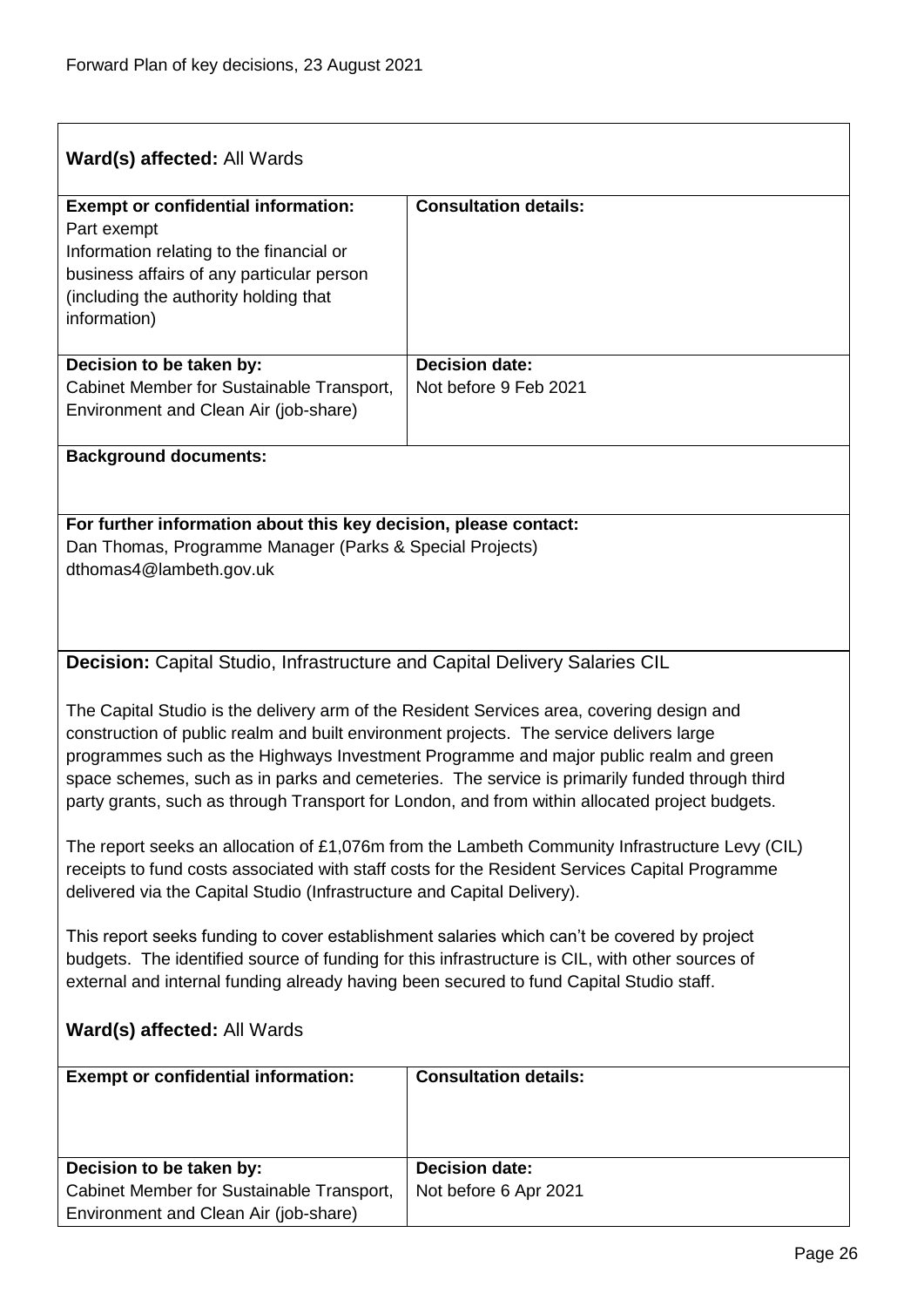<span id="page-26-1"></span><span id="page-26-0"></span>

|                                                                                                                                                                                                                                                                                                                                                                                                                                                                                                                                                      | Not before 6 Apr 2021                                                                  |  |
|------------------------------------------------------------------------------------------------------------------------------------------------------------------------------------------------------------------------------------------------------------------------------------------------------------------------------------------------------------------------------------------------------------------------------------------------------------------------------------------------------------------------------------------------------|----------------------------------------------------------------------------------------|--|
| <b>Background documents:</b>                                                                                                                                                                                                                                                                                                                                                                                                                                                                                                                         |                                                                                        |  |
|                                                                                                                                                                                                                                                                                                                                                                                                                                                                                                                                                      |                                                                                        |  |
| For further information about this key decision, please contact:                                                                                                                                                                                                                                                                                                                                                                                                                                                                                     |                                                                                        |  |
| Dan Thomas, Programme Manager (Parks & Special Projects)<br>dthomas4@lambeth.gov.uk                                                                                                                                                                                                                                                                                                                                                                                                                                                                  |                                                                                        |  |
|                                                                                                                                                                                                                                                                                                                                                                                                                                                                                                                                                      |                                                                                        |  |
|                                                                                                                                                                                                                                                                                                                                                                                                                                                                                                                                                      |                                                                                        |  |
|                                                                                                                                                                                                                                                                                                                                                                                                                                                                                                                                                      | <b>Decision:</b> Procurement for Highways Professional Services - Traffic Order Making |  |
| The purpose of this procurement is to provide the necessary information to award a contract for the<br>provision of Highways Professional Services for public realm schemes within Lambeth. The works will<br>primarily be focused on the administration and work to develop the full range of traffic orders. The<br>schemes that this work supports includes Controlled Parking Zones, Major and minor Traffic schemes<br>as well as schemes supporting Transport for London (TfL) Streetscapes initiatives such as Low Traffic<br>Neighbourhoods. |                                                                                        |  |
| Ward(s) affected: All Wards                                                                                                                                                                                                                                                                                                                                                                                                                                                                                                                          |                                                                                        |  |
| <b>Exempt or confidential information:</b><br>Part exempt<br>Information relating to the financial or<br>business affairs of any particular person<br>(including the authority holding that<br>information)                                                                                                                                                                                                                                                                                                                                          | <b>Consultation details:</b>                                                           |  |
| Decision to be taken by:                                                                                                                                                                                                                                                                                                                                                                                                                                                                                                                             | <b>Decision date:</b>                                                                  |  |
| Cabinet Member for Sustainable Transport,<br>Environment and Clean Air (job-share)                                                                                                                                                                                                                                                                                                                                                                                                                                                                   | Not before 20 Apr 2021                                                                 |  |
| <b>Background documents:</b>                                                                                                                                                                                                                                                                                                                                                                                                                                                                                                                         |                                                                                        |  |
|                                                                                                                                                                                                                                                                                                                                                                                                                                                                                                                                                      |                                                                                        |  |
| For further information about this key decision, please contact:<br>Shannon Consses, Head of Service Development and Street Management<br>sconsses@lambeth.gov.uk                                                                                                                                                                                                                                                                                                                                                                                    |                                                                                        |  |
| <b>Decision: Fleet Maintenance Contract Procurement</b>                                                                                                                                                                                                                                                                                                                                                                                                                                                                                              |                                                                                        |  |
| Approval of contract award following competitive tender.                                                                                                                                                                                                                                                                                                                                                                                                                                                                                             |                                                                                        |  |
| Ward(s) affected: All Wards                                                                                                                                                                                                                                                                                                                                                                                                                                                                                                                          |                                                                                        |  |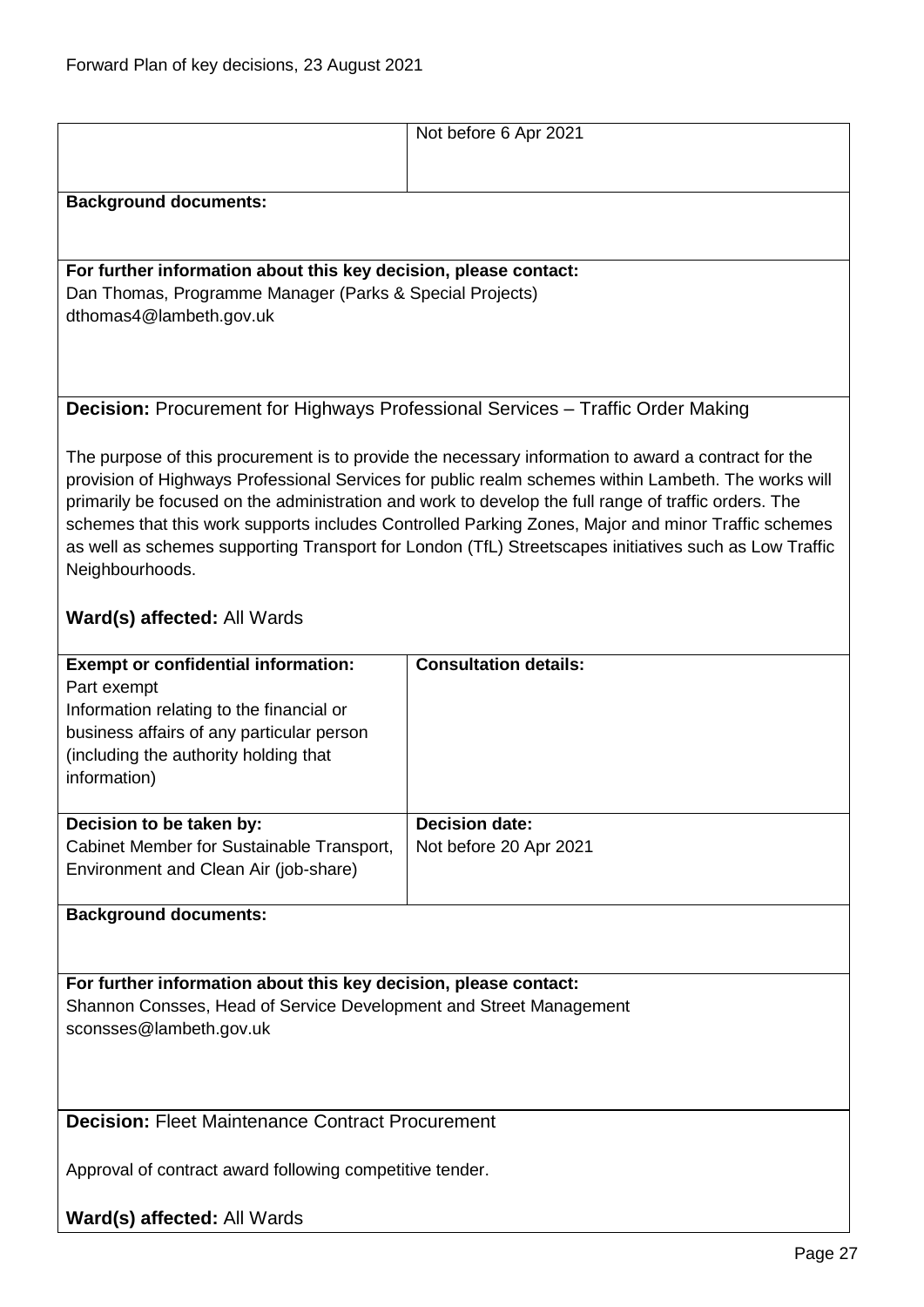$\overline{\phantom{a}}$ 

<span id="page-27-1"></span><span id="page-27-0"></span>

| <b>Exempt or confidential information:</b>                                                                                     | <b>Consultation details:</b>                                                                 |
|--------------------------------------------------------------------------------------------------------------------------------|----------------------------------------------------------------------------------------------|
|                                                                                                                                |                                                                                              |
|                                                                                                                                |                                                                                              |
| Decision to be taken by:                                                                                                       | <b>Decision date:</b>                                                                        |
| Cabinet Member for Sustainable Transport,                                                                                      | Not before 18 May 2021                                                                       |
| Environment and Clean Air (job-share)                                                                                          |                                                                                              |
| <b>Background documents:</b>                                                                                                   |                                                                                              |
|                                                                                                                                |                                                                                              |
|                                                                                                                                |                                                                                              |
| For further information about this key decision, please contact:                                                               |                                                                                              |
| Jonathan Pook, Parking and Enforcement Operations Manager                                                                      |                                                                                              |
| JPook@lambeth.gov.uk                                                                                                           |                                                                                              |
|                                                                                                                                |                                                                                              |
|                                                                                                                                |                                                                                              |
|                                                                                                                                |                                                                                              |
| Contract                                                                                                                       | Decision: Fleet Acquisition for new Recycling, Waste Collection and Street Cleaning Services |
|                                                                                                                                |                                                                                              |
| Ward(s) affected: All Wards                                                                                                    |                                                                                              |
|                                                                                                                                |                                                                                              |
| <b>Exempt or confidential information:</b>                                                                                     | <b>Consultation details:</b>                                                                 |
|                                                                                                                                |                                                                                              |
|                                                                                                                                |                                                                                              |
| Decision to be taken by:                                                                                                       | <b>Decision date:</b>                                                                        |
| Cabinet Member for Sustainable Transport,                                                                                      | Not before 29 May 2021                                                                       |
| Environment and Clean Air (job-share)                                                                                          |                                                                                              |
| <b>Background documents:</b>                                                                                                   |                                                                                              |
|                                                                                                                                |                                                                                              |
|                                                                                                                                |                                                                                              |
| For further information about this key decision, please contact:                                                               |                                                                                              |
| Cormac Stokes, Head of Environmental Services<br>cstokes@lambeth.gov.uk                                                        |                                                                                              |
|                                                                                                                                |                                                                                              |
|                                                                                                                                |                                                                                              |
|                                                                                                                                |                                                                                              |
|                                                                                                                                |                                                                                              |
| <b>Decision: Retrofitting Lambeth Schools and Corporate Buildings under the Public Sector</b><br><b>Decarbonisation Scheme</b> |                                                                                              |
|                                                                                                                                |                                                                                              |
| Ward(s) affected: All Wards                                                                                                    |                                                                                              |
|                                                                                                                                |                                                                                              |
| <b>Exempt or confidential information:</b>                                                                                     | <b>Consultation details:</b>                                                                 |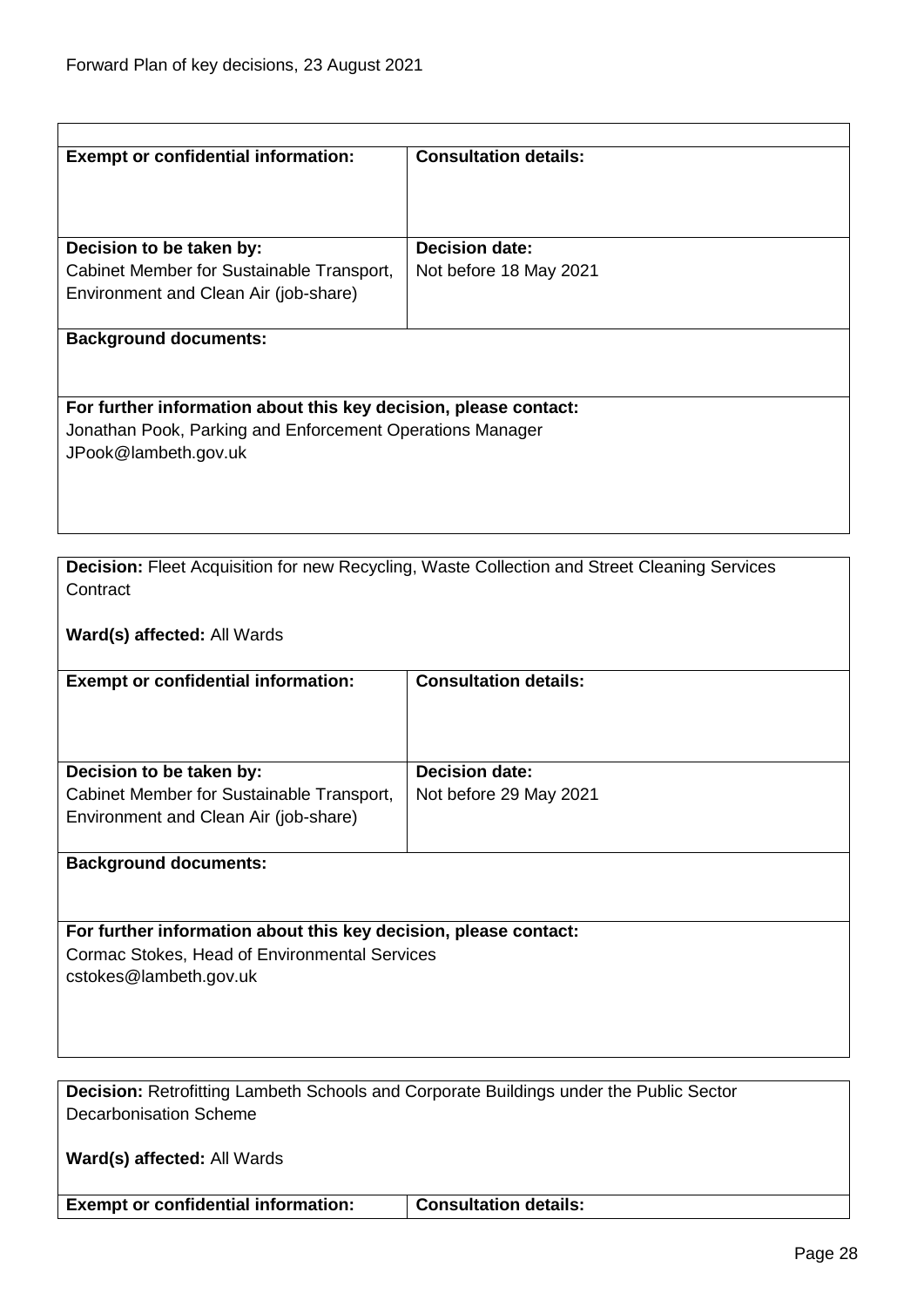<span id="page-28-1"></span><span id="page-28-0"></span>

| Decision to be taken by:                                                                                                                                                               | <b>Decision date:</b>                                                                            |
|----------------------------------------------------------------------------------------------------------------------------------------------------------------------------------------|--------------------------------------------------------------------------------------------------|
| Cabinet Member for Sustainable Transport,                                                                                                                                              | Not before 8 Jun 2021                                                                            |
| Environment and Clean Air (job-share)                                                                                                                                                  |                                                                                                  |
|                                                                                                                                                                                        |                                                                                                  |
| <b>Background documents:</b>                                                                                                                                                           |                                                                                                  |
|                                                                                                                                                                                        |                                                                                                  |
|                                                                                                                                                                                        |                                                                                                  |
| For further information about this key decision, please contact:                                                                                                                       |                                                                                                  |
| Paul Keenlyside, Climate Change and Sustainability Technical Lead<br>pkeenlyside@lambeth.gov.uk                                                                                        |                                                                                                  |
|                                                                                                                                                                                        |                                                                                                  |
|                                                                                                                                                                                        |                                                                                                  |
|                                                                                                                                                                                        |                                                                                                  |
| <b>Decision:</b> Transport Strategy Programme - Phase 1 Capital Funding                                                                                                                |                                                                                                  |
|                                                                                                                                                                                        |                                                                                                  |
|                                                                                                                                                                                        | To authorise the drawdown of capital funding to support the delivery of the Transport Strategy   |
| Programme                                                                                                                                                                              |                                                                                                  |
|                                                                                                                                                                                        |                                                                                                  |
| Ward(s) affected: All Wards                                                                                                                                                            |                                                                                                  |
|                                                                                                                                                                                        |                                                                                                  |
| <b>Exempt or confidential information:</b>                                                                                                                                             | <b>Consultation details:</b>                                                                     |
|                                                                                                                                                                                        |                                                                                                  |
|                                                                                                                                                                                        |                                                                                                  |
|                                                                                                                                                                                        |                                                                                                  |
| Decision to be taken by:                                                                                                                                                               | <b>Decision date:</b>                                                                            |
| Cabinet Member for Sustainable Transport,                                                                                                                                              | Not before 27 Jul 2021                                                                           |
| Environment and Clean Air (job-share)                                                                                                                                                  |                                                                                                  |
|                                                                                                                                                                                        |                                                                                                  |
| <b>Background documents:</b>                                                                                                                                                           |                                                                                                  |
|                                                                                                                                                                                        |                                                                                                  |
|                                                                                                                                                                                        |                                                                                                  |
| For further information about this key decision, please contact:                                                                                                                       |                                                                                                  |
| Simon Phillips, Transport Manager - Planning, Transport & Development                                                                                                                  |                                                                                                  |
| SPhillips2@lambeth.gov.uk                                                                                                                                                              |                                                                                                  |
|                                                                                                                                                                                        |                                                                                                  |
|                                                                                                                                                                                        |                                                                                                  |
| <b>Decision:</b> Parking Fees and Charges Inflationary uplift 2021/22                                                                                                                  |                                                                                                  |
|                                                                                                                                                                                        |                                                                                                  |
|                                                                                                                                                                                        |                                                                                                  |
| This report details the increase to the parking permit and on-street parking charges. The Mayor of                                                                                     |                                                                                                  |
| London's Transport Strategy as provided by sections 142 and 144(1)(a) Greater London Authority Act<br>1999, emphasises the importance of reducing emissions and improving air quality. |                                                                                                  |
|                                                                                                                                                                                        |                                                                                                  |
|                                                                                                                                                                                        | Where possible Lambeth encourages a move away from vehicle use and ownership and promotes the    |
|                                                                                                                                                                                        | use of public transport, cycling and walking as sustainable and greener alternatives. Increasing |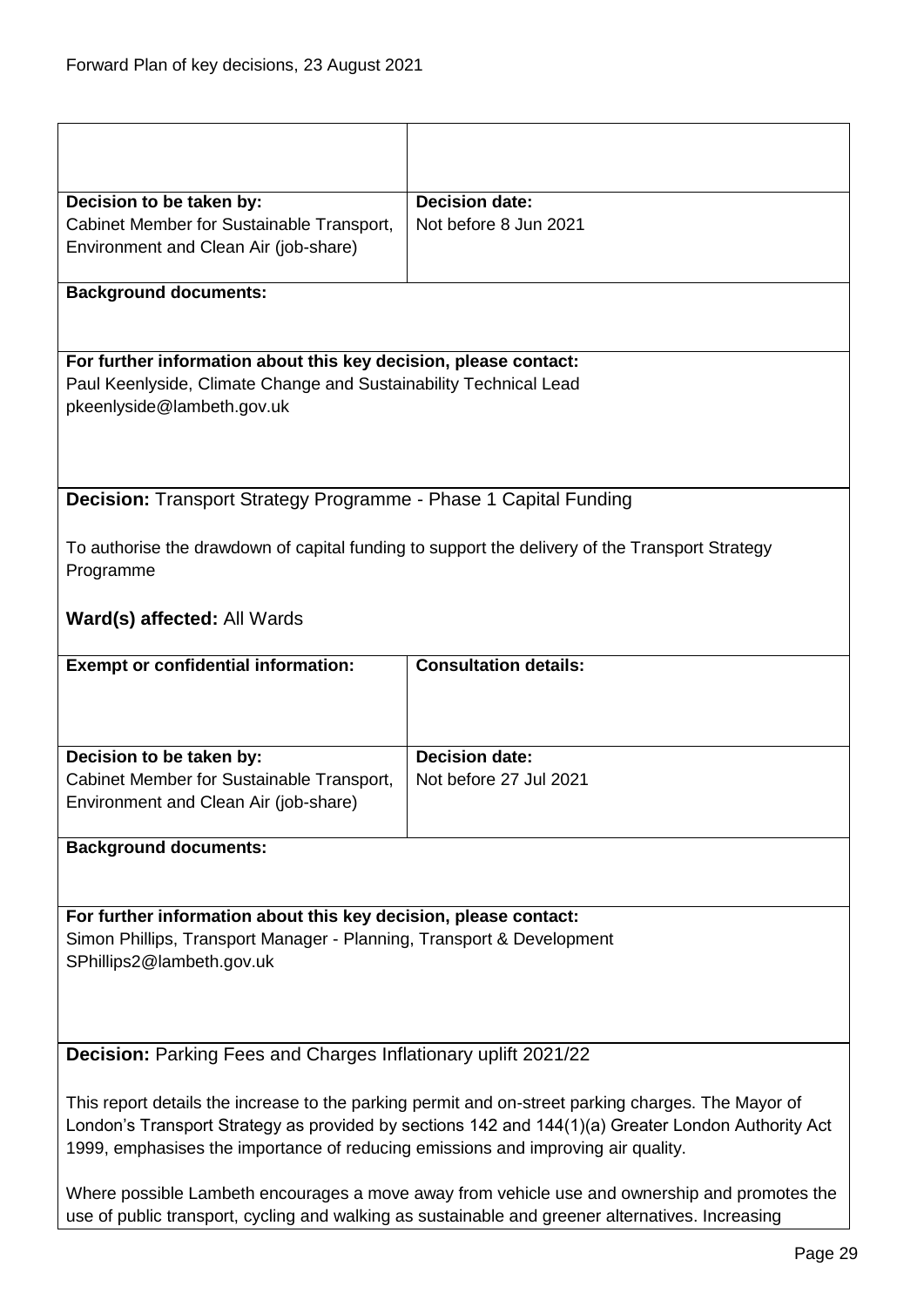charges would contribute to achieving this so it is essential that through our permit and on-street parking pricing that vehicle ownership is not seen as more economical than using sustainable methods of transport. This report recommends advertising a notice and undertaking a consultation to increase these charges.

#### **Ward(s) affected:** All Wards

| <b>Exempt or confidential information:</b>                                                                     | <b>Consultation details:</b>                   |
|----------------------------------------------------------------------------------------------------------------|------------------------------------------------|
| Decision to be taken by:<br>Cabinet Member for Sustainable Transport,<br>Environment and Clean Air (job-share) | <b>Decision date:</b><br>Not before 1 Sep 2021 |

**Background documents:**

#### **For further information about this key decision, please contact:** Jonathan Pook, Parking and Enforcement Operations Manager JPook@lambeth.gov.uk

#### <span id="page-29-0"></span>**Decision:** Procurement of electric small mechanical brooms

To approve the purchase of eight electric small mechanical brooms directly from the only supplier of the type specified and needed to deliver the new Recycling, Waste Collection and Cleansing Services Contract, due to commence on 1 October 2021

**Ward(s) affected:** All Wards

| <b>Exempt or confidential information:</b>                                                                     | <b>Consultation details:</b>                    |
|----------------------------------------------------------------------------------------------------------------|-------------------------------------------------|
| Decision to be taken by:<br>Cabinet Member for Sustainable Transport,<br>Environment and Clean Air (job-share) | <b>Decision date:</b><br>Not before 21 Sep 2021 |
| <b>Background documents:</b>                                                                                   |                                                 |

#### **For further information about this key decision, please contact:** Cormac Stokes, Head of Environmental Services cstokes@lambeth.gov.uk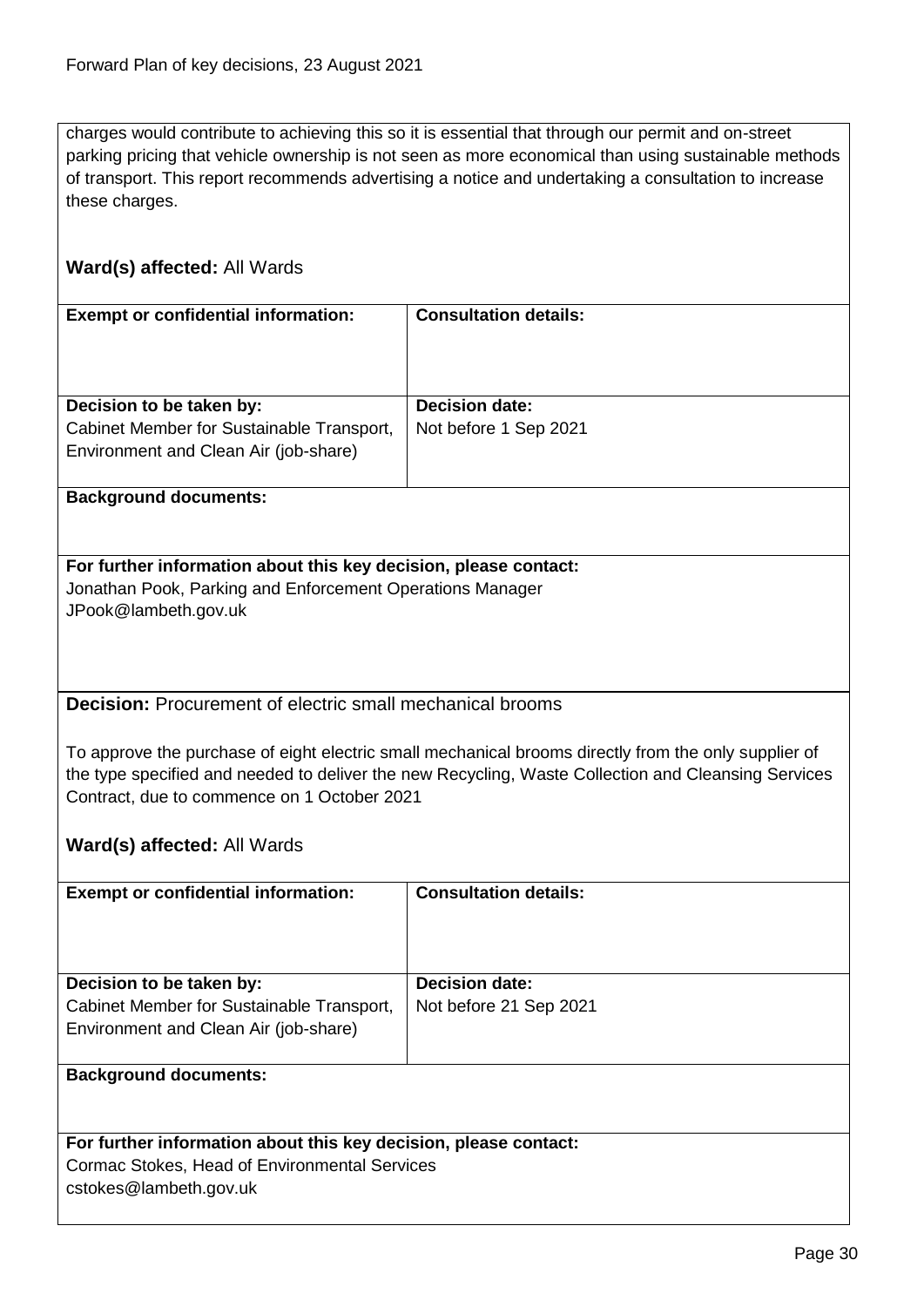<span id="page-30-0"></span>

| <b>Decision: Upper Norwood Joint Library</b>                                 |                              |  |
|------------------------------------------------------------------------------|------------------------------|--|
| To grant a 25 year lease to Upper Norwood Library Trust at a peppercorn rent |                              |  |
| Ward(s) affected: Gipsy Hill                                                 |                              |  |
| <b>Exempt or confidential information:</b>                                   | <b>Consultation details:</b> |  |
|                                                                              |                              |  |
| Decision to be taken by:                                                     | <b>Decision date:</b>        |  |
| Cabinet Member for Finance and                                               | Not before 17 Jul 2017       |  |
| Performance                                                                  |                              |  |
|                                                                              |                              |  |
|                                                                              |                              |  |
| <b>Background documents:</b>                                                 |                              |  |
|                                                                              |                              |  |
| For further information about this key decision, please contact:             |                              |  |
| Yvonne Hardy, Assistant Head - Directorates, Valuation and Strategic Assets  |                              |  |
| yhardy@lambeth.gov.uk                                                        |                              |  |
|                                                                              |                              |  |
| Tel: 0207 926 2984                                                           |                              |  |
|                                                                              |                              |  |
|                                                                              |                              |  |
| <b>Decision: Data Network Services - Extension</b>                           |                              |  |
|                                                                              |                              |  |
| Ward(s) affected: All Wards                                                  |                              |  |
| <b>Exempt or confidential information:</b>                                   | <b>Consultation details:</b> |  |
| Part exempt                                                                  |                              |  |
| Information relating to the financial or                                     |                              |  |
| business affairs of any particular person                                    |                              |  |
| (including the authority holding that                                        |                              |  |
| information)                                                                 |                              |  |
|                                                                              |                              |  |
| Decision to be taken by:                                                     | <b>Decision date:</b>        |  |
| Cabinet Member for Finance and                                               | Not before 25 Nov 2020       |  |
| Performance                                                                  |                              |  |
|                                                                              |                              |  |
| <b>Background documents:</b>                                                 |                              |  |
|                                                                              |                              |  |
|                                                                              |                              |  |
| For further information about this key decision, please contact:             |                              |  |
| Clive Redington, ICT Manager Contract Management, Business Transformation    |                              |  |
| credington@lambeth.gov.uk                                                    |                              |  |

<span id="page-30-1"></span>Olive Morris House (2nd Floor)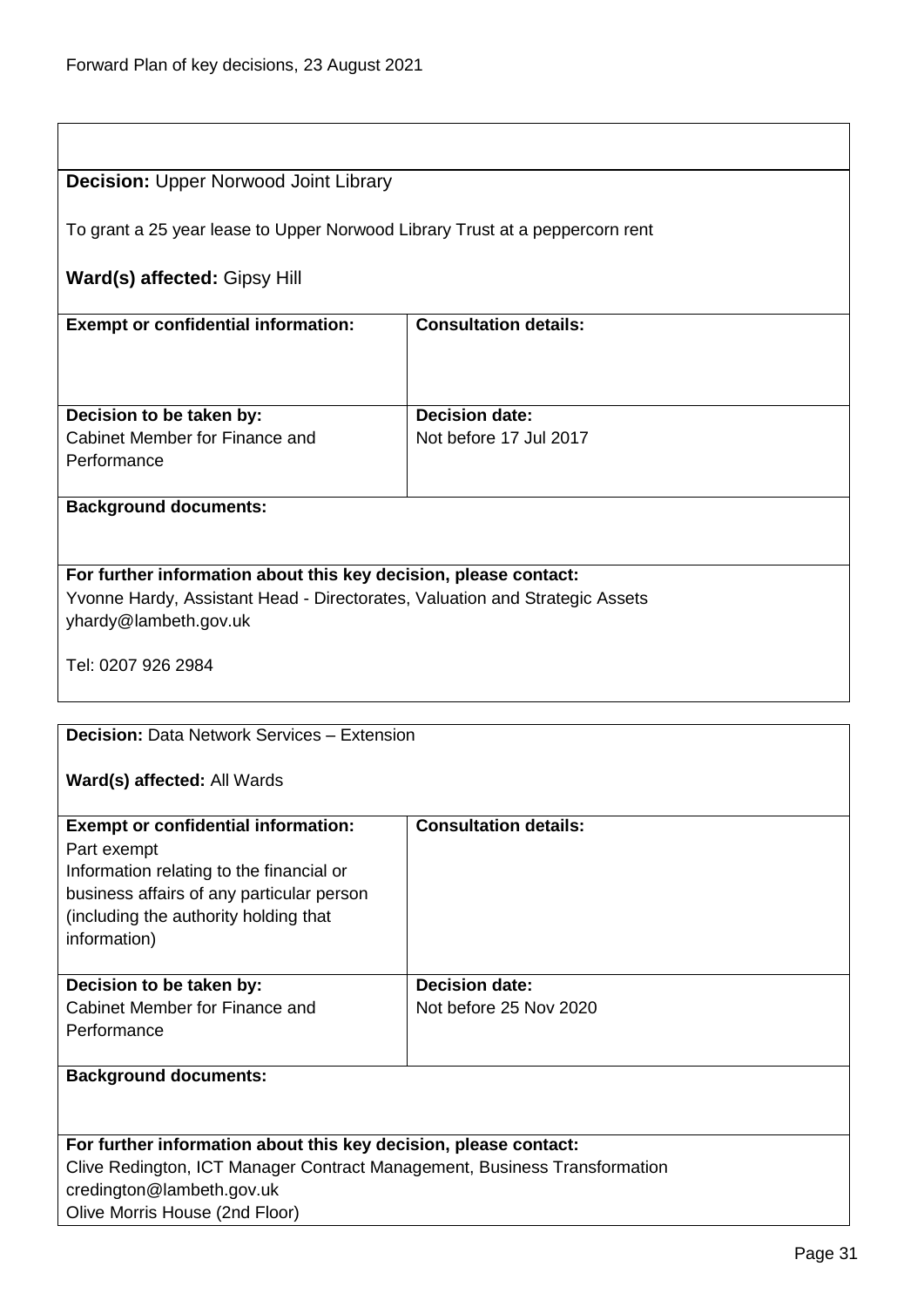Tel: 020 7926 4021

#### <span id="page-31-0"></span>**Decision:** PSR - External Works and replacement of Town Hall roof

To approve the request to use the LHC Flat Roofing Framework (FR2) route of procurement to appoint a contractor to carry out the works to renew the Lambeth town hall roof.

#### **Ward(s) affected:** Brixton Hill

| <b>Exempt or confidential information:</b> | <b>Consultation details:</b> |
|--------------------------------------------|------------------------------|
| Decision to be taken by:                   | <b>Decision date:</b>        |
| Cabinet Member for Finance and             | Not before 2 Mar 2021        |
| Performance                                |                              |
|                                            |                              |

#### **Background documents:**

PSR - External Works and replacement of Town Hall roof

### **For further information about this key decision, please contact:** Andre Gordon, Senior Project Manager

agordon2@lambeth.gov.uk

<span id="page-31-1"></span>**Decision:** Mobile Voice and Data Services Procurement

Agreement to award contract for the replacement of the mobile voice and data services (SIMs and smartphones) currently delivered as part of the telephony solution delivered under a hosted service managed by Telefonica.

| <b>Exempt or confidential information:</b> | <b>Consultation details:</b> |
|--------------------------------------------|------------------------------|
| Part exempt                                |                              |
| Information relating to the financial or   |                              |
| business affairs of any particular person  |                              |
| (including the authority holding that)     |                              |
| information)                               |                              |
|                                            |                              |
| Decision to be taken by:                   | <b>Decision date:</b>        |
| Cabinet Member for Finance and             | Not before 27 Apr 2021       |
| Performance                                |                              |
|                                            |                              |
| <b>Background documents:</b>               |                              |
|                                            |                              |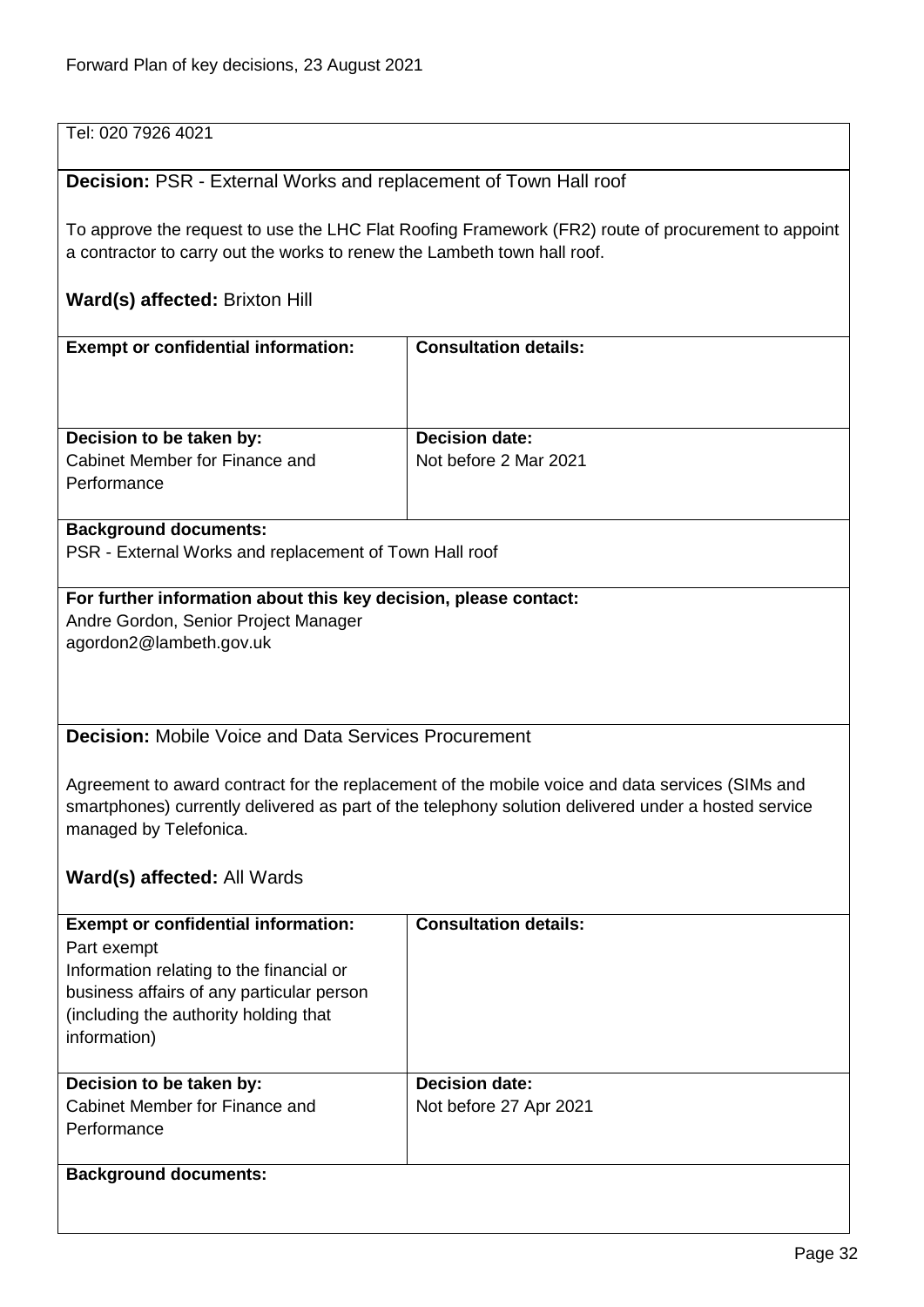#### **For further information about this key decision, please contact:** Ian Wathen, ICT Contracts Officer

IWathen1@lambeth.gov.uk

Tel: 07970 986 156

<span id="page-32-0"></span>**Decision:** Network and Telephony Services Procurement

Agreement to award contracts for the replacement of the existing services delivered under the networks contract with Virgin Media Business and the telephony solution delivered under a hosted service managed by Telefonica.

| <b>Exempt or confidential information:</b>                       | <b>Consultation details:</b> |  |
|------------------------------------------------------------------|------------------------------|--|
| Part exempt                                                      |                              |  |
| Information relating to the financial or                         |                              |  |
| business affairs of any particular person                        |                              |  |
| (including the authority holding that                            |                              |  |
| information)                                                     |                              |  |
|                                                                  |                              |  |
| Decision to be taken by:                                         | <b>Decision date:</b>        |  |
| Cabinet Member for Finance and                                   | Not before 22 May 2021       |  |
| Performance                                                      |                              |  |
|                                                                  |                              |  |
| <b>Background documents:</b>                                     |                              |  |
|                                                                  |                              |  |
|                                                                  |                              |  |
| For further information about this key decision, please contact: |                              |  |
| Paul Headington, ICT Procurement Coordination Lead               |                              |  |
| pheadington@lambeth.gov.uk                                       |                              |  |
|                                                                  |                              |  |
|                                                                  |                              |  |

<span id="page-32-1"></span>

| <b>Decision:</b> Extension and variation of Canon Digimail contract |                              |  |
|---------------------------------------------------------------------|------------------------------|--|
| Ward(s) affected: All Wards                                         |                              |  |
| <b>Exempt or confidential information:</b>                          | <b>Consultation details:</b> |  |
|                                                                     |                              |  |
|                                                                     |                              |  |
|                                                                     |                              |  |
|                                                                     |                              |  |
| Decision to be taken by:                                            | <b>Decision date:</b>        |  |
| Cabinet Member for Finance and                                      | Not before 29 May 2021       |  |
| Performance                                                         |                              |  |
|                                                                     |                              |  |
| <b>Background documents:</b>                                        |                              |  |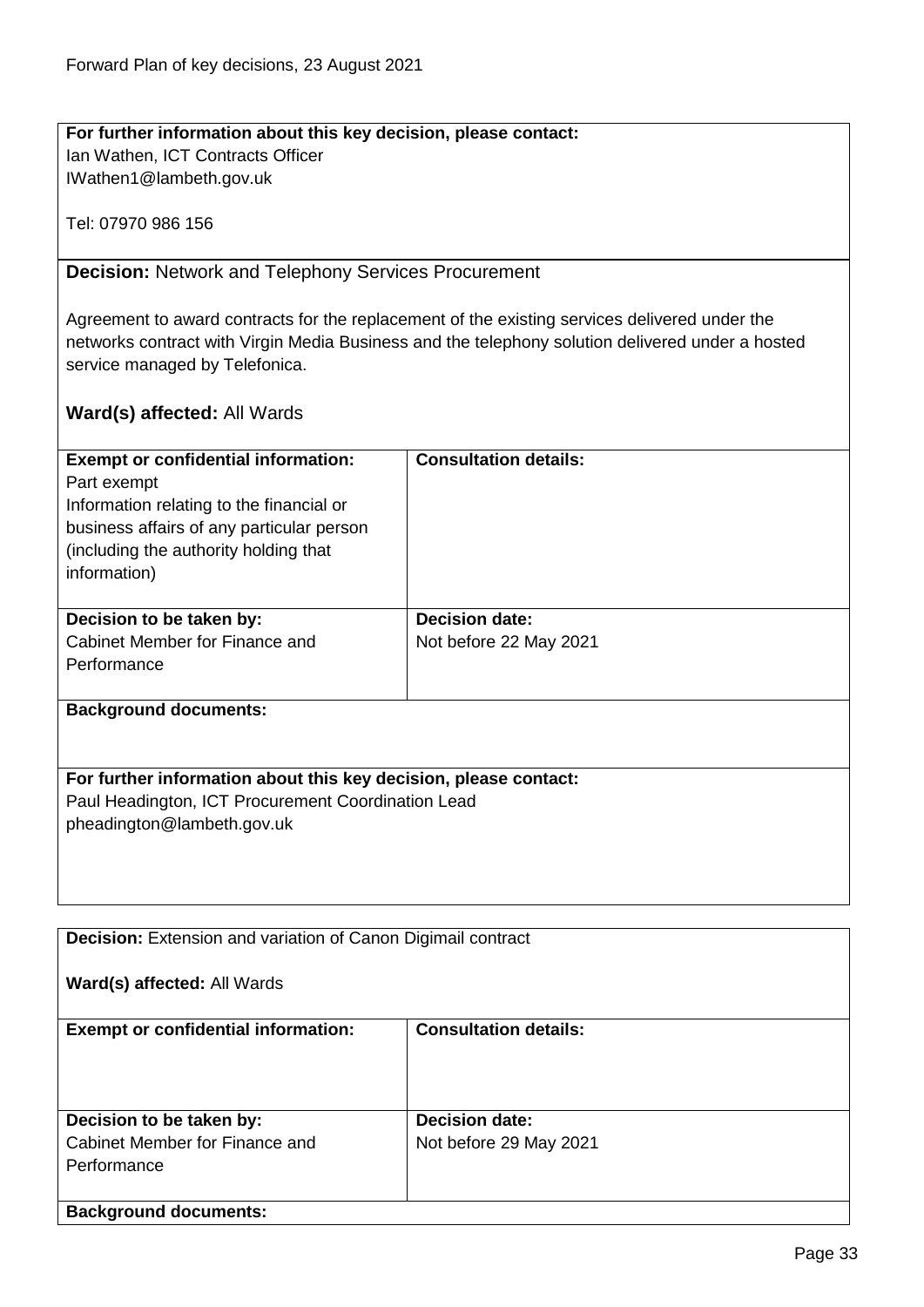#### **For further information about this key decision, please contact:** Matt Cooper, Matt Gunn, Programme Manager

mgunn@lambeth.gov.uk

#### <span id="page-33-0"></span>**Decision:** ITSM Replacement Plan

Award of the contract for the ITSM Replacement of an existing help desk software system that supports the recording and allocation of service calls to IT and other departments in Lambeth Council.

#### **Ward(s) affected:** All Wards

| <b>Exempt or confidential information:</b><br>Part exempt<br>Information relating to the financial or<br>business affairs of any particular person<br>(including the authority holding that)<br>information) | <b>Consultation details:</b>                   |
|--------------------------------------------------------------------------------------------------------------------------------------------------------------------------------------------------------------|------------------------------------------------|
| Decision to be taken by:<br>Cabinet Member for Finance and<br>Performance                                                                                                                                    | <b>Decision date:</b><br>Not before 8 Jun 2021 |

#### **Background documents:**

#### **For further information about this key decision, please contact:**

Paul Headington, ICT Procurement Coordination Lead pheadington@lambeth.gov.uk

<span id="page-33-1"></span>**Decision:** Procurement - Minor Works Framework

To procure a Call Off Framework agreement for Minor Works and Projects with an estimated contract value of £8m. The framework will be for a duration of 4 years. The framework will be open to local companies and tradespeople to apply for appointment.

| <b>Exempt or confidential information:</b> | <b>Consultation details:</b> |
|--------------------------------------------|------------------------------|
| Part exempt                                |                              |
| Information relating to the financial or   |                              |
| business affairs of any particular person  |                              |
| (including the authority holding that)     |                              |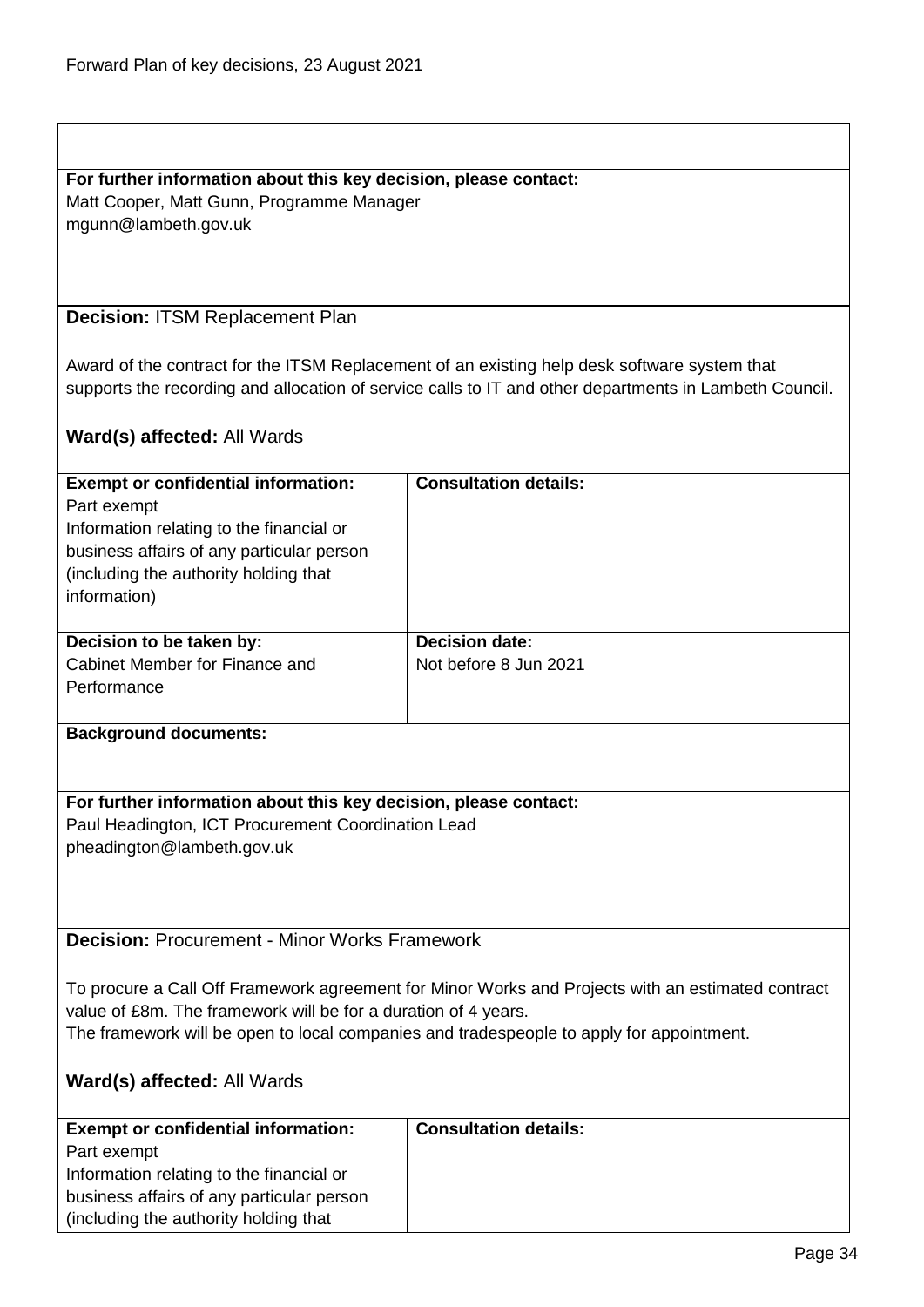<span id="page-34-1"></span><span id="page-34-0"></span>

| information)                                                                                     |                                                                                                  |  |
|--------------------------------------------------------------------------------------------------|--------------------------------------------------------------------------------------------------|--|
| Decision to be taken by:                                                                         | <b>Decision date:</b>                                                                            |  |
| Cabinet Member for Finance and                                                                   | Not before 28 Jun 2021                                                                           |  |
| Performance                                                                                      |                                                                                                  |  |
|                                                                                                  |                                                                                                  |  |
| <b>Background documents:</b>                                                                     |                                                                                                  |  |
|                                                                                                  |                                                                                                  |  |
| For further information about this key decision, please contact:                                 |                                                                                                  |  |
| Patricia Anamoah, AD FM, Property and Projects                                                   |                                                                                                  |  |
| PAnamoah@lambeth.gov.uk                                                                          |                                                                                                  |  |
| 1st Floor, Olive Morris House, 18 Brixton Hill, London, SW2 1RL                                  |                                                                                                  |  |
|                                                                                                  |                                                                                                  |  |
| <b>Decision:</b> Digital Delivery - capital budget allocation                                    |                                                                                                  |  |
|                                                                                                  | To seek approval to allocate funds from the capital budget approved by Cabinet in March 2021 for |  |
| Resident services projects that will deliver against objectives prioritised in Digital strategy. |                                                                                                  |  |
|                                                                                                  |                                                                                                  |  |
| <b>Ward(s) affected: All Wards</b>                                                               |                                                                                                  |  |
| <b>Exempt or confidential information:</b>                                                       | <b>Consultation details:</b>                                                                     |  |
|                                                                                                  |                                                                                                  |  |
|                                                                                                  |                                                                                                  |  |
|                                                                                                  |                                                                                                  |  |
| Decision to be taken by:                                                                         | <b>Decision date:</b>                                                                            |  |
| Cabinet Member for Finance and                                                                   | Not before 13 Jul 2021                                                                           |  |
| Performance                                                                                      |                                                                                                  |  |
|                                                                                                  |                                                                                                  |  |
| <b>Background documents:</b>                                                                     |                                                                                                  |  |
|                                                                                                  |                                                                                                  |  |
| For further information about this key decision, please contact:                                 |                                                                                                  |  |
| Matt Gunn, Programme Manager                                                                     |                                                                                                  |  |
| mgunn@lambeth.gov.uk                                                                             |                                                                                                  |  |
|                                                                                                  |                                                                                                  |  |
|                                                                                                  |                                                                                                  |  |
|                                                                                                  |                                                                                                  |  |
|                                                                                                  |                                                                                                  |  |
| <b>Decision: Agency Contract Extension</b>                                                       |                                                                                                  |  |
| Ward(s) affected: All Wards                                                                      |                                                                                                  |  |
| <b>Exempt or confidential information:</b>                                                       | <b>Consultation details:</b>                                                                     |  |
| Part exempt                                                                                      |                                                                                                  |  |
| Information relating to the financial or                                                         |                                                                                                  |  |
| business affairs of any particular person                                                        |                                                                                                  |  |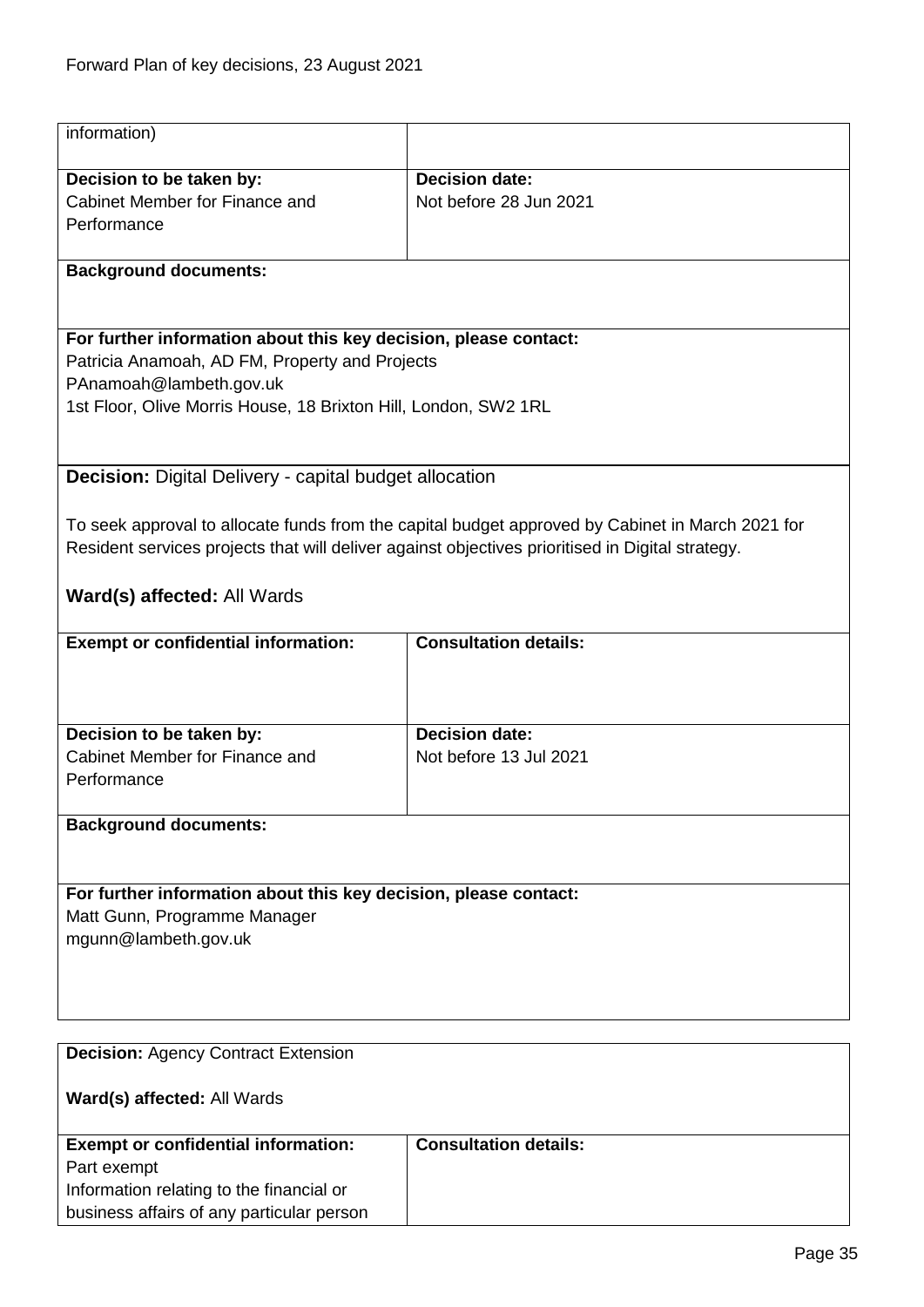<span id="page-35-1"></span><span id="page-35-0"></span>

| (including the authority holding that                                                                  |                                                                                                      |  |
|--------------------------------------------------------------------------------------------------------|------------------------------------------------------------------------------------------------------|--|
| information)                                                                                           |                                                                                                      |  |
|                                                                                                        |                                                                                                      |  |
| Decision to be taken by:                                                                               | <b>Decision date:</b>                                                                                |  |
| Cabinet Member for Finance and                                                                         | Not before 20 Jul 2021                                                                               |  |
| Performance                                                                                            |                                                                                                      |  |
|                                                                                                        |                                                                                                      |  |
| <b>Background documents:</b>                                                                           |                                                                                                      |  |
|                                                                                                        |                                                                                                      |  |
| For further information about this key decision, please contact:                                       |                                                                                                      |  |
| Paul Ewing, Organisational Development and Change Manager                                              |                                                                                                      |  |
| pewing@lambeth.gov.uk                                                                                  |                                                                                                      |  |
| Olive Morris House, 3rd Floor                                                                          |                                                                                                      |  |
| Tel: 020 7926 2585                                                                                     |                                                                                                      |  |
|                                                                                                        |                                                                                                      |  |
| <b>Decision:</b> Facilities Management Capital Programme - Capital Budget Allocation                   |                                                                                                      |  |
|                                                                                                        |                                                                                                      |  |
|                                                                                                        | To allocate funds from the capital budget approved by Cabinet in July 2020 for Facilities Management |  |
| (£6.769m) to specific projects.                                                                        |                                                                                                      |  |
|                                                                                                        |                                                                                                      |  |
| Ward(s) affected: All Wards                                                                            |                                                                                                      |  |
|                                                                                                        |                                                                                                      |  |
| <b>Exempt or confidential information:</b>                                                             | <b>Consultation details:</b>                                                                         |  |
|                                                                                                        |                                                                                                      |  |
|                                                                                                        |                                                                                                      |  |
| Decision to be taken by:                                                                               | <b>Decision date:</b>                                                                                |  |
| Cabinet Member for Finance and                                                                         | Not before 24 Aug 2021                                                                               |  |
| Performance                                                                                            |                                                                                                      |  |
|                                                                                                        |                                                                                                      |  |
| <b>Background documents:</b>                                                                           |                                                                                                      |  |
|                                                                                                        |                                                                                                      |  |
|                                                                                                        |                                                                                                      |  |
| For further information about this key decision, please contact:                                       |                                                                                                      |  |
| Patricia Anamoah, AD FM, Property and Projects                                                         |                                                                                                      |  |
| PAnamoah@lambeth.gov.uk                                                                                |                                                                                                      |  |
| 1st Floor, Olive Morris House, 18 Brixton Hill, London, SW2 1RL                                        |                                                                                                      |  |
|                                                                                                        |                                                                                                      |  |
|                                                                                                        |                                                                                                      |  |
| <b>Decision:</b> Digital Lambeth Programme - Project capital budget allocations                        |                                                                                                      |  |
|                                                                                                        |                                                                                                      |  |
| To seek approval of allocation of capital funding for the individual schemes being delivered under the |                                                                                                      |  |
| Digital Lambeth programme to achieve the outcomes from the Digital Strategy                            |                                                                                                      |  |
|                                                                                                        |                                                                                                      |  |
| Ward(s) affected: All Wards                                                                            |                                                                                                      |  |
| <b>Exempt or confidential information:</b>                                                             | <b>Consultation details:</b>                                                                         |  |
|                                                                                                        |                                                                                                      |  |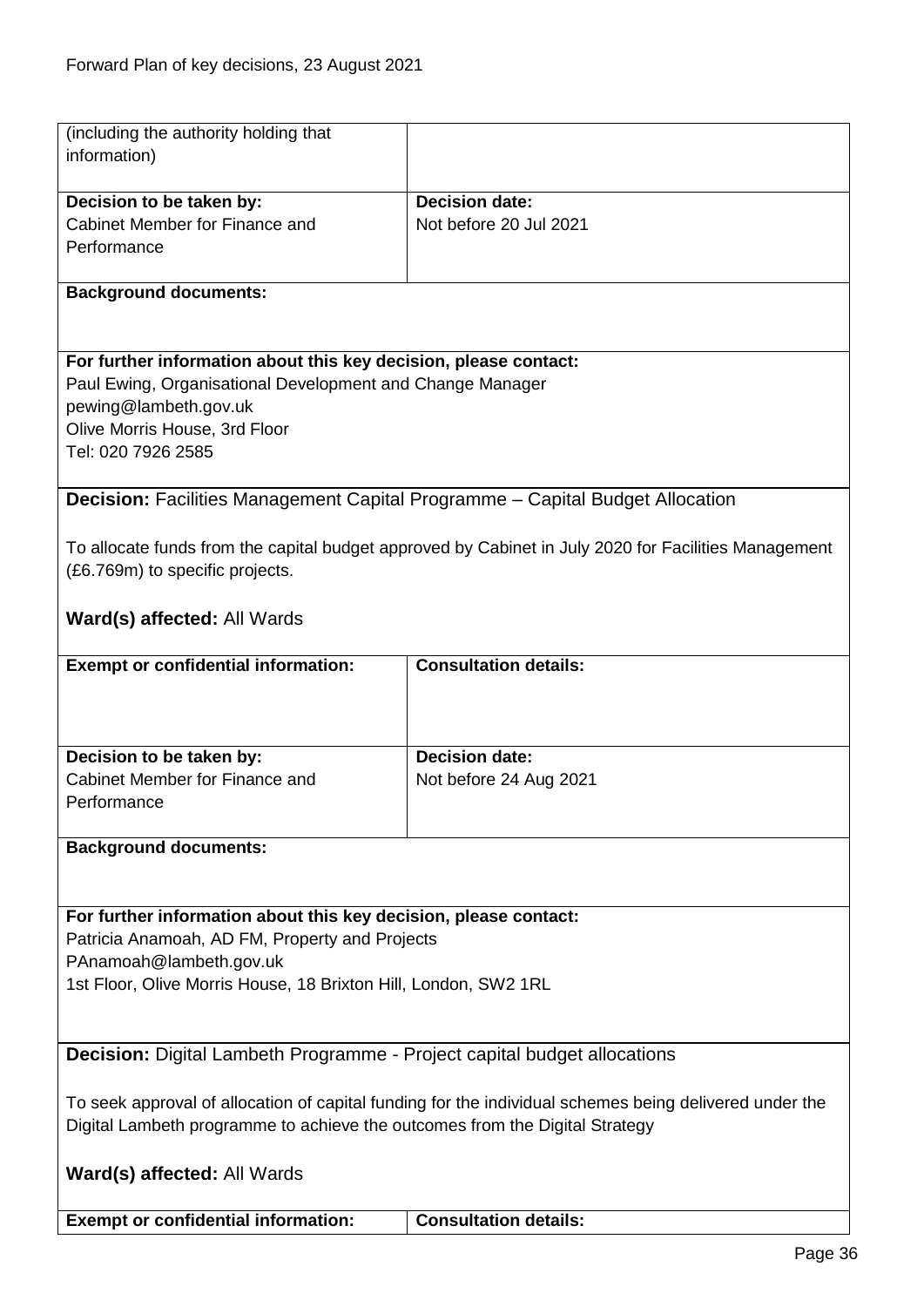| Decision to be taken by:                                                                                                                                                                                                                                                                                                                                                                                                                                                                                                                                                                                                                                                                                                                                                                                                                                                                                                             | <b>Decision date:</b>  |  |
|--------------------------------------------------------------------------------------------------------------------------------------------------------------------------------------------------------------------------------------------------------------------------------------------------------------------------------------------------------------------------------------------------------------------------------------------------------------------------------------------------------------------------------------------------------------------------------------------------------------------------------------------------------------------------------------------------------------------------------------------------------------------------------------------------------------------------------------------------------------------------------------------------------------------------------------|------------------------|--|
| Cabinet Member for Finance and                                                                                                                                                                                                                                                                                                                                                                                                                                                                                                                                                                                                                                                                                                                                                                                                                                                                                                       | Not before 24 Aug 2021 |  |
| Performance                                                                                                                                                                                                                                                                                                                                                                                                                                                                                                                                                                                                                                                                                                                                                                                                                                                                                                                          |                        |  |
| <b>Background documents:</b>                                                                                                                                                                                                                                                                                                                                                                                                                                                                                                                                                                                                                                                                                                                                                                                                                                                                                                         |                        |  |
|                                                                                                                                                                                                                                                                                                                                                                                                                                                                                                                                                                                                                                                                                                                                                                                                                                                                                                                                      |                        |  |
| For further information about this key decision, please contact:                                                                                                                                                                                                                                                                                                                                                                                                                                                                                                                                                                                                                                                                                                                                                                                                                                                                     |                        |  |
| Adrian Thompson, Housing Project Coordinator<br>athompson3@lambeth.gov.uk                                                                                                                                                                                                                                                                                                                                                                                                                                                                                                                                                                                                                                                                                                                                                                                                                                                            |                        |  |
|                                                                                                                                                                                                                                                                                                                                                                                                                                                                                                                                                                                                                                                                                                                                                                                                                                                                                                                                      |                        |  |
|                                                                                                                                                                                                                                                                                                                                                                                                                                                                                                                                                                                                                                                                                                                                                                                                                                                                                                                                      |                        |  |
| <b>Decision:</b> Laptops, associated products, and services procurement                                                                                                                                                                                                                                                                                                                                                                                                                                                                                                                                                                                                                                                                                                                                                                                                                                                              |                        |  |
|                                                                                                                                                                                                                                                                                                                                                                                                                                                                                                                                                                                                                                                                                                                                                                                                                                                                                                                                      |                        |  |
| There is an ongoing requirement for purchasing laptops and other end user computing products and<br>services for new joiners above establishment baselines, replacing out-of-support laptops and fulfilling<br>the requirement of other transformation projects. The current contract agreement with XMA Ltd (for<br>laptops) will end on 31st May 2021 and the contract for Insight (UK) Direct (for desktops) already<br>ended on 31st May 2020. ICT have ensured that there's sufficient hardware stock procured to cover<br>the period from expiry of the old contract to commencement of new arrangements. It is proposed to<br>undertake procurement of these services to deliver the Resident Services Business Plan. The<br>proposed plan also supports "Excellent Workforce" theme from "Your Future Lambeth".<br>Ward(s) affected: All Wards<br><b>Consultation details:</b><br><b>Exempt or confidential information:</b> |                        |  |
|                                                                                                                                                                                                                                                                                                                                                                                                                                                                                                                                                                                                                                                                                                                                                                                                                                                                                                                                      |                        |  |
|                                                                                                                                                                                                                                                                                                                                                                                                                                                                                                                                                                                                                                                                                                                                                                                                                                                                                                                                      |                        |  |
| Decision to be taken by:                                                                                                                                                                                                                                                                                                                                                                                                                                                                                                                                                                                                                                                                                                                                                                                                                                                                                                             | <b>Decision date:</b>  |  |
| Cabinet Member for Finance and<br>Performance                                                                                                                                                                                                                                                                                                                                                                                                                                                                                                                                                                                                                                                                                                                                                                                                                                                                                        | Not before 21 Sep 2021 |  |
| <b>Background documents:</b>                                                                                                                                                                                                                                                                                                                                                                                                                                                                                                                                                                                                                                                                                                                                                                                                                                                                                                         |                        |  |
|                                                                                                                                                                                                                                                                                                                                                                                                                                                                                                                                                                                                                                                                                                                                                                                                                                                                                                                                      |                        |  |
| For further information about this key decision, please contact:<br>Neeraj Mittra, Senior ICT Officer Contract Management, Business Transformation<br>NMittra@lambeth.gov.uk                                                                                                                                                                                                                                                                                                                                                                                                                                                                                                                                                                                                                                                                                                                                                         |                        |  |
| Tel: 020 7926 9274                                                                                                                                                                                                                                                                                                                                                                                                                                                                                                                                                                                                                                                                                                                                                                                                                                                                                                                   |                        |  |
| <b>Decision:</b> Capital Maintenance – Cuttle Construction Ltd Contract variation and extension                                                                                                                                                                                                                                                                                                                                                                                                                                                                                                                                                                                                                                                                                                                                                                                                                                      |                        |  |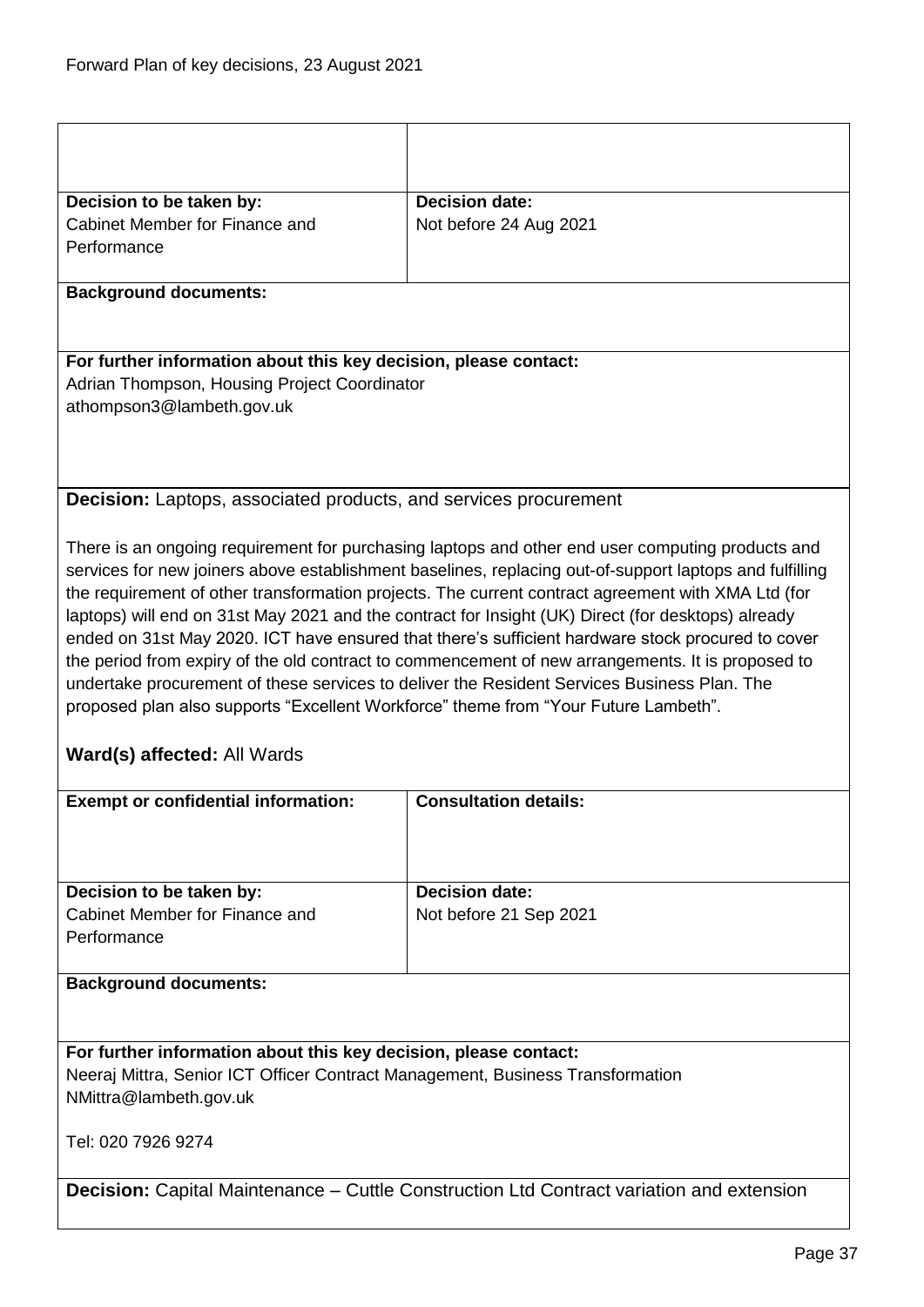Variation and extension of the existing contract with Cuttle Construction Ltd to carry out further essential and urgent Capital Maintenance and Safety works to avoid potential closure of schools

## **Ward(s) affected:** All Wards

| <b>Exempt or confidential information:</b>                                  | <b>Consultation details:</b>                    |
|-----------------------------------------------------------------------------|-------------------------------------------------|
| Decision to be taken by:<br>Cabinet Member for Children and Young<br>People | <b>Decision date:</b><br>Not before 31 Aug 2018 |

## **Background documents:**

### **For further information about this key decision, please contact:**

Rachel Sharpe, Commissioning Director RSharpe@lambeth.gov.uk Lambeth Town Hall Tel: 020 7926 3463

**Decision:** Supervised Contact Service

## **Decision:** New contract and commissioning arrangements for Youth Services

A decision is sought to change the current model for commissioning youth services in Lambeth as of September 30th 2019 and implement the new commissioning arrangements and services in line with Lambeth priorities and local direction.

## **Ward(s) affected:**

| <b>Exempt or confidential information:</b>                       | <b>Consultation details:</b> |
|------------------------------------------------------------------|------------------------------|
|                                                                  |                              |
|                                                                  |                              |
| Decision to be taken by:                                         | <b>Decision date:</b>        |
| Cabinet Member for Children and Young                            | Not before 2 Jul 2019        |
| People                                                           |                              |
|                                                                  |                              |
| <b>Background documents:</b>                                     |                              |
|                                                                  |                              |
|                                                                  |                              |
| For further information about this key decision, please contact: |                              |
| Paul Davies, Strategic Commissioning Officer                     |                              |
| PDavies5@lambeth.gov.uk                                          |                              |
| Tel: 07720 827496                                                |                              |
|                                                                  |                              |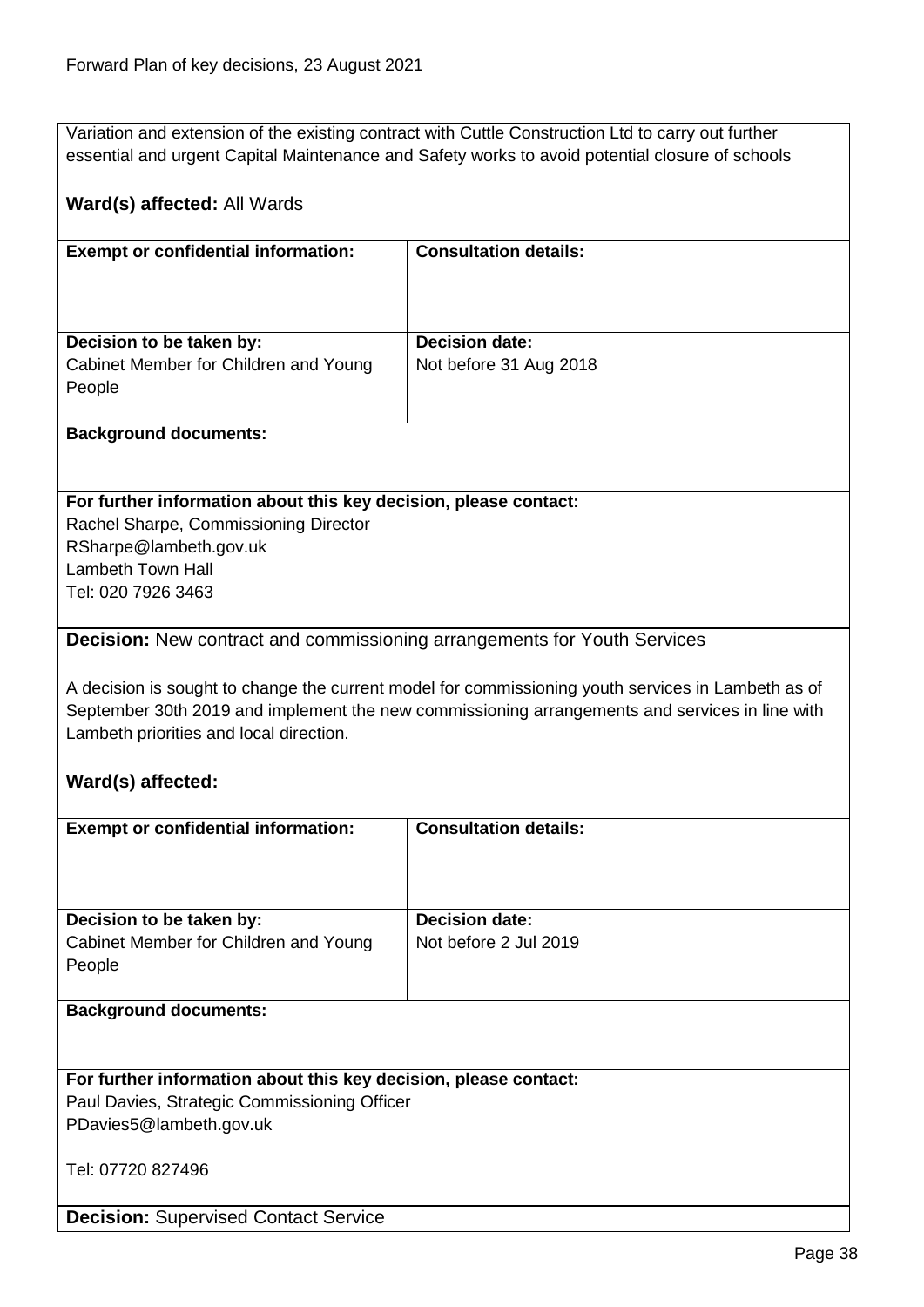Supervised Contact is a statutory service provided by the local authorities where the child/young person has been accommodated by the local authority and a need has been identified for the child/young person to have contact with their birth parents and other relatives. These are usually under orders as specified by the court (under section 8 of the Children's Act 1989).

The supervised contact service that will offer a menu of services on a part block, part spot contract basis. The contract will consist of - a block contract for Supervised Contact Service, this is the total service of contact supervisors and venue combined,

This pro-forma seeks member approval to add the procurement and retender of a new Supervised Contact service to the Forward Plan for a four year term (2+1+1), which will be a two year contract with an option to extend for a further two years on a one plus one basis, effective from 01 April 2020.

| <b>Exempt or confidential information:</b>                                                                     | <b>Consultation details:</b> |  |
|----------------------------------------------------------------------------------------------------------------|------------------------------|--|
|                                                                                                                |                              |  |
|                                                                                                                |                              |  |
| Decision to be taken by:                                                                                       | <b>Decision date:</b>        |  |
| Cabinet Member for Children and Young                                                                          | Not before 10 Dec 2019       |  |
| People                                                                                                         |                              |  |
| <b>Background documents:</b>                                                                                   |                              |  |
|                                                                                                                |                              |  |
| For further information about this key decision, please contact:                                               |                              |  |
| Yvette Knight, Strategic Commissioning Officer                                                                 |                              |  |
| yknight@lambeth.gov.uk                                                                                         |                              |  |
| 10th Floor, International House                                                                                |                              |  |
| Tel: 020 7926 5141                                                                                             |                              |  |
|                                                                                                                |                              |  |
| <b>Decision:</b> Local Safeguarding Arrangements: changes and key issues                                       |                              |  |
|                                                                                                                |                              |  |
| The report will set out:<br>- New local multi agency safeguarding arrangements - established in September 2019 |                              |  |
| - Current performance issues: strengths and areas for development                                              |                              |  |
| - Priorities and key challenges                                                                                |                              |  |
|                                                                                                                |                              |  |
|                                                                                                                |                              |  |
| Ward(s) affected: All Wards                                                                                    |                              |  |
| <b>Exempt or confidential information:</b>                                                                     | <b>Consultation details:</b> |  |
|                                                                                                                |                              |  |
|                                                                                                                |                              |  |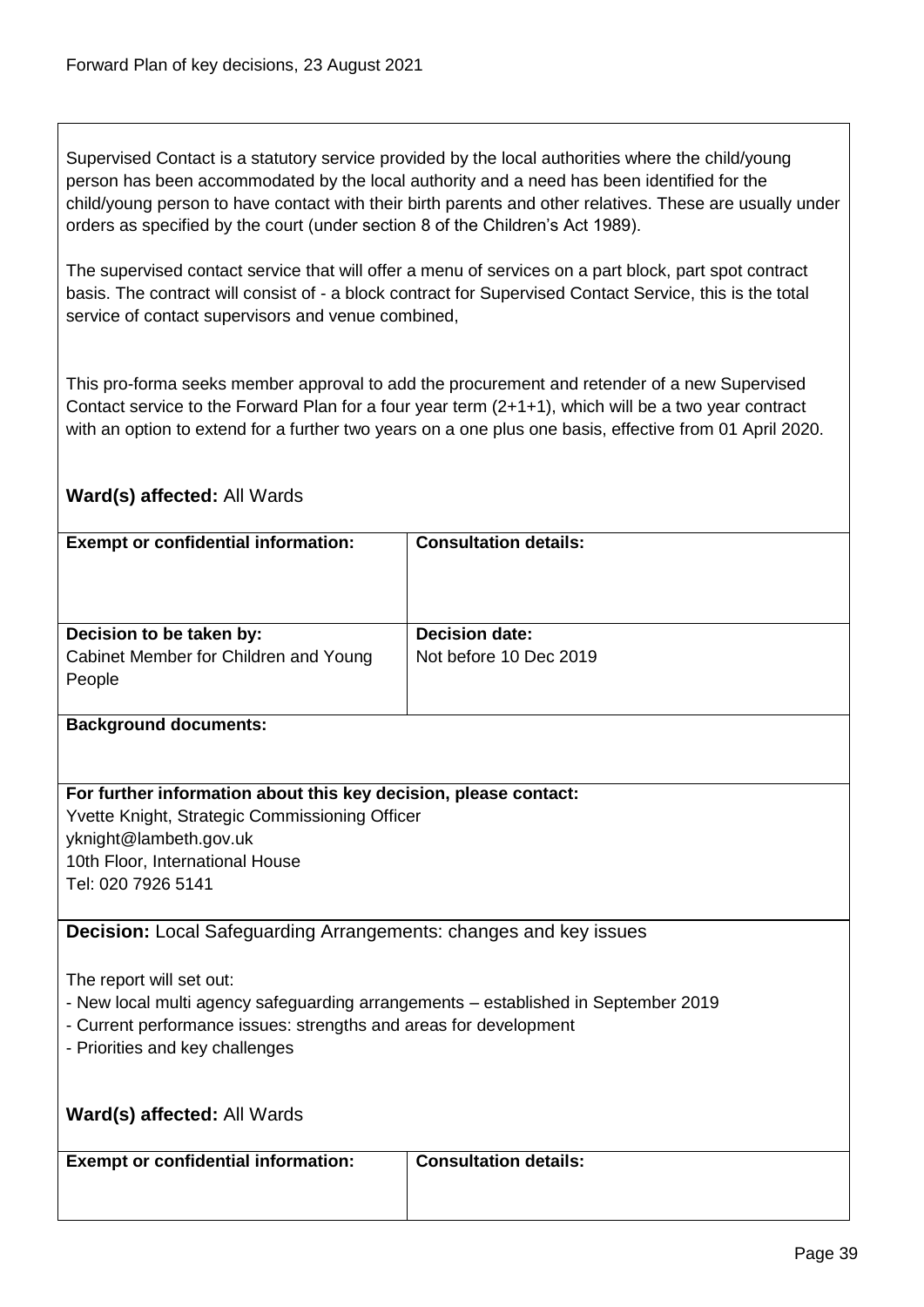| Decision to be taken by:                                         | <b>Decision date:</b>                                                                                |  |
|------------------------------------------------------------------|------------------------------------------------------------------------------------------------------|--|
| Cabinet Member for Children and Young                            | Not before 30 Mar 2020                                                                               |  |
| People                                                           |                                                                                                      |  |
|                                                                  |                                                                                                      |  |
| <b>Background documents:</b>                                     |                                                                                                      |  |
| Local Safeguarding Arrangements: changes and key issues          |                                                                                                      |  |
|                                                                  |                                                                                                      |  |
| For further information about this key decision, please contact: |                                                                                                      |  |
| Naeema Sarkar                                                    |                                                                                                      |  |
| nsarkar@lambeth.gov.uk                                           |                                                                                                      |  |
|                                                                  |                                                                                                      |  |
|                                                                  |                                                                                                      |  |
|                                                                  |                                                                                                      |  |
|                                                                  |                                                                                                      |  |
| <b>Decision:</b> Semi-independent living for care leavers        |                                                                                                      |  |
|                                                                  |                                                                                                      |  |
|                                                                  | To waive Contract Standing Order 8.2 to award a contract to Ekaya Housing Association to provide     |  |
|                                                                  | semi-independent living (SIL) accommodation to care leavers in Lambeth. The award will allow         |  |
|                                                                  | Children's Social Care to provide twenty-two in-borough placements with a well-established local     |  |
| <b>Housing Association</b>                                       |                                                                                                      |  |
|                                                                  |                                                                                                      |  |
| Ward(s) affected: All Wards                                      |                                                                                                      |  |
|                                                                  |                                                                                                      |  |
|                                                                  |                                                                                                      |  |
| <b>Exempt or confidential information:</b>                       | <b>Consultation details:</b>                                                                         |  |
|                                                                  |                                                                                                      |  |
|                                                                  |                                                                                                      |  |
|                                                                  |                                                                                                      |  |
| Decision to be taken by:                                         | <b>Decision date:</b>                                                                                |  |
| Cabinet Member for Children and Young                            | Not before 31 Mar 2020                                                                               |  |
| People                                                           |                                                                                                      |  |
|                                                                  |                                                                                                      |  |
| <b>Background documents:</b>                                     |                                                                                                      |  |
|                                                                  |                                                                                                      |  |
|                                                                  |                                                                                                      |  |
|                                                                  |                                                                                                      |  |
|                                                                  |                                                                                                      |  |
| For further information about this key decision, please contact: |                                                                                                      |  |
| Sophie Konradsen, Strategic Commissioning Manager                |                                                                                                      |  |
| SKonradsen@lambeth.gov.uk                                        |                                                                                                      |  |
|                                                                  |                                                                                                      |  |
|                                                                  |                                                                                                      |  |
|                                                                  |                                                                                                      |  |
|                                                                  |                                                                                                      |  |
|                                                                  | <b>Decision:</b> Capital Funding for field drainage and renovation of Stockport Road Playing fields, |  |
| <b>Woodmansterne School</b>                                      |                                                                                                      |  |
|                                                                  |                                                                                                      |  |
|                                                                  | The Council is the asset owner of the Stockport Road playing fields. As part of the of the planning  |  |
|                                                                  | permission for Woodmansterne School development, the Council and Woodmansterne School agrees         |  |

Community Use in accordance with the hours noted in the Community Use Management Plan.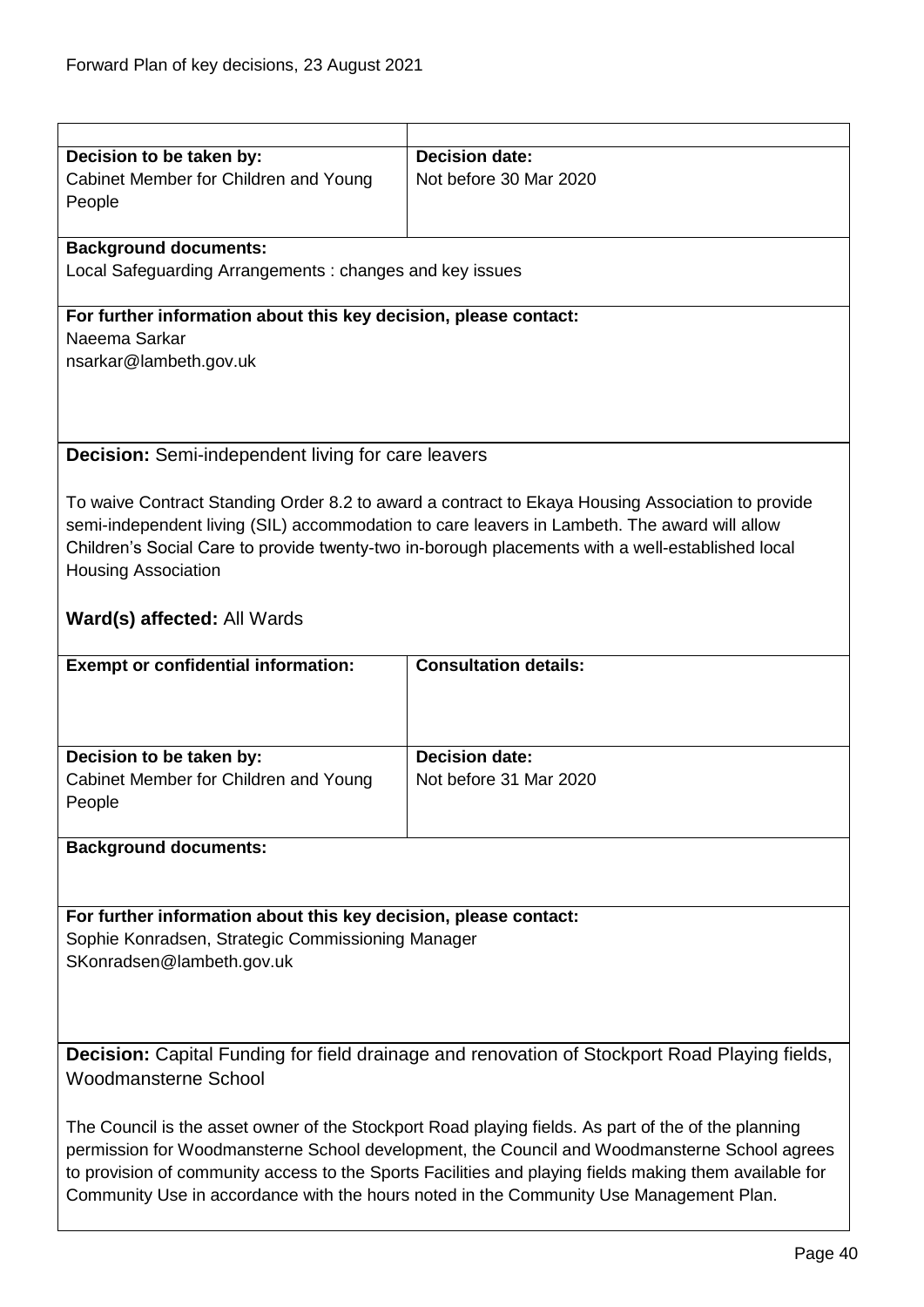The School will manage and operate the Facility and playing fields on behalf of the Council. The playing fields have historic drainage issues and this Cabinet Member delegated decision report (CMDDR) is being written to arrange the necessary funds and procure the suppliers to improve the field drainage and renovation of the Playing fields.

## **Ward(s) affected:** Streatham South

| <b>Exempt or confidential information:</b> | <b>Consultation details:</b> |
|--------------------------------------------|------------------------------|
|                                            |                              |
| Decision to be taken by:                   | <b>Decision date:</b>        |
| Cabinet Member for Children and Young      | Not before 27 Oct 2020       |
| People                                     |                              |
|                                            |                              |

**Background documents:**

# **For further information about this key decision, please contact:**

Preeti Chatwal Kauffman, Head of Capital Programmes PChatwalKauffman@lambeth.gov.uk

## **Decision:** Early Years Commissioning

Decision to award new contracts for targeted support under a recommissioning of Early Years services.

## **Ward(s) affected:** All Wards

| <b>Exempt or confidential information:</b><br>Part exempt<br>Information relating to the financial or<br>business affairs of any particular person<br>(including the authority holding that)<br>information) | <b>Consultation details:</b> |
|--------------------------------------------------------------------------------------------------------------------------------------------------------------------------------------------------------------|------------------------------|
| Decision to be taken by:                                                                                                                                                                                     | <b>Decision date:</b>        |
| Cabinet Member for Children and Young                                                                                                                                                                        | Not before 12 Jan 2021       |
| People                                                                                                                                                                                                       |                              |
|                                                                                                                                                                                                              |                              |
| <b>Background documents:</b>                                                                                                                                                                                 |                              |

**For further information about this key decision, please contact:** Laura Griffin, Interim Lead Commissioner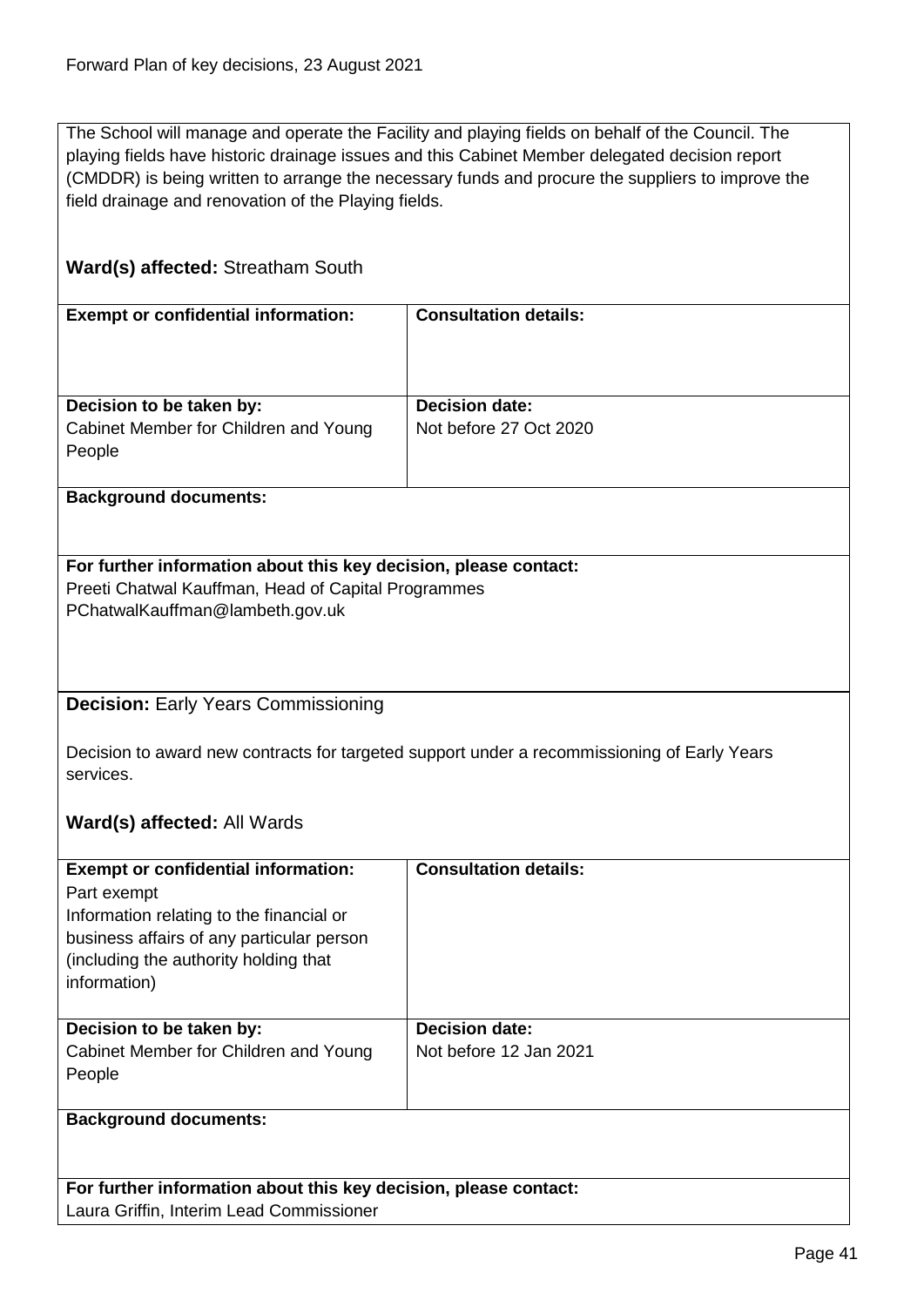| LMGriffin@lambeth.gov.uk                                                                                                                                                                                                                                                                                                                                        |                              |  |
|-----------------------------------------------------------------------------------------------------------------------------------------------------------------------------------------------------------------------------------------------------------------------------------------------------------------------------------------------------------------|------------------------------|--|
| Tel: 020 7926 9565                                                                                                                                                                                                                                                                                                                                              |                              |  |
| <b>Decision:</b> School admissions policy and arrangements for 2021/22 entry                                                                                                                                                                                                                                                                                    |                              |  |
| The policy us agreed (determined) as required by the School Admissions Code 2014.                                                                                                                                                                                                                                                                               |                              |  |
| Ward(s) affected: All Wards                                                                                                                                                                                                                                                                                                                                     |                              |  |
| <b>Exempt or confidential information:</b>                                                                                                                                                                                                                                                                                                                      | <b>Consultation details:</b> |  |
|                                                                                                                                                                                                                                                                                                                                                                 |                              |  |
| Decision to be taken by:                                                                                                                                                                                                                                                                                                                                        | <b>Decision date:</b>        |  |
| Cabinet Member for Children and Young<br>People                                                                                                                                                                                                                                                                                                                 | Not before 16 Mar 2021       |  |
| <b>Background documents:</b>                                                                                                                                                                                                                                                                                                                                    |                              |  |
|                                                                                                                                                                                                                                                                                                                                                                 |                              |  |
| For further information about this key decision, please contact:<br><b>Ruth Wright</b><br>rwright@lambeth.gov.uk                                                                                                                                                                                                                                                |                              |  |
| <b>Decision: Extension of Supervised Contact Services</b>                                                                                                                                                                                                                                                                                                       |                              |  |
| Supervised Contact is a statutory service provided by the local authorities where the child or young<br>person has been accommodated by the local authority and a need has been identified for the child or<br>young person to have contact with their birth parents and other relatives.<br>It is proposed to extend the current contract until 31 March 2022. |                              |  |
| Ward(s) affected: All Wards                                                                                                                                                                                                                                                                                                                                     |                              |  |
| <b>Exempt or confidential information:</b>                                                                                                                                                                                                                                                                                                                      | <b>Consultation details:</b> |  |
| Decision to be taken by:                                                                                                                                                                                                                                                                                                                                        | <b>Decision date:</b>        |  |
| Cabinet Member for Children and Young<br>People                                                                                                                                                                                                                                                                                                                 | Not before 17 Aug 2021       |  |
| <b>Background documents:</b>                                                                                                                                                                                                                                                                                                                                    |                              |  |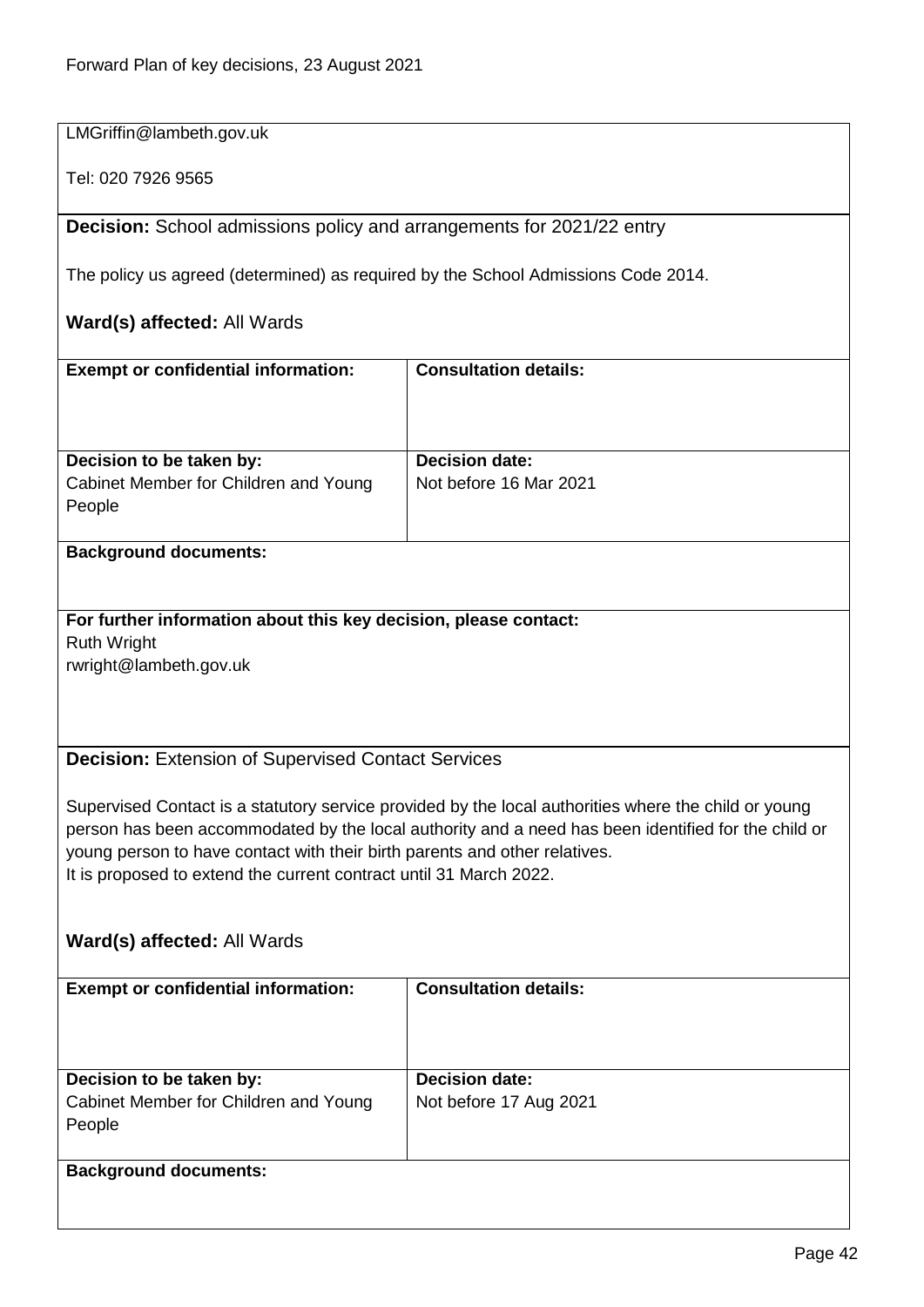| For further information about this key decision, please contact:                   |                                                                                                        |  |
|------------------------------------------------------------------------------------|--------------------------------------------------------------------------------------------------------|--|
| Marcele Henry-Thomas, Integrated Commissioning Officer                             |                                                                                                        |  |
| mhenrythomas@lambeth.gov.uk                                                        |                                                                                                        |  |
|                                                                                    |                                                                                                        |  |
|                                                                                    |                                                                                                        |  |
|                                                                                    |                                                                                                        |  |
| <b>Decision: 6 Schools Roofing Works</b>                                           |                                                                                                        |  |
|                                                                                    |                                                                                                        |  |
| Approval Required to appoint a contractor to carry out the 6 Schools Roofing Works |                                                                                                        |  |
|                                                                                    |                                                                                                        |  |
| Ward(s) affected: All Wards                                                        |                                                                                                        |  |
|                                                                                    |                                                                                                        |  |
| <b>Exempt or confidential information:</b>                                         | <b>Consultation details:</b>                                                                           |  |
|                                                                                    |                                                                                                        |  |
|                                                                                    |                                                                                                        |  |
|                                                                                    |                                                                                                        |  |
| Decision to be taken by:                                                           | <b>Decision date:</b>                                                                                  |  |
| Cabinet Member for Children and Young                                              | Not before 8 Sep 2021                                                                                  |  |
| People                                                                             |                                                                                                        |  |
|                                                                                    |                                                                                                        |  |
| <b>Background documents:</b>                                                       |                                                                                                        |  |
|                                                                                    |                                                                                                        |  |
|                                                                                    |                                                                                                        |  |
| For further information about this key decision, please contact:                   |                                                                                                        |  |
|                                                                                    |                                                                                                        |  |
| Stella Denyoh                                                                      |                                                                                                        |  |
| SDenyoh@lambeth.gov.uk                                                             |                                                                                                        |  |
| Hambrook House, 17 Porden Road, London, SW2 5RW                                    |                                                                                                        |  |
|                                                                                    |                                                                                                        |  |
|                                                                                    |                                                                                                        |  |
| <b>Decision:</b> Re-procurement of community support services                      |                                                                                                        |  |
|                                                                                    |                                                                                                        |  |
|                                                                                    | The current approved provider framework agreement for the provision of community support               |  |
|                                                                                    | (homecare) services will end in January 2020. The council will be re-procuring these services aligning |  |
| to the development of local neighbourhoods.                                        |                                                                                                        |  |
| https://lambethtogether.net                                                        |                                                                                                        |  |
|                                                                                    |                                                                                                        |  |
|                                                                                    |                                                                                                        |  |
| Ward(s) affected: All Wards                                                        |                                                                                                        |  |
|                                                                                    |                                                                                                        |  |
| <b>Exempt or confidential information:</b>                                         | <b>Consultation details:</b>                                                                           |  |
|                                                                                    |                                                                                                        |  |
|                                                                                    |                                                                                                        |  |
|                                                                                    |                                                                                                        |  |
| Decision to be taken by:                                                           | <b>Decision date:</b>                                                                                  |  |
| Cabinet Member for Health and Social Care                                          | Not before 13 Aug 2019                                                                                 |  |
| (job-share)                                                                        |                                                                                                        |  |
|                                                                                    |                                                                                                        |  |
| <b>Background documents:</b>                                                       |                                                                                                        |  |
|                                                                                    |                                                                                                        |  |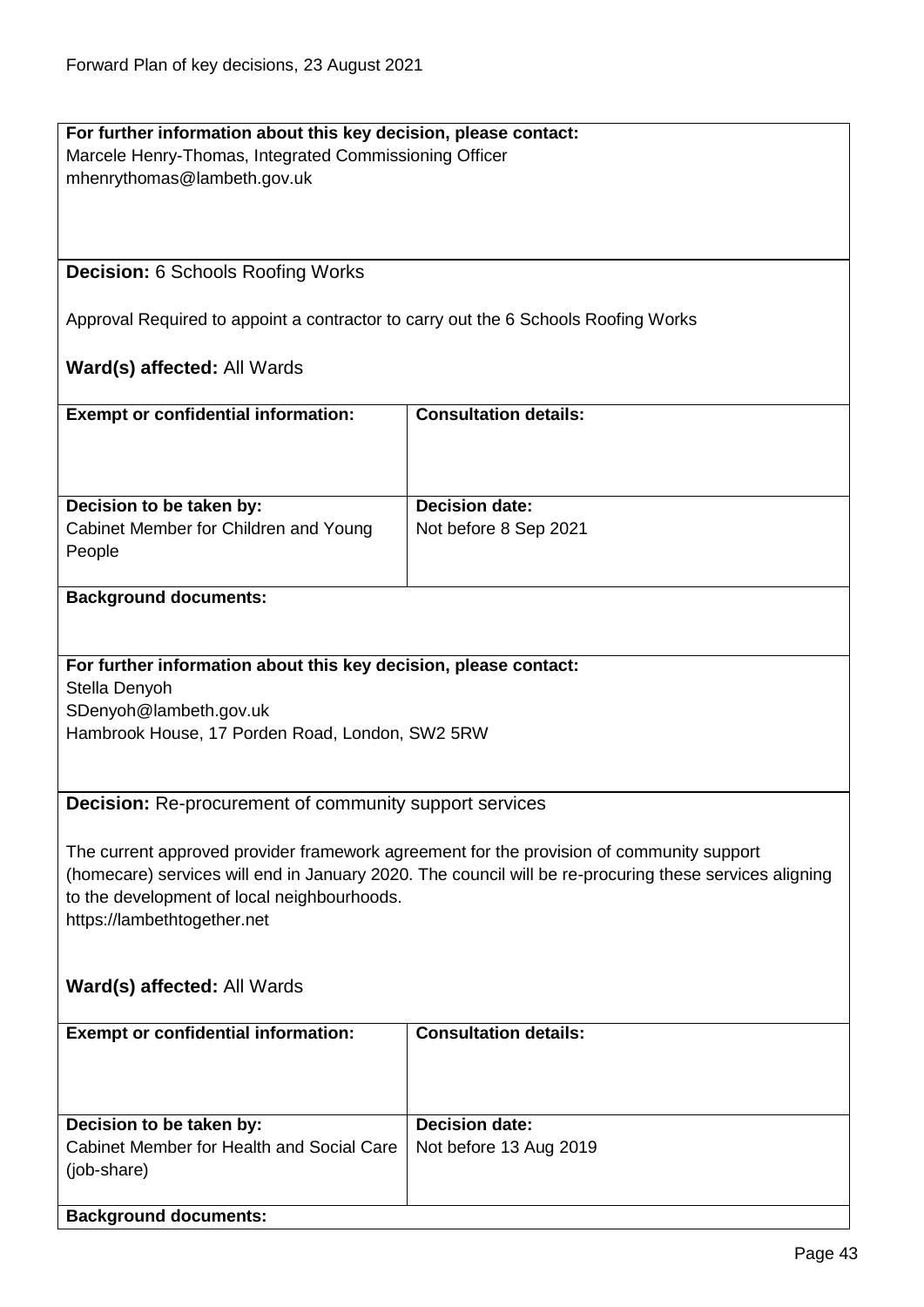### **For further information about this key decision, please contact:**

Ginny Hume, Commissioning Lead- Domiciliary Care GHume@lambeth.gov.uk Phoenix House Tel: 020 7926 5178

**Decision:** Coburg Crescent Learning Disability Resource Centre – Appointment of Providers

This decision concerns the appointment of providers to provide services at Coburg Crescent Learning Disability Resource Centre when construction is complete in September 2021.

### **Ward(s) affected:** All Wards

| <b>Exempt or confidential information:</b>               | <b>Consultation details:</b> |
|----------------------------------------------------------|------------------------------|
| Decision to be taken by:                                 | <b>Decision date:</b>        |
| Cabinet Member for Health and Social Care<br>(job-share) | Not before 29 May 2021       |

#### **Background documents:**

# **For further information about this key decision, please contact:** Robert Dunne

rdunne@lambeth.gov.uk

**Decision:** Approval of Additional Capital Allocation for the Construction of a Resource Centre for Adults with Learning Difficulties at Coburg Crescent.

Request for additional funding to enhance operation and function of new day centre and residential elements.

## **Ward(s) affected:** Streatham Hill

| <b>Exempt or confidential information:</b><br>Part exempt<br>Information relating to the financial or<br>business affairs of any particular person<br>(including the authority holding that)<br>information) | <b>Consultation details:</b> |
|--------------------------------------------------------------------------------------------------------------------------------------------------------------------------------------------------------------|------------------------------|
| Decision to be taken by:                                                                                                                                                                                     | <b>Decision date:</b>        |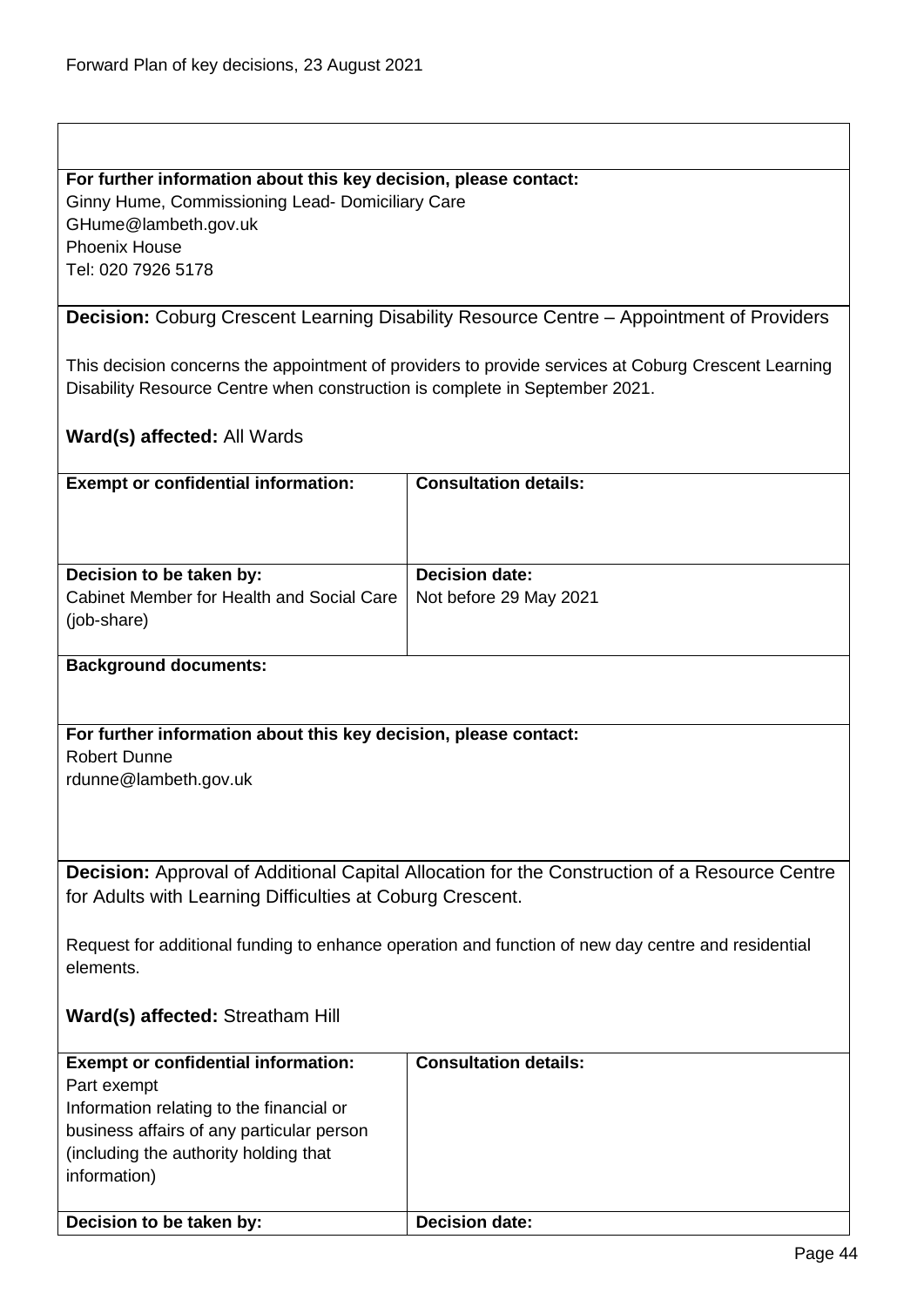| Cabinet Member for Health and Social Care<br>(job-share)                                                                                                                                                                                                                                                                                                                                                | Not before 3 Aug 2021        |  |
|---------------------------------------------------------------------------------------------------------------------------------------------------------------------------------------------------------------------------------------------------------------------------------------------------------------------------------------------------------------------------------------------------------|------------------------------|--|
| <b>Background documents:</b>                                                                                                                                                                                                                                                                                                                                                                            |                              |  |
| For further information about this key decision, please contact:<br>Gary Meeds, Project Manager<br>GMeeds@lambeth.gov.uk<br>Lambeth Town Hall, Brixton Hill<br>Tel: 020 7926 2544                                                                                                                                                                                                                       |                              |  |
| <b>Decision:</b> Implementation of PHE Section 31 Grant - Drug treatment and crime reduction<br>proposals                                                                                                                                                                                                                                                                                               |                              |  |
| Approval to waive the council's Contract Standing Order 8.2 and award contracts to South London and<br>Maudsley (SLaM) and Women in Prison for the provision of Section 31 Drug Treatment and Crime<br>Reduction grant form Public Health England (PHE). The funding and proposals will cover staff and<br>treatment costs as well as the commissioning support function to be provided by the council. |                              |  |
| This grant is a one-off fund which will enable Lambeth to provide and test alternative models of<br>Substance Misuse health services for those within the criminal justice system to access. The contract<br>period is for 12 months from 1st April 2021 until 31st March 2022                                                                                                                          |                              |  |
| Ward(s) affected: All Wards                                                                                                                                                                                                                                                                                                                                                                             |                              |  |
| <b>Exempt or confidential information:</b>                                                                                                                                                                                                                                                                                                                                                              | <b>Consultation details:</b> |  |
| Decision to be taken by:                                                                                                                                                                                                                                                                                                                                                                                | <b>Decision date:</b>        |  |

Not before 10 Aug 2021

## **Background documents:**

(job-share)

Cabinet Member for Health and Social Care

**For further information about this key decision, please contact:** Robert Goodwin, Lead Commissioner Substance Misuse rgoodwin@lambeth.gov.uk

**Decision:** Public Health England, Rough Sleeping Grant Drugs and Alcohol 21/22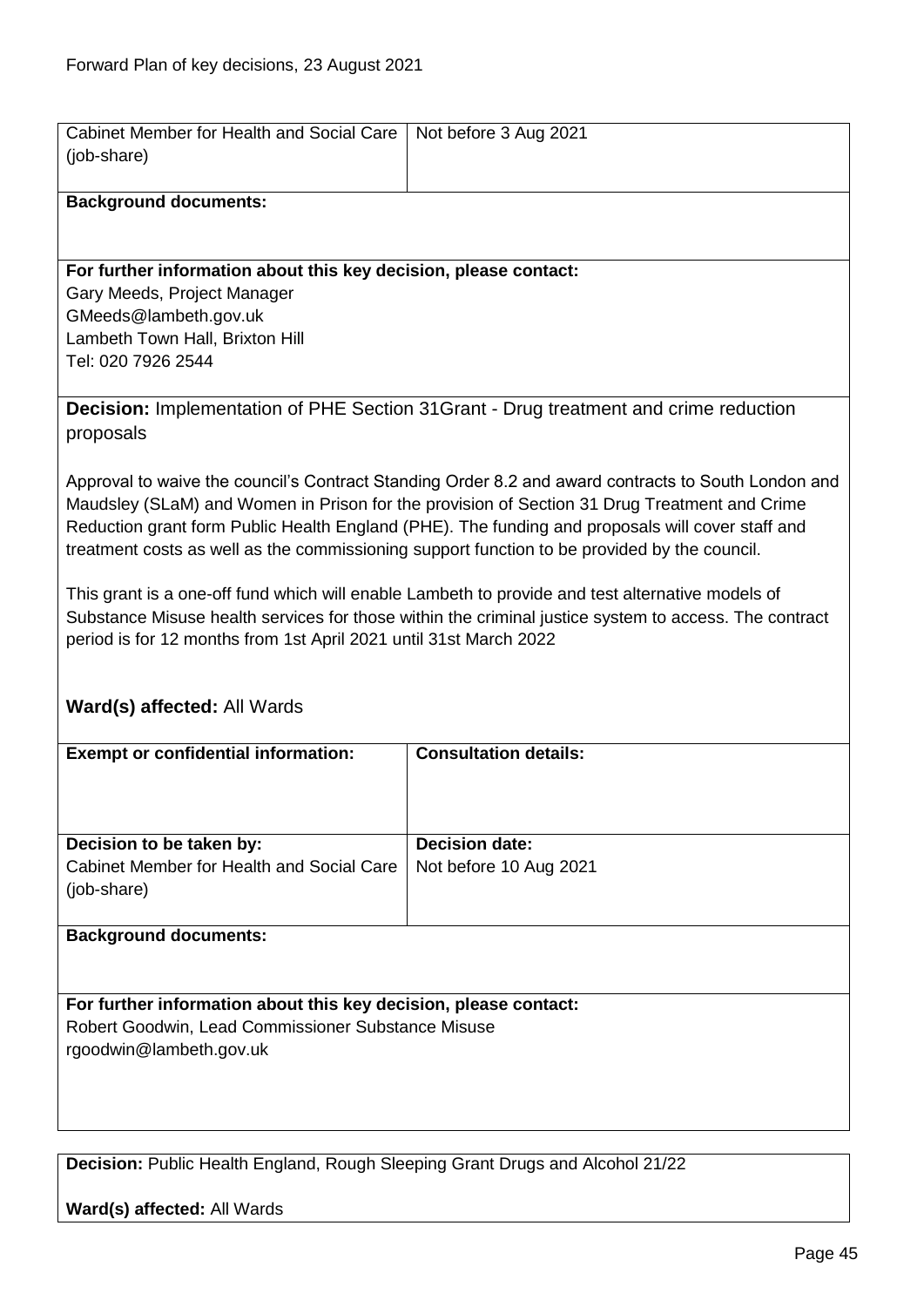| <b>Exempt or confidential information:</b>                                                           | <b>Consultation details:</b>                   |
|------------------------------------------------------------------------------------------------------|------------------------------------------------|
|                                                                                                      |                                                |
| Decision to be taken by:                                                                             | <b>Decision date:</b>                          |
| Cabinet Member for Health and Social Care                                                            | Not before 10 Aug 2021                         |
| (job-share)                                                                                          |                                                |
| <b>Background documents:</b>                                                                         |                                                |
|                                                                                                      |                                                |
| For further information about this key decision, please contact:                                     |                                                |
| Robert Goodwin, Lead Commissioner Substance Misuse<br>rgoodwin@lambeth.gov.uk                        |                                                |
|                                                                                                      |                                                |
|                                                                                                      |                                                |
| <b>Decision:</b> Reprovision of Community Support Approved Provider Spot Contract                    |                                                |
| Arrangements                                                                                         |                                                |
| To reallocate the contract due to changing circumstances with the current provider.                  |                                                |
|                                                                                                      |                                                |
| Ward(s) affected: All Wards                                                                          |                                                |
| <b>Exempt or confidential information:</b>                                                           | <b>Consultation details:</b>                   |
|                                                                                                      |                                                |
|                                                                                                      |                                                |
| Decision to be taken by:<br>Cabinet Member for Health and Social Care                                | <b>Decision date:</b><br>Not before 2 Sep 2021 |
| (job-share)                                                                                          |                                                |
| <b>Background documents:</b>                                                                         |                                                |
|                                                                                                      |                                                |
| For further information about this key decision, please contact:                                     |                                                |
| Laval Lebon, Senior Strategic Commissioning Manager                                                  |                                                |
| LLebon2@lambeth.gov.uk                                                                               |                                                |
| <b>Phoenix House</b><br>Tel: 020 7926 4654                                                           |                                                |
|                                                                                                      |                                                |
| <b>Decision:</b> Stop Smoking Services – Proposed single year extensions to current contracts with   |                                                |
| GSTT and community pharmacies                                                                        |                                                |
| To award single year contract extensions from 1 April 2022 to 31 March 2023 to: (1) Guys and St      |                                                |
| Thomas' Hospital NHS Foundation Trust (GSTT) for the continued provision of a specialist stop        |                                                |
| smoking service.; and to (2) 13 local pharmacies for the continued provision of community-based stop |                                                |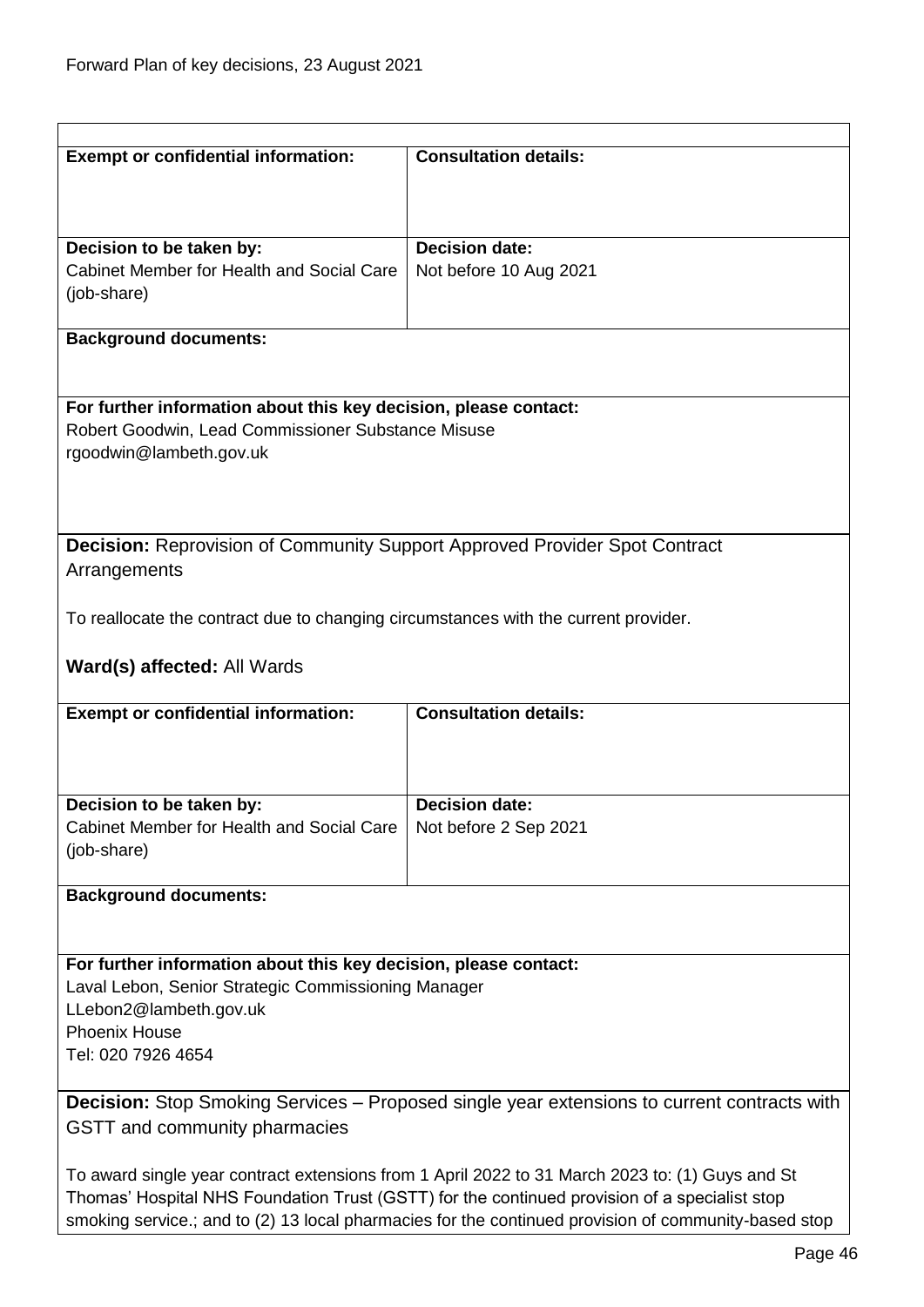smoking services. Existing contracts are due to end on 31 March 2022 and the market (NHS Trusts, pharmacies) and Council's capacity to complete a commissioning review and procurement process for the next contract period has been heavily impeded by the response to COVID19. The extension is sought to enable sufficient time for service evaluation and engagement to inform potential service redesign and the commissioning of a future model.

## **Ward(s) affected:** All Wards

| <b>Exempt or confidential information:</b>               | <b>Consultation details:</b> |
|----------------------------------------------------------|------------------------------|
| Decision to be taken by:                                 | <b>Decision date:</b>        |
| Cabinet Member for Health and Social Care<br>(job-share) | Not before 11 Sep 2021       |
|                                                          |                              |

#### **Background documents:**

**For further information about this key decision, please contact:** Alex Jackson, Interim Lead Commissioner Health Improvement ajackson2@lambeth.gov.uk

**Decision:** Conversion of Brixton Recreation Centre storage space to work space

To approve the reuse and letting of the storage space at Brixton Recreation Centre (off Beehive Place) and delegate authority to the Head of Strategic Property & Valuation Services to enter into an Agreement to Lease in the best interest of the council, subject to planning and listed building being grant for change of use and physical alterations.

## **Ward(s) affected:** Coldharbour

| <b>Exempt or confidential information:</b> | <b>Consultation details:</b> |
|--------------------------------------------|------------------------------|
|                                            |                              |
|                                            |                              |
|                                            |                              |
|                                            |                              |
| Decision to be taken by:                   | <b>Decision date:</b>        |
|                                            |                              |
| Deputy Leader of the Council (Planning,    | Not before 9 Oct 2017        |
| Investment and New Homes)                  |                              |
|                                            |                              |
|                                            |                              |
| <b>Background documents:</b>               |                              |
|                                            |                              |

**For further information about this key decision, please contact:** Tom Bridgman tbridgman@lambeth.gov.uk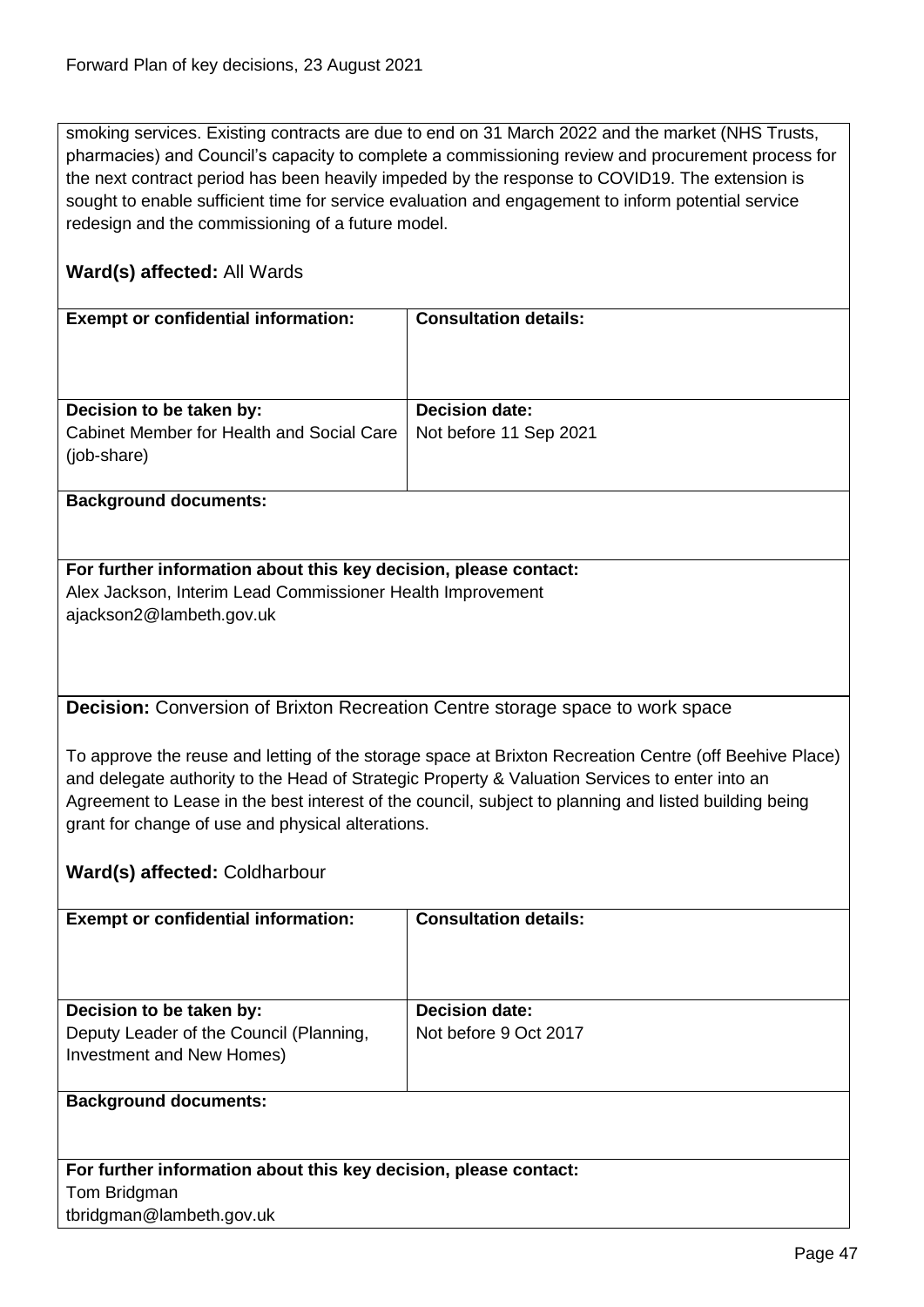## **Decision:** Oval and Prince's Co-operative Local Investment Plan

To agree priorities for infrastructure investment in Oval and Prince's wards for the next five years. Priorities have been informed by public consultation from January to March 2017.

## **Ward(s) affected:** Oval; Prince's

| <b>Exempt or confidential information:</b>                           | <b>Consultation details:</b> |
|----------------------------------------------------------------------|------------------------------|
| Decision to be taken by:                                             | <b>Decision date:</b>        |
| Deputy Leader of the Council (Planning,<br>Investment and New Homes) | Not before 9 Oct 2017        |

### **Background documents:**

#### **For further information about this key decision, please contact:**

Conor McDonagh, Head of Area Regeneration for Vauxhall, Stockwell and Norwood cmcdonagh@lambeth.gov.uk 1st Floor, Phoenix House, 10 Wandsworth Road, London, SW8 2LL Tel: 020 7926 5980

**Decision:** South Lambeth Estate – Enabling Works for the Phase 1 Development

To authorise the expenditure and to proceed with enabling works that need to be completed before the main contract works can start.

## **Ward(s) affected:** Stockwell

| <b>Exempt or confidential information:</b>                                                       | <b>Consultation details:</b>                    |
|--------------------------------------------------------------------------------------------------|-------------------------------------------------|
| Decision to be taken by:<br>Deputy Leader of the Council (Planning,<br>Investment and New Homes) | <b>Decision date:</b><br>Not before 10 Sep 2019 |
| <b>Background documents:</b>                                                                     |                                                 |

**For further information about this key decision, please contact:** Bruce McRobie bmcrobie@lambeth.gov.uk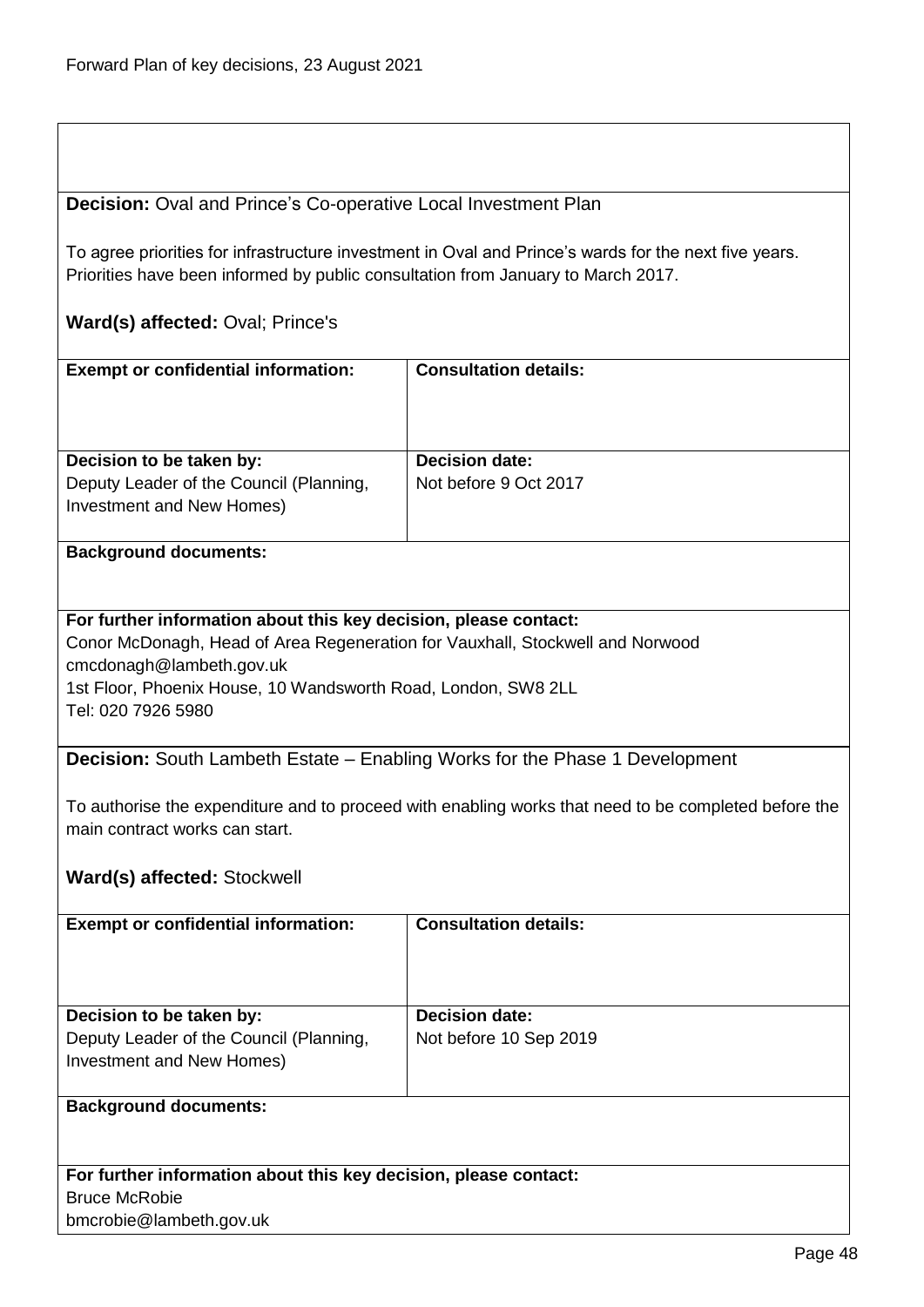# **Decision:** Westbury estate – Making of Compulsory Purchase Order

To authorise the making of the Compulsory Purchase Order to support the regeneration of Westbury estate.

## **Ward(s) affected:** Clapham Town

| <b>Exempt or confidential information:</b>                                                       | <b>Consultation details:</b>                   |
|--------------------------------------------------------------------------------------------------|------------------------------------------------|
| Decision to be taken by:<br>Deputy Leader of the Council (Planning,<br>Investment and New Homes) | <b>Decision date:</b><br>Not before 5 Nov 2019 |

## **Background documents:**

## **For further information about this key decision, please contact:** Bruce McRobie bmcrobie@lambeth.gov.uk

**Decision:** South Lambeth estate – Making of Compulsory Purchase Order

To authorise the making of the Compulsory Purchase Order to support the regeneration of South Lambeth estate.

## **Ward(s) affected:** Stockwell

bmcrobie@lambeth.gov.uk

| <b>Exempt or confidential information:</b>                       | <b>Consultation details:</b> |
|------------------------------------------------------------------|------------------------------|
|                                                                  |                              |
|                                                                  |                              |
|                                                                  |                              |
|                                                                  |                              |
| Decision to be taken by:                                         | <b>Decision date:</b>        |
| Deputy Leader of the Council (Planning,                          | Not before 5 Nov 2019        |
| Investment and New Homes)                                        |                              |
|                                                                  |                              |
| <b>Background documents:</b>                                     |                              |
|                                                                  |                              |
|                                                                  |                              |
|                                                                  |                              |
| For further information about this key decision, please contact: |                              |
| <b>Bruce McRobie</b>                                             |                              |

Page 49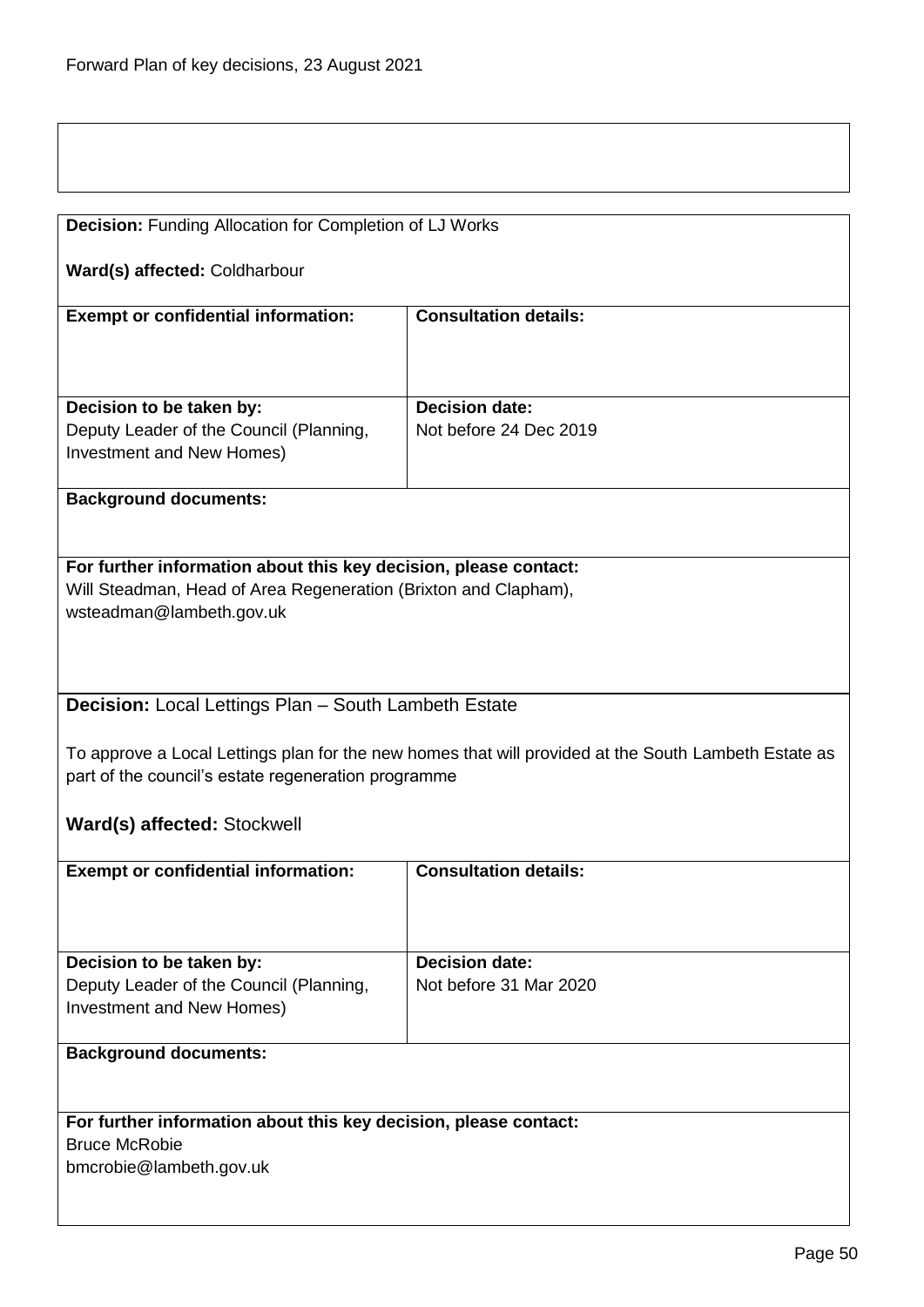| <b>Decision:</b> Local Lettings Plan - Knight's Walk             |                                                                                                        |
|------------------------------------------------------------------|--------------------------------------------------------------------------------------------------------|
|                                                                  |                                                                                                        |
|                                                                  | To approve a Local Lettings plan for the new homes that will provided at the Knight's Walk as part of  |
| the council's estate regeneration programme                      |                                                                                                        |
|                                                                  |                                                                                                        |
| <b>Ward(s) affected: Prince's</b>                                |                                                                                                        |
|                                                                  |                                                                                                        |
| <b>Exempt or confidential information:</b>                       | <b>Consultation details:</b>                                                                           |
|                                                                  |                                                                                                        |
|                                                                  |                                                                                                        |
|                                                                  |                                                                                                        |
| Decision to be taken by:                                         | <b>Decision date:</b>                                                                                  |
| Deputy Leader of the Council (Planning,                          | Not before 31 Mar 2020                                                                                 |
| Investment and New Homes)                                        |                                                                                                        |
|                                                                  |                                                                                                        |
| <b>Background documents:</b>                                     |                                                                                                        |
|                                                                  |                                                                                                        |
|                                                                  |                                                                                                        |
| For further information about this key decision, please contact: |                                                                                                        |
| <b>Bruce McRobie</b>                                             |                                                                                                        |
| bmcrobie@lambeth.gov.uk                                          |                                                                                                        |
|                                                                  |                                                                                                        |
|                                                                  |                                                                                                        |
|                                                                  |                                                                                                        |
| Decision: Local Lettings Plan - Fenwick Estate                   |                                                                                                        |
|                                                                  |                                                                                                        |
|                                                                  | To approve a Local Lettings plan for the new homes that will provided at the Fenwick Estate as part of |
| the council's estate regeneration programme                      |                                                                                                        |
|                                                                  |                                                                                                        |
| Ward(s) affected: Clapham Town                                   |                                                                                                        |
|                                                                  |                                                                                                        |
| <b>Exempt or confidential information:</b>                       | <b>Consultation details:</b>                                                                           |
|                                                                  |                                                                                                        |
|                                                                  |                                                                                                        |
|                                                                  |                                                                                                        |
| Decision to be taken by:                                         | <b>Decision date:</b>                                                                                  |
| Deputy Leader of the Council (Planning,                          | Not before 31 Mar 2020                                                                                 |
| Investment and New Homes)                                        |                                                                                                        |
|                                                                  |                                                                                                        |
| <b>Background documents:</b>                                     |                                                                                                        |
|                                                                  |                                                                                                        |
|                                                                  |                                                                                                        |
| For further information about this key decision, please contact: |                                                                                                        |
| <b>Bruce McRobie</b>                                             |                                                                                                        |
| bmcrobie@lambeth.gov.uk                                          |                                                                                                        |
|                                                                  |                                                                                                        |
|                                                                  |                                                                                                        |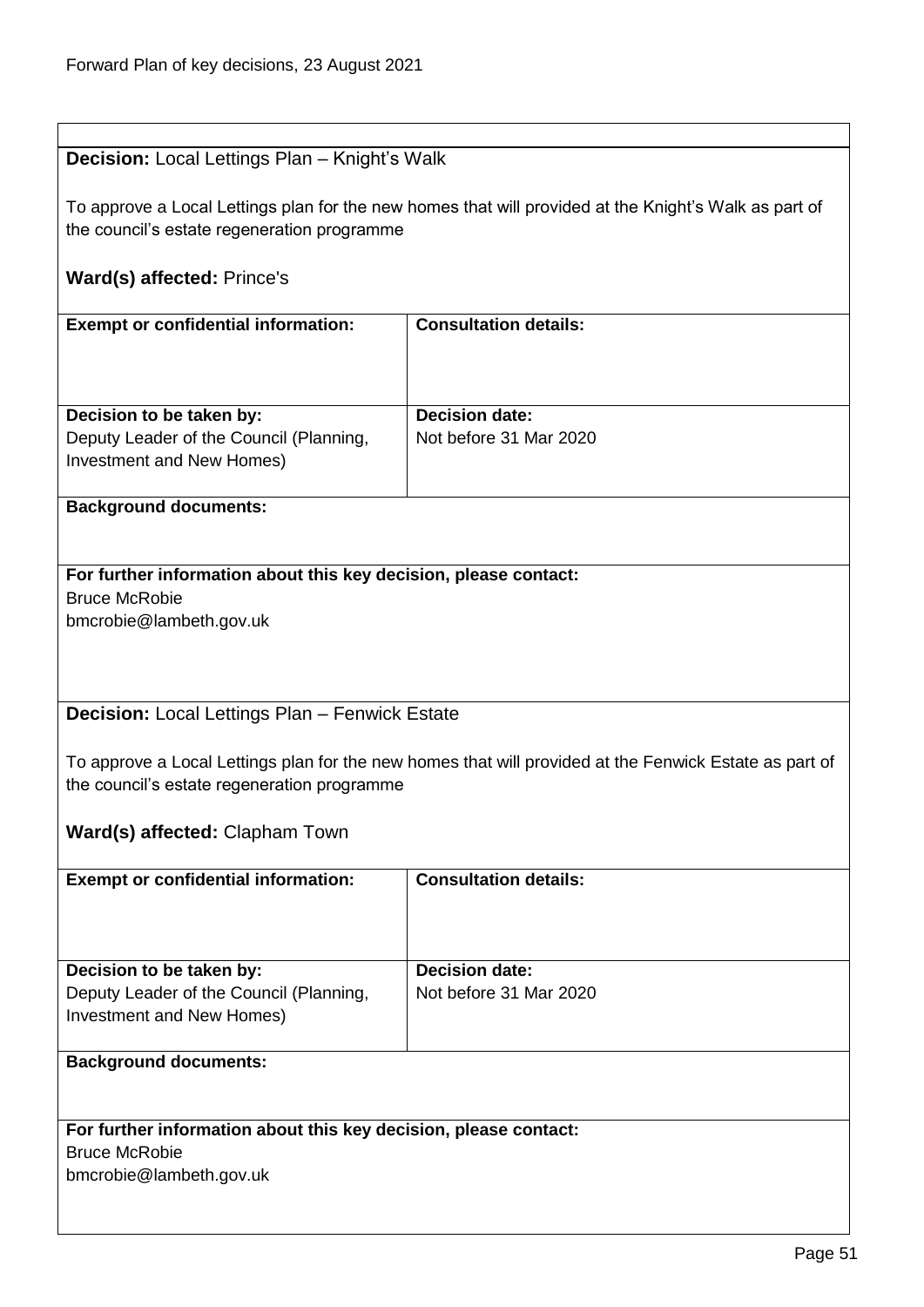## **Decision:** Fenwick South – Variation to the Development Agreement

To allow for the variation of the Development Agreement with Transport for London for the building of new homes on Fenwick Estate. For clarity this will not include any alteration to the numbers of affordable homes to be provided.

## **Ward(s) affected:** Larkhall

| <b>Exempt or confidential information:</b>                                                       | <b>Consultation details:</b>                   |
|--------------------------------------------------------------------------------------------------|------------------------------------------------|
| Decision to be taken by:<br>Deputy Leader of the Council (Planning,<br>Investment and New Homes) | <b>Decision date:</b><br>Not before 2 Jun 2020 |
| <b>Background documents:</b>                                                                     |                                                |

## **For further information about this key decision, please contact:** Bruce McRobie bmcrobie@lambeth.gov.uk

**Decision:** Estate Regeneration – Buyback Programme – Dispute Resolution

To introduce an independent dispute resolution procedure for the valuation of properties being purchased under the buyback programme and to introduce some changes to the timing of deadlines for payments to alleviate the impact of Covid 19 issues.

## **Ward(s) affected:** All Wards

| <b>Exempt or confidential information:</b>                       | <b>Consultation details:</b> |
|------------------------------------------------------------------|------------------------------|
|                                                                  |                              |
|                                                                  |                              |
|                                                                  |                              |
|                                                                  |                              |
| Decision to be taken by:                                         | <b>Decision date:</b>        |
| Deputy Leader of the Council (Planning,                          | Not before 2 Jun 2020        |
| Investment and New Homes)                                        |                              |
|                                                                  |                              |
| <b>Background documents:</b>                                     |                              |
|                                                                  |                              |
|                                                                  |                              |
|                                                                  |                              |
| For further information about this key decision, please contact: |                              |
| <b>Bruce McRobie</b>                                             |                              |

bmcrobie@lambeth.gov.uk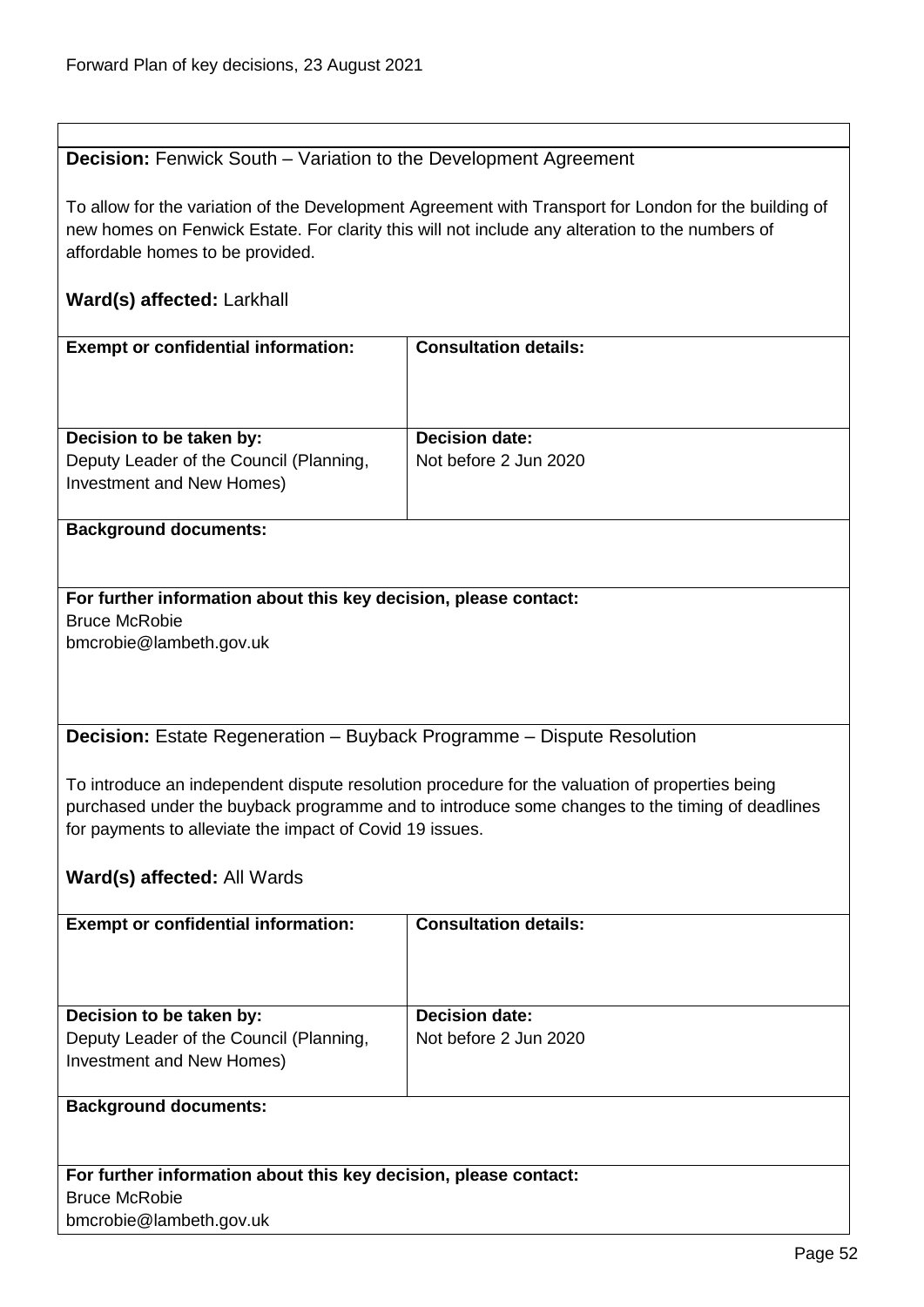## **Decision:** Land at 53 Elliott Road - Appropriation for Planning Purposes

To exercise the Council's powers to appropriate land, formerly occupied by Patmos Lodge, at 53 Elliott Road site for planning purposes to enable the construction of new homes.

## **Ward(s) affected:** Vassall

| <b>Exempt or confidential information:</b>                           | <b>Consultation details:</b> |
|----------------------------------------------------------------------|------------------------------|
| Decision to be taken by:                                             | <b>Decision date:</b>        |
| Deputy Leader of the Council (Planning,<br>Investment and New Homes) | Not before 24 Jun 2020       |
|                                                                      |                              |

#### **Background documents:**

# **For further information about this key decision, please contact:** Bruce McRobie

bmcrobie@lambeth.gov.uk

## **Decision:** Brixton Townscape Heritage Initiative: Building Contractor Appointment

Appointment of building contractor for Brixton THI

## **Ward(s) affected:** Coldharbour

| <b>Consultation details:</b>                    |
|-------------------------------------------------|
| <b>Decision date:</b><br>Not before 19 Jan 2021 |
|                                                 |

## **Background documents:**

## **For further information about this key decision, please contact:**

Ellie Cook, Brixton Townscape Heritage Initiative Project Manager

ecook@lambeth.gov.uk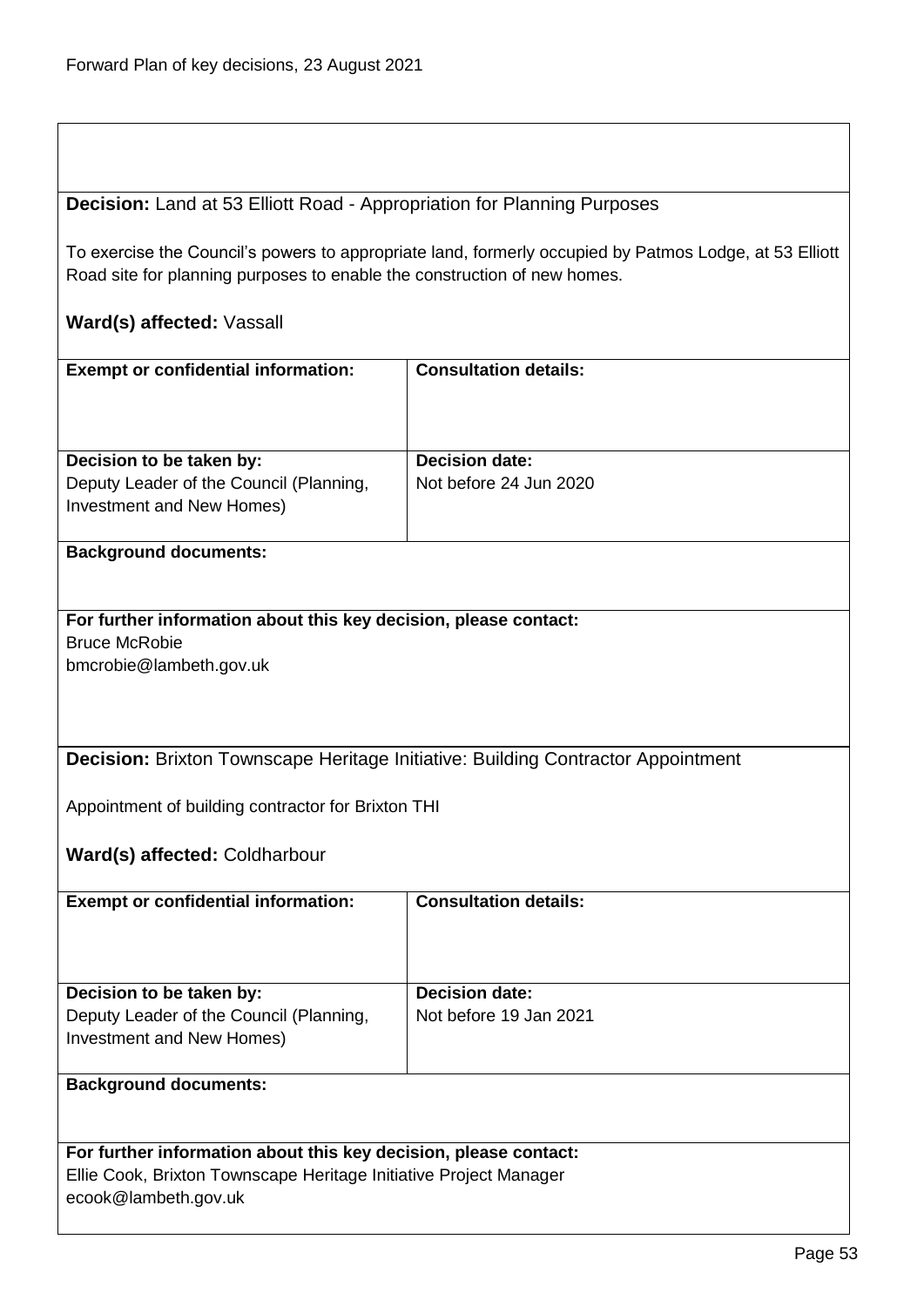| Tel: 020 7926 9588                                                                                                                                                                              |                                                                                                        |  |  |
|-------------------------------------------------------------------------------------------------------------------------------------------------------------------------------------------------|--------------------------------------------------------------------------------------------------------|--|--|
| <b>Decision:</b> Land at 53 Elliott Road - Appropriation for Planning Purposes                                                                                                                  |                                                                                                        |  |  |
| Road site for planning purposes to enable the construction of new homes.                                                                                                                        | To exercise the Council's powers to appropriate land, formerly occupied by Patmos Lodge, at 53 Elliott |  |  |
| Ward(s) affected: Vassall                                                                                                                                                                       |                                                                                                        |  |  |
| <b>Exempt or confidential information:</b>                                                                                                                                                      | <b>Consultation details:</b>                                                                           |  |  |
| Decision to be taken by:                                                                                                                                                                        | <b>Decision date:</b>                                                                                  |  |  |
| Deputy Leader of the Council (Planning,<br>Investment and New Homes)                                                                                                                            | Not before 16 Feb 2021                                                                                 |  |  |
| <b>Background documents:</b>                                                                                                                                                                    |                                                                                                        |  |  |
| For further information about this key decision, please contact:<br><b>Bruce McRobie</b><br>bmcrobie@lambeth.gov.uk                                                                             |                                                                                                        |  |  |
|                                                                                                                                                                                                 | <b>Decision:</b> Fenwick Place - Appropriation for Planning Purposes                                   |  |  |
| To exercise the Council's powers to appropriate the Fenwick Place site at Fenwick Estate for planning<br>purposes to enable the construction of the development on the Fenwick Place Rise site. |                                                                                                        |  |  |
| Ward(s) affected: Larkhall                                                                                                                                                                      |                                                                                                        |  |  |
| <b>Exempt or confidential information:</b>                                                                                                                                                      | <b>Consultation details:</b>                                                                           |  |  |
| Decision to be taken by:                                                                                                                                                                        | <b>Decision date:</b>                                                                                  |  |  |
| Deputy Leader of the Council (Planning,<br>Investment and New Homes)                                                                                                                            | Not before 16 Feb 2021                                                                                 |  |  |
| <b>Background documents:</b>                                                                                                                                                                    |                                                                                                        |  |  |
| For further information about this key decision, please contact:<br><b>Bruce McRobie</b><br>bmcrobie@lambeth.gov.uk                                                                             |                                                                                                        |  |  |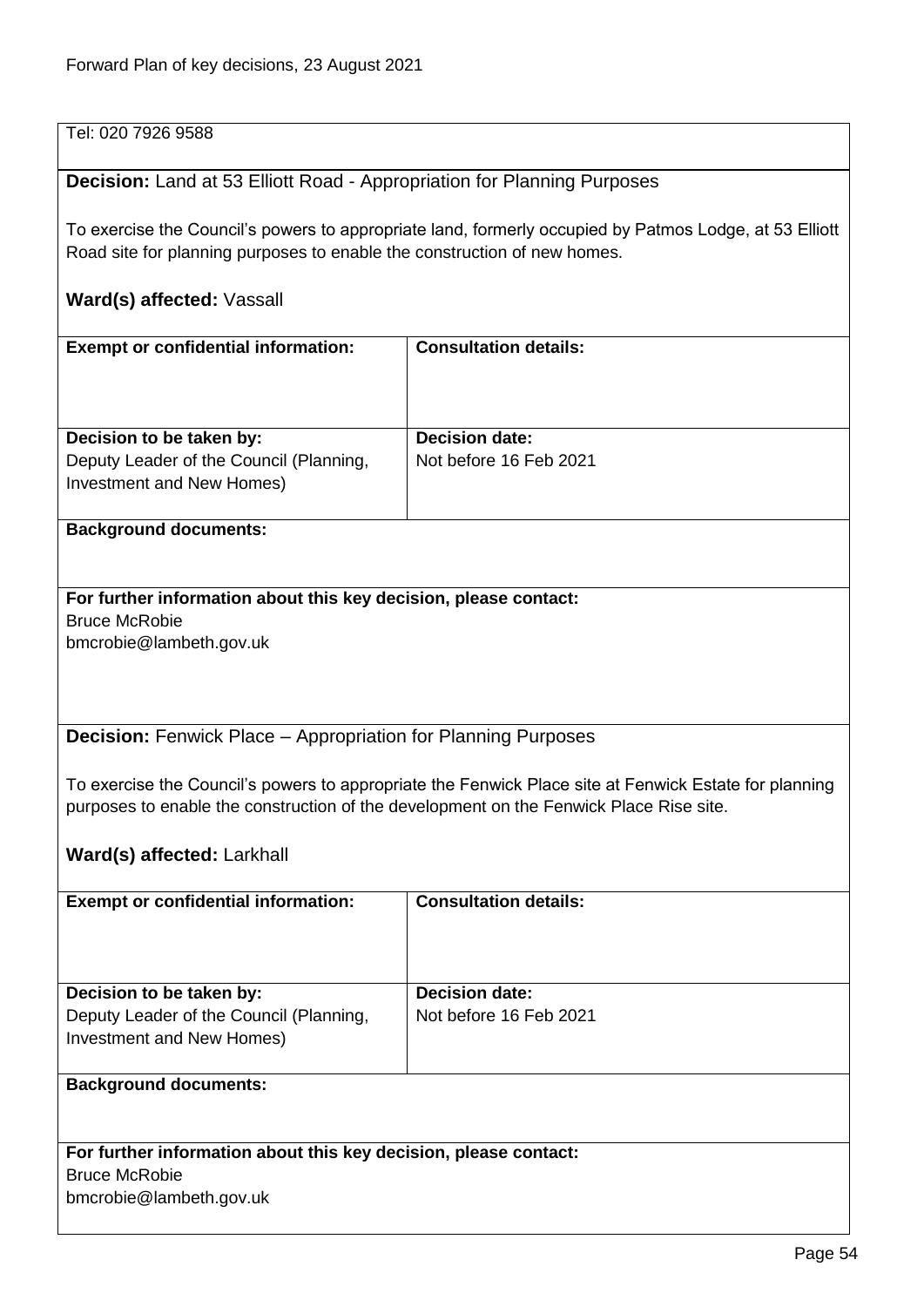## **Decision:** Hydethorpe Road – Appropriation for Planning Purposes

To exercise the Council's powers to appropriate land to the south of 200-262 Hydethorpe Road site for planning purposes to enable the construction of new homes.

## **Ward(s) affected:** Thornton

| <b>Exempt or confidential information:</b>                                  | <b>Consultation details:</b>                                                                       |
|-----------------------------------------------------------------------------|----------------------------------------------------------------------------------------------------|
|                                                                             |                                                                                                    |
|                                                                             | <b>Decision date:</b>                                                                              |
| Decision to be taken by:                                                    |                                                                                                    |
| Deputy Leader of the Council (Planning,                                     | Not before 16 Feb 2021                                                                             |
| Investment and New Homes)                                                   |                                                                                                    |
| <b>Background documents:</b>                                                |                                                                                                    |
|                                                                             |                                                                                                    |
| For further information about this key decision, please contact:            |                                                                                                    |
| <b>Bruce McRobie</b>                                                        |                                                                                                    |
| bmcrobie@lambeth.gov.uk                                                     |                                                                                                    |
|                                                                             |                                                                                                    |
|                                                                             |                                                                                                    |
|                                                                             |                                                                                                    |
| <b>Decision:</b> Land at 2 Roman Rise - Appropriation for Planning Purposes |                                                                                                    |
|                                                                             |                                                                                                    |
|                                                                             | To exercise the Council's powers to appropriate land at 2 Roman Rise site for planning purposes to |
| enable the construction of new homes.                                       |                                                                                                    |
|                                                                             |                                                                                                    |
| Ward(s) affected: Gipsy Hill                                                |                                                                                                    |
|                                                                             |                                                                                                    |
| <b>Exempt or confidential information:</b>                                  | <b>Consultation details:</b>                                                                       |
|                                                                             |                                                                                                    |
|                                                                             |                                                                                                    |
| Decision to be taken by:                                                    | <b>Decision date:</b>                                                                              |
| Deputy Leader of the Council (Planning,                                     | Not before 16 Feb 2021                                                                             |
| Investment and New Homes)                                                   |                                                                                                    |
|                                                                             |                                                                                                    |
| <b>Background documents:</b>                                                |                                                                                                    |
|                                                                             |                                                                                                    |
|                                                                             |                                                                                                    |
| For further information about this key decision, please contact:            |                                                                                                    |
| <b>Bruce McRobie</b>                                                        |                                                                                                    |
| bmcrobie@lambeth.gov.uk                                                     |                                                                                                    |
|                                                                             |                                                                                                    |
|                                                                             |                                                                                                    |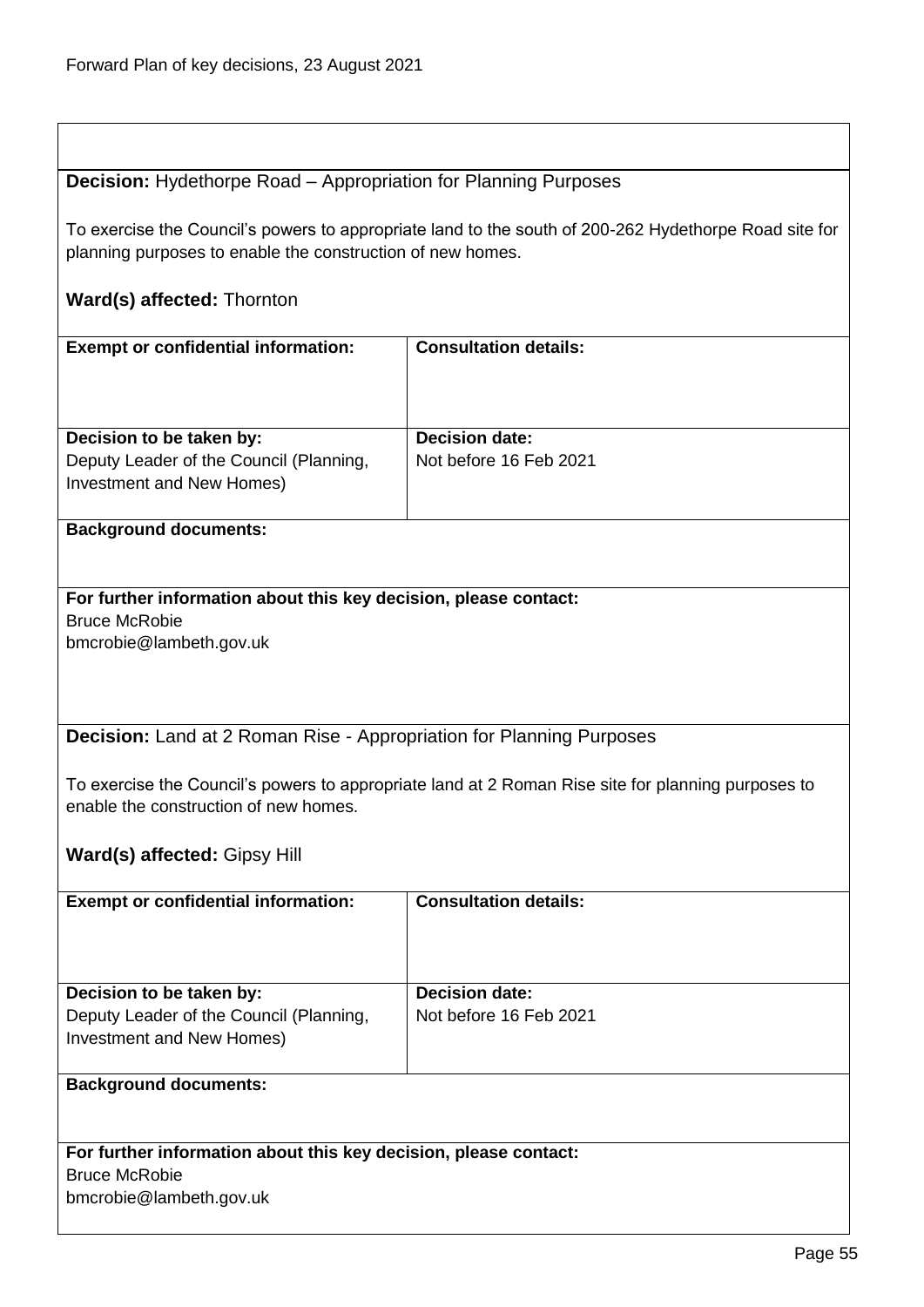| <b>Decision:</b> Allocation of Neighbourhood CIL to projects within the South Bank and Waterloo |
|-------------------------------------------------------------------------------------------------|
| Neighbours (SoWN) Neighbourhood area.                                                           |

To approve an allocation of Neighbourhood CIL to support the delivery of projects in the South Bank and Waterloo Neighbours (SoWN) Neighbourhood area.

# **Ward(s) affected:** Bishop's

| <b>Exempt or confidential information:</b>                                            | <b>Consultation details:</b>                                                                              |
|---------------------------------------------------------------------------------------|-----------------------------------------------------------------------------------------------------------|
|                                                                                       |                                                                                                           |
|                                                                                       |                                                                                                           |
|                                                                                       |                                                                                                           |
| Decision to be taken by:                                                              | <b>Decision date:</b>                                                                                     |
| Deputy Leader of the Council (Planning,                                               | Not before 25 May 2021                                                                                    |
| Investment and New Homes)                                                             |                                                                                                           |
|                                                                                       |                                                                                                           |
| <b>Background documents:</b>                                                          |                                                                                                           |
|                                                                                       |                                                                                                           |
|                                                                                       |                                                                                                           |
| For further information about this key decision, please contact:                      |                                                                                                           |
| Abi Lewis, Head of Programme Delivery, Waterloo and Southbank                         |                                                                                                           |
| alewis1@lambeth.gov.uk                                                                |                                                                                                           |
|                                                                                       |                                                                                                           |
|                                                                                       |                                                                                                           |
|                                                                                       |                                                                                                           |
|                                                                                       | Decision: Approval of CIL Social Housing Relief for 17/02936/FUL Graphite Square SE11                     |
| 5EE                                                                                   |                                                                                                           |
|                                                                                       |                                                                                                           |
|                                                                                       | Cabinet member approval is being sought in relation to the Mandatory Social Housing Relief claim          |
|                                                                                       | submitted by the applicant in relation to the planning permission 17/02936/FUL Graphite Square,           |
| London, SE11 5EE.                                                                     |                                                                                                           |
|                                                                                       | The total CIL liability for the development would be £4,177,924.83 and the social housing relief claim is |
|                                                                                       | for £1,186,815.77. According to the constitution, any proposed expenditure or grant, or in this case,     |
| relief, that is over £500k needs to be approved by Cabinet member delegated decision. |                                                                                                           |
|                                                                                       |                                                                                                           |
| Ward(s) affected: Prince's                                                            |                                                                                                           |
|                                                                                       |                                                                                                           |
| <b>Exempt or confidential information:</b>                                            | <b>Consultation details:</b>                                                                              |
|                                                                                       |                                                                                                           |
|                                                                                       |                                                                                                           |
|                                                                                       |                                                                                                           |
| Decision to be taken by:                                                              | <b>Decision date:</b>                                                                                     |
| Deputy Leader of the Council (Planning,                                               | Not before 29 May 2021                                                                                    |

Investment and New Homes)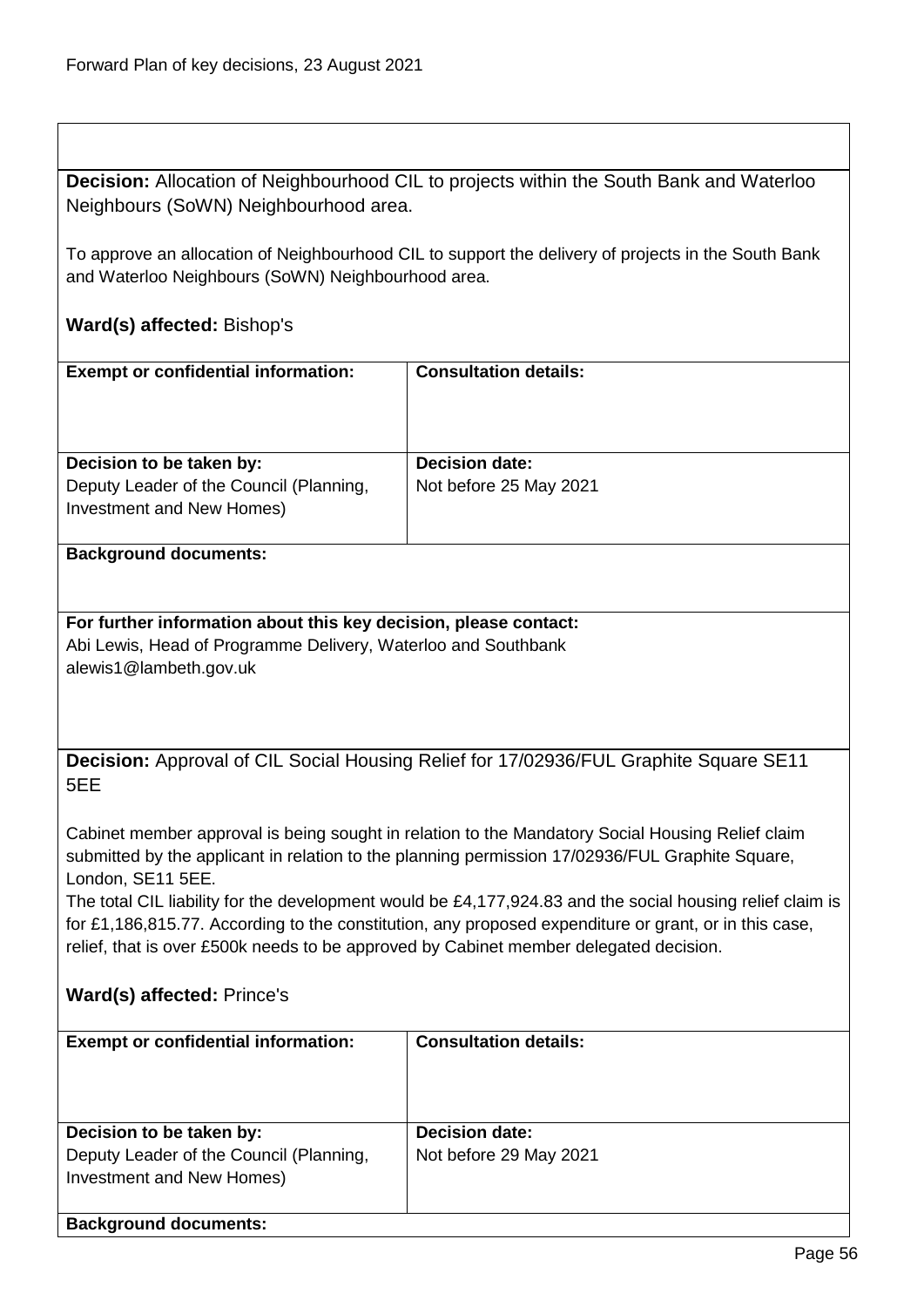**For further information about this key decision, please contact:** Neela Ajithkumar, CIL/S106 Monitoring Officer najithkumar@lambeth.gov.uk

**Decision:** Article 4 Direction for change of use from commercial, business and service uses to residential

To make three non-immediate Article 4 directions to remove permitted development rights for change of use from commercial, business and service uses to residential covering the London Plan Central Activities Zone as it relates to Lambeth, land in Key Industrial and Business Areas not falling within the Brixton Creative Enterprise Zone or the Central Activities Zone, the West Norwood Creative Business Cluster and selected town centre locations

|                                                                                                 | <b>Consultation details:</b>                                                                    |  |
|-------------------------------------------------------------------------------------------------|-------------------------------------------------------------------------------------------------|--|
| <b>Exempt or confidential information:</b>                                                      |                                                                                                 |  |
|                                                                                                 |                                                                                                 |  |
|                                                                                                 |                                                                                                 |  |
|                                                                                                 |                                                                                                 |  |
| Decision to be taken by:                                                                        | <b>Decision date:</b>                                                                           |  |
| Deputy Leader of the Council (Planning,                                                         | Not before 22 Jun 2021                                                                          |  |
|                                                                                                 |                                                                                                 |  |
| Investment and New Homes)                                                                       |                                                                                                 |  |
|                                                                                                 |                                                                                                 |  |
| <b>Background documents:</b>                                                                    |                                                                                                 |  |
|                                                                                                 |                                                                                                 |  |
|                                                                                                 |                                                                                                 |  |
| For further information about this key decision, please contact:                                |                                                                                                 |  |
|                                                                                                 |                                                                                                 |  |
| Robert East, Principal Planner (information and Research)                                       |                                                                                                 |  |
| reast@lambeth.gov.uk                                                                            |                                                                                                 |  |
|                                                                                                 |                                                                                                 |  |
|                                                                                                 |                                                                                                 |  |
|                                                                                                 |                                                                                                 |  |
|                                                                                                 | <b>Decision:</b> Appointment of the Principal Contractor for the Redevelopment of 114-118 Lower |  |
|                                                                                                 |                                                                                                 |  |
| Marsh                                                                                           |                                                                                                 |  |
|                                                                                                 |                                                                                                 |  |
| To approve the award of a contract for the redevelopment of 114-118 Lower Marsh.                |                                                                                                 |  |
|                                                                                                 |                                                                                                 |  |
|                                                                                                 |                                                                                                 |  |
| The anticipated duration of the contract is 16 months from September 2021 to December 2022. The |                                                                                                 |  |
| estimated value of the contract is £5.5m.                                                       |                                                                                                 |  |
|                                                                                                 |                                                                                                 |  |
|                                                                                                 |                                                                                                 |  |
| <b>Ward(s) affected: Bishop's</b>                                                               |                                                                                                 |  |

| <b>Exempt or confidential information:</b> | <b>Consultation details:</b> |
|--------------------------------------------|------------------------------|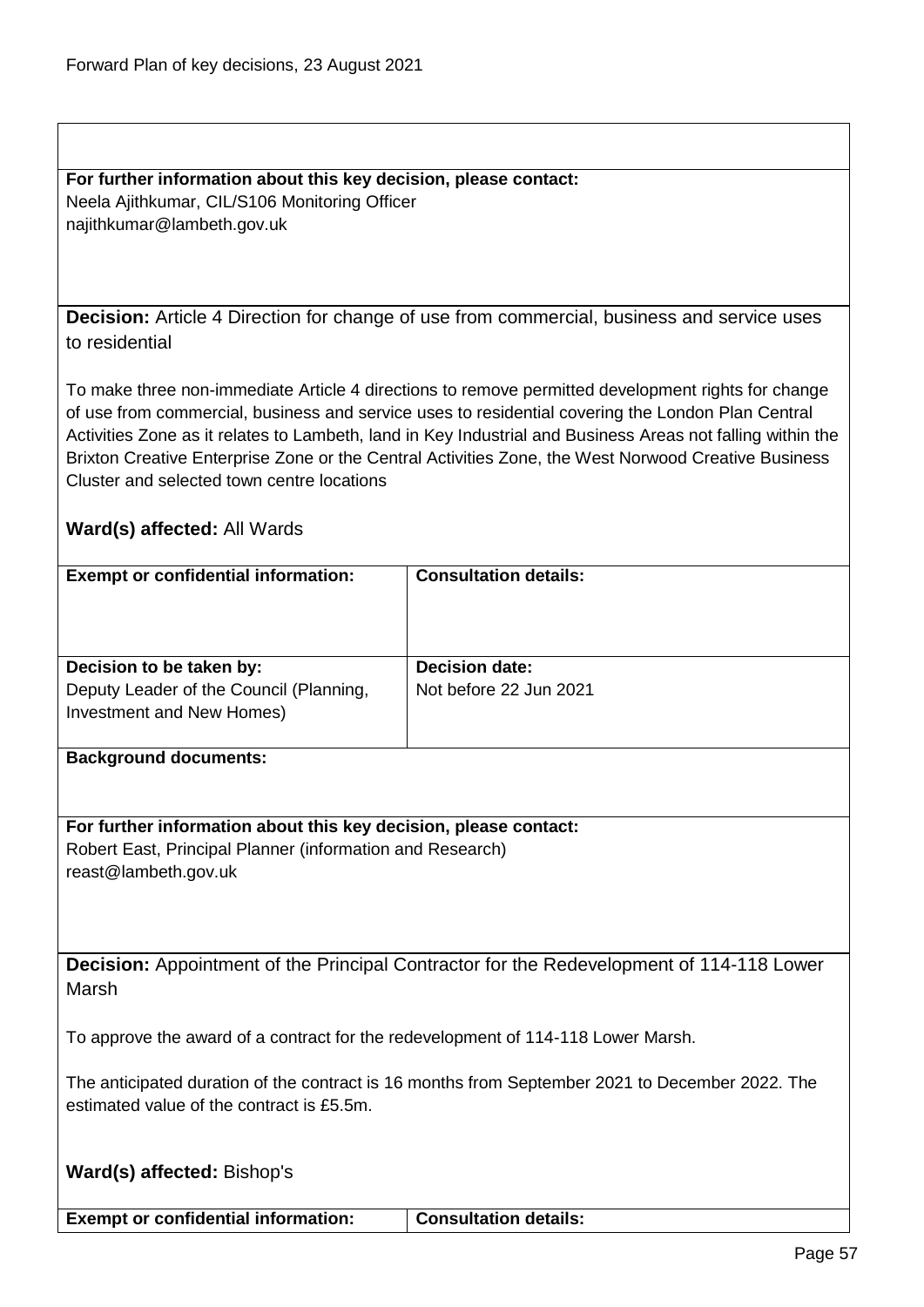| Part exempt<br>Information relating to the financial or<br>business affairs of any particular person<br>(including the authority holding that<br>information)<br><b>Decision date:</b><br>Decision to be taken by:<br>Deputy Leader of the Council (Planning,<br>Not before 28 Jun 2021<br>Investment and New Homes)<br><b>Background documents:</b><br>For further information about this key decision, please contact:<br>Babtunde Awofolaju, Senior Project Manager, Schools and Communities Capital Programme<br>bawofolaju@lambeth.gov.uk<br><b>Decision:</b> Westbury - Phase 2 - Appropriation for Planning Purposes<br>To exercise the Council's powers to appropriate the Westbury Phase 2 development site at Westbury<br>estate for planning purposes to enable the construction of the development on the Westbury Phase 2<br>site.<br>Ward(s) affected: Clapham Town<br><b>Exempt or confidential information:</b><br><b>Consultation details:</b><br>Decision to be taken by:<br><b>Decision date:</b><br>Deputy Leader of the Council (Planning,<br>Not before 13 Jul 2021<br>Investment and New Homes)<br><b>Background documents:</b><br>For further information about this key decision, please contact:<br><b>Bruce McRobie</b><br>bmcrobie@lambeth.gov.uk<br><b>Decision:</b> Knights Walk – Phase 2, Appropriation for Planning Purposes<br>To exercise the Council's powers to appropriate the Phase 2 site at Knights Walk for planning |  |
|----------------------------------------------------------------------------------------------------------------------------------------------------------------------------------------------------------------------------------------------------------------------------------------------------------------------------------------------------------------------------------------------------------------------------------------------------------------------------------------------------------------------------------------------------------------------------------------------------------------------------------------------------------------------------------------------------------------------------------------------------------------------------------------------------------------------------------------------------------------------------------------------------------------------------------------------------------------------------------------------------------------------------------------------------------------------------------------------------------------------------------------------------------------------------------------------------------------------------------------------------------------------------------------------------------------------------------------------------------------------------------------------------------------------------------------------------------------|--|
|                                                                                                                                                                                                                                                                                                                                                                                                                                                                                                                                                                                                                                                                                                                                                                                                                                                                                                                                                                                                                                                                                                                                                                                                                                                                                                                                                                                                                                                                |  |
|                                                                                                                                                                                                                                                                                                                                                                                                                                                                                                                                                                                                                                                                                                                                                                                                                                                                                                                                                                                                                                                                                                                                                                                                                                                                                                                                                                                                                                                                |  |
|                                                                                                                                                                                                                                                                                                                                                                                                                                                                                                                                                                                                                                                                                                                                                                                                                                                                                                                                                                                                                                                                                                                                                                                                                                                                                                                                                                                                                                                                |  |
|                                                                                                                                                                                                                                                                                                                                                                                                                                                                                                                                                                                                                                                                                                                                                                                                                                                                                                                                                                                                                                                                                                                                                                                                                                                                                                                                                                                                                                                                |  |
|                                                                                                                                                                                                                                                                                                                                                                                                                                                                                                                                                                                                                                                                                                                                                                                                                                                                                                                                                                                                                                                                                                                                                                                                                                                                                                                                                                                                                                                                |  |
|                                                                                                                                                                                                                                                                                                                                                                                                                                                                                                                                                                                                                                                                                                                                                                                                                                                                                                                                                                                                                                                                                                                                                                                                                                                                                                                                                                                                                                                                |  |
|                                                                                                                                                                                                                                                                                                                                                                                                                                                                                                                                                                                                                                                                                                                                                                                                                                                                                                                                                                                                                                                                                                                                                                                                                                                                                                                                                                                                                                                                |  |
|                                                                                                                                                                                                                                                                                                                                                                                                                                                                                                                                                                                                                                                                                                                                                                                                                                                                                                                                                                                                                                                                                                                                                                                                                                                                                                                                                                                                                                                                |  |
|                                                                                                                                                                                                                                                                                                                                                                                                                                                                                                                                                                                                                                                                                                                                                                                                                                                                                                                                                                                                                                                                                                                                                                                                                                                                                                                                                                                                                                                                |  |
|                                                                                                                                                                                                                                                                                                                                                                                                                                                                                                                                                                                                                                                                                                                                                                                                                                                                                                                                                                                                                                                                                                                                                                                                                                                                                                                                                                                                                                                                |  |
|                                                                                                                                                                                                                                                                                                                                                                                                                                                                                                                                                                                                                                                                                                                                                                                                                                                                                                                                                                                                                                                                                                                                                                                                                                                                                                                                                                                                                                                                |  |
|                                                                                                                                                                                                                                                                                                                                                                                                                                                                                                                                                                                                                                                                                                                                                                                                                                                                                                                                                                                                                                                                                                                                                                                                                                                                                                                                                                                                                                                                |  |
|                                                                                                                                                                                                                                                                                                                                                                                                                                                                                                                                                                                                                                                                                                                                                                                                                                                                                                                                                                                                                                                                                                                                                                                                                                                                                                                                                                                                                                                                |  |
|                                                                                                                                                                                                                                                                                                                                                                                                                                                                                                                                                                                                                                                                                                                                                                                                                                                                                                                                                                                                                                                                                                                                                                                                                                                                                                                                                                                                                                                                |  |
|                                                                                                                                                                                                                                                                                                                                                                                                                                                                                                                                                                                                                                                                                                                                                                                                                                                                                                                                                                                                                                                                                                                                                                                                                                                                                                                                                                                                                                                                |  |
|                                                                                                                                                                                                                                                                                                                                                                                                                                                                                                                                                                                                                                                                                                                                                                                                                                                                                                                                                                                                                                                                                                                                                                                                                                                                                                                                                                                                                                                                |  |
|                                                                                                                                                                                                                                                                                                                                                                                                                                                                                                                                                                                                                                                                                                                                                                                                                                                                                                                                                                                                                                                                                                                                                                                                                                                                                                                                                                                                                                                                |  |
|                                                                                                                                                                                                                                                                                                                                                                                                                                                                                                                                                                                                                                                                                                                                                                                                                                                                                                                                                                                                                                                                                                                                                                                                                                                                                                                                                                                                                                                                |  |
|                                                                                                                                                                                                                                                                                                                                                                                                                                                                                                                                                                                                                                                                                                                                                                                                                                                                                                                                                                                                                                                                                                                                                                                                                                                                                                                                                                                                                                                                |  |
|                                                                                                                                                                                                                                                                                                                                                                                                                                                                                                                                                                                                                                                                                                                                                                                                                                                                                                                                                                                                                                                                                                                                                                                                                                                                                                                                                                                                                                                                |  |
|                                                                                                                                                                                                                                                                                                                                                                                                                                                                                                                                                                                                                                                                                                                                                                                                                                                                                                                                                                                                                                                                                                                                                                                                                                                                                                                                                                                                                                                                |  |
|                                                                                                                                                                                                                                                                                                                                                                                                                                                                                                                                                                                                                                                                                                                                                                                                                                                                                                                                                                                                                                                                                                                                                                                                                                                                                                                                                                                                                                                                |  |
|                                                                                                                                                                                                                                                                                                                                                                                                                                                                                                                                                                                                                                                                                                                                                                                                                                                                                                                                                                                                                                                                                                                                                                                                                                                                                                                                                                                                                                                                |  |
|                                                                                                                                                                                                                                                                                                                                                                                                                                                                                                                                                                                                                                                                                                                                                                                                                                                                                                                                                                                                                                                                                                                                                                                                                                                                                                                                                                                                                                                                |  |
|                                                                                                                                                                                                                                                                                                                                                                                                                                                                                                                                                                                                                                                                                                                                                                                                                                                                                                                                                                                                                                                                                                                                                                                                                                                                                                                                                                                                                                                                |  |
|                                                                                                                                                                                                                                                                                                                                                                                                                                                                                                                                                                                                                                                                                                                                                                                                                                                                                                                                                                                                                                                                                                                                                                                                                                                                                                                                                                                                                                                                |  |
|                                                                                                                                                                                                                                                                                                                                                                                                                                                                                                                                                                                                                                                                                                                                                                                                                                                                                                                                                                                                                                                                                                                                                                                                                                                                                                                                                                                                                                                                |  |
|                                                                                                                                                                                                                                                                                                                                                                                                                                                                                                                                                                                                                                                                                                                                                                                                                                                                                                                                                                                                                                                                                                                                                                                                                                                                                                                                                                                                                                                                |  |
|                                                                                                                                                                                                                                                                                                                                                                                                                                                                                                                                                                                                                                                                                                                                                                                                                                                                                                                                                                                                                                                                                                                                                                                                                                                                                                                                                                                                                                                                |  |
|                                                                                                                                                                                                                                                                                                                                                                                                                                                                                                                                                                                                                                                                                                                                                                                                                                                                                                                                                                                                                                                                                                                                                                                                                                                                                                                                                                                                                                                                |  |
|                                                                                                                                                                                                                                                                                                                                                                                                                                                                                                                                                                                                                                                                                                                                                                                                                                                                                                                                                                                                                                                                                                                                                                                                                                                                                                                                                                                                                                                                |  |
|                                                                                                                                                                                                                                                                                                                                                                                                                                                                                                                                                                                                                                                                                                                                                                                                                                                                                                                                                                                                                                                                                                                                                                                                                                                                                                                                                                                                                                                                |  |
|                                                                                                                                                                                                                                                                                                                                                                                                                                                                                                                                                                                                                                                                                                                                                                                                                                                                                                                                                                                                                                                                                                                                                                                                                                                                                                                                                                                                                                                                |  |
|                                                                                                                                                                                                                                                                                                                                                                                                                                                                                                                                                                                                                                                                                                                                                                                                                                                                                                                                                                                                                                                                                                                                                                                                                                                                                                                                                                                                                                                                |  |
|                                                                                                                                                                                                                                                                                                                                                                                                                                                                                                                                                                                                                                                                                                                                                                                                                                                                                                                                                                                                                                                                                                                                                                                                                                                                                                                                                                                                                                                                |  |
|                                                                                                                                                                                                                                                                                                                                                                                                                                                                                                                                                                                                                                                                                                                                                                                                                                                                                                                                                                                                                                                                                                                                                                                                                                                                                                                                                                                                                                                                |  |
|                                                                                                                                                                                                                                                                                                                                                                                                                                                                                                                                                                                                                                                                                                                                                                                                                                                                                                                                                                                                                                                                                                                                                                                                                                                                                                                                                                                                                                                                |  |
|                                                                                                                                                                                                                                                                                                                                                                                                                                                                                                                                                                                                                                                                                                                                                                                                                                                                                                                                                                                                                                                                                                                                                                                                                                                                                                                                                                                                                                                                |  |
|                                                                                                                                                                                                                                                                                                                                                                                                                                                                                                                                                                                                                                                                                                                                                                                                                                                                                                                                                                                                                                                                                                                                                                                                                                                                                                                                                                                                                                                                |  |
|                                                                                                                                                                                                                                                                                                                                                                                                                                                                                                                                                                                                                                                                                                                                                                                                                                                                                                                                                                                                                                                                                                                                                                                                                                                                                                                                                                                                                                                                |  |
|                                                                                                                                                                                                                                                                                                                                                                                                                                                                                                                                                                                                                                                                                                                                                                                                                                                                                                                                                                                                                                                                                                                                                                                                                                                                                                                                                                                                                                                                |  |
|                                                                                                                                                                                                                                                                                                                                                                                                                                                                                                                                                                                                                                                                                                                                                                                                                                                                                                                                                                                                                                                                                                                                                                                                                                                                                                                                                                                                                                                                |  |
|                                                                                                                                                                                                                                                                                                                                                                                                                                                                                                                                                                                                                                                                                                                                                                                                                                                                                                                                                                                                                                                                                                                                                                                                                                                                                                                                                                                                                                                                |  |
|                                                                                                                                                                                                                                                                                                                                                                                                                                                                                                                                                                                                                                                                                                                                                                                                                                                                                                                                                                                                                                                                                                                                                                                                                                                                                                                                                                                                                                                                |  |
|                                                                                                                                                                                                                                                                                                                                                                                                                                                                                                                                                                                                                                                                                                                                                                                                                                                                                                                                                                                                                                                                                                                                                                                                                                                                                                                                                                                                                                                                |  |
|                                                                                                                                                                                                                                                                                                                                                                                                                                                                                                                                                                                                                                                                                                                                                                                                                                                                                                                                                                                                                                                                                                                                                                                                                                                                                                                                                                                                                                                                |  |
|                                                                                                                                                                                                                                                                                                                                                                                                                                                                                                                                                                                                                                                                                                                                                                                                                                                                                                                                                                                                                                                                                                                                                                                                                                                                                                                                                                                                                                                                |  |
|                                                                                                                                                                                                                                                                                                                                                                                                                                                                                                                                                                                                                                                                                                                                                                                                                                                                                                                                                                                                                                                                                                                                                                                                                                                                                                                                                                                                                                                                |  |
|                                                                                                                                                                                                                                                                                                                                                                                                                                                                                                                                                                                                                                                                                                                                                                                                                                                                                                                                                                                                                                                                                                                                                                                                                                                                                                                                                                                                                                                                |  |
|                                                                                                                                                                                                                                                                                                                                                                                                                                                                                                                                                                                                                                                                                                                                                                                                                                                                                                                                                                                                                                                                                                                                                                                                                                                                                                                                                                                                                                                                |  |
|                                                                                                                                                                                                                                                                                                                                                                                                                                                                                                                                                                                                                                                                                                                                                                                                                                                                                                                                                                                                                                                                                                                                                                                                                                                                                                                                                                                                                                                                |  |
|                                                                                                                                                                                                                                                                                                                                                                                                                                                                                                                                                                                                                                                                                                                                                                                                                                                                                                                                                                                                                                                                                                                                                                                                                                                                                                                                                                                                                                                                |  |
|                                                                                                                                                                                                                                                                                                                                                                                                                                                                                                                                                                                                                                                                                                                                                                                                                                                                                                                                                                                                                                                                                                                                                                                                                                                                                                                                                                                                                                                                |  |
|                                                                                                                                                                                                                                                                                                                                                                                                                                                                                                                                                                                                                                                                                                                                                                                                                                                                                                                                                                                                                                                                                                                                                                                                                                                                                                                                                                                                                                                                |  |
|                                                                                                                                                                                                                                                                                                                                                                                                                                                                                                                                                                                                                                                                                                                                                                                                                                                                                                                                                                                                                                                                                                                                                                                                                                                                                                                                                                                                                                                                |  |
|                                                                                                                                                                                                                                                                                                                                                                                                                                                                                                                                                                                                                                                                                                                                                                                                                                                                                                                                                                                                                                                                                                                                                                                                                                                                                                                                                                                                                                                                |  |
|                                                                                                                                                                                                                                                                                                                                                                                                                                                                                                                                                                                                                                                                                                                                                                                                                                                                                                                                                                                                                                                                                                                                                                                                                                                                                                                                                                                                                                                                |  |
|                                                                                                                                                                                                                                                                                                                                                                                                                                                                                                                                                                                                                                                                                                                                                                                                                                                                                                                                                                                                                                                                                                                                                                                                                                                                                                                                                                                                                                                                |  |
|                                                                                                                                                                                                                                                                                                                                                                                                                                                                                                                                                                                                                                                                                                                                                                                                                                                                                                                                                                                                                                                                                                                                                                                                                                                                                                                                                                                                                                                                |  |
|                                                                                                                                                                                                                                                                                                                                                                                                                                                                                                                                                                                                                                                                                                                                                                                                                                                                                                                                                                                                                                                                                                                                                                                                                                                                                                                                                                                                                                                                |  |
| purposes to enable the construction of the Phase 2 development.                                                                                                                                                                                                                                                                                                                                                                                                                                                                                                                                                                                                                                                                                                                                                                                                                                                                                                                                                                                                                                                                                                                                                                                                                                                                                                                                                                                                |  |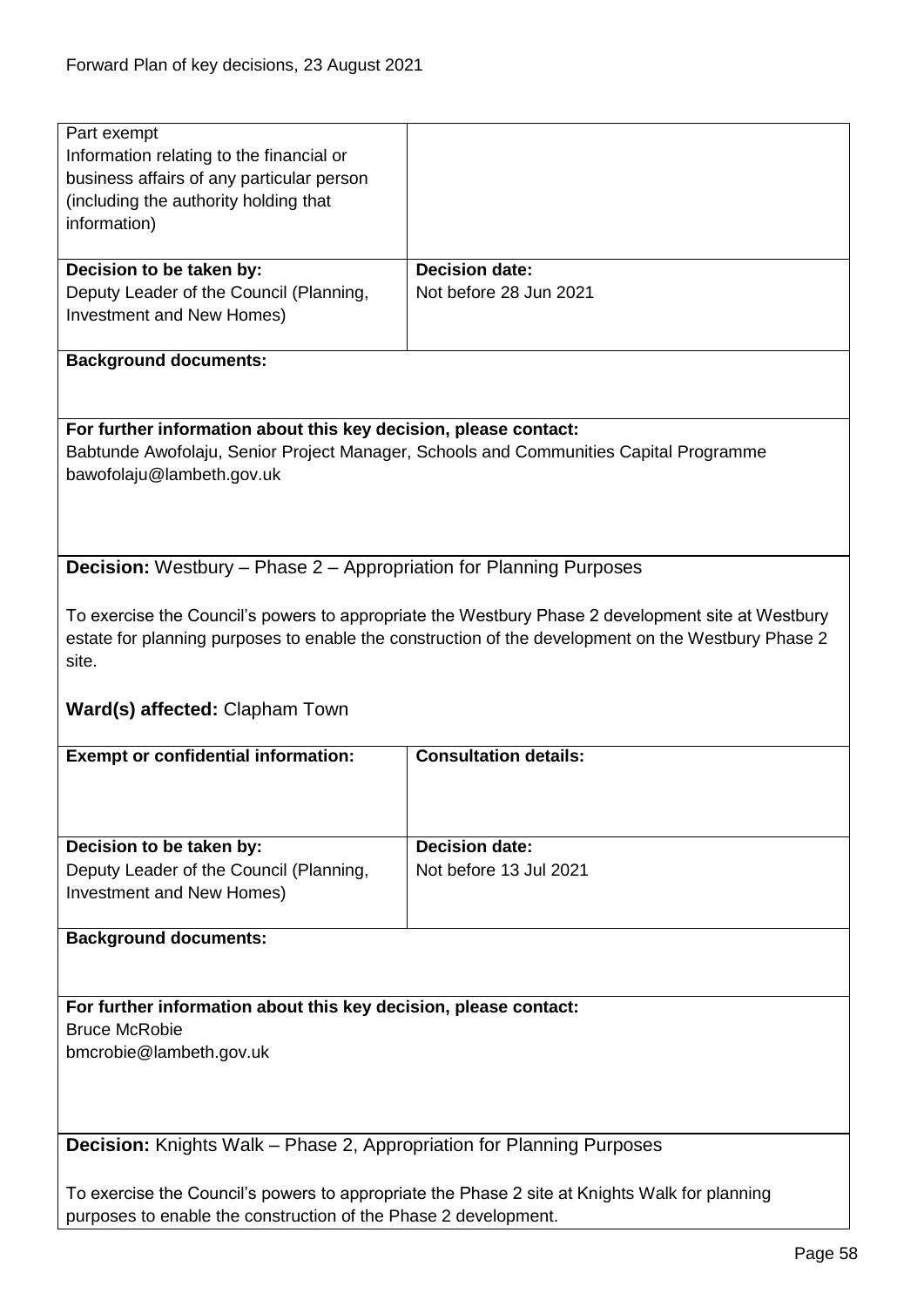| Ward(s) affected: Prince's                                                                                                                               |                                                                                          |  |
|----------------------------------------------------------------------------------------------------------------------------------------------------------|------------------------------------------------------------------------------------------|--|
| <b>Exempt or confidential information:</b>                                                                                                               | <b>Consultation details:</b>                                                             |  |
|                                                                                                                                                          |                                                                                          |  |
| Decision to be taken by:                                                                                                                                 | <b>Decision date:</b>                                                                    |  |
| Deputy Leader of the Council (Planning,<br>Investment and New Homes)                                                                                     | Not before 13 Jul 2021                                                                   |  |
| <b>Background documents:</b>                                                                                                                             |                                                                                          |  |
| For further information about this key decision, please contact:                                                                                         |                                                                                          |  |
| <b>Bruce McRobie</b><br>bmcrobie@lambeth.gov.uk                                                                                                          |                                                                                          |  |
|                                                                                                                                                          |                                                                                          |  |
|                                                                                                                                                          |                                                                                          |  |
| <b>Decision:</b> Somerleyton Road - Block F - Appropriation for Planning Purposes                                                                        |                                                                                          |  |
|                                                                                                                                                          | To exercise the Council's powers to appropriate the Phase 1 site in the Somerleyton Road |  |
| development for planning purposes.                                                                                                                       |                                                                                          |  |
| Ward(s) affected: Coldharbour                                                                                                                            |                                                                                          |  |
| <b>Exempt or confidential information:</b>                                                                                                               | <b>Consultation details:</b>                                                             |  |
|                                                                                                                                                          |                                                                                          |  |
| Decision to be taken by:                                                                                                                                 | <b>Decision date:</b>                                                                    |  |
| Deputy Leader of the Council (Planning,<br>Investment and New Homes)                                                                                     | Not before 13 Jul 2021                                                                   |  |
| <b>Background documents:</b>                                                                                                                             |                                                                                          |  |
|                                                                                                                                                          |                                                                                          |  |
| For further information about this key decision, please contact:                                                                                         |                                                                                          |  |
| <b>Bruce McRobie</b><br>bmcrobie@lambeth.gov.uk                                                                                                          |                                                                                          |  |
|                                                                                                                                                          |                                                                                          |  |
|                                                                                                                                                          |                                                                                          |  |
| <b>Decision:</b> Somerleyton Road - Phase 1 - Deed of Variation & Lettings                                                                               |                                                                                          |  |
| To enter into a Deed of Variation with Ovalhouse Theatre and to agree various lettings for spaces<br>within Phase 1 of the Somerleyton Road development. |                                                                                          |  |
|                                                                                                                                                          |                                                                                          |  |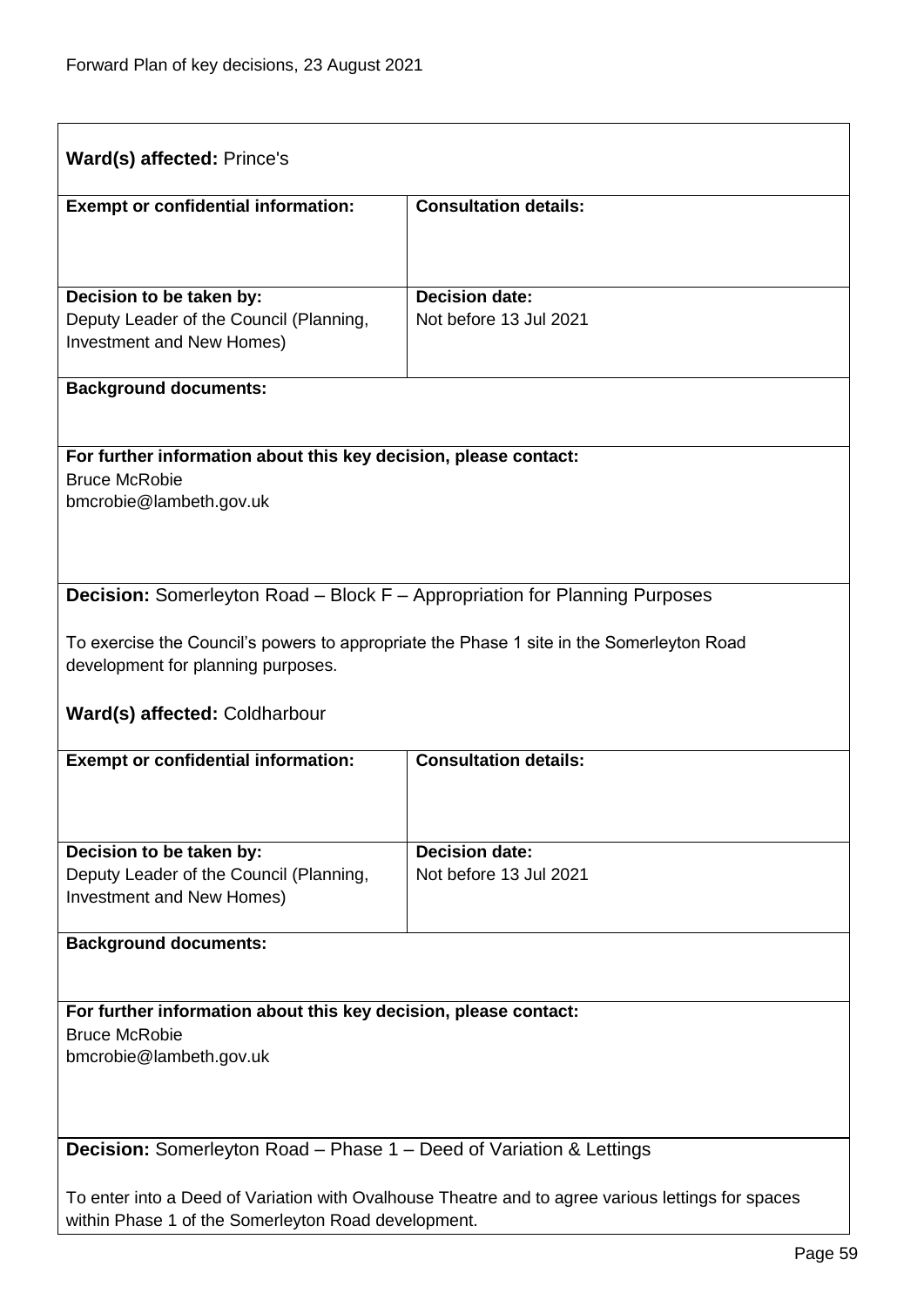| Ward(s) affected: Coldharbour                                                                               |                                                                                            |  |
|-------------------------------------------------------------------------------------------------------------|--------------------------------------------------------------------------------------------|--|
| <b>Exempt or confidential information:</b>                                                                  | <b>Consultation details:</b>                                                               |  |
| Part exempt                                                                                                 |                                                                                            |  |
| Information relating to the financial or                                                                    |                                                                                            |  |
| business affairs of any particular person                                                                   |                                                                                            |  |
| (including the authority holding that                                                                       |                                                                                            |  |
| information)                                                                                                |                                                                                            |  |
| Decision to be taken by:                                                                                    | <b>Decision date:</b>                                                                      |  |
| Deputy Leader of the Council (Planning,                                                                     | Not before 13 Jul 2021                                                                     |  |
| Investment and New Homes)                                                                                   |                                                                                            |  |
|                                                                                                             |                                                                                            |  |
| <b>Background documents:</b>                                                                                |                                                                                            |  |
|                                                                                                             |                                                                                            |  |
| For further information about this key decision, please contact:                                            |                                                                                            |  |
| <b>Bruce McRobie</b>                                                                                        |                                                                                            |  |
| bmcrobie@lambeth.gov.uk                                                                                     |                                                                                            |  |
|                                                                                                             |                                                                                            |  |
|                                                                                                             |                                                                                            |  |
| <b>Decision: Reducing Invalid Planning Applications (RIPA) Project</b>                                      |                                                                                            |  |
|                                                                                                             |                                                                                            |  |
|                                                                                                             | Expenditure related to the RIPA project in terms of Open Systems Lab (OSL) developer costs |  |
|                                                                                                             |                                                                                            |  |
| <b>Ward(s) affected: All Wards</b>                                                                          |                                                                                            |  |
| <b>Exempt or confidential information:</b>                                                                  | <b>Consultation details:</b>                                                               |  |
|                                                                                                             |                                                                                            |  |
|                                                                                                             |                                                                                            |  |
|                                                                                                             |                                                                                            |  |
| Decision to be taken by:                                                                                    | <b>Decision date:</b><br>Not before 20 Jul 2021                                            |  |
| Deputy Leader of the Council (Planning,<br><b>Investment and New Homes)</b>                                 |                                                                                            |  |
|                                                                                                             |                                                                                            |  |
| <b>Background documents:</b>                                                                                |                                                                                            |  |
|                                                                                                             |                                                                                            |  |
|                                                                                                             |                                                                                            |  |
| For further information about this key decision, please contact:                                            |                                                                                            |  |
| Kingsley Goldberg, Operations and Project Officer - Economy, Culture and Skills<br>kgoldberg@lambeth.gov.uk |                                                                                            |  |
|                                                                                                             |                                                                                            |  |
|                                                                                                             |                                                                                            |  |
|                                                                                                             |                                                                                            |  |
| <b>Decision: Lambeth Local Development Scheme</b>                                                           |                                                                                            |  |
|                                                                                                             |                                                                                            |  |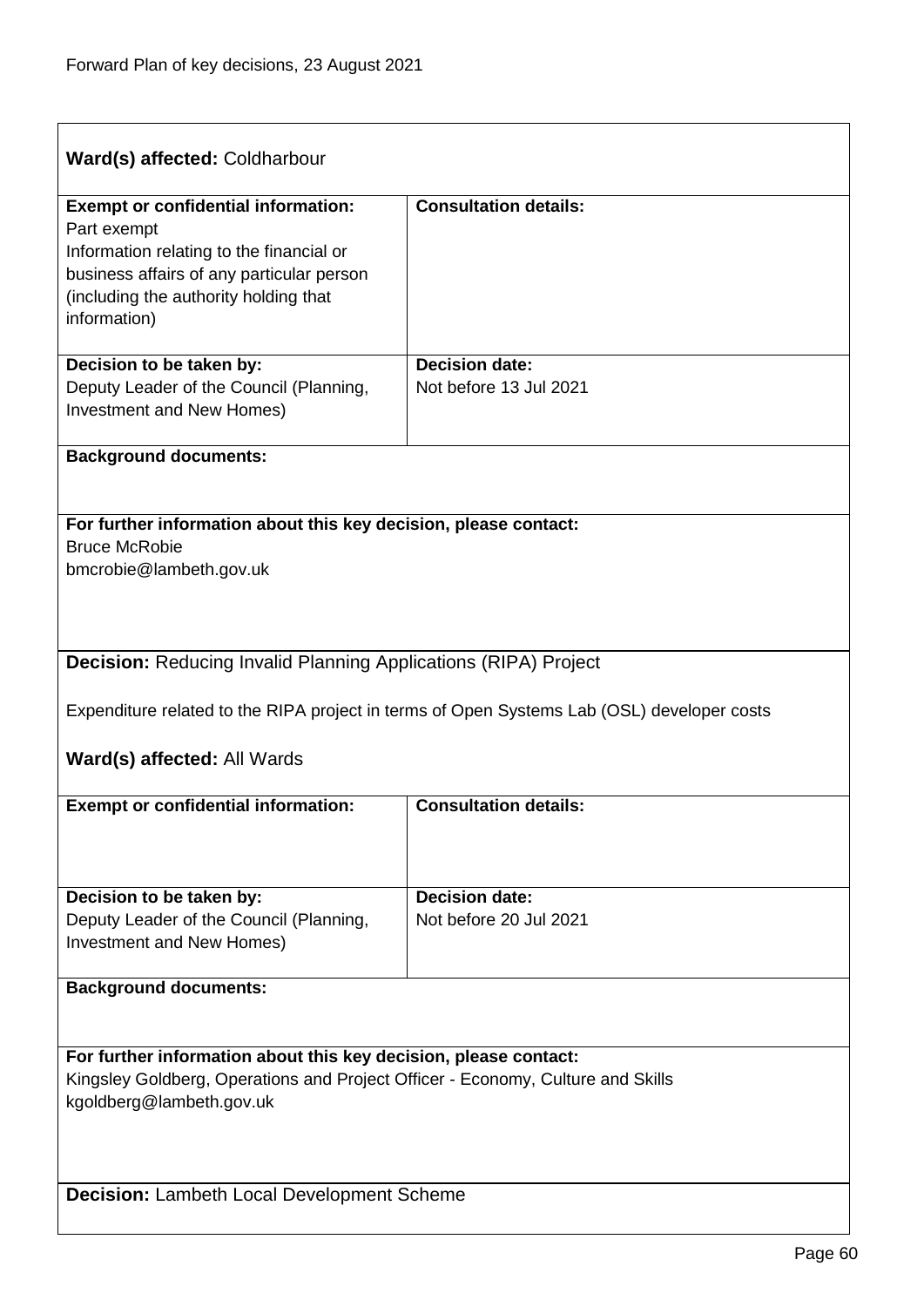ı

|                                                                           | To agree the revised Lambeth Local Development Scheme for publication on the council's website     |  |
|---------------------------------------------------------------------------|----------------------------------------------------------------------------------------------------|--|
|                                                                           |                                                                                                    |  |
| Ward(s) affected: All Wards                                               |                                                                                                    |  |
|                                                                           |                                                                                                    |  |
| <b>Exempt or confidential information:</b>                                | <b>Consultation details:</b>                                                                       |  |
|                                                                           |                                                                                                    |  |
|                                                                           |                                                                                                    |  |
| Decision to be taken by:                                                  | <b>Decision date:</b>                                                                              |  |
| Deputy Leader of the Council (Planning,                                   | Not before 24 Aug 2021                                                                             |  |
| Investment and New Homes)                                                 |                                                                                                    |  |
|                                                                           |                                                                                                    |  |
| <b>Background documents:</b>                                              |                                                                                                    |  |
|                                                                           |                                                                                                    |  |
|                                                                           |                                                                                                    |  |
| For further information about this key decision, please contact:          |                                                                                                    |  |
| Catherine Carpenter, Planning Strategy and Policy Manager                 |                                                                                                    |  |
| ccarpenter@lambeth.gov.uk<br>1st Floor, Phoenix House, 10 Wandsworth Road |                                                                                                    |  |
| Tel: 020 7926 1251                                                        |                                                                                                    |  |
|                                                                           |                                                                                                    |  |
| <b>Decision:</b> Waterloo Undercroft. Agreement for Lease                 |                                                                                                    |  |
|                                                                           |                                                                                                    |  |
|                                                                           | To approve an Agreement for Lease and Lease to let the Waterloo Undercroft. The space is to be let |  |
|                                                                           | for Culture, Entertainment and Food venue and will be conditional on the tenant securing planning  |  |
| permission and the appropriate licences                                   |                                                                                                    |  |
|                                                                           |                                                                                                    |  |
| Ward(s) affected: Bishop's                                                |                                                                                                    |  |
|                                                                           |                                                                                                    |  |
| <b>Exempt or confidential information:</b>                                | <b>Consultation details:</b>                                                                       |  |
| Part exempt<br>Information relating to the financial or                   |                                                                                                    |  |
| business affairs of any particular person                                 |                                                                                                    |  |
| (including the authority holding that                                     |                                                                                                    |  |
| information)                                                              |                                                                                                    |  |
|                                                                           |                                                                                                    |  |
| Decision to be taken by:                                                  | <b>Decision date:</b>                                                                              |  |
| Deputy Leader of the Council (Planning,                                   | Not before 8 Sep 2021                                                                              |  |
| Investment and New Homes)                                                 |                                                                                                    |  |
|                                                                           |                                                                                                    |  |
| <b>Background documents:</b>                                              |                                                                                                    |  |
|                                                                           |                                                                                                    |  |
| For further information about this key decision, please contact:          |                                                                                                    |  |
| Andrew Anderson, Assistant Director, Development Programme                |                                                                                                    |  |
| aanderson1@lambeth.gov.uk                                                 |                                                                                                    |  |
|                                                                           |                                                                                                    |  |
|                                                                           |                                                                                                    |  |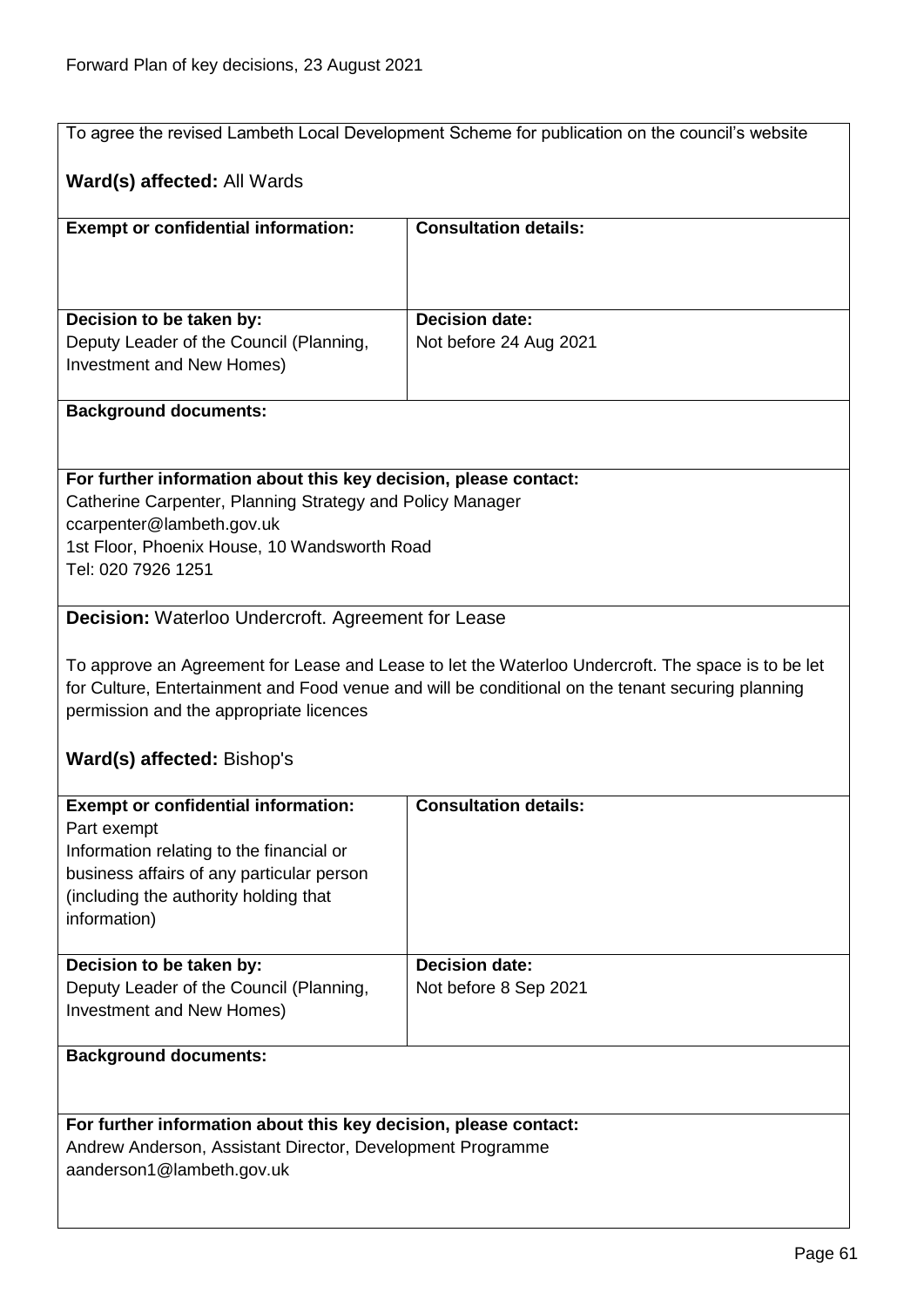## **Decision:** LJ Works Landscaping Contract Award Report

This paper will recommend the appointment of a suitable construction contractor to deliver the landscaping works packages at the LJ Works space in the Loughborough Junction area.

LJ Works is a flagship affordable workspace project in Loughborough Junction being funded through a combination of GLA grant and Council funding.

## **Ward(s) affected:** Coldharbour

| <b>Exempt or confidential information:</b><br>Part exempt<br>Information relating to the financial or<br>business affairs of any particular person<br>(including the authority holding that<br>information) | <b>Consultation details:</b>                   |
|-------------------------------------------------------------------------------------------------------------------------------------------------------------------------------------------------------------|------------------------------------------------|
| Decision to be taken by:<br>Deputy Leader of the Council (Planning,<br>Investment and New Homes)                                                                                                            | <b>Decision date:</b><br>Not before 8 Sep 2021 |
|                                                                                                                                                                                                             |                                                |

### **Background documents:**

**For further information about this key decision, please contact:**

Dan Thomas, Programme Manager (Parks & Special Projects) dthomas4@lambeth.gov.uk

**Decision:** Lambeth Annual Infrastructure Funding Statement 2020/21

Approval of Lambeth's Annual Infrastructure Funding Statement (IFS) 2020/21 and authority for its publication on the Council's website on or before 31 December 2021.

| <b>Exempt or confidential information:</b>                                                       | <b>Consultation details:</b>                    |
|--------------------------------------------------------------------------------------------------|-------------------------------------------------|
| Decision to be taken by:<br>Deputy Leader of the Council (Planning,<br>Investment and New Homes) | <b>Decision date:</b><br>Not before 11 Sep 2021 |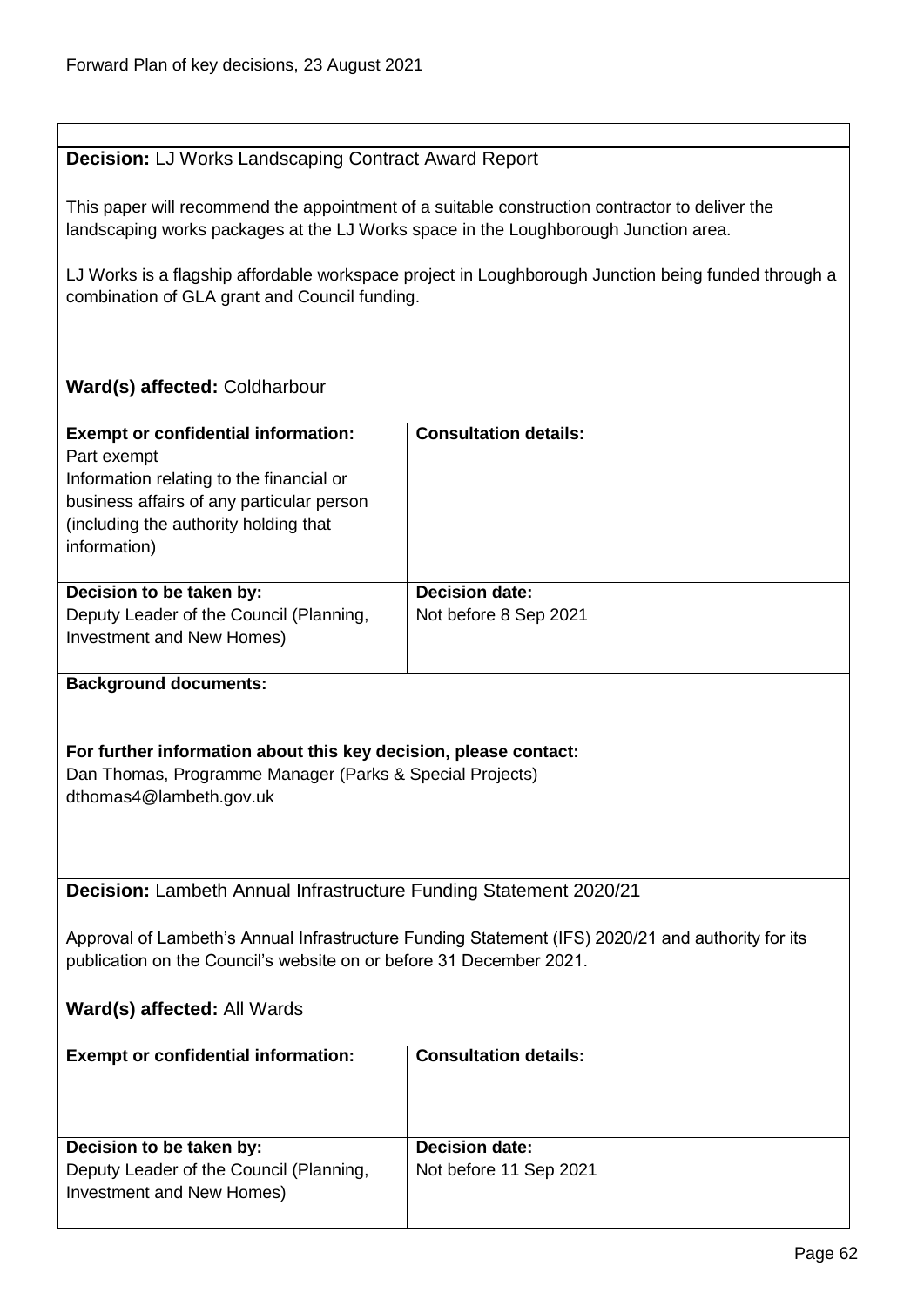#### **Background documents:**

## **For further information about this key decision, please contact:**

Ismet Darendeli IDarendeli@lambeth.gov.uk

**Decision:** Lambeth Annual Infrastructure Funding Statement 2020/21

Approval of Lambeth's Annual Infrastructure Funding Statement (IFS) 2020/21 and authority for its publication on the Council's website on or before 31 December 2021.

## **Ward(s) affected:** All Wards

| <b>Exempt or confidential information:</b>                                                       | <b>Consultation details:</b>                    |
|--------------------------------------------------------------------------------------------------|-------------------------------------------------|
| Decision to be taken by:<br>Deputy Leader of the Council (Planning,<br>Investment and New Homes) | <b>Decision date:</b><br>Not before 21 Sep 2021 |

#### **Background documents:**

### **For further information about this key decision, please contact:**

Ismet Darendeli IDarendeli@lambeth.gov.uk

**Decision:** Proposal regarding the site at the former Clapham Old Library

Following the acquisition of the property at 60 Orlando Road, the Council is proposing to work with Ipsus Developments and Omnibus Theatre to bring forward plans for a small scale redevelopment of the rear of the site, with the aim of creating a new asset, subject to further discussions with the planning department and formal consent, which will provide a sustainable revenue stream to the parties. The form of this joint venture is being discussed and it is anticipated that any works contracts will be under the OJEU threshold.

The Council wishes to engage with the above parties who will bring the local and commercial expertise to the venture. Ipsus Developments brought the opportunity to the Council and in recognition of their input to the process, it is proposed that the Council continues to utilise their significant local development expertise.

The Council also wishes to continue to work collaboratively with Omnibus to ensure the future of the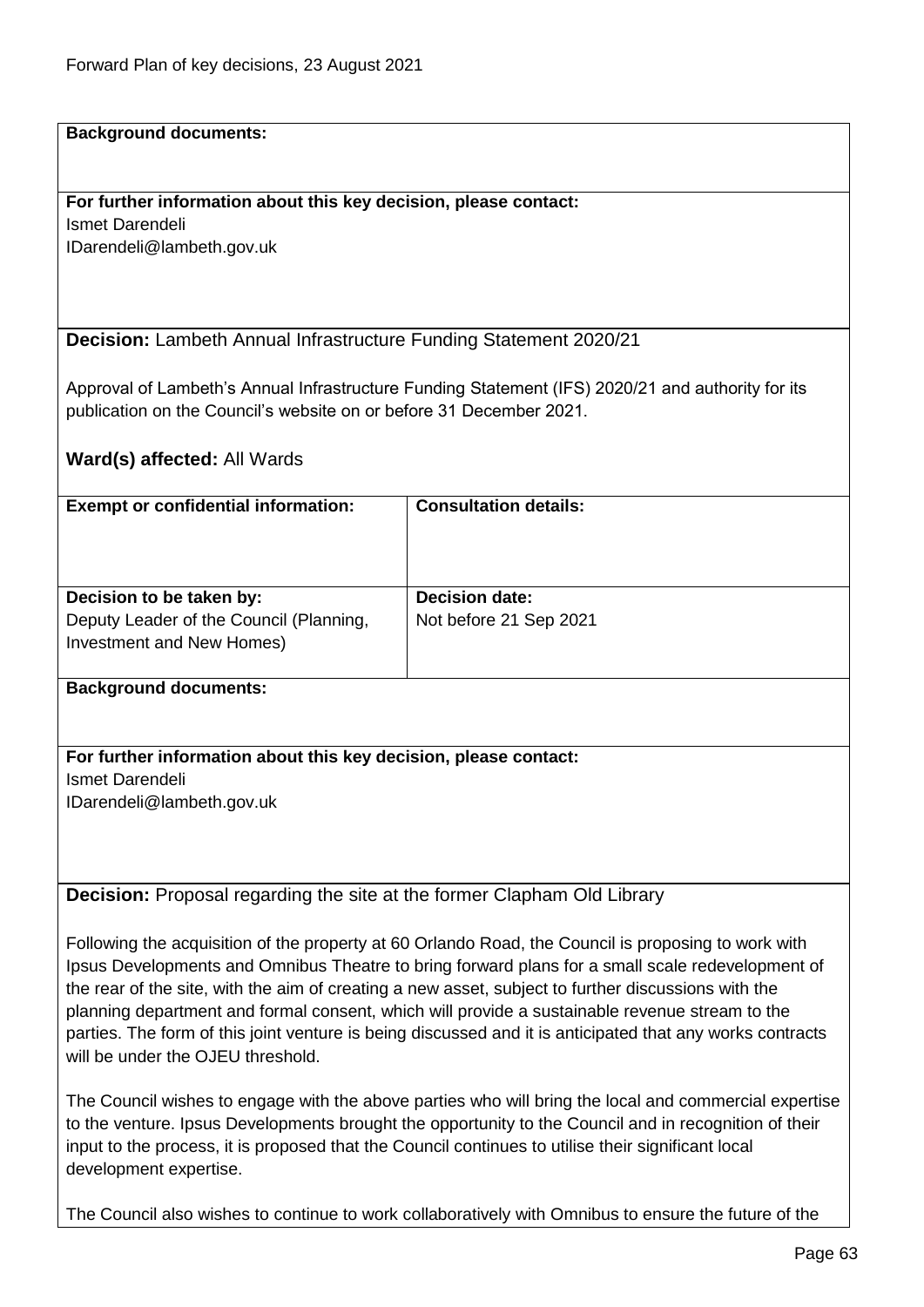| building as a leading performance arts venue.                                                        |                                                                                                 |  |
|------------------------------------------------------------------------------------------------------|-------------------------------------------------------------------------------------------------|--|
| <b>Ward(s) affected: Clapham Town</b>                                                                |                                                                                                 |  |
| <b>Exempt or confidential information:</b>                                                           | <b>Consultation details:</b>                                                                    |  |
|                                                                                                      |                                                                                                 |  |
| Decision to be taken by:                                                                             | <b>Decision date:</b>                                                                           |  |
| Cabinet Member for Equalities and Culture                                                            | Not before 12 Jun 2017                                                                          |  |
| <b>Background documents:</b>                                                                         |                                                                                                 |  |
|                                                                                                      |                                                                                                 |  |
| For further information about this key decision, please contact:                                     |                                                                                                 |  |
| Yvonne Hardy, Assistant Head - Directorates, Valuation and Strategic Assets<br>yhardy@lambeth.gov.uk |                                                                                                 |  |
| Tel: 0207 926 2984                                                                                   |                                                                                                 |  |
|                                                                                                      | Decision: Transfer of the Greek Enclosure from the Greek Cathedral trust of St Stephen's        |  |
| <b>Chapel to the Council</b>                                                                         |                                                                                                 |  |
|                                                                                                      | To agree the formal legal vesting contract process for the Greek Cathedral Trust to transfer St |  |
|                                                                                                      | Stephen's Chapel, the boundary wall to the Greek Enclosure and Burial Rights to the Council     |  |
| <b>Ward(s) affected:</b> Knight's Hill; Thurlow Park                                                 |                                                                                                 |  |
| <b>Exempt or confidential information:</b>                                                           | <b>Consultation details:</b>                                                                    |  |
|                                                                                                      |                                                                                                 |  |
| Decision to be taken by:                                                                             | <b>Decision date:</b>                                                                           |  |
| Cabinet Member for Equalities and Culture                                                            | Not before 23 Jul 2018                                                                          |  |
| <b>Background documents:</b>                                                                         |                                                                                                 |  |
|                                                                                                      |                                                                                                 |  |
| For further information about this key decision, please contact:                                     |                                                                                                 |  |
| Dan Thomas, Programme Manager (Parks & Special Projects)<br>dthomas4@lambeth.gov.uk                  |                                                                                                 |  |
|                                                                                                      |                                                                                                 |  |
| <b>Decision: Events Strategy Review</b>                                                              |                                                                                                 |  |
|                                                                                                      |                                                                                                 |  |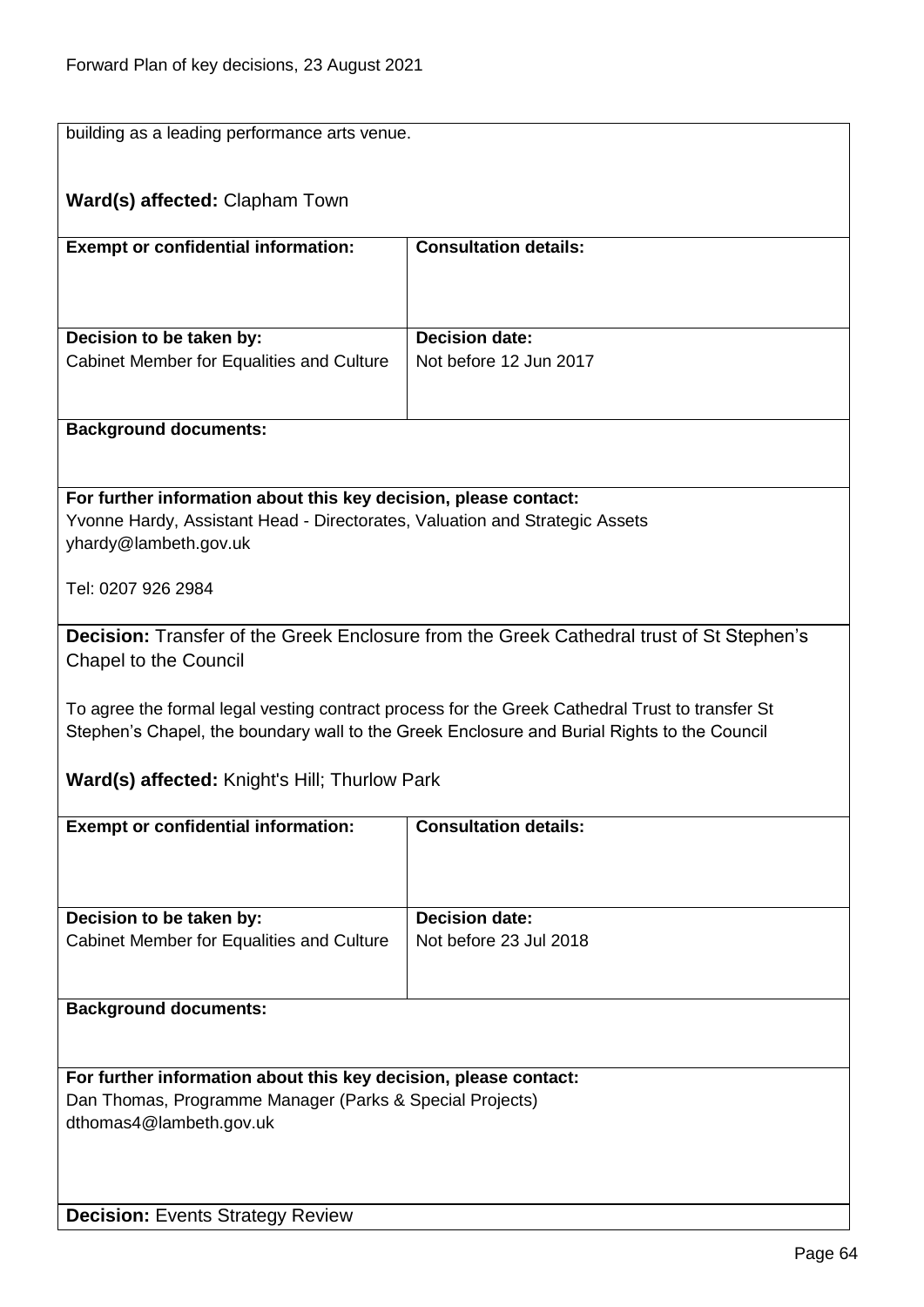To approve a package of measures forming a review of Lambeth's outdoor events strategy.

## **Ward(s) affected:** All Wards

| <b>Exempt or confidential information:</b> | <b>Consultation details:</b> |
|--------------------------------------------|------------------------------|
| Decision to be taken by:                   | <b>Decision date:</b>        |
| Cabinet Member for Equalities and Culture  | Not before 26 Nov 2018       |
|                                            |                              |
|                                            |                              |

#### **Background documents:**

### **For further information about this key decision, please contact:**

Kevin Crook, Assistant Director: Neighbourhoods, Environment and Streetscene kcrook@lambeth.gov.uk Blue Star House - 4th Floor Tel: 020 7926 8973

## **Decision:** Appointment of Consultants for Brockwell Hall Restoration

Following the successful award of funding by the National Lottery Heritage Fund (NLHF) Round 1, some development funds have been released to allow the Council to develop the proposals for refurbishment.

The Council will require the engagement of Specialist consultants with to oversee and help develop the proposals, notable expertise areas include conservation architecture, landscape architecture

## **Ward(s) affected:** Coldharbour; Herne Hill

| <b>Exempt or confidential information:</b>                            | <b>Consultation details:</b>                    |
|-----------------------------------------------------------------------|-------------------------------------------------|
| Decision to be taken by:<br>Cabinet Member for Equalities and Culture | <b>Decision date:</b><br>Not before 16 Oct 2019 |
| <b>Background documents:</b>                                          |                                                 |

| For further information about this key decision, please contact: |
|------------------------------------------------------------------|
| Dan Thomas, Programme Manager (Parks & Special Projects)         |
| dthomas4@lambeth.gov.uk                                          |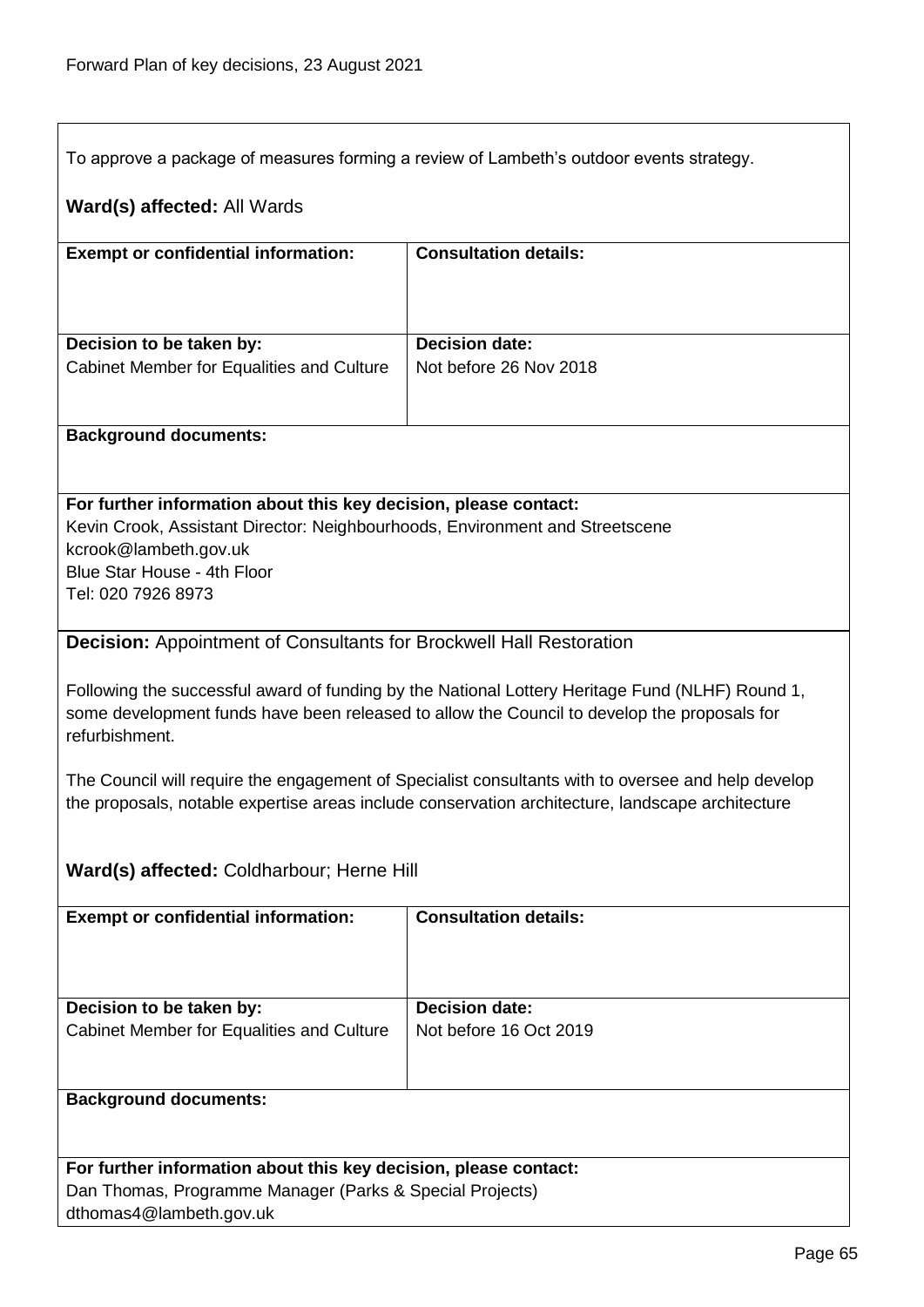### **Decision:** Approval of purchase of two new cremators

The decision is to approve the purchase of two new cremators for Lambeth and West Norwood crematoria, to be installed during summer 2020 after the expiry of the current supply and maintain contract on 30 June 2020.

## **Ward(s) affected:** Gipsy Hill

| <b>Exempt or confidential information:</b> | <b>Consultation details:</b> |
|--------------------------------------------|------------------------------|
| Decision to be taken by:                   | <b>Decision date:</b>        |
| Cabinet Member for Equalities and Culture  | Not before 10 Mar 2020       |

## **Background documents:**

## **For further information about this key decision, please contact:** Kevin Crook, Assistant Director: Neighbourhoods, Environment and Streetscene kcrook@lambeth.gov.uk Blue Star House - 4th Floor Tel: 020 7926 8973

## **Decision:** ELEVATE Strategic Plan 2020-23

To consider the future direction and 3-year strategic delivery plan for the ELEVATE programme and associated funding arrangement/financial investment.

## **Ward(s) affected:** All Wards

| <b>Exempt or confidential information:</b> | <b>Consultation details:</b> |
|--------------------------------------------|------------------------------|
| Decision to be taken by:                   | <b>Decision date:</b>        |
| Cabinet Member for Equalities and Culture  | Not before 19 May 2020       |
| <b>Background documents:</b>               |                              |

**For further information about this key decision, please contact:** Dawn Bunce, Arts Partnership Officer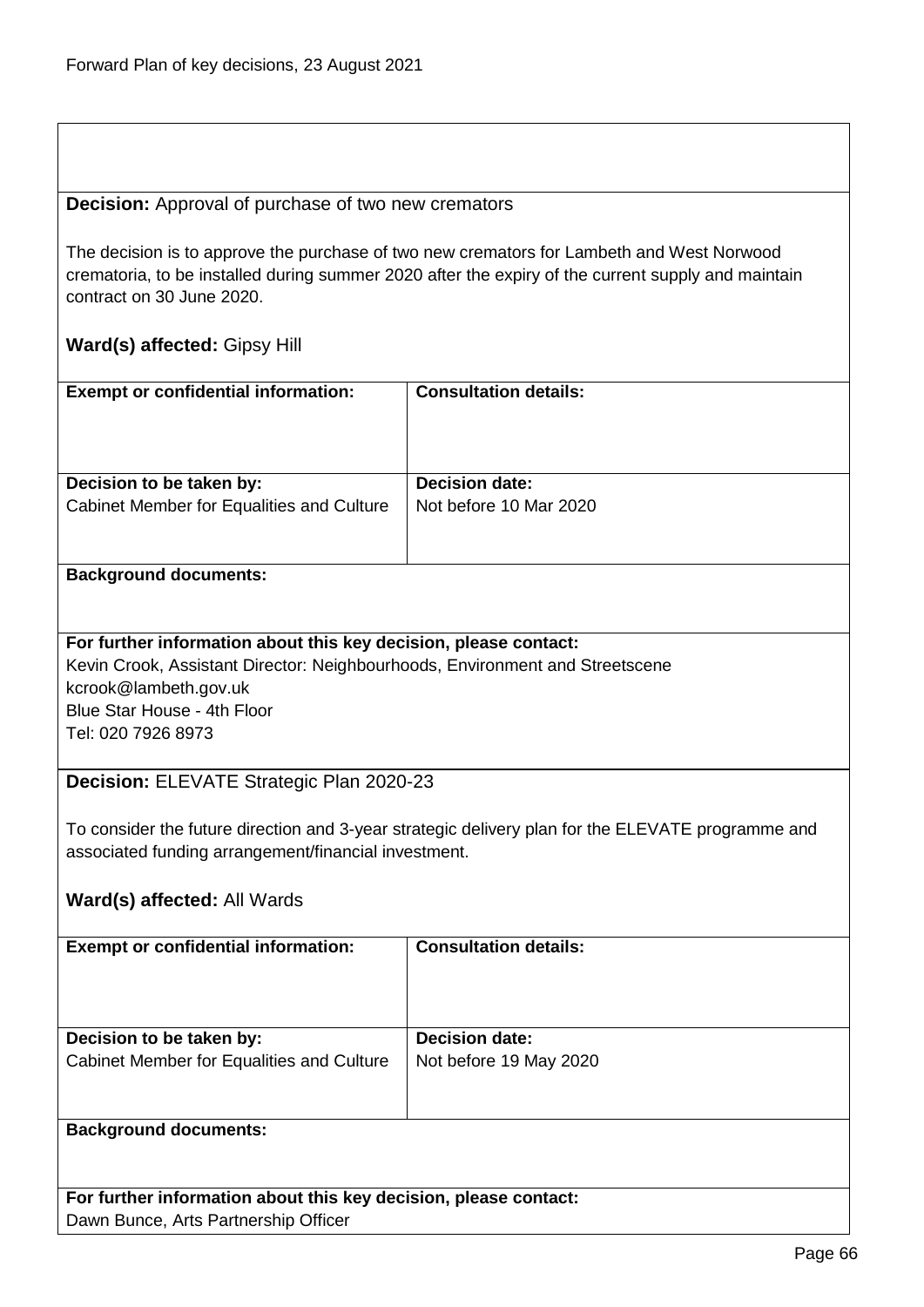dbunce@lambeth.gov.uk Phoenix House Tel: 020 7926 0760

## **Decision:** Expenditure Arising from London Eye Section 106 Receipts

Under the terms of a section 106 planning agreement, since 2003 the South Bank Employers' Group (SBEG) has provided specified operational and community initiatives in the South Bank area on behalf of the Council. These are financed by payments that the Council receives annually from the operator of the Lastminute,com London Eye. The Council makes payment to SBEG in arrears on the basis of goods provided and services rendered according to an agreed programme of work. The forecast expenditure in 2020/21 is £950,000 with the first quarterly payment being due for payment on 1 July 2020.

## **Ward(s) affected:** Bishop's

| <b>Exempt or confidential information:</b> | <b>Consultation details:</b> |
|--------------------------------------------|------------------------------|
| Decision to be taken by:                   | <b>Decision date:</b>        |
|                                            |                              |
| Cabinet Member for Equalities and Culture  | Not before 28 Jul 2020       |
| <b>Background documents:</b>               |                              |

## **For further information about this key decision, please contact:** Caroline Pitrakou, Programme Office Manager

cpitrakou@lambeth.gov.uk

Tel: 020 7926 1260

## **Decision:** Extension of FMS contract – for Lambeth's cremators

The decision is to approve a 12-month extension of the existing contract with FMS for the supply and maintenance of our two cremators at Lambeth and West Norwood crematoria, from 1 July 2020 to 30 June 2021. This is needed because of changes to the procurement process for securing new cremators, which has delayed the overall process.

| <b>Exempt or confidential information:</b> | <b>Consultation details:</b> |
|--------------------------------------------|------------------------------|
| Decision to be taken by:                   | <b>Decision date:</b>        |
| Cabinet Member for Equalities and Culture  | Not before 25 Aug 2020       |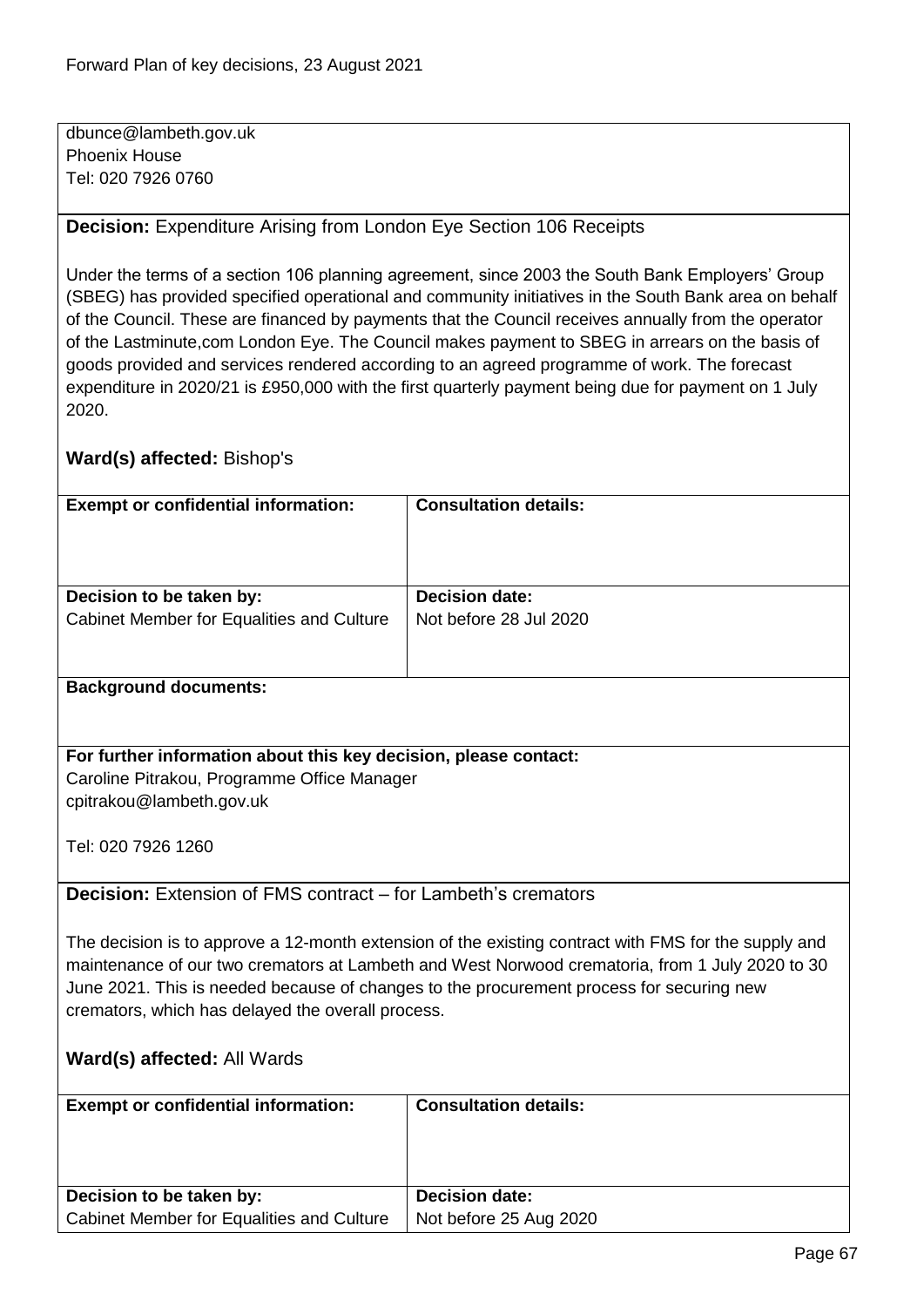| <b>Background documents:</b>                                                                                                                                                                                                   |                                                                                                                                                                                                                                                                                                                                                                                                                            |
|--------------------------------------------------------------------------------------------------------------------------------------------------------------------------------------------------------------------------------|----------------------------------------------------------------------------------------------------------------------------------------------------------------------------------------------------------------------------------------------------------------------------------------------------------------------------------------------------------------------------------------------------------------------------|
|                                                                                                                                                                                                                                |                                                                                                                                                                                                                                                                                                                                                                                                                            |
| For further information about this key decision, please contact:<br>Kevin Crook, Assistant Director: Neighbourhoods, Environment and Streetscene<br>kcrook@lambeth.gov.uk<br>Blue Star House - 4th Floor<br>Tel: 020 7926 8973 |                                                                                                                                                                                                                                                                                                                                                                                                                            |
| Decision: Lambeth Country Show 2022 - 2025 - Procurement - Various Lots                                                                                                                                                        |                                                                                                                                                                                                                                                                                                                                                                                                                            |
| the total maximum combined contracts value to an estimated £1,355,753.<br>Ward(s) affected: All Wards                                                                                                                          | We are seeking to implement multiple three year fixed price contract agreements as part of the tender<br>with an agreement for an extension for a further year for each contract. The annual value of the<br>combined contracts is £338,938. As this report seeks to implement a three year fixed contract, the<br>total value of the contract is £1,016,814. The agreement for an extension for a further one year brings |
| <b>Exempt or confidential information:</b>                                                                                                                                                                                     | <b>Consultation details:</b>                                                                                                                                                                                                                                                                                                                                                                                               |
|                                                                                                                                                                                                                                |                                                                                                                                                                                                                                                                                                                                                                                                                            |
| Decision to be taken by:<br>Cabinet Member for Equalities and Culture                                                                                                                                                          | <b>Decision date:</b><br>Not before 22 Sep 2020                                                                                                                                                                                                                                                                                                                                                                            |
| <b>Background documents:</b>                                                                                                                                                                                                   |                                                                                                                                                                                                                                                                                                                                                                                                                            |
|                                                                                                                                                                                                                                |                                                                                                                                                                                                                                                                                                                                                                                                                            |
| For further information about this key decision, please contact:<br>Fathia Abdi, Risk Management Officer<br>fabdi@lambeth.gov.uk<br><b>Olive Morris House</b><br>Tel: 020 7926 3013                                            |                                                                                                                                                                                                                                                                                                                                                                                                                            |
| <b>Decision:</b> Capital Investment in Parks and Open Spaces                                                                                                                                                                   |                                                                                                                                                                                                                                                                                                                                                                                                                            |
| facilities.                                                                                                                                                                                                                    | This report seeks the release of £3.934m of the capital funds identified for investment in our parks and<br>open spaces to replace and enhance core infrastructure such as playgrounds, public toilets and sports                                                                                                                                                                                                          |
| <b>Ward(s) affected: All Wards</b>                                                                                                                                                                                             |                                                                                                                                                                                                                                                                                                                                                                                                                            |
| <b>Exempt or confidential information:</b>                                                                                                                                                                                     | <b>Consultation details:</b>                                                                                                                                                                                                                                                                                                                                                                                               |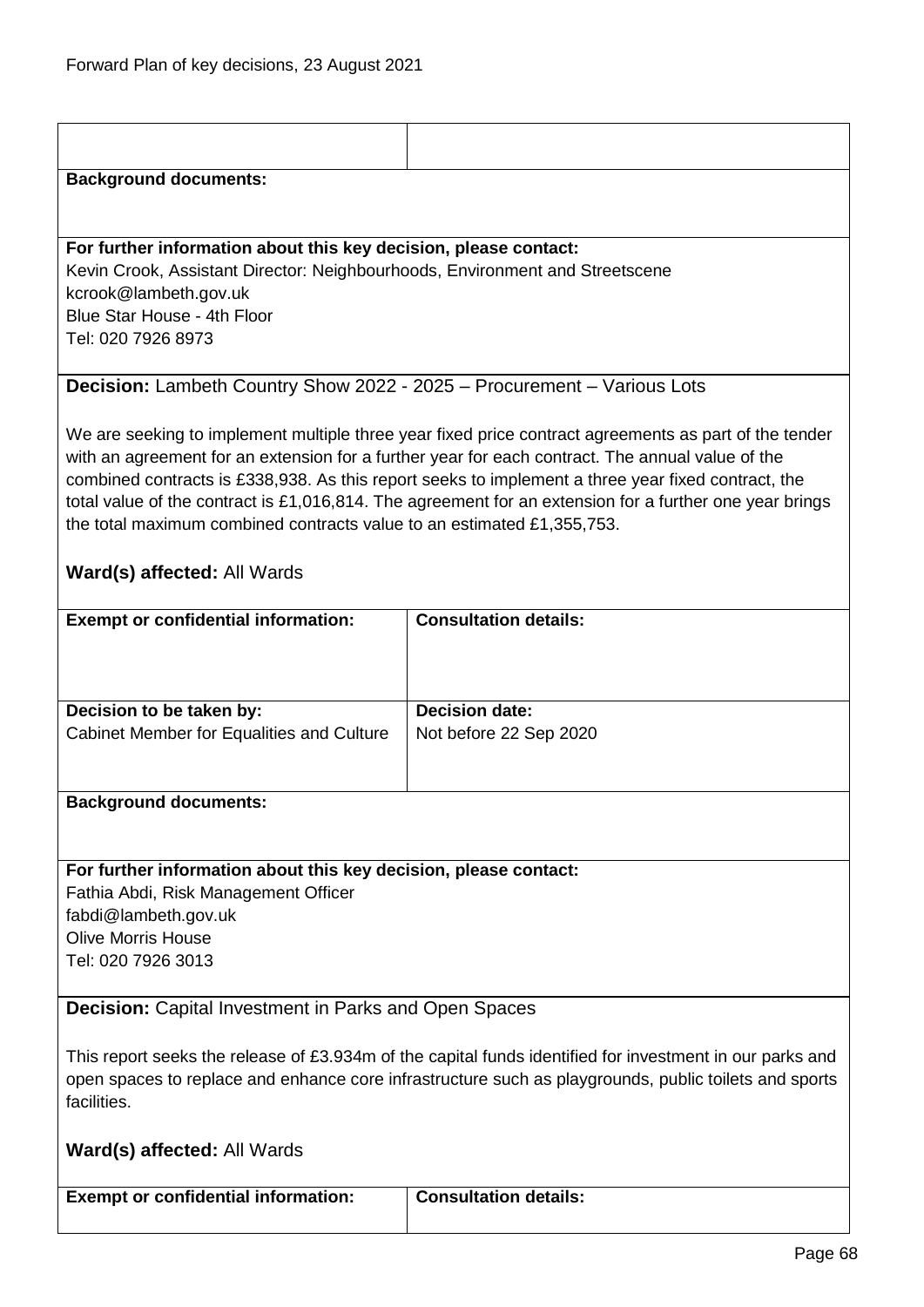| Decision to be taken by:                                                     | <b>Decision date:</b>                                                                            |
|------------------------------------------------------------------------------|--------------------------------------------------------------------------------------------------|
| Cabinet Member for Equalities and Culture                                    | Not before 25 Nov 2020                                                                           |
|                                                                              |                                                                                                  |
|                                                                              |                                                                                                  |
|                                                                              |                                                                                                  |
| <b>Background documents:</b>                                                 |                                                                                                  |
|                                                                              |                                                                                                  |
|                                                                              |                                                                                                  |
| For further information about this key decision, please contact:             |                                                                                                  |
| Kevin Crook, Assistant Director: Neighbourhoods, Environment and Streetscene |                                                                                                  |
| kcrook@lambeth.gov.uk                                                        |                                                                                                  |
| Blue Star House - 4th Floor                                                  |                                                                                                  |
| Tel: 020 7926 8973                                                           |                                                                                                  |
|                                                                              |                                                                                                  |
| <b>Decision: Kennington Park Funding Allocation</b>                          |                                                                                                  |
|                                                                              |                                                                                                  |
| The 5-year capital plan allocated £6,000,000 for investment in green spaces  |                                                                                                  |
|                                                                              |                                                                                                  |
|                                                                              | The Cabinet paper requests that £1,300,000 of this funding be made available for the delivery of |
| detailed designs and construction in Kennington Park                         |                                                                                                  |
|                                                                              |                                                                                                  |
| Ward(s) affected: Oval                                                       |                                                                                                  |
|                                                                              |                                                                                                  |
|                                                                              |                                                                                                  |
|                                                                              | <b>Consultation details:</b>                                                                     |
| <b>Exempt or confidential information:</b>                                   |                                                                                                  |
|                                                                              |                                                                                                  |
|                                                                              |                                                                                                  |
|                                                                              |                                                                                                  |
| Decision to be taken by:                                                     | <b>Decision date:</b>                                                                            |
| Cabinet Member for Equalities and Culture                                    | Not before 23 Dec 2020                                                                           |
|                                                                              |                                                                                                  |
|                                                                              |                                                                                                  |
| <b>Background documents:</b>                                                 |                                                                                                  |
|                                                                              |                                                                                                  |
|                                                                              |                                                                                                  |
| For further information about this key decision, please contact:             |                                                                                                  |
| Dan Thomas, Programme Manager (Parks & Special Projects)                     |                                                                                                  |
| dthomas4@lambeth.gov.uk                                                      |                                                                                                  |
|                                                                              |                                                                                                  |
|                                                                              |                                                                                                  |
|                                                                              |                                                                                                  |
|                                                                              | <b>Decision:</b> West Norwood Cemetery National Heritage Lottery (NLHF) Project: procurement     |
| and award of works for Package A1                                            |                                                                                                  |
|                                                                              |                                                                                                  |
|                                                                              | To approve procurement and award of works for West Norwood cemetery National Heritage Lottery    |
| Project Package A1 (Restoration of St. Stephens Chapel and 14 monuments).    |                                                                                                  |
|                                                                              |                                                                                                  |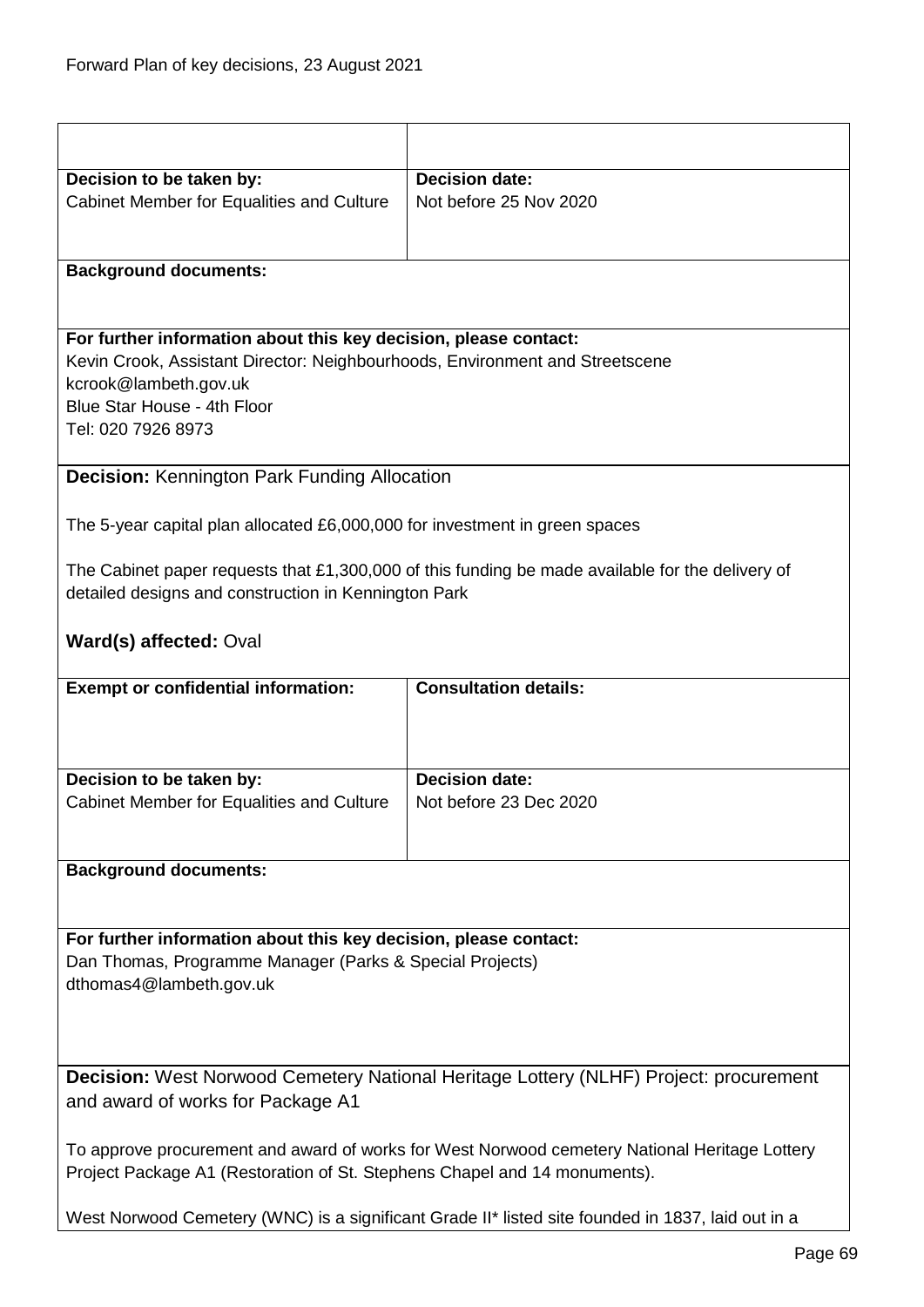'pleasure ground style' to William Tite's design. The London Borough of Lambeth (LBL) has successfully secured a significant grant from the National Lottery Heritage Fund (NLHF) to deliver a wide range of proposals for the conservation of West Norwood Cemetery in Lambeth.

# **Ward(s) affected:** Gipsy Hill **Exempt or confidential information: Consultation details: Decision to be taken by:** Cabinet Member for Equalities and Culture **Decision date:** Not before 17 Aug 2021 **Background documents: For further information about this key decision, please contact:** Preeti Chatwal Kauffman, Head of Capital Programmes PChatwalKauffman@lambeth.gov.uk **Decision:** Brockwell Hall Restoration Decarbonisation Project: procurement and award of works To approve procurement and award of works for the main contractor for Brockwell hall decarbonisation project Brockwell Hall is a significant Grade II\* listed building that sits in the heart of Brockwell Park. The London Borough of Lambeth (LBL) has successfully secured a significant grant from the central government to deliver this once in a lifetime carbon reduction infrastructure prior to the follow-on Heritage Funded restoration project. Based on the current program and in line with government spending targets, the proposed works across the site are to be procured as single contract. **Ward(s) affected:** Herne Hill **Exempt or confidential information: Consultation details: Decision to be taken by:** Cabinet Member for Equalities and Culture **Decision date:** Not before 17 Aug 2021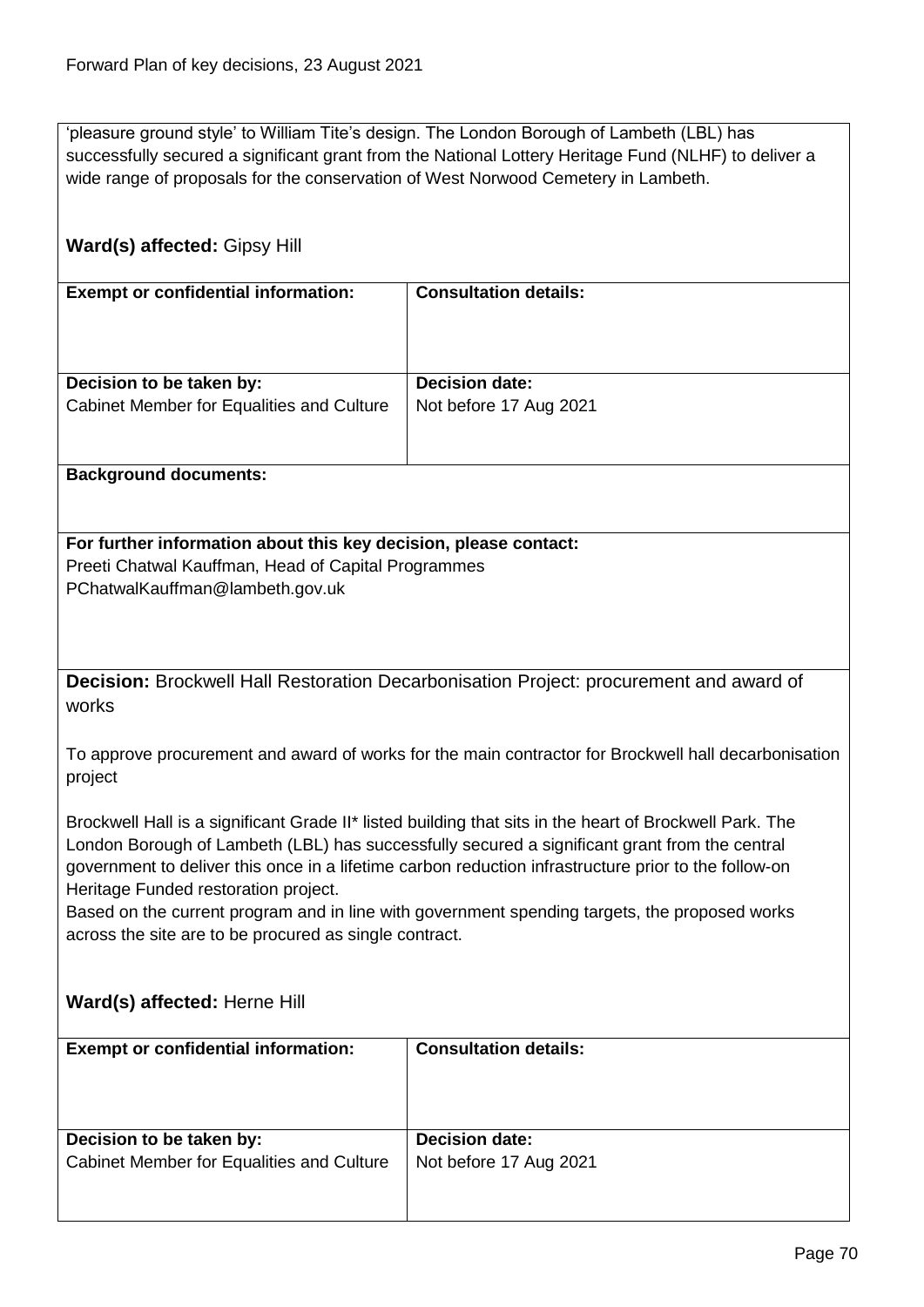**Background documents:**

**For further information about this key decision, please contact:** Preeti Chatwal Kauffman, Head of Capital Programmes PChatwalKauffman@lambeth.gov.uk

**Decision:** Brockwell Hall Restoration NLHF Project: procurement and award of works for the Ground maintenance Depot Building

To approve the procurement and award of works for building a new grounds maintenance depot.

The National Lottery Heritage Fund has recently awarded Lambeth a grant towards a project to restore the Grade II\* Brockwell Hall, stable block and yard, opening it up to greater public access and introducing revenue generating uses.

As one of the approved purposes, new grounds maintenance depot is planned to be built in an area used for green waste in the south-east corner of Brockwell Park (near Norwood Lodge) and relocate Lambeth Parks Maintenance facilities currently in the stable yard, significantly reducing vehicle movements by the Hall and within the park.

## **Ward(s) affected:** Herne Hill

| <b>Exempt or confidential information:</b> | <b>Consultation details:</b> |
|--------------------------------------------|------------------------------|
| Decision to be taken by:                   | <b>Decision date:</b>        |
| Cabinet Member for Equalities and Culture  | Not before 17 Aug 2021       |

### **Background documents:**

**For further information about this key decision, please contact:** Preeti Chatwal Kauffman, Head of Capital Programmes PChatwalKauffman@lambeth.gov.uk

**Decision:** Business Case – Myatts Fields Depot Redevelopment – Request for Additional Funding

Sign off for additional funding

**Ward(s) affected:** Vassall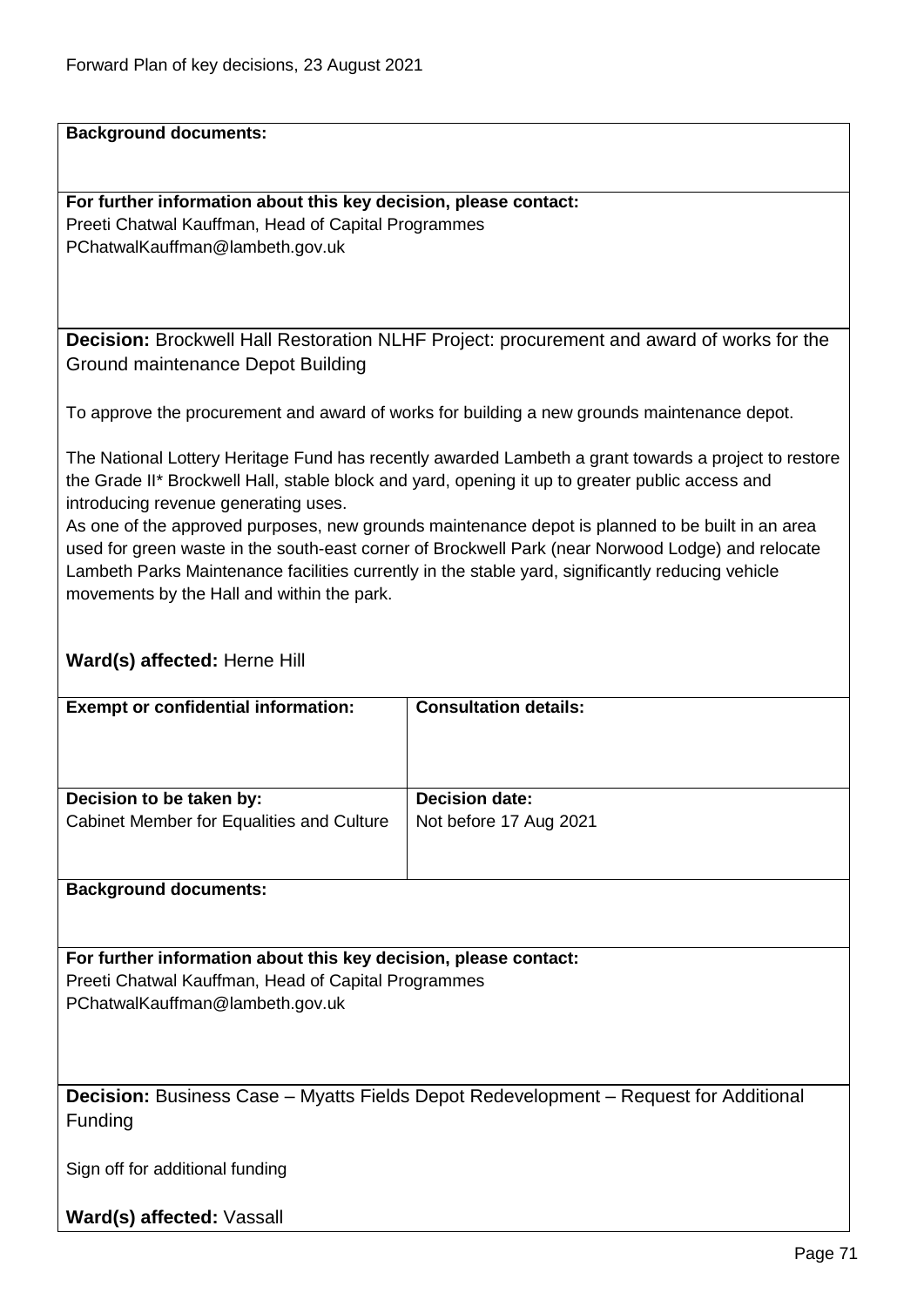| <b>Exempt or confidential information:</b>                                                            | <b>Consultation details:</b> |  |
|-------------------------------------------------------------------------------------------------------|------------------------------|--|
|                                                                                                       |                              |  |
| Decision to be taken by:                                                                              | <b>Decision date:</b>        |  |
| Cabinet Member for Equalities and Culture                                                             | Not before 7 Sep 2021        |  |
|                                                                                                       |                              |  |
| <b>Background documents:</b>                                                                          |                              |  |
|                                                                                                       |                              |  |
| For further information about this key decision, please contact:<br>Stella Denyoh                     |                              |  |
| SDenyoh@lambeth.gov.uk                                                                                |                              |  |
| Hambrook House, 17 Porden Road, London, SW2 5RW                                                       |                              |  |
|                                                                                                       |                              |  |
| <b>Decision: Leisure Services Provision</b>                                                           |                              |  |
|                                                                                                       |                              |  |
| Ward(s) affected: All Wards                                                                           |                              |  |
| <b>Exempt or confidential information:</b>                                                            | <b>Consultation details:</b> |  |
|                                                                                                       |                              |  |
| Decision to be taken by:                                                                              | <b>Decision date:</b>        |  |
| Cabinet Member for the Voluntary Sector                                                               | Not before 27 Oct 2020       |  |
| and Leisure                                                                                           |                              |  |
| <b>Background documents:</b>                                                                          |                              |  |
|                                                                                                       |                              |  |
| For further information about this key decision, please contact:                                      |                              |  |
| Kevin Crook, Assistant Director: Neighbourhoods, Environment and Streetscene<br>kcrook@lambeth.gov.uk |                              |  |
| Blue Star House - 4th Floor                                                                           |                              |  |
| Tel: 020 7926 8973                                                                                    |                              |  |
| <b>Decision:</b> Leisure Services Contract - Covid-19 Support Payment (Phase 2)                       |                              |  |
| Report proposes a second relief payment to GLL to cover their operational deficit from 1 July 2020 to |                              |  |
| 31 March 2021 as a result of the pandemic. This to be funded from the National Leisure Recovery       |                              |  |
| Fund grant and the Development Pot                                                                    |                              |  |
| Ward(s) affected: All Wards                                                                           |                              |  |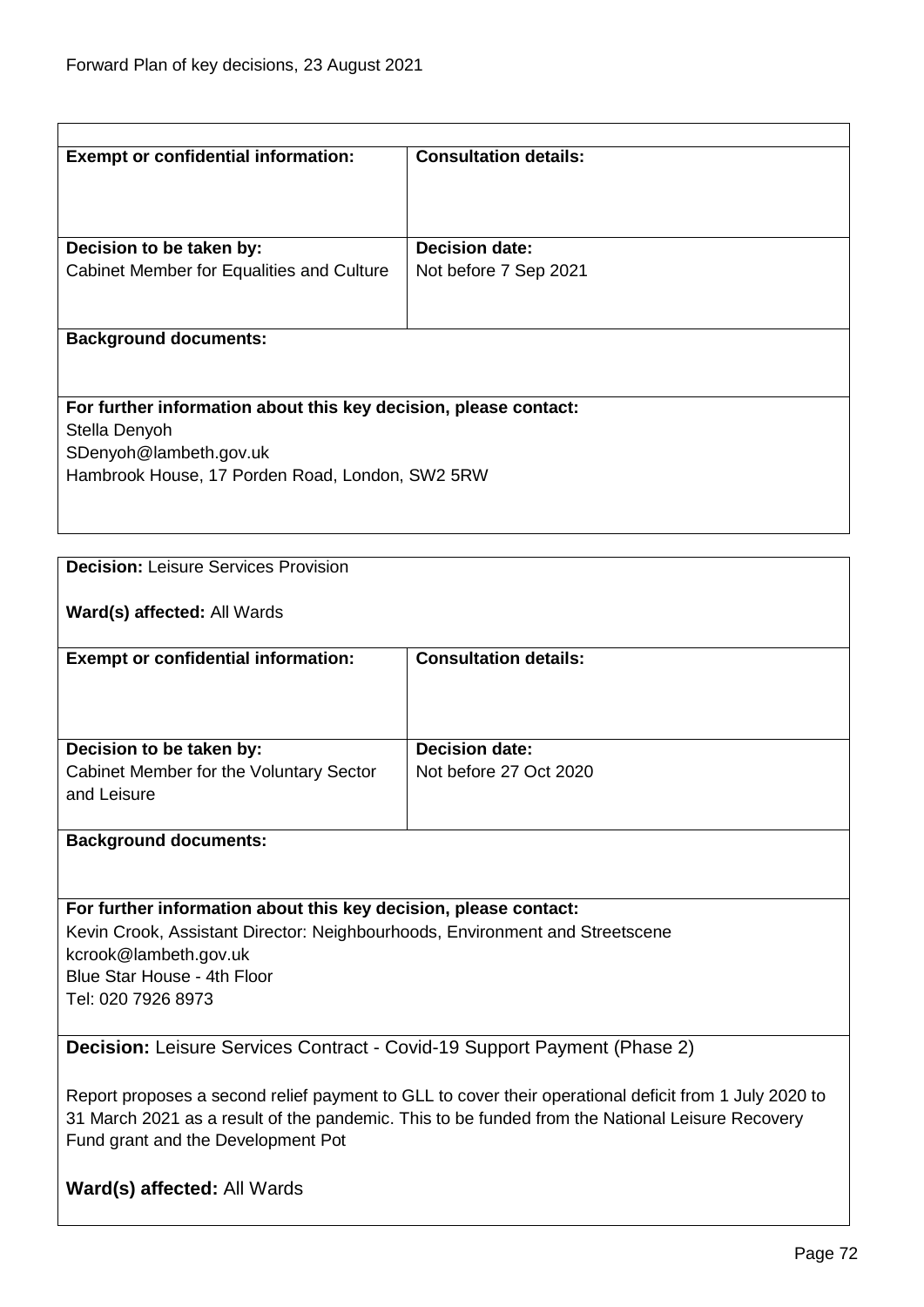| <b>Exempt or confidential information:</b>                                                | <b>Consultation details:</b>                                                                              |  |  |
|-------------------------------------------------------------------------------------------|-----------------------------------------------------------------------------------------------------------|--|--|
|                                                                                           |                                                                                                           |  |  |
|                                                                                           |                                                                                                           |  |  |
|                                                                                           |                                                                                                           |  |  |
| Decision to be taken by:                                                                  | <b>Decision date:</b>                                                                                     |  |  |
| Cabinet Member for the Voluntary Sector                                                   | Not before 2 Mar 2021                                                                                     |  |  |
| and Leisure                                                                               |                                                                                                           |  |  |
|                                                                                           |                                                                                                           |  |  |
| <b>Background documents:</b>                                                              |                                                                                                           |  |  |
|                                                                                           |                                                                                                           |  |  |
|                                                                                           |                                                                                                           |  |  |
| For further information about this key decision, please contact:                          |                                                                                                           |  |  |
| Kevin Crook, Assistant Director: Neighbourhoods, Environment and Streetscene              |                                                                                                           |  |  |
| kcrook@lambeth.gov.uk                                                                     |                                                                                                           |  |  |
| Blue Star House - 4th Floor                                                               |                                                                                                           |  |  |
| Tel: 020 7926 8973                                                                        |                                                                                                           |  |  |
|                                                                                           |                                                                                                           |  |  |
| <b>Decision:</b> Vauxhall One Business Improvement District Re-ballot 2021                |                                                                                                           |  |  |
|                                                                                           |                                                                                                           |  |  |
|                                                                                           |                                                                                                           |  |  |
|                                                                                           | A cabinet member decision is required to 'formally consider the Vauxhall One BID proposal and             |  |  |
| instruct the Returning Officer to hold the necessary renewal ballot'.                     |                                                                                                           |  |  |
|                                                                                           |                                                                                                           |  |  |
|                                                                                           | The council is statutorily bound to consider the BID proposal and hold a ballot on the BIDs behalf        |  |  |
|                                                                                           | unless the proposal conflicts any formally adopted and published policy by the council or it is likely to |  |  |
| have a significantly disproportionate financial burden on any person or class of persons. |                                                                                                           |  |  |
|                                                                                           |                                                                                                           |  |  |
|                                                                                           |                                                                                                           |  |  |
| Ward(s) affected: Oval; Prince's                                                          |                                                                                                           |  |  |
|                                                                                           |                                                                                                           |  |  |
| <b>Exempt or confidential information:</b>                                                | <b>Consultation details:</b>                                                                              |  |  |
|                                                                                           |                                                                                                           |  |  |
|                                                                                           |                                                                                                           |  |  |
|                                                                                           |                                                                                                           |  |  |
| Decision to be taken by:                                                                  | <b>Decision date:</b>                                                                                     |  |  |
| Cabinet Member for the Voluntary Sector                                                   | Not before 29 May 2021                                                                                    |  |  |
| and Leisure                                                                               |                                                                                                           |  |  |
|                                                                                           |                                                                                                           |  |  |
| <b>Background documents:</b>                                                              |                                                                                                           |  |  |
|                                                                                           |                                                                                                           |  |  |
|                                                                                           |                                                                                                           |  |  |
| For further information about this key decision, please contact:                          |                                                                                                           |  |  |
| Sally Dickens, Economic Development Officer                                               |                                                                                                           |  |  |
| sdickens@lambeth.gov.uk                                                                   |                                                                                                           |  |  |
|                                                                                           |                                                                                                           |  |  |
|                                                                                           |                                                                                                           |  |  |
|                                                                                           |                                                                                                           |  |  |
|                                                                                           |                                                                                                           |  |  |
|                                                                                           | <b>Decision:</b> Essential Maintenance works at Carnegie Library                                          |  |  |
|                                                                                           |                                                                                                           |  |  |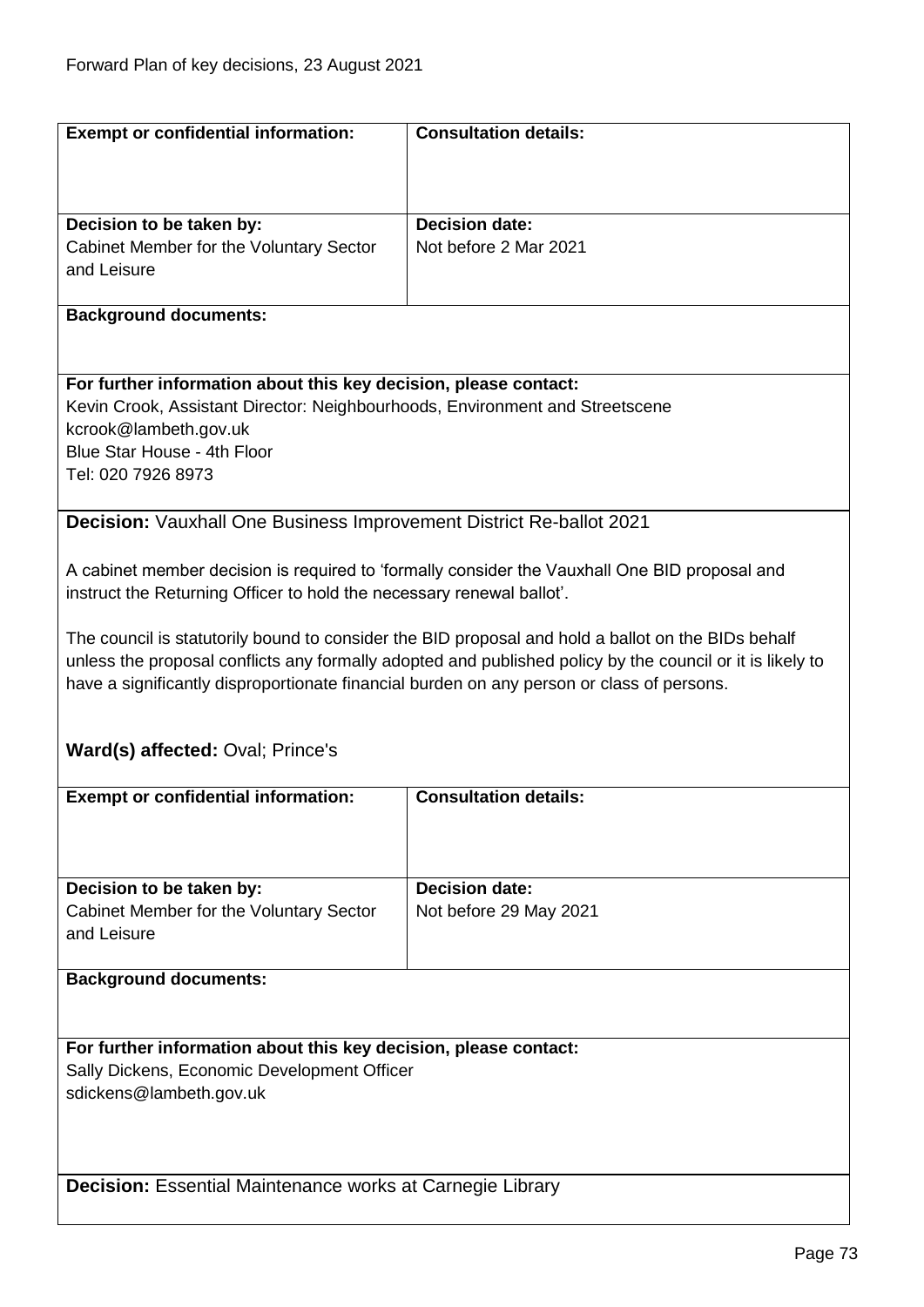To approve the programme of maintenance works at Carnegie Library.

The anticipated duration of the contract is 6 months from September 2021 to February 2022. The estimated cost of the works and consultancy fees is £550,000

# **Ward(s) affected:** Herne Hill

| <b>Exempt or confidential information:</b><br>Part exempt<br>Information relating to the financial or<br>business affairs of any particular person<br>(including the authority holding that)<br>information) | <b>Consultation details:</b>                    |
|--------------------------------------------------------------------------------------------------------------------------------------------------------------------------------------------------------------|-------------------------------------------------|
| Decision to be taken by:<br>Cabinet Member for the Voluntary Sector<br>and Leisure                                                                                                                           | <b>Decision date:</b><br>Not before 27 Jul 2021 |

# **Background documents:**

#### **For further information about this key decision, please contact:**

Babtunde Awofolaju, Senior Project Manager, Schools and Communities Capital Programme bawofolaju@lambeth.gov.uk

### **Decision:** Kickstart Scheme

Agreement of approach to Lambeth Council and Better Placed tri-borough Kickstart schemes

# **Ward(s) affected:** All Wards

| <b>Exempt or confidential information:</b>                          | <b>Consultation details:</b> |
|---------------------------------------------------------------------|------------------------------|
| Decision to be taken by:                                            | <b>Decision date:</b>        |
| Deputy Leader of the Council (Jobs, Skills<br>and Community Safety) | Not before 9 Mar 2021        |
| <b>Background documents:</b>                                        |                              |

| For further information about this key decision, please contact: |
|------------------------------------------------------------------|
| Jacqueline Faulkner, Acting Head of Economic Inclusion           |
| jfaulkner@lambeth.gov.uk                                         |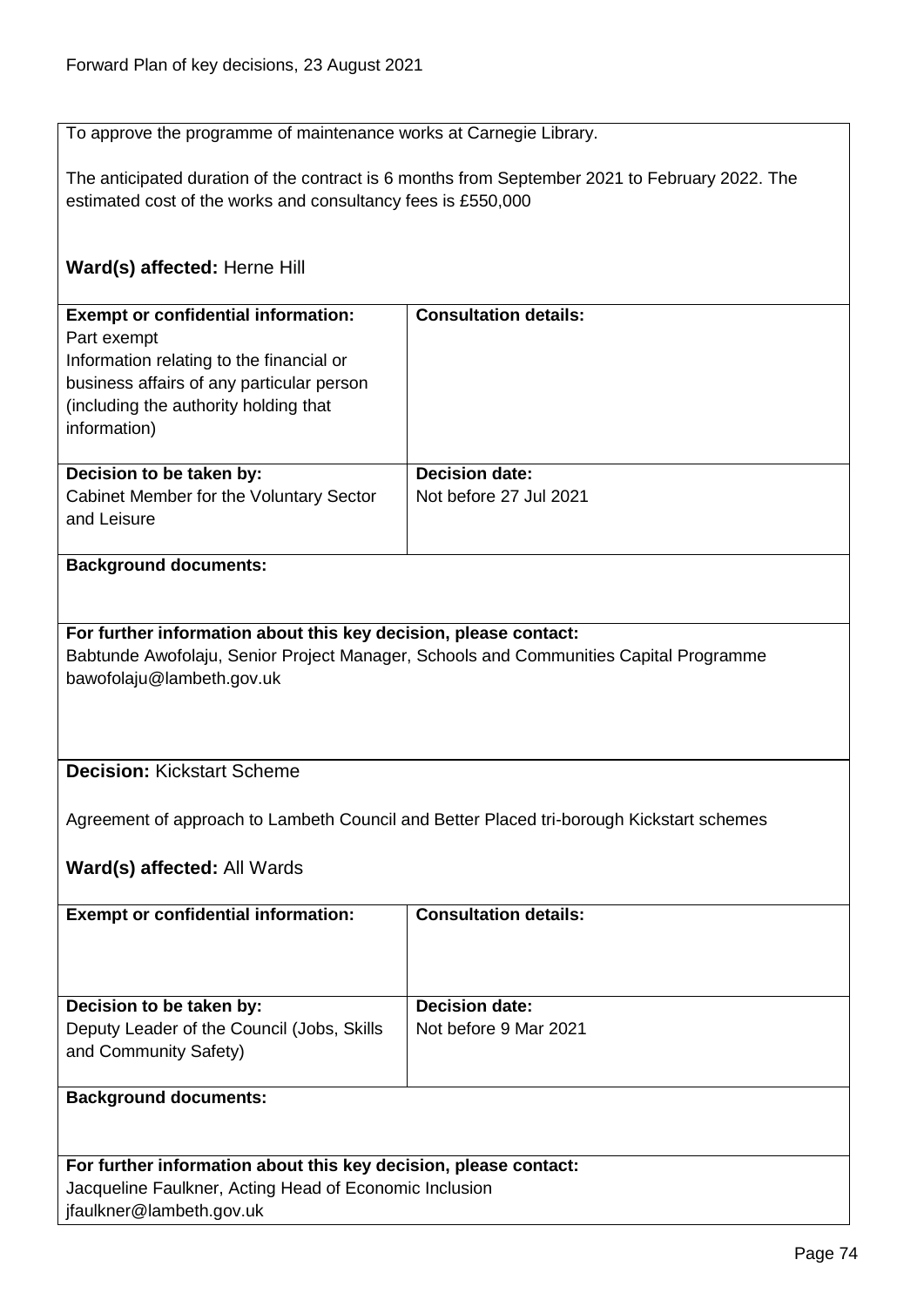<TRAILER\_SECTION> </TRAILER\_SECTION> <LAYOUT\_SECTION>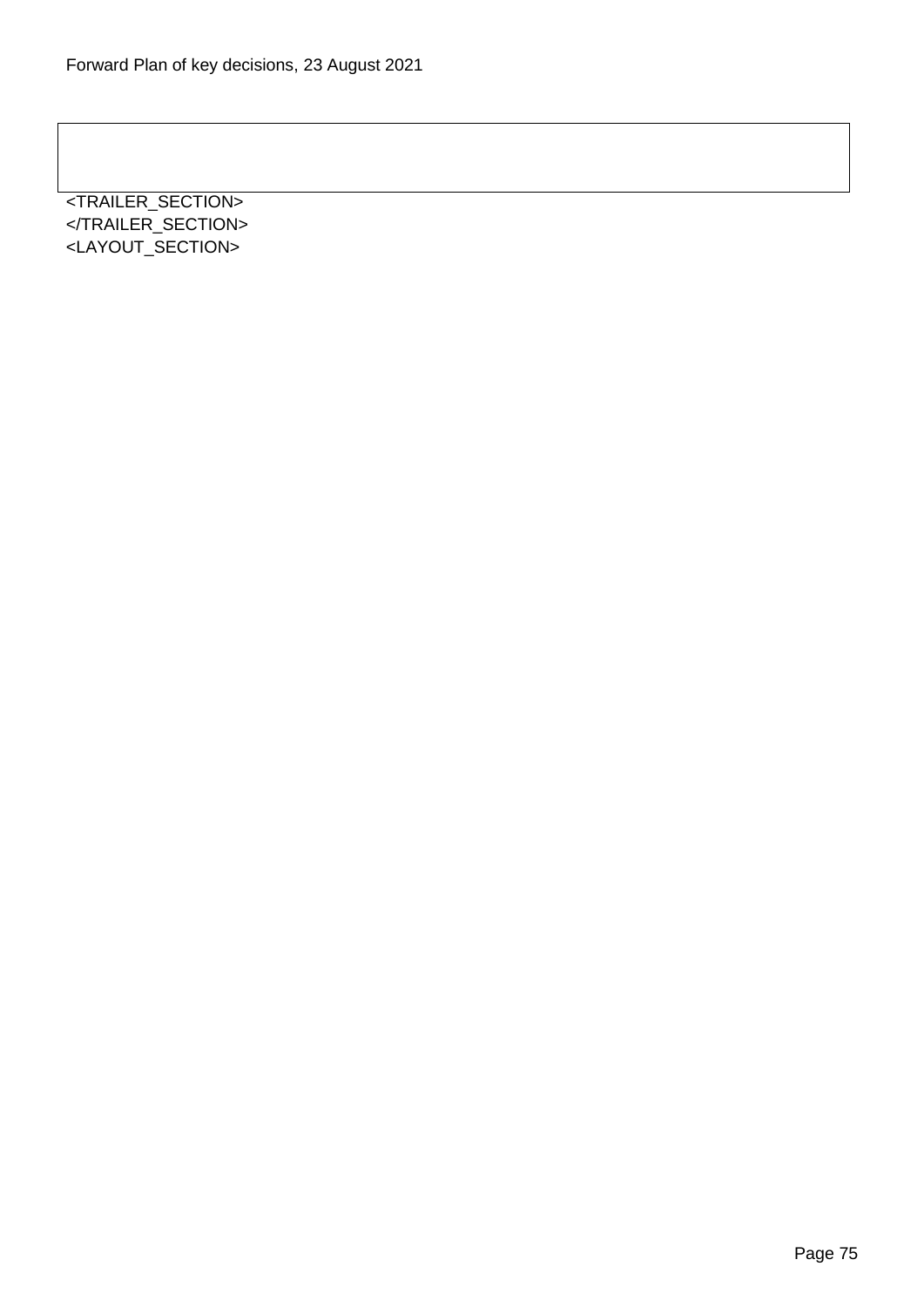| <b>Decision: FIELD TITLE</b>                                     |                              |  |
|------------------------------------------------------------------|------------------------------|--|
|                                                                  |                              |  |
| FIELD_SUMMARY                                                    |                              |  |
|                                                                  |                              |  |
| Ward(s) affected: FIELD_WARDS                                    |                              |  |
| <b>Exempt or confidential information:</b>                       | <b>Consultation details:</b> |  |
| FIELD_LIKELY_EXEMPTION_CLASS                                     | FIELD CONSULTATION           |  |
| FIELD LIKELY REASON TEXT                                         | <b>FIELD CONSULTEES</b>      |  |
|                                                                  |                              |  |
| Decision to be taken by:                                         | <b>Decision date:</b>        |  |
| <b>FIELD DMTITLE</b>                                             | FIELD DUE DATE               |  |
|                                                                  | FIELD_USE_URGENCY_EXPLAIN    |  |
|                                                                  |                              |  |
| <b>Background documents:</b>                                     |                              |  |
| <b>FIELD ATTACHMENTS</b>                                         |                              |  |
|                                                                  |                              |  |
| For further information about this key decision, please contact: |                              |  |
| FIELD OFFICER TITLE                                              |                              |  |
| FIELD_OFFICER_EMAIL                                              |                              |  |
| FIELD_OFFICER_ADDR<br>FIELD_OFFICER_TEL                          |                              |  |
|                                                                  |                              |  |
|                                                                  |                              |  |
| <heading_layout_section></heading_layout_section>                |                              |  |
| Decision: FIELD_TITLE                                            |                              |  |
|                                                                  |                              |  |
| FIELD_SUMMARY                                                    |                              |  |
|                                                                  |                              |  |
| Ward(s) affected: FIELD_WARDS                                    |                              |  |
| $\mu$ IFADING LAVOUT OFOTION                                     |                              |  |

</HEADING\_LAYOUT\_SECTION> <TITLE\_ONLY\_LAYOUT\_SECTION>